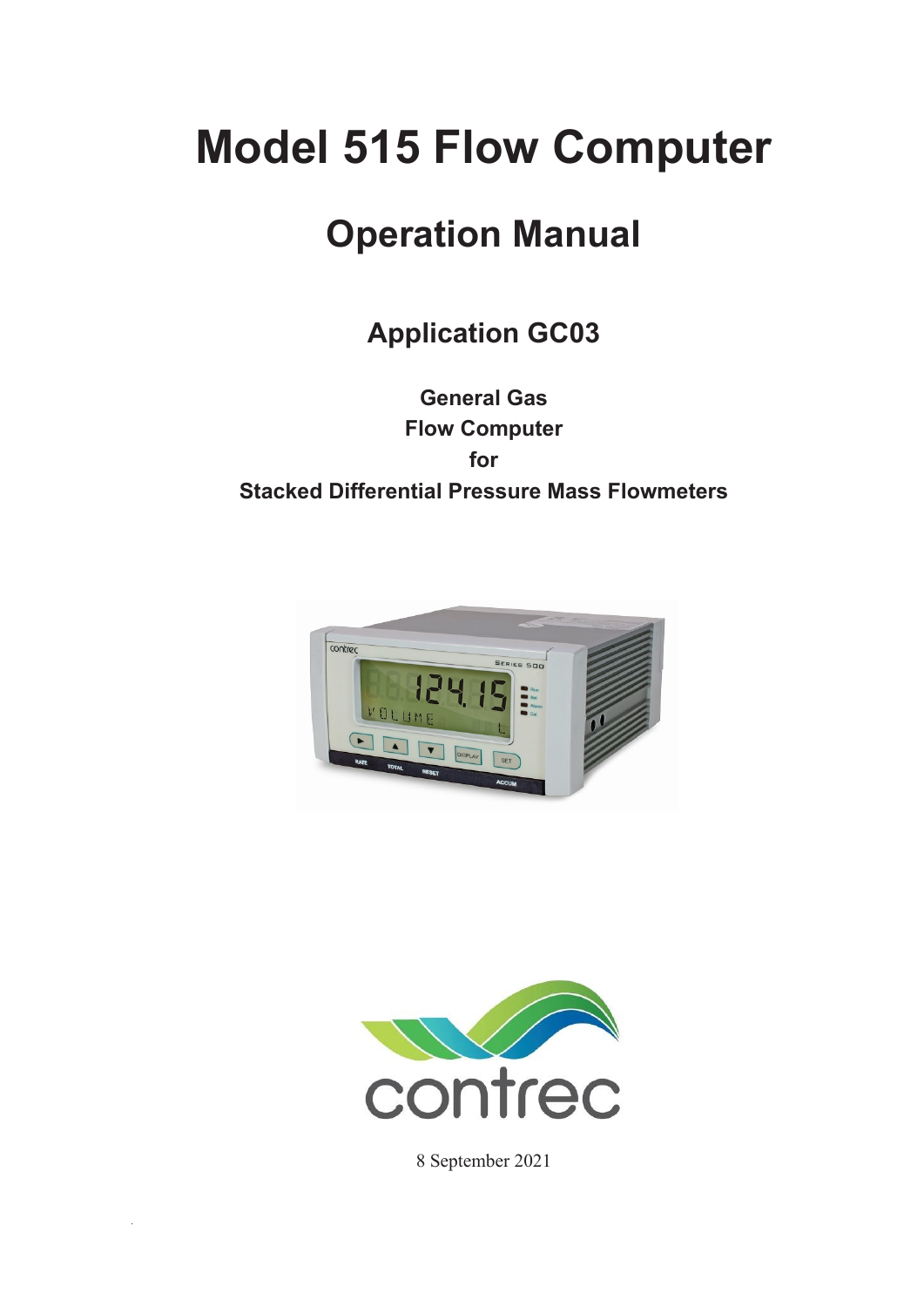### **Model 515 Flow Computer - Operation Manual**

#### © Contrec Limited 2021

The instructions given herein cover the general description, installation, operation and maintenance of the subject equipment. Contrec Limited. reserves the right, without prior notice, to make engineering refinements that may not be reflected in this manual.

Should any questions arise which cannot be answered specifically by this manual, they should be directed to Contrec Limited for further detailed information and technical assistance.

Contrec Limited will not accept any liability for either direct or consequential damages resulting from the use or misapplication of the contents of this manual.

Part of the software embedded in this product is eCos - Embedded Configurable Operating System, a trademark of Red Hat. Portions created by Red Hat are Copyright © 1998, 1999, 2000 Red Hat, Inc. (http://www.redhat.com). All rights reserved

The software in this product was in part provided by Red Hat and any express or implied warranties, including, but not limited to, the implied warranties of merchantability and fitness for a particular purpose are disclaimed. In no event shall the author be liable for any direct, indirect, incidental, special, exemplary, or consequential damages (including, but not limited to, procurement of substitute goods or services; loss of use, data, or profits; or business interruption) however caused and on any theory of liability, whether in contract, strict liability, or tort (including negligence or otherwise) arising in any way out of the use of this software, even if advised of the possibility of such damage.

#### **Contrec Limited**

Riverside, Canal Road, Sowerby Bridge, West Yorkshire HX6 2AY UNITED KINGDOM Tel: +44 1422 829944 Email: sales@contrec.co.uk

#### **Website: www.contrec.co.uk**

**Contrec Systems Pty Ltd** 5 Norfolk Avenue Ringwood, Melbourne 3134 AUSTRALIA Tel: +61 4 413 505 114 Email: info@contrec.com.au

#### **Contrec - USA, LLC**

916 Belcher Drive Pelham AL 35124 USA Tel: +1 (205) 685 3000 Fax: +1 (205) 685 3001 Email: contrec@contrec-usa.com



**Publication No: 515-GC03-OM - 8 September 2021**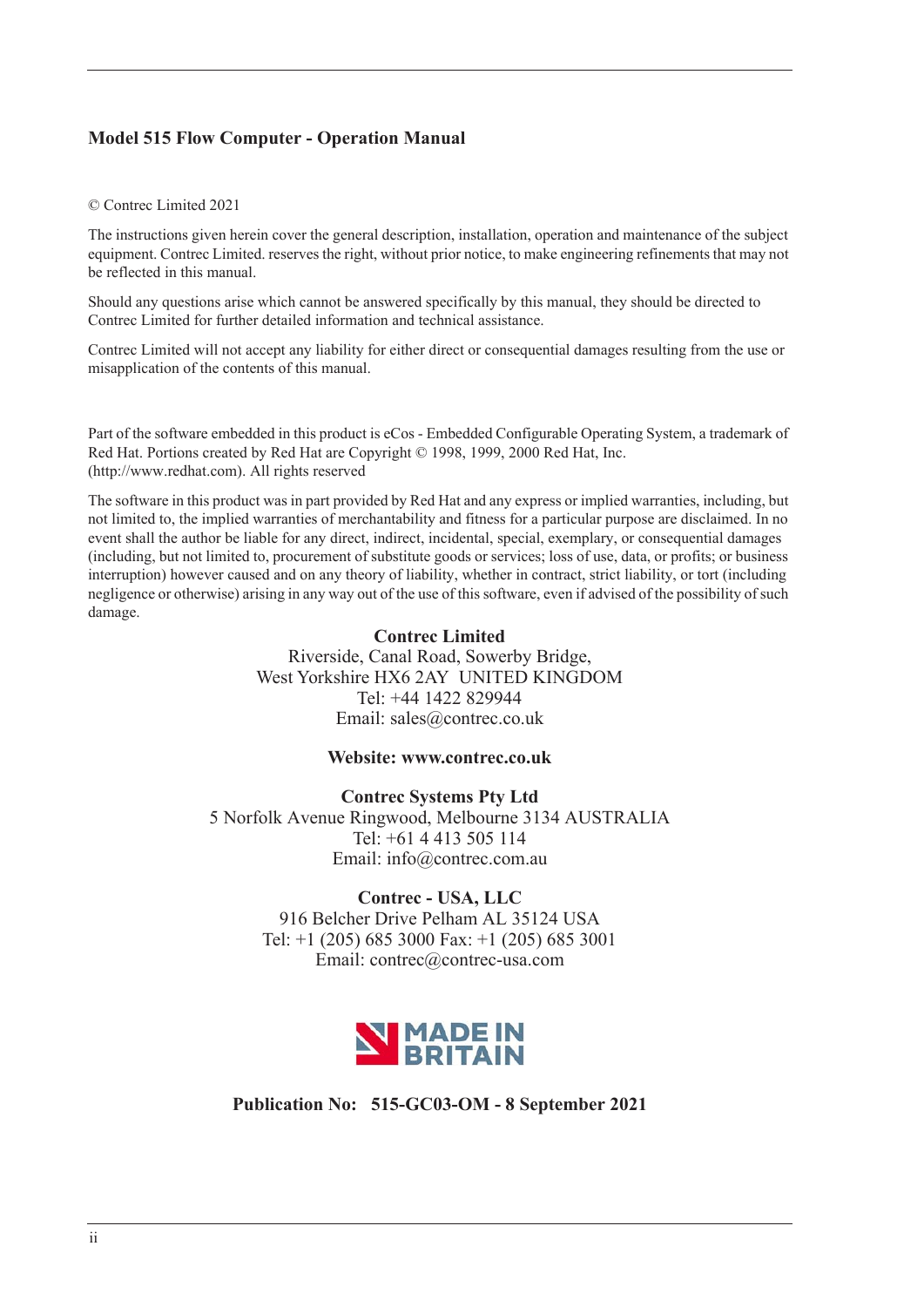

### **The information in this safety notice is for the prevention of injury to personnel and damage to the instrument.**

#### **The manufacturer assumes no liability for injury or damage caused by misuse of the instrument or for modifications made to the instrument.**

This document must be consulted in all cases where the following "Caution" safety symbol is used :  $\bigwedge$ 

### **Qualified Personnel**

The instrument must be installed, operated and serviced by persons who have been properly trained and authorised. Personnel must read and understand this manual prior to installation and operation of the instrument. Refer to section 3 for further information regarding permitted maintenance operations. The safety of any system incorporating the equipment is the responsibility of the assembler of the system.

### **Static Hazard**

The 500 series flow computer uses high speed CMOS circuitry which is sensitive to static damage. The user should observe accepted safety practices for handling electronic devices, especially during servicing. Once the unit is installed, grounded and interconnected, the chances of static damage are greatly reduced.

### **Voltage Hazard**

Before connecting power to the instrument, ensure that the supply voltage for the AC or DC input is suitable. The AC voltage rating is as stated on the instrument rating plate. Personnel should take all due care to avoid electric shock. **For safe operation it is essential to connect a mains safety earth to the A.C. power inlet.** Do not operate at altitudes above 2000m.

### **Welding Hazard**

Do not perform electric welding in close proximity to the instrument or its interconnecting cables. If welding in these areas must be performed, disconnect all cables from the instrument. Failure to do so may result in damage to the unit.

### **Moisture Hazard**

To avoid electrical faults and corrosion of the instrument, do not allow moisture to remain in contact with the instrument. Operate only in a clean, dry and pollutant-free environment.

### **Operating & Storage Temperature**

Operating: If a heater is being used, **DO NOT** isolate the instrument in temperatures below  $-20^{\circ}$ C.

Storage: **DO NOT** store the equipment below -20°C.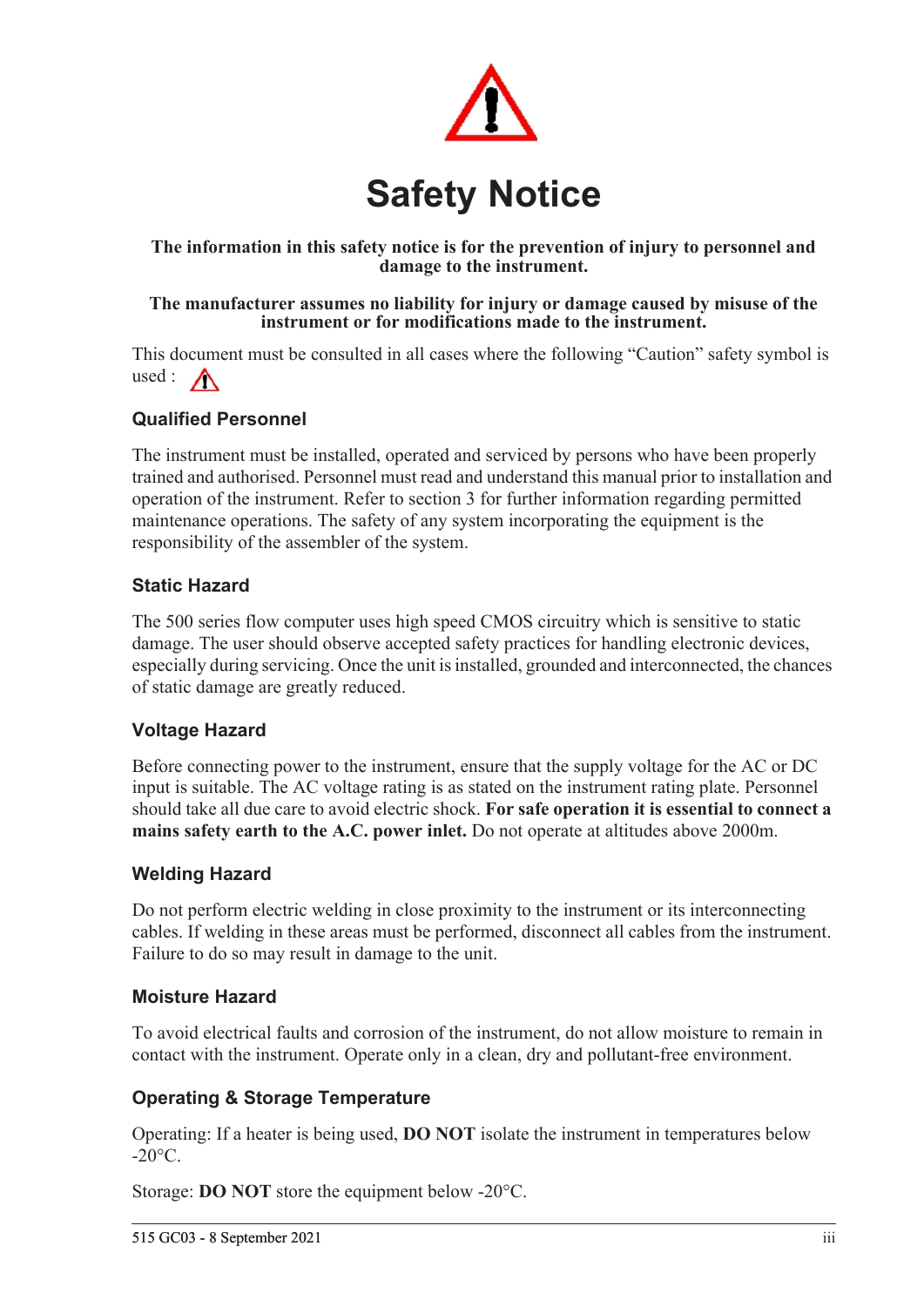### **Disconnection Device**

When powered from a mains supply this unit requires the provision of a suitable mains isolation device, capable of interrupting both poles of the supply and meeting your local wiring regulations, to be suitably located and easily accessible near to the installed instrument. It must be marked as the disconnecting device for the equipment. It must be suitably rated with respect to the cross sectional area of the supply conductors.

### **Instrument Disposal**

Contrec instrumentation should not be thrown into the general waste system.

If within EU member states, this instrument should be disposed of according to the guidelines set by the WEEE (Waste Electrical and Electronic Equipment) directive 2012/19/EU. If outside of the EU, this equipment should be responsibly disposed of according to local and national regulations for EEE (Electrical and Electronic Equipment).

By not discarding of this product along with other house hold waste you are preserving natural resources and reducing waste sent to landfill and incinerators.

Remove batteries and dispose of separately (see *Disposal of Batteries*) before disposal of Contrec instrumentation.

### **Disposal of Batteries**

Batteries have an environmental impact. Safe and responsible disposal should be undertaken.

In all EU member states, as per Directive 2006/66/EC, batteries must not be thrown away with general waste. Contact your local environmental authority for information regarding disposal or recycling of used batteries, alternatively they can be returned directly to Contrec Ltd. for disposal.

Please Contact Contrec Ltd before returning batteries for disposal.

# **Explanation of IEC Symbols Used**

You should familiarise yourself with the following symbols which are used both within this manual and on the instrument itself.



 This document must be consulted in all cases where the following "Caution" safety symbol is used.



AC Input (AC).



Protective Earth Terminal.



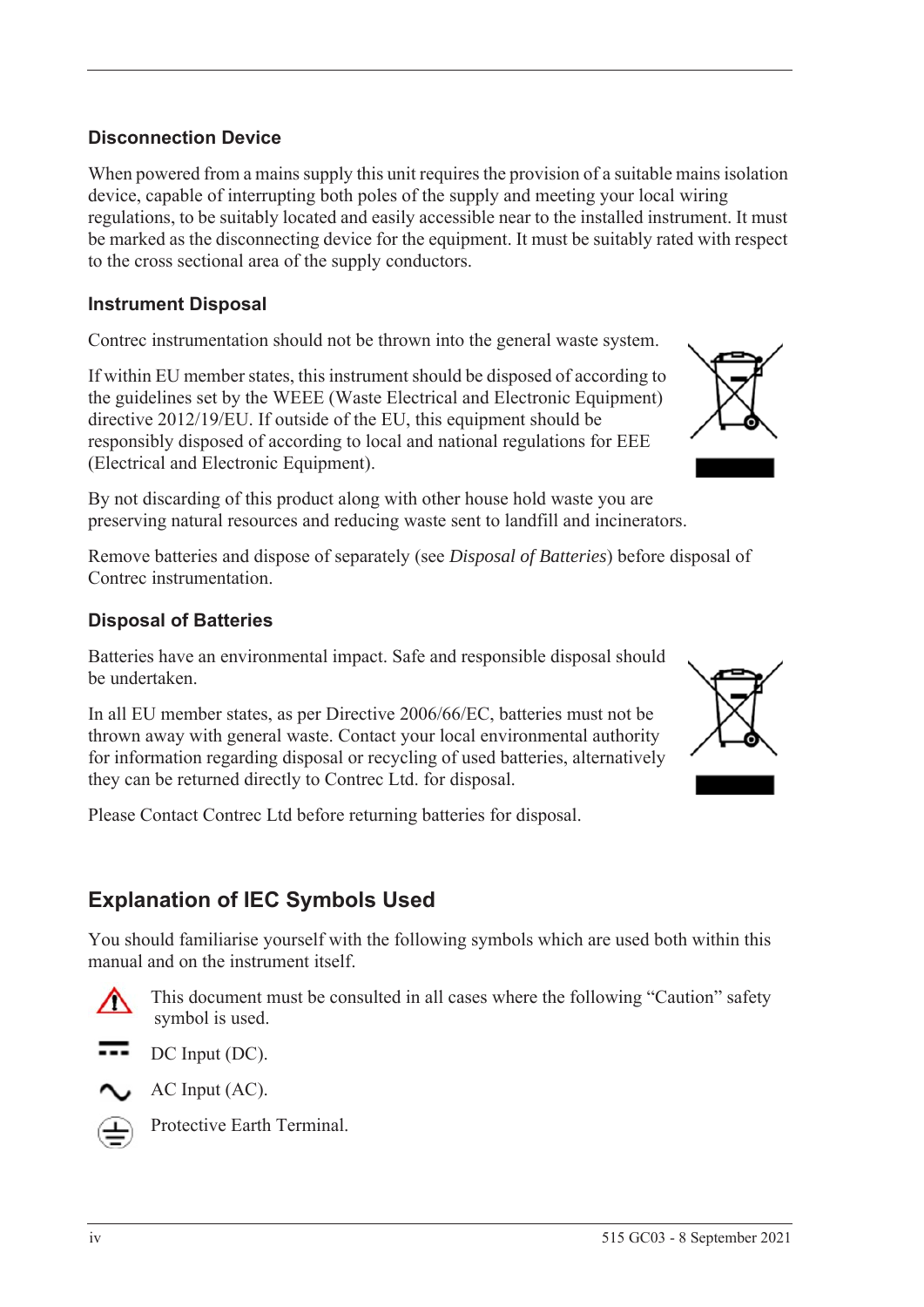|   | <b>Features</b> entering the contract of the contract of the contract of the contract of the contract of the contract of the contract of the contract of the contract of the contract of the contract of the contract of the contra |    |
|---|-------------------------------------------------------------------------------------------------------------------------------------------------------------------------------------------------------------------------------------|----|
|   |                                                                                                                                                                                                                                     |    |
|   | Calculations de la commune de la commune de la commune de la commune de la commune de 2                                                                                                                                             |    |
|   |                                                                                                                                                                                                                                     |    |
|   |                                                                                                                                                                                                                                     |    |
|   | Displayed Information and the contract of the contract of the contract of the contract of the 4                                                                                                                                     |    |
|   |                                                                                                                                                                                                                                     |    |
|   | Communications de la communication de la communication de la communication de la communication de la communication de la communication de la communication de la communication de la communication de la communication de la c      |    |
|   | Isolated Outputs and a contract the contract of the contract of the contract of the S                                                                                                                                               |    |
|   | Relay Outputs des des des deux des deux des deux des deux des deux des deux des 5                                                                                                                                                   |    |
|   |                                                                                                                                                                                                                                     |    |
|   |                                                                                                                                                                                                                                     |    |
|   | Approvals received a construction of the contract of the construction of T                                                                                                                                                          |    |
|   | 2 Specifications                                                                                                                                                                                                                    |    |
|   |                                                                                                                                                                                                                                     |    |
|   |                                                                                                                                                                                                                                     |    |
| 3 | <b>Installation &amp; Maintenance</b>                                                                                                                                                                                               |    |
|   | <b>Installation Instructions</b>                                                                                                                                                                                                    |    |
|   | Cleaning and Decontamination and a substitution of the contract of the contract of the contract of the contract of the contract of the contract of the contract of the contract of the contract of the contract of the contrac      |    |
|   | Panel Mounting research and contract the contract of the contract of the contract of 11                                                                                                                                             |    |
|   | Electrical Connection and a constant of the contract of the contract of the contract of the contract of the contract of the contract of the contract of the contract of the contract of the contract of the contract of the co      |    |
|   | Rear Panel Connections and a construction of the contract of the contract of the contract of the contract of the contract of the contract of the contract of the contract of the contract of the contract of the contract of t      | 12 |
|   | <b>Terminal Designations <i>CONDITION CONDITION CONDITION CONDITION</i> <b><i>CONDITION CONDITION CONDITION</i> <b><i>CONDITION CONDITION</i> CONDITION</b></b></b>                                                                 | 13 |
|   | Terminal Wiring Insulation and a contract of the contract of the contract of the 14                                                                                                                                                 |    |
|   |                                                                                                                                                                                                                                     |    |
|   | Mains Power Wiring Theory of the community of the community of the community of the Main Power Wiring                                                                                                                               |    |
|   | Inputs                                                                                                                                                                                                                              |    |
|   |                                                                                                                                                                                                                                     |    |
|   | Logic Input Connection and a construction of the contract of the contract of the 17                                                                                                                                                 |    |
|   |                                                                                                                                                                                                                                     |    |
|   | 4-20 mA Output Connection and a construction of the contract of the contract of the contract of the contract of                                                                                                                     | 18 |
|   | Pulse Output Connection entry the connection of the connection of the connection of the connection of the connection of the connection of the connection of the connection of the connection of the connection of the connecti      | 19 |
|   | Control Relays (Alarms) and a control of the control of the control of the control of the control of the control of the control of the control of the control of the control of the control of the control of the control of t      | 20 |
|   | RC Network for Interference Suppression and a contract to the contract of the set of the set of the set of the                                                                                                                      | 21 |
|   | Communications                                                                                                                                                                                                                      | 22 |
|   | COM-1 RS-232 Port                                                                                                                                                                                                                   | 22 |
|   | COM-2 RS-485 Port Option                                                                                                                                                                                                            | 22 |
|   | COM-2 Ethernet Port Option                                                                                                                                                                                                          | 23 |
|   | <b>Mains Connection</b><br>.<br>The second complete the second complete state of the second complete state of the second complete state of the                                                                                      | 23 |
|   | Earthing and Shielding Theorem 2010 Community of the Community Community of the Community of the Community Community Community of the Community Community Community Community Community Community Community Community Communit      | 23 |
|   | Disconnection Device<br>.<br>In the first product of the first product of the first product of the first product of the first product of th                                                                                         | 23 |
|   | Maintenance Instructions<br>a construcción de la construcción de la construcción de la construcción de la construcción de la construcción                                                                                           | 23 |
|   | Battery Replacement and a substitution of the contract of the contract of the contract of the contract of the contract of the contract of the contract of the contract of the contract of the contract of the contract of the       | 24 |
|   | <b>Battery Type</b><br>المعاونة والمتعاونة والمتعاونة والمتعاونة والمتعاونة والمتعاونة والمتعاونة والمتعاونة والمتعاونة والمتعاونة والمتعاون                                                                                        | 24 |
|   |                                                                                                                                                                                                                                     |    |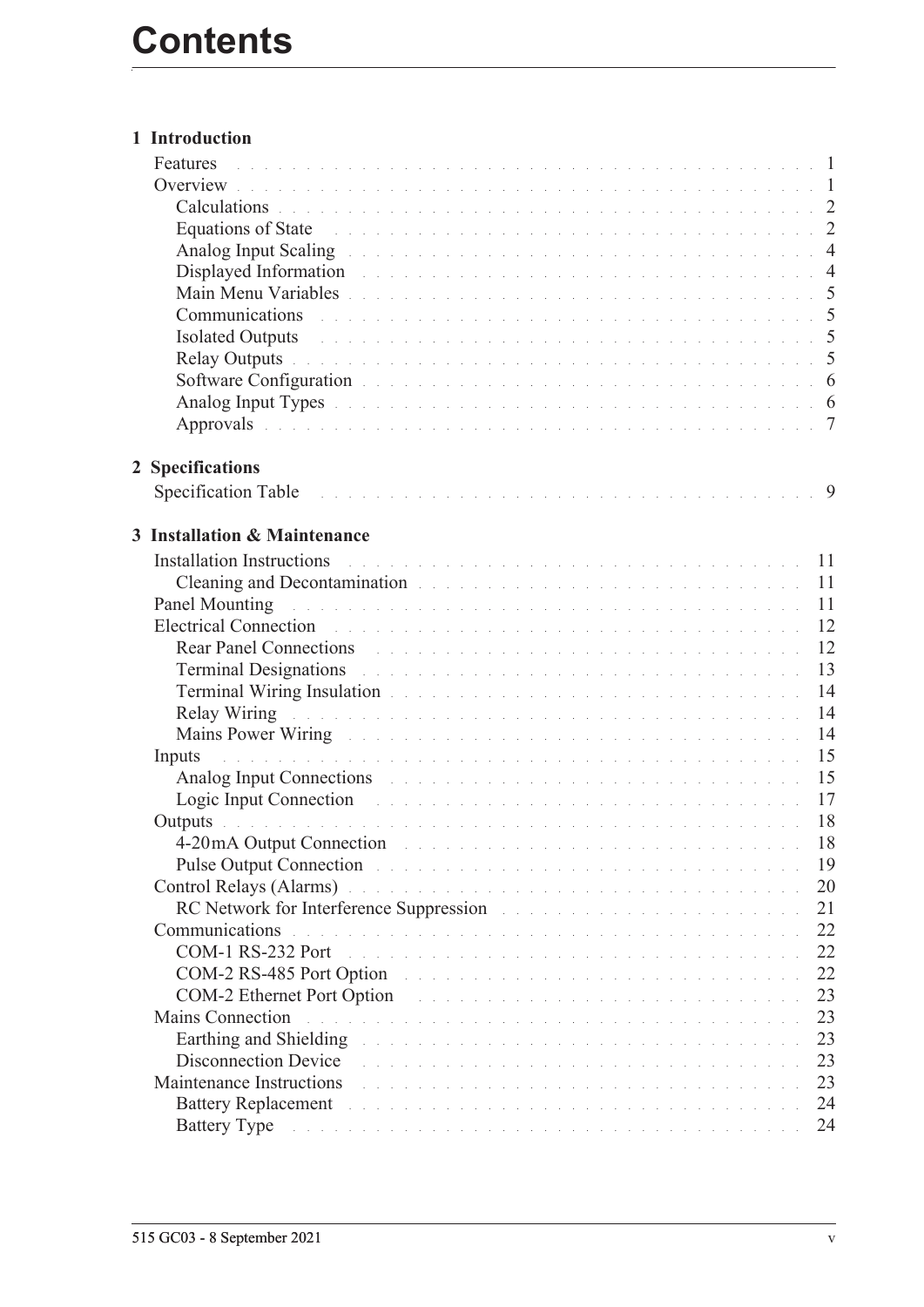# **[4 Operation](#page-34-0)**

| Normal Operation and a contract the contract of the contract of the contract of the 25                                                                                                                                         |  |  |  |  |  |  |  |    |
|--------------------------------------------------------------------------------------------------------------------------------------------------------------------------------------------------------------------------------|--|--|--|--|--|--|--|----|
| Default Total de la commune de la commune de la commune de la commune de la commune de 25                                                                                                                                      |  |  |  |  |  |  |  |    |
| Status LEDs <b>Election Community 25</b> Status Leader Community 25                                                                                                                                                            |  |  |  |  |  |  |  |    |
| Front Panel Keys and a construction of the construction of the construction of 26                                                                                                                                              |  |  |  |  |  |  |  |    |
|                                                                                                                                                                                                                                |  |  |  |  |  |  |  |    |
| Main Menu Items des anderes and des anderes and des anderes and the contract of 27                                                                                                                                             |  |  |  |  |  |  |  |    |
|                                                                                                                                                                                                                                |  |  |  |  |  |  |  |    |
|                                                                                                                                                                                                                                |  |  |  |  |  |  |  |    |
| Data Logs de la component de la component de la component de la component de 28                                                                                                                                                |  |  |  |  |  |  |  |    |
|                                                                                                                                                                                                                                |  |  |  |  |  |  |  |    |
|                                                                                                                                                                                                                                |  |  |  |  |  |  |  |    |
| <b>5 Instrument Calibration</b>                                                                                                                                                                                                |  |  |  |  |  |  |  |    |
| Introduction                                                                                                                                                                                                                   |  |  |  |  |  |  |  |    |
|                                                                                                                                                                                                                                |  |  |  |  |  |  |  |    |
|                                                                                                                                                                                                                                |  |  |  |  |  |  |  |    |
| Changing the Instrument Settings and a contract of the contract of the state of the 34                                                                                                                                         |  |  |  |  |  |  |  |    |
| Program Backup & Reports and a contract the contract of the contract of the state of the 35                                                                                                                                    |  |  |  |  |  |  |  |    |
|                                                                                                                                                                                                                                |  |  |  |  |  |  |  |    |
|                                                                                                                                                                                                                                |  |  |  |  |  |  |  |    |
| Upload and Clone of Application Software and a substitution of the Software and a substitution of Application Software                                                                                                         |  |  |  |  |  |  |  |    |
| Calibration Menu Tree Albert and Albert and Albert and Albert and Albert and Albert 36                                                                                                                                         |  |  |  |  |  |  |  |    |
|                                                                                                                                                                                                                                |  |  |  |  |  |  |  |    |
| Units of Measurement                                                                                                                                                                                                           |  |  |  |  |  |  |  | 38 |
| Parameters and a construction of the construction of the construction of the 38                                                                                                                                                |  |  |  |  |  |  |  |    |
| Inputs and a communication of the communication of the communication of the communication of the communication                                                                                                                 |  |  |  |  |  |  |  | 40 |
| Outputs and a construction of the construction of the construction of the construction of the construction of the construction of the construction of the construction of the construction of the construction of the construc |  |  |  |  |  |  |  | 45 |
| Alarms                                                                                                                                                                                                                         |  |  |  |  |  |  |  | 47 |
| de la caractería de la caractería de la caractería de la caractería de la caractería de la caractería de la ca                                                                                                                 |  |  |  |  |  |  |  |    |
| Communications des contracts and contracts are a series and contract and the 50                                                                                                                                                |  |  |  |  |  |  |  | 51 |
| Time Settings and Data Logging The Contract of the Contract of the Settings and Data Logging                                                                                                                                   |  |  |  |  |  |  |  |    |
| General Setup Parameters and a construction of the construction of the state of the 54                                                                                                                                         |  |  |  |  |  |  |  |    |
| Test Menu barramente de la construcción de la construcción de la construcción de la construcción de 56                                                                                                                         |  |  |  |  |  |  |  |    |
|                                                                                                                                                                                                                                |  |  |  |  |  |  |  |    |
| <b>Error Messages</b>                                                                                                                                                                                                          |  |  |  |  |  |  |  | 57 |
| Warning Messages entertainment and the contract of the contract of the contract of the contract of the contract of the contract of the contract of the contract of the contract of the contract of the contract of the contrac |  |  |  |  |  |  |  | 59 |
| <b>6 Communications</b>                                                                                                                                                                                                        |  |  |  |  |  |  |  |    |
|                                                                                                                                                                                                                                |  |  |  |  |  |  |  |    |
| Overview<br>.<br>In the second complete state of the second complete state of the second complete state of the second complete                                                                                                 |  |  |  |  |  |  |  | 61 |
| Hardware Interconnection<br>.<br>The contract of the contract of the contract of the contract of the contract of the contract of the contract o                                                                                |  |  |  |  |  |  |  | 61 |
| Protocols<br>a constitución de la constitución de la constitución de la constitución de la constitución de la constitución                                                                                                     |  |  |  |  |  |  |  | 63 |
| Simple ASCII Protocol<br>.<br>In the second complete state of the second complete state of the second complete state of the second complete                                                                                    |  |  |  |  |  |  |  | 63 |
| <b>Requests Format</b>                                                                                                                                                                                                         |  |  |  |  |  |  |  | 63 |
| Instrument Responses and a contract the contract of the contract of the contract of the contract of the contract of the contract of the contract of the contract of the contract of the contract of the contract of the contra |  |  |  |  |  |  |  | 65 |
| Corrupted or Invalid Requests and a contract the contract of the contract of the contract of the contract of the contract of the contract of the contract of the contract of the contract of the contract of the contract of t |  |  |  |  |  |  |  | 68 |
| <b>Modbus RTU Protocol</b><br>والمتعاون والمتعاون والمتعاون والمتعاونة والمتعاونة والمتعاونة والمتعاونة والمتعاونة والمتعاونة والمتعاونة                                                                                       |  |  |  |  |  |  |  | 69 |
| List of Data Registers and a conservation of the conservation of the conservation of the conservation of the conservation of the conservation of the conservation of the conservation of the conservation of the conservation  |  |  |  |  |  |  |  | 71 |
| Printer Protocol<br><u>. In the second terms of the second terms of the second terms of the second terms of the second terms of the second</u>                                                                                 |  |  |  |  |  |  |  | 75 |
| Types of Printouts and a contract the contract of the contract of the contract of the contract of the contract of the contract of the contract of the contract of the contract of the contract of the contract of the contract |  |  |  |  |  |  |  | 76 |
| Printer Data Control<br>.<br>In the second complete state of the second complete state of the second complete state of the second complete                                                                                     |  |  |  |  |  |  |  | 79 |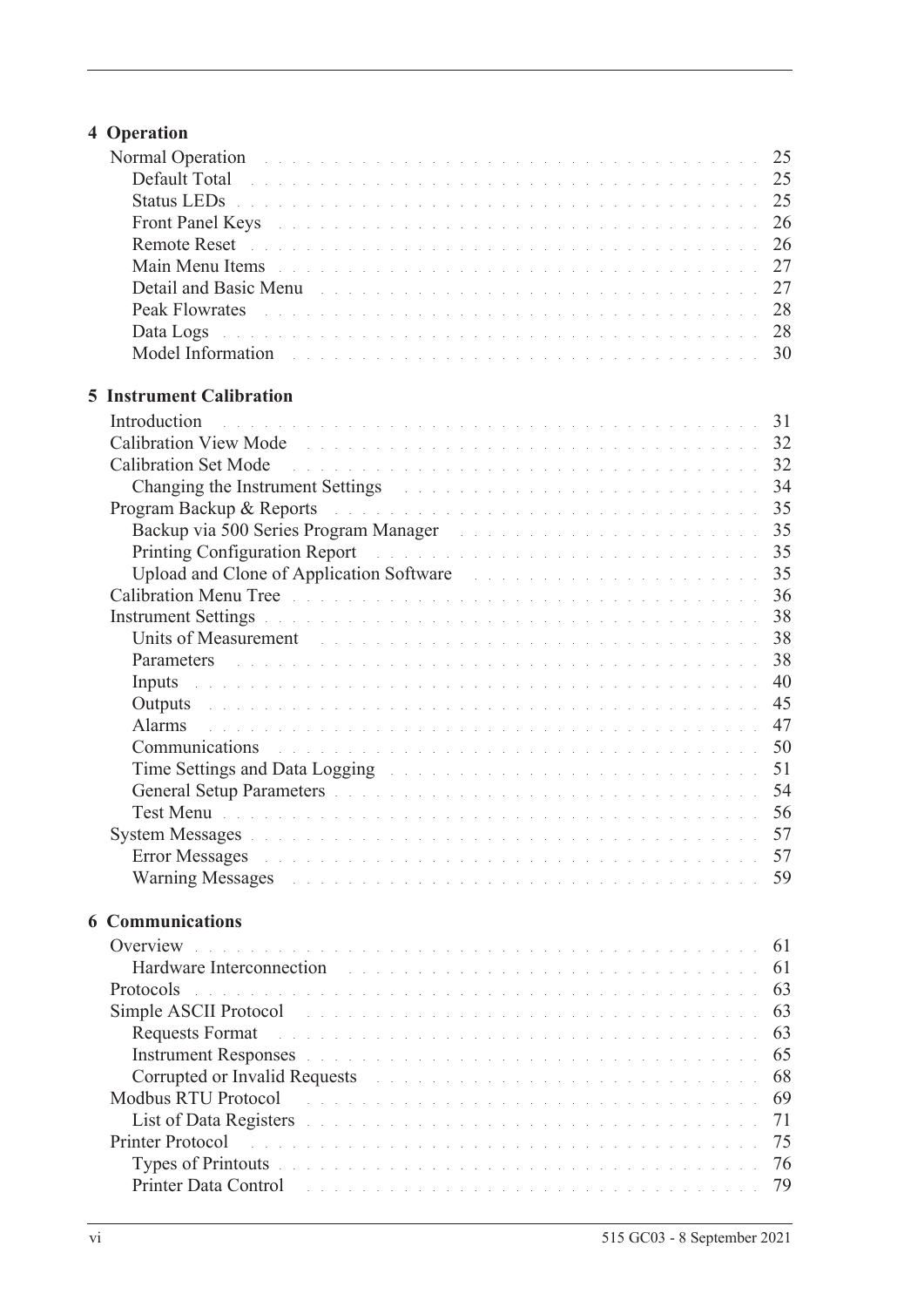| <b>Appendix A Glossary</b>                                                                                                                                                                                                       |  |
|----------------------------------------------------------------------------------------------------------------------------------------------------------------------------------------------------------------------------------|--|
| Glossary received a contract of the contract of the contract of the contract of $81$                                                                                                                                             |  |
| <b>Appendix B Model Numbers</b>                                                                                                                                                                                                  |  |
|                                                                                                                                                                                                                                  |  |
|                                                                                                                                                                                                                                  |  |
| Application Information Code enterity and the contract of the contract of the S4                                                                                                                                                 |  |
| Appendix C Ethernet Port & Setup                                                                                                                                                                                                 |  |
| Ethernet Port de la communicación de la communicación de la communicación de la communicación 86                                                                                                                                 |  |
| Connecting 515 Ethernet to Networks/Routers and the connecting 515 Ethernet to Networks/Routers                                                                                                                                  |  |
|                                                                                                                                                                                                                                  |  |
| <b>Appendix D Reference Tables</b>                                                                                                                                                                                               |  |
| <b>Properties of Selected Gases All 2008 Contract Contract Contract Contract Contract Contract Contract Contract Contract Contract Contract Contract Contract Contract Contract Contract Contract Contract Contract Contract</b> |  |
|                                                                                                                                                                                                                                  |  |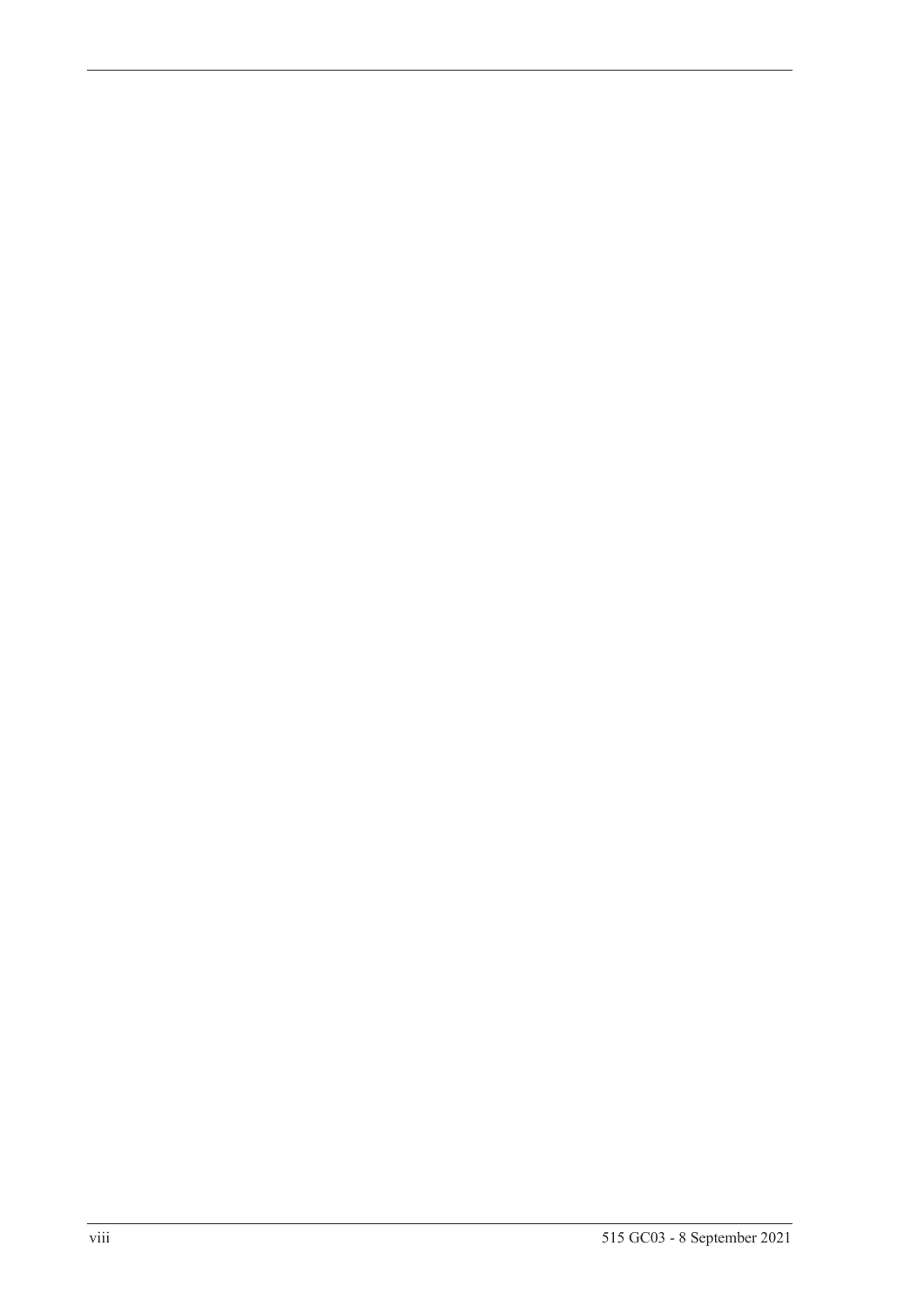# **List of Figures**

| T              | <b>Typical Application Diagram</b> and a contract the contract of the contract of the <b>6</b>                                                                                                                                 |    |
|----------------|--------------------------------------------------------------------------------------------------------------------------------------------------------------------------------------------------------------------------------|----|
| 2              | 500 Series Instrument Panel Mounting and a contract of the series of the 11                                                                                                                                                    |    |
| 3              | Rear Panel Connections - Original entrepreneur and a series of the series of the 12                                                                                                                                            |    |
| $\overline{4}$ | Rear Panel Connections - New RS485 Version                                                                                                                                                                                     | 12 |
| 5              | Rear Panel Connections - New Ethernet Version                                                                                                                                                                                  | 13 |
| 6              | Externally Powered Voltage Transmitter North State Land and Alexandre Powered Voltage Transmitter North State Land                                                                                                             | 15 |
| 7              | Internally Powered Voltage Transmitter March 2014 and State and State and State and                                                                                                                                            | 15 |
| 8              |                                                                                                                                                                                                                                | 16 |
| 9              | Internally Powered Current Loops and a substitution of the contract of the set of the set of the set of the set of the set of the set of the set of the set of the set of the set of the set of the set of the set of the set  | 16 |
| 10             |                                                                                                                                                                                                                                | 17 |
| 11             | Logic Inputs Connection Diagram and a connection of the Connection of the Connection of the Connection of the Connection of the Connection of the Connection of the Connection of the Connection of the Connection of the Conn | 18 |
| 12             |                                                                                                                                                                                                                                | 18 |
| 13             | Output Pulse Connection Diagram and a connection of the Connection of the Connection of the Connection of the Connection of the Connection of the Connection of the Connection of the Connection of the Connection of the Conn | 19 |
| 14             | Relay Connection Diagram and a connection of the connection of the Connection of the Connection of the Connection of the Connection of the Connection of the Connection of the Connection of the Connection of the Connection  | 20 |
| 15             |                                                                                                                                                                                                                                | 22 |
| 16             | Logged Data Display Methods and a contract the contract of the contract of the contract of the contract of the                                                                                                                 | 29 |
| 17             |                                                                                                                                                                                                                                | 36 |
| 18             | Calibration Menu Tree Sheet 2 and the contract of the contract of the contract of the Contract of the Contract of the Contract of the Contract of the Contract of the Contract of the Contract of the Contract of the Contract | 37 |
| 19             | RS-232 Cable Connections to a Computer and a substitution of the set of the set of the set of the set of the set of the set of the set of the set of the set of the set of the set of the set of the set of the set of the set | 61 |
| 20             |                                                                                                                                                                                                                                | 62 |
| 21             | DataMod - Modbus Connection Settings and the connection of the connection of the connection of the connection of the connection of the connection of the connection of the connection of the connection of the connection of t | 87 |
|                |                                                                                                                                                                                                                                |    |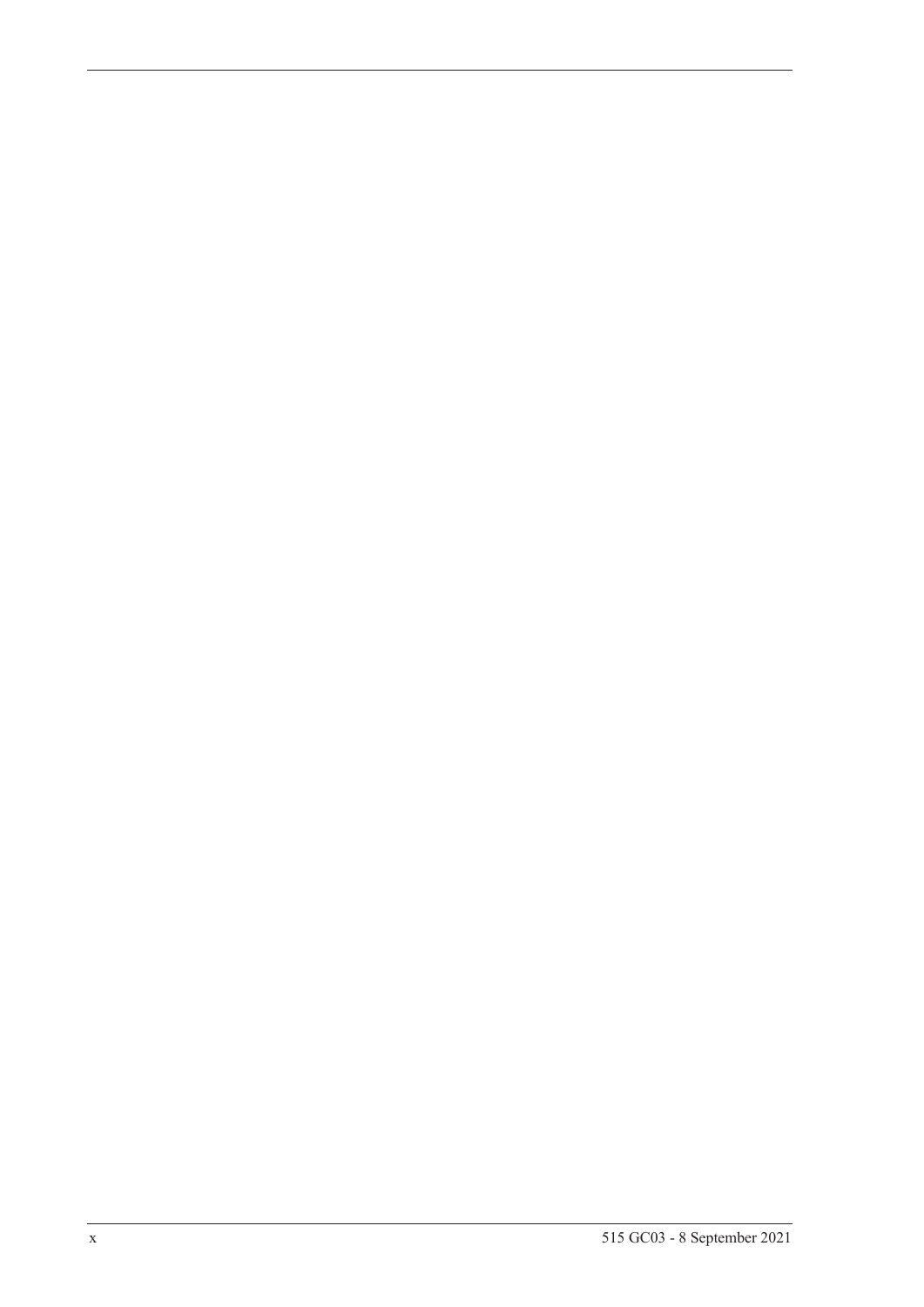# <span id="page-10-0"></span>**Chapter 1 Introduction**

# <span id="page-10-1"></span>**Features**

- **•** Tailored for differential pressure mass meters with single or stacked transmitters
- **•** Generic differential pressure flow calculations
- **•** Calculations based on a variety of General Gas equations
- **•** Selection of Detail or Basic main menu to suit operator and application
- **•** Selection of second language and user tags
- **•** RTC logging with over 1000 entries
- **•** Programmable pulse width and scaling of pulse output
- **•** 4-20 mA retransmission
- **•** RS232 and RS485 or Ethernet (optional) serial ports
- **•** Modbus RTU, Printer and other serial port protocols
- **•** Front panel adjustment of 8-24 V DC output voltage
- **•** Backlit display

# <span id="page-10-2"></span>**Overview**

The 515 GC03 application measures the volume, corrected volume and mass of a general gas. The instrument uses single or stacked differential pressure mass flow inputs and analog temperature and pressure sensor inputs.

The instrument calculates the flow according to generic differential pressure equations and incorporates the conditions at which the flowmeter was calibrated.

The properties of a gas are calculated using common industry standard equations of state. These equations use a simplified set of parameters to quickly and accurately determine the value of compressibility and actual quantity of gas.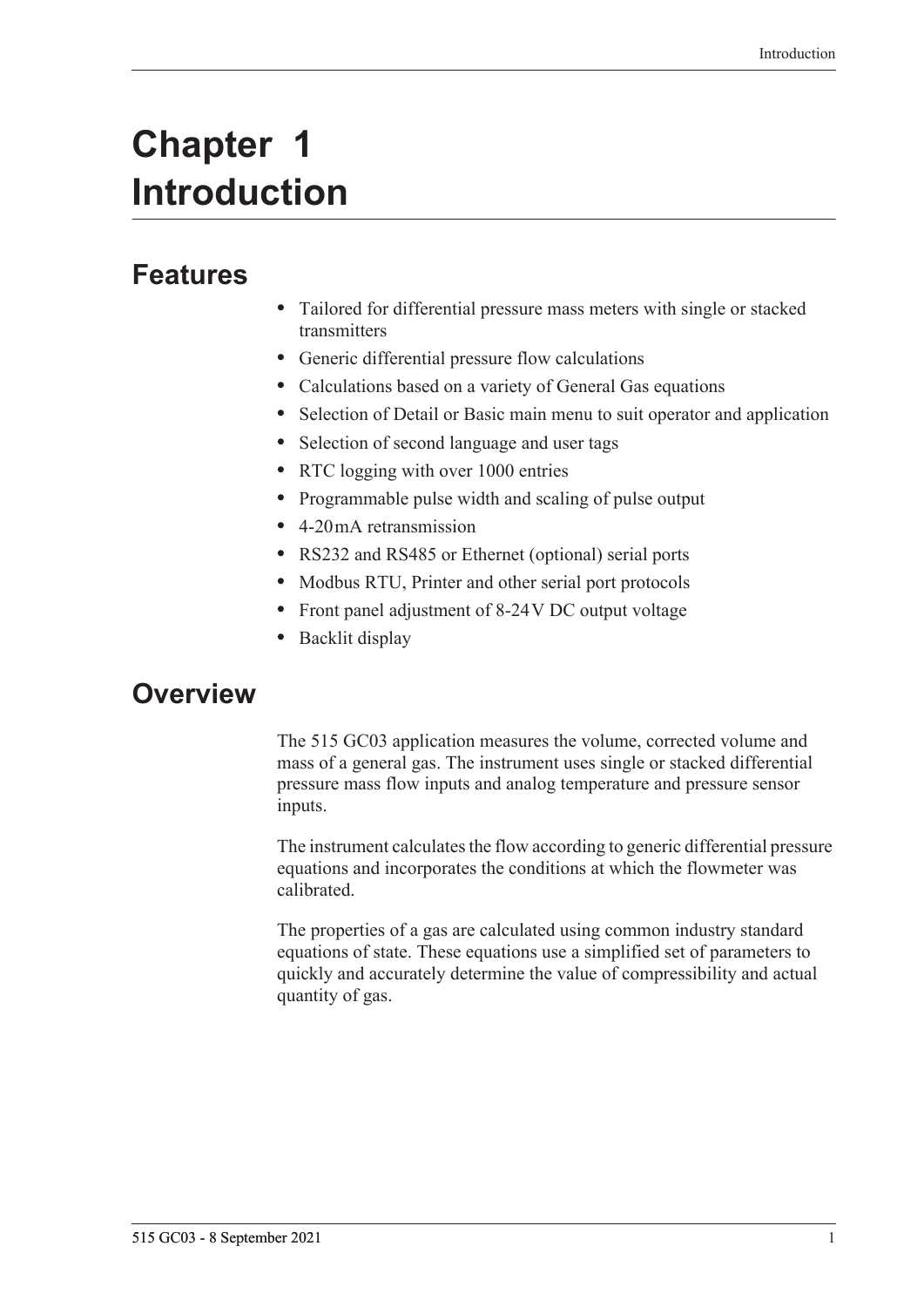# <span id="page-11-0"></span>**Calculations**

The following equations identify the derivation of some of the displayed variables. If your interest is more in the operation of the instrument, you can skip this section and allow the instrument to take care of the calculations.

A variety of calculations are available to suit the nature of the gas and the measurement conditions. The calculations are valid for the vapour phase of a gas.

Equations Of State:

- **•** Ideal Gas
- **•** Redlich-Kwong
- **•** Soave-Redlich-Kwong
- **•** Peng-Robinson

### <span id="page-11-1"></span>**Equations of State**

In this instrument the corrected volume and mass of a gas can be determined by one of the following equations of state. These equations are based around the general gas law that relates pressure (P), temperature (T), Universal Gas Constant  $(R)$  and compressibility  $(Z)$  to the volume  $(V)$ :

### **PV = ZRT**

The method by which each equation determines the compressibility factor differs, meaning it is more suited to certain gas types and conditions.

#### **Ideal Gas**

The Ideal Gas equation assumes the compressibility factor to be 1. This equation is suited to gas at low pressure and high temperatures.

#### **Redlich-Kwong (1949)**

The Redlich-Kwong equation determines the compressibility factor with a cubic equation that uses the Critical Temperature and Pressure gas properties. This equation is included in this instrument from a historical or backward compatibility point of view as some older installations still specify it as the means of gas calculation.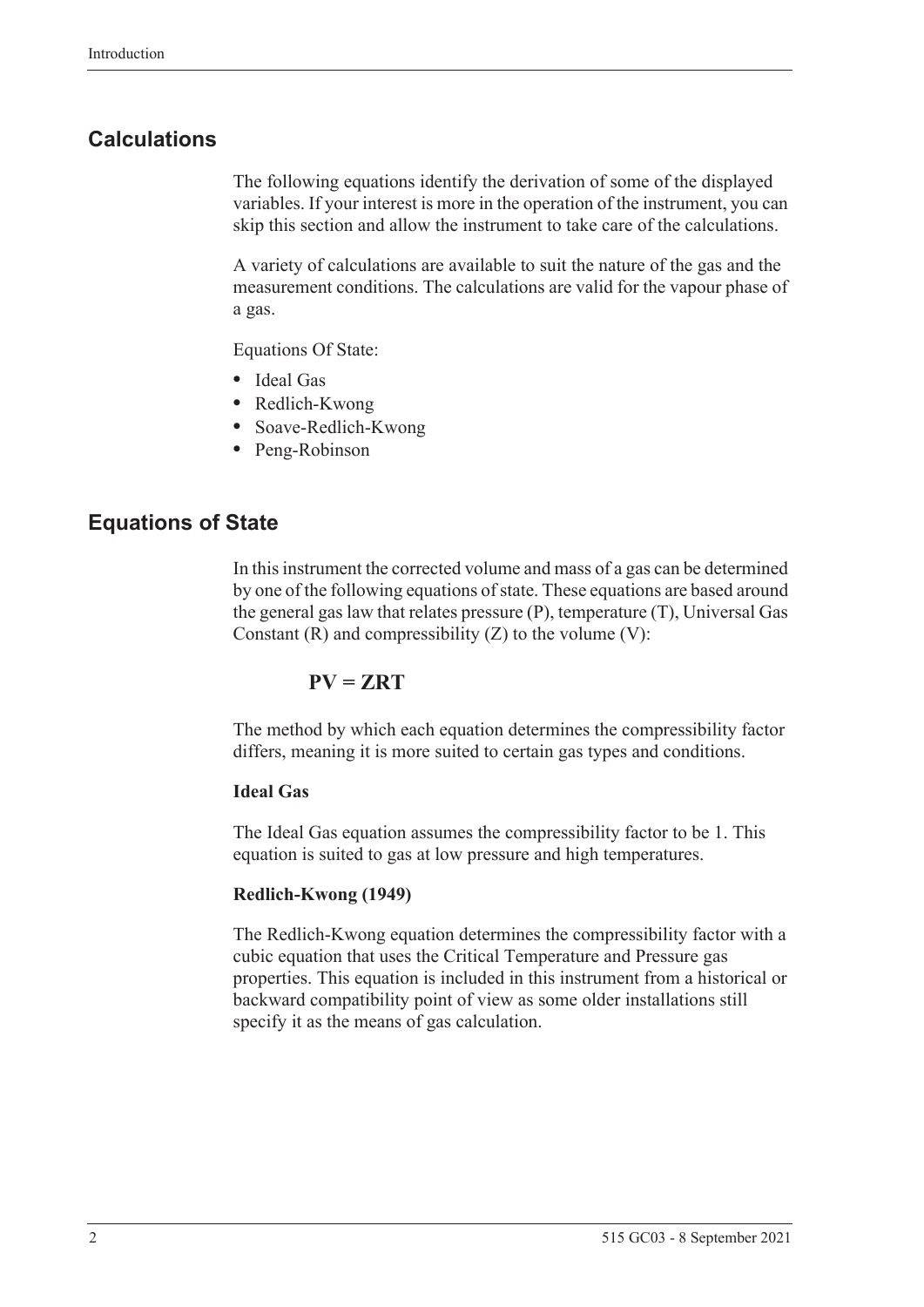#### **Soave-Redlich-Kwong (1972)**

The Soave-Redlich-Kwong equation determines the compressibility factor with a cubic equation. It uses the Acentric Factor of the gas as well as the Critical Temperature and Pressure. This equation accurately models the vapour pressure of light hydrocarbons and light gases at or above atmospheric pressures.

#### **Peng-Robinson (1976)**

The Peng-Robinson equation also determines the compressibility factor with a cubic equation. It uses the Acentric Factor of the gas as well as the Critical Temperature and Pressure. This was designed to provide better vapour pressure for hydrocarbons in the gasoline range.

### **Differential Pressure Equations**

The generic differential pressure formula for flow is as follows:

$$
q_m = \sqrt{\frac{\mathrm{v}_c}{\mathrm{v}_f}} \cdot f(A)
$$

where:

|       | $q_m$ = mass flow                              |
|-------|------------------------------------------------|
|       | $f(A)$ = the value of the scaled analog signal |
| $V_C$ | = specific volume at calibration conditions    |
| $V_f$ | = specific volume at flow conditions           |

In most DP applications there is no offset required, the  $P_{min}$  value is set to zero which reduces the formula to the more recognized form of:

$$
q_m = \sqrt{\frac{\mathrm{v}_c}{\mathrm{v}_f}} \cdot S \cdot A^*
$$

where:

 $S = P_{\text{max}}$  (the maximum flowrate (span))

*A\** = normalised signal (0 to 1) with correction applied

*(for further details on Pmin and Pmax refer to 'Analog Input Scaling')*

For further details of these equations or restrictions of use please refer to the appropriate standard or relevant documents.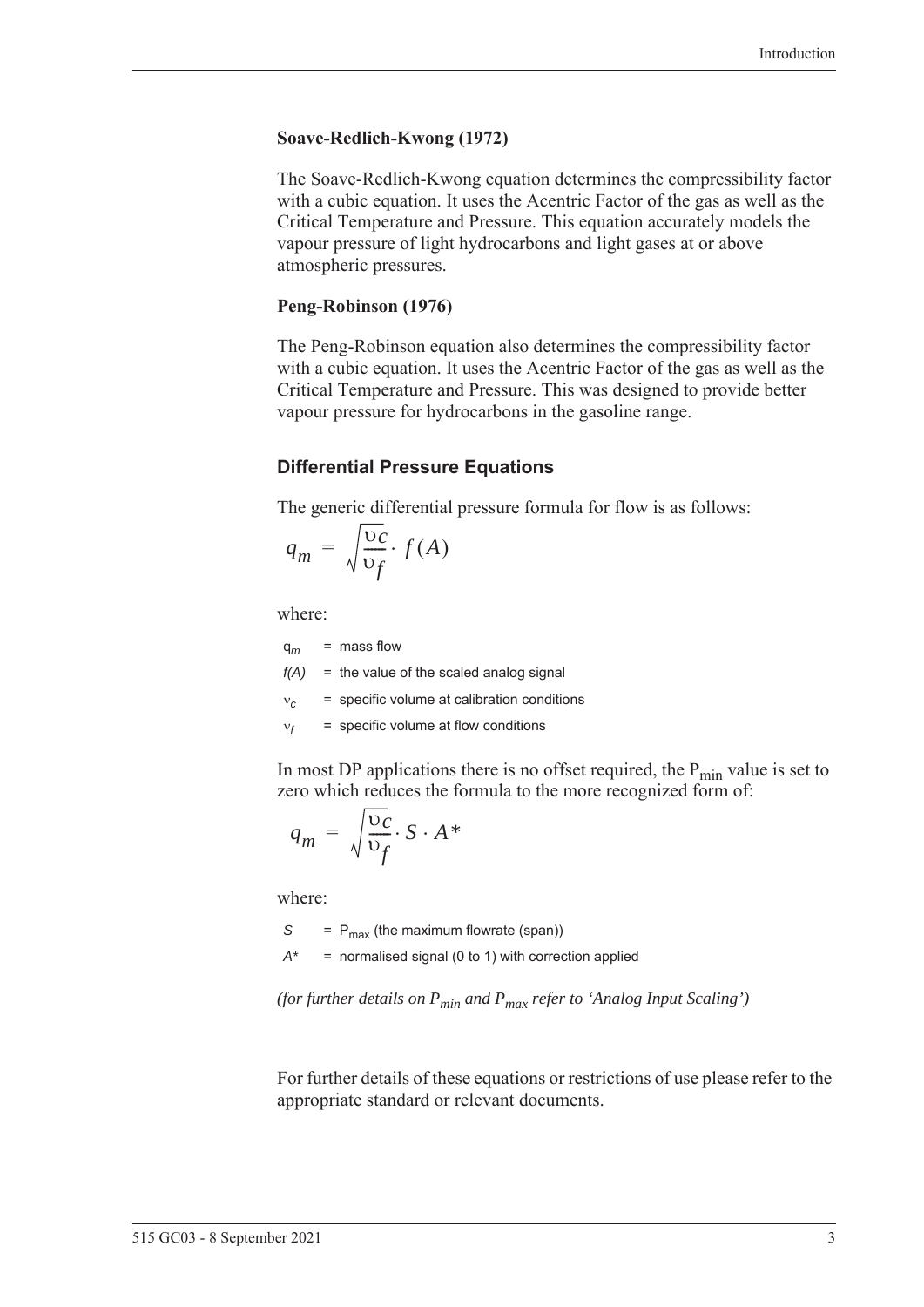# <span id="page-13-0"></span>**Analog Input Scaling**

The analog inputs in this instrument are scaled by the following general formula:

$$
f(A) = P_{min} + (P_{max} - P_{min}) \cdot A^*
$$

where:

*Pmin* = minimum point (equivalent to offset)  $P_{\text{max}}$  = maximum point ( $P_{\text{max}} - P_{\text{min}}$  is equivalent to span) *A\** = normalised signal (0 to 1) with correction applied for a flow input

### **Correction Type**

- LINEAR:  $A^* = A$  when the instrument is not required to apply correction
- NON-LINEAR:  $A^* = A_c$  when the instrument applies correction from the points in the correction table
- SQUARE:  $A^* = \sqrt{A}$  when the transmitter does not have square root extraction and it must be applied by the instrument.

### <span id="page-13-1"></span>**Displayed Information**

The front panel display shows the current values of the input variables and the results of the calculations.

The instrument can be supplied with a real-time clock for data logging of over 1000 entries of the variables as displayed on the main menu.

This application indicates the type of pressure value being displayed as either gauge or absolute by adding an 'A' or 'G' to the units of measurement.

Standard or Normal reference conditions are indicated by adding an 'S' or 'N' at the start of the Corrected Volume units or measurement.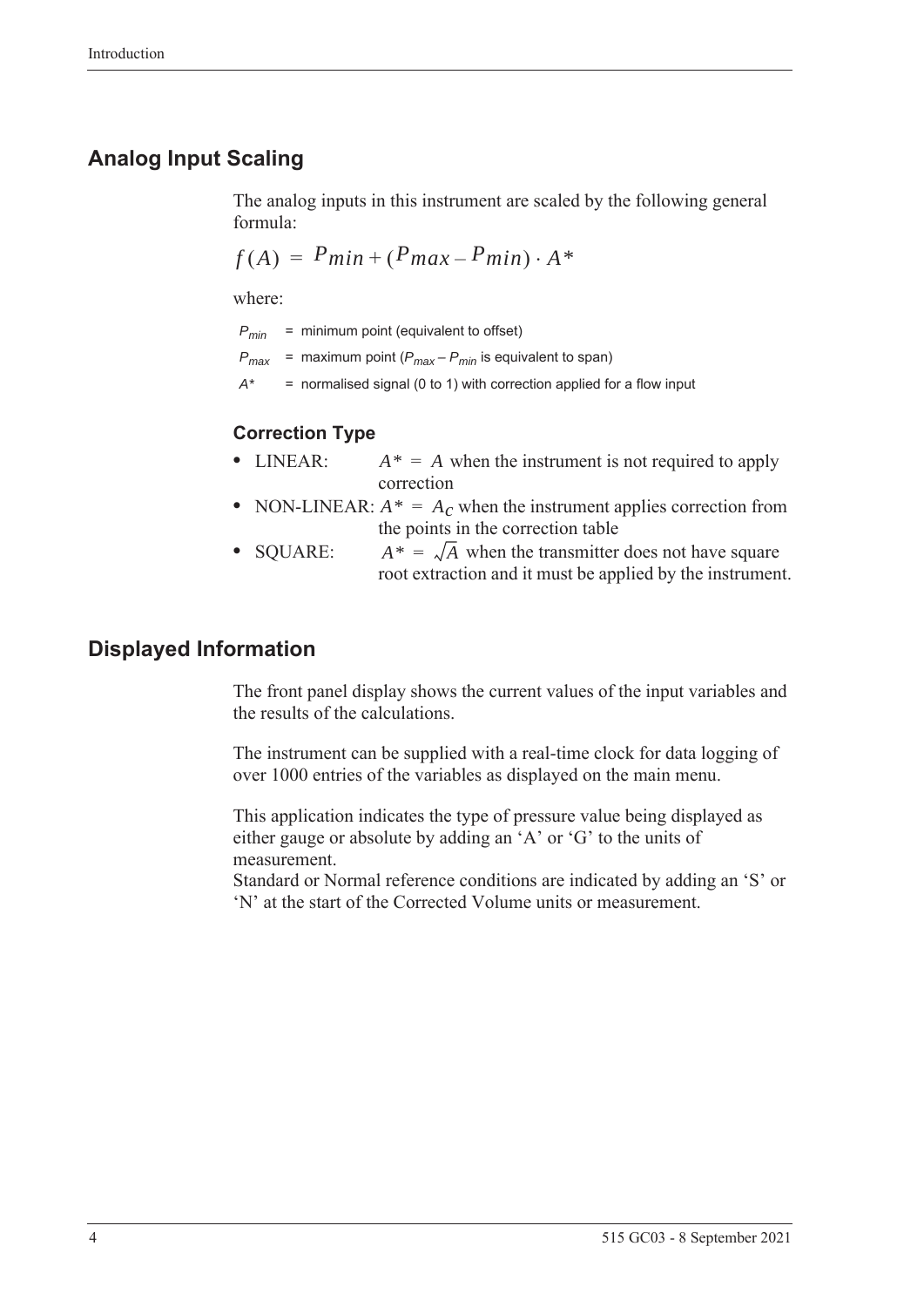### <span id="page-14-0"></span>**Main Menu Variables**

| <b>Main Menu</b><br><b>Variables</b> | <b>Default</b><br><b>Units</b> | Variable<br><b>Type</b> |
|--------------------------------------|--------------------------------|-------------------------|
| Volume                               | m <sup>3</sup>                 | Total                   |
| <b>Volume Flowrate</b>               | $m^3/m$ in                     | Rate                    |
| <b>Corrected Volume</b>              | m <sup>3</sup>                 | Total                   |
| <b>Corrected Flowrate</b>            | $m^3/m$ in                     | Rate                    |
| Mass                                 | kg                             | Total                   |
| <b>Mass Flowrate</b>                 | kg/min                         | Rate                    |
| Temperature                          | Deg C                          | Rate                    |
| Pressure                             | MPa                            | Rate                    |
| <b>Compressibility Factor</b>        |                                | Rate                    |

### **Units of Measurement**

In the 500 Series instruments there is a wide range of available units of measurement to be selected from. These can be viewed and selected either during initial Software Configuration via the 500 Series Program Manager (see below) or from within the instrument's calibration settings (if access has been granted) as per **[Units of Measurement](#page-47-3)** on page 38.

### <span id="page-14-1"></span>**Communications**

There are two communication ports available as follows:

- **•** COM-1 RS-232 port
- **•** COM-2 RS-485 port (optional) or Ethernet (optional)

All types of ports can be used for remote data reading, while RS-232 and RS-485 serial ports can be used for printouts and for uploading and downloading of the application software to the instrument.

### <span id="page-14-2"></span>**Isolated Outputs**

The opto-isolated outputs can re-transmit any main menu variable. The type of output is determined by the nature of the assigned variable. Totals are output as pulses and rates are output as 4-20 mA signals. One output is standard, a second output is available as an option.

### <span id="page-14-3"></span>**Relay Outputs**

The relay alarms can be assigned to any of the main menu variables of a rate type. The alarms can be fully configured including hysteresis. Two relays are standard with two additional relays available as an option.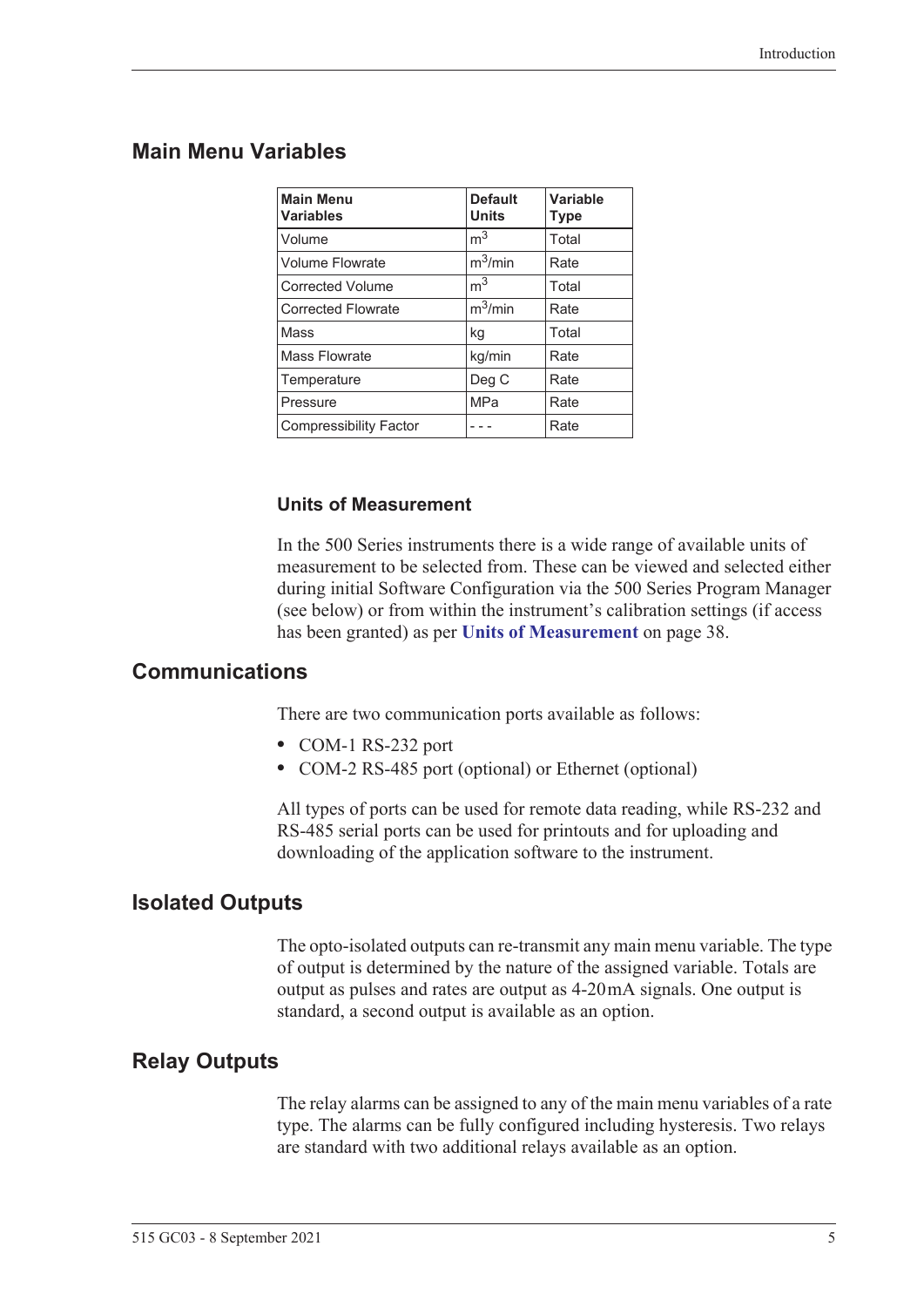# <span id="page-15-0"></span>**Software Configuration**

The instrument can be programmed to suit the particular application needs and the flexible I/O can be assigned as required. Program settings can be changed either via the front panel (depending on assigned access levels) or via the 500 Series Program Manager (500-PM software).

The 500-PM software is a free comprehensive configuration tool and resource centre that can be used to further tailor an instrument to suit specific application needs including units of measurement, custom tags and text, access levels and more.

The software is a Windows based program that is freely available from the download section of the Contrec website. The program can be used to create a custom version of an existing application to be saved for backup purposes and/or to generate a PDF of configuration report for record keeping.

The instrument stores all set-up parameters, totals and logged data in nonvolatile memory with at least 30 years retention.

# <span id="page-15-1"></span>**Analog Input Types**

Any analog input can be set to accept a 4-20 mA, 0-5 V or 1-5 V signal, while any inputs assigned to a temperature sensor can also be set to accept a PT100 or PT500 signal.



<span id="page-15-2"></span>*Figure 1 Typical Application Diagram*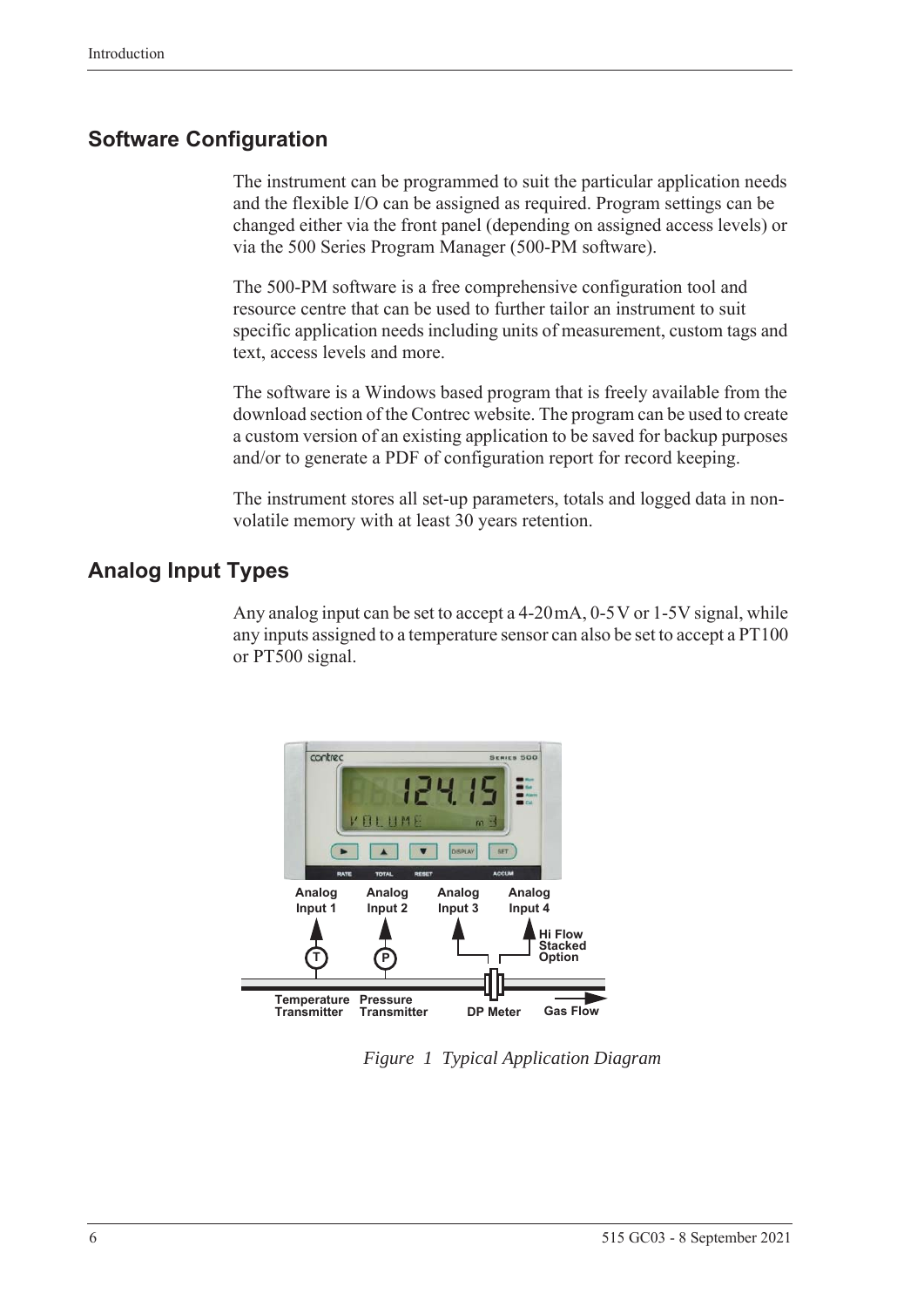# <span id="page-16-0"></span>**Approvals**

This instrument conforms to the EMC-Directive of the Council of European Communities 2014/30/EU, the LVD safety directive 2014/35/EU and the following standards:

- **•** *EN61326:2013* Electrical equipment for measurement, control and laboratory use – EMC requirements: Industrial Environment.
- **•** *EN61010:2010* Safety requirements for electrical equipment for measurement, control, and laboratory use.

In order to comply with these standards, the wiring instructions in **[Chapter](#page-20-5)  [3 - Installation & Maintenance](#page-20-5)** must be followed.

### **FCC Declaration**

This equipment has been tested and found to comply with the limits for a Class A digital device, pursuant to Part 15 of the FCC Rules. These limits are designed to provide reasonable protection against harmful interference when the equipment is operated in a commercial environment. This equipment generates, uses, and can radiate radio frequency energy and, if not installed and used in accordance with the instruction manual, might cause harmful interference to radio communications. Operation of this equipment in a residential area is likely to cause harmful interference, in which case the user will be required to correct the interference at his own expense.

Properly shielded and grounded cables and connectors must be used in order to meet FCC emission limits. Contrec Ltd is not responsible for any radio or television interference caused by using other than recommended cables and connectors or by unauthorized changes or modifications to this equipment. Unauthorized changes or modifications could void the user's authority to operate the equipment.

This device complies with Part 15 of the FCC Rules. Operation is subject to the following two conditions: (1) this device might not cause harmful interference, and (2) this device must accept any interference received, including interference that might cause undesired operation.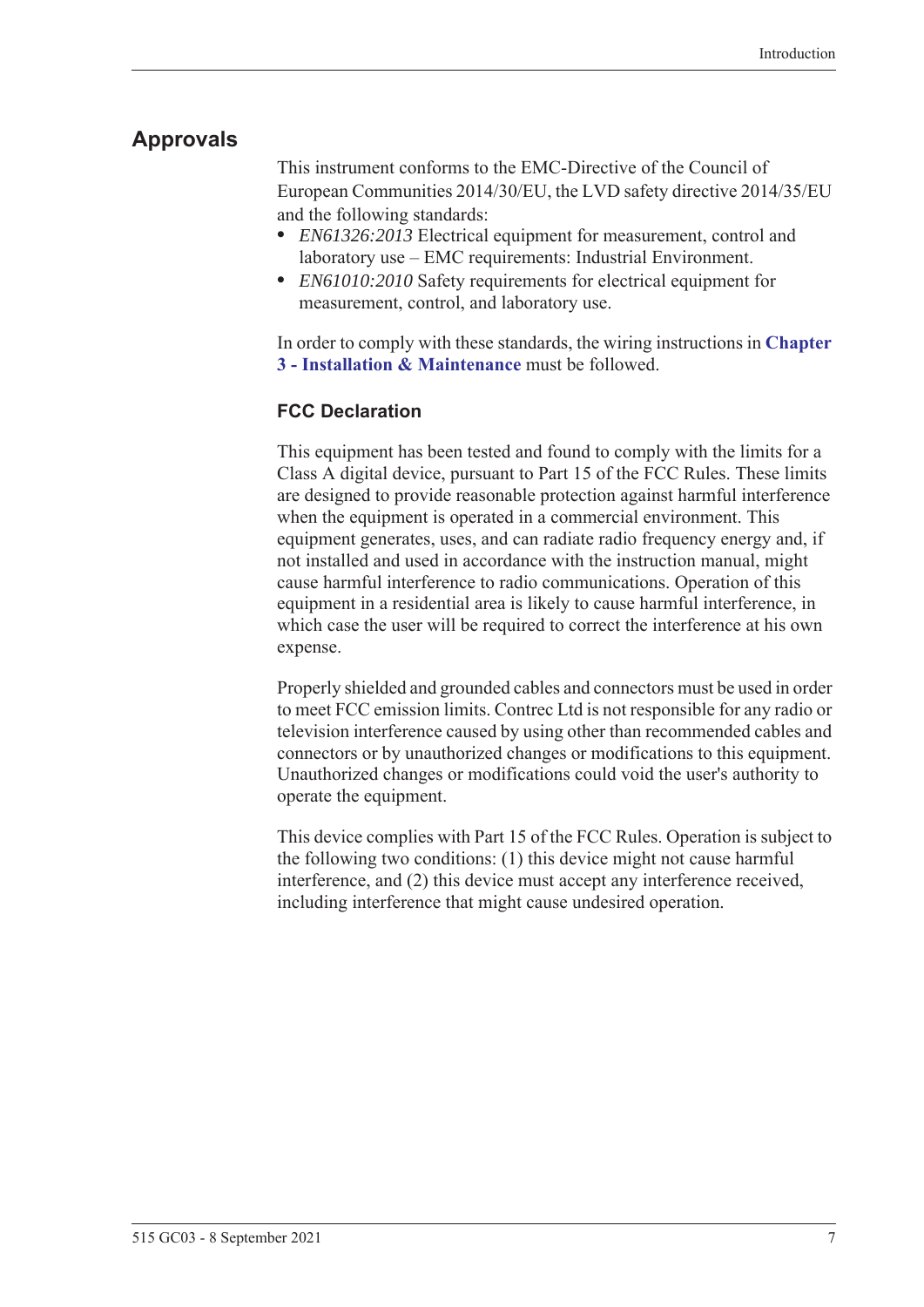Introduction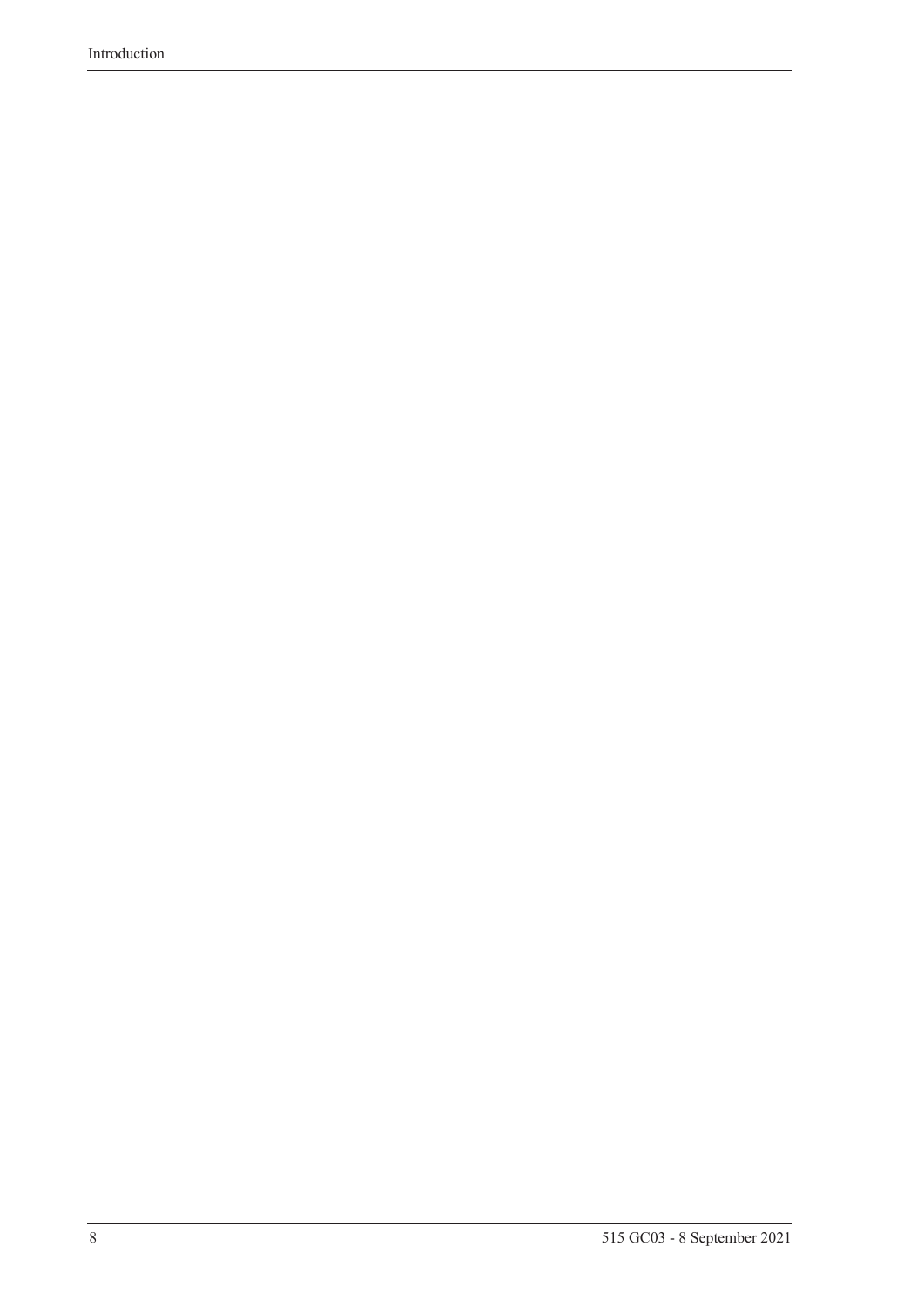# <span id="page-18-0"></span>**Chapter 2 Specifications**

# <span id="page-18-1"></span>**Specification Table**

| <b>Operating Environment</b>            |                                                                                                                                                                    | <b>Real Time Clock (Optional)</b> |                                                                                                                                                   |  |  |  |
|-----------------------------------------|--------------------------------------------------------------------------------------------------------------------------------------------------------------------|-----------------------------------|---------------------------------------------------------------------------------------------------------------------------------------------------|--|--|--|
| <b>Temperature</b><br>Humidity          | +5°C to +40°C (standard - no coating)<br>-20°C to +60°C (with conformal coating)<br>-30°C to +60°C (ExD housing with heater)<br>0 to 95% non condensing (conformal | <b>Battery Type</b>               | 3 volts Lithium button cell<br>- For Issue 7 option card, type CR2450N<br>manufactured by Renata only<br>- For conformal coated 'C' version, type |  |  |  |
| <b>Power Supply</b>                     | coating)<br>5% to 85% non condensing (no coating)<br>100-240 V AC (+/-10%) 50-60 Hz (+/-                                                                           |                                   | BR2032 manufactured by Panasonic only<br>- For non-conformal coated versions, type<br>BR2032 and CR2032 manufactured by<br>Panasonic or Sony      |  |  |  |
|                                         | 10%) or 12-28 V DC                                                                                                                                                 | <b>Battery Life</b>               | 5 years (typical)                                                                                                                                 |  |  |  |
| <b>Consumption</b>                      | 10W (max) Overvoltage category II                                                                                                                                  |                                   |                                                                                                                                                   |  |  |  |
| <b>Protection</b>                       | Sealed to IP65 (Nema 4X) when panel<br>mounted                                                                                                                     | <b>Analog Input (General)</b>     |                                                                                                                                                   |  |  |  |
| <b>Dimensions</b><br>(panel option)     | 147mm (5.8") width<br>74mm (2.9") height                                                                                                                           | <b>Overcurrent</b>                | 100mA absolute maximum rating<br>(30mA for 4-20mA inputs)                                                                                         |  |  |  |
|                                         | 170mm (6.6") depth (behind the panel)                                                                                                                              | <b>Update Time</b>                | $< 1.0$ sec                                                                                                                                       |  |  |  |
|                                         |                                                                                                                                                                    | Configuration                     | $4-20mA$                                                                                                                                          |  |  |  |
| <b>Display</b>                          |                                                                                                                                                                    | 4-20mA Input                      |                                                                                                                                                   |  |  |  |
| <b>Type</b>                             | Backlit LCD with 7-digit numeric display<br>and 11-character alphanumeric display                                                                                  | Impedance                         | 100 Ohms (to common signal ground)                                                                                                                |  |  |  |
| <b>Digits</b>                           | 15.5mm (0.6") high                                                                                                                                                 | <b>Accuracy</b>                   | 0.05% full scale $(20^{\circ}C)$                                                                                                                  |  |  |  |
| <b>Characters</b>                       | 6mm (0.24") high                                                                                                                                                   |                                   | 0.1% (full temperature range, typical)                                                                                                            |  |  |  |
| <b>LCD Backup</b>                       | Last data visible for 15min after power                                                                                                                            |                                   |                                                                                                                                                   |  |  |  |
|                                         | down                                                                                                                                                               | <b>Logic Inputs</b>               |                                                                                                                                                   |  |  |  |
| <b>Update Rate</b>                      | 0.3 second                                                                                                                                                         | <b>Signal Type</b>                | CMOS, TTL, open collector, reed switch                                                                                                            |  |  |  |
|                                         |                                                                                                                                                                    | Overvoltage                       | 30V maximum                                                                                                                                       |  |  |  |
| <b>Non-volatile Memory</b>              |                                                                                                                                                                    |                                   |                                                                                                                                                   |  |  |  |
| <b>Retention</b>                        | > 30 years                                                                                                                                                         | <b>Relay Output</b>               |                                                                                                                                                   |  |  |  |
| <b>Data Stored</b>                      | Setup and Logs                                                                                                                                                     | <b>No. of Outputs</b>             | 2 relays plus 2 optional relays                                                                                                                   |  |  |  |
| <b>Approvals</b>                        | $\mathsf{CE} \times \mathbb{C}$ $\mathbb{C}$                                                                                                                       | Voltage                           | 250 volts AC, 30 volts DC maximum<br>(solid state relays use AC only)                                                                             |  |  |  |
| <b>Electrical &amp;</b><br>Interference | UKCA, CE, CSA compliance                                                                                                                                           | <b>Current</b>                    | 3A maximum - mechanical relays<br>1.5A maximum - solid state relays                                                                               |  |  |  |
| <b>Enclosure</b>                        | Ex d Enclosure - ATEX & IECEx available                                                                                                                            |                                   |                                                                                                                                                   |  |  |  |
|                                         | for hazardous area (CSA Pending).<br>Field Mount Enclosure - UKCA, CE, CSA                                                                                         | <b>Communication Ports</b>        |                                                                                                                                                   |  |  |  |
|                                         | safe area weather proof enclosure.<br>Other - RoHS compliant                                                                                                       | Ports                             | COM-1 RS-232 port<br>COM-2 RS-485 or Ethernet port (optional)                                                                                     |  |  |  |
|                                         |                                                                                                                                                                    | <b>Baud Rate</b>                  | 2400 to 19200 baud                                                                                                                                |  |  |  |
|                                         |                                                                                                                                                                    | <b>Parity</b>                     | Odd, even or none                                                                                                                                 |  |  |  |
|                                         |                                                                                                                                                                    | <b>Stop Bits</b>                  | 1 or 2                                                                                                                                            |  |  |  |
|                                         |                                                                                                                                                                    | <b>Data Bits</b>                  | 8                                                                                                                                                 |  |  |  |
|                                         |                                                                                                                                                                    | <b>Protocols</b>                  | Modbus RTU, Modbus TCP/IP (Ethernet<br>Port), Printer                                                                                             |  |  |  |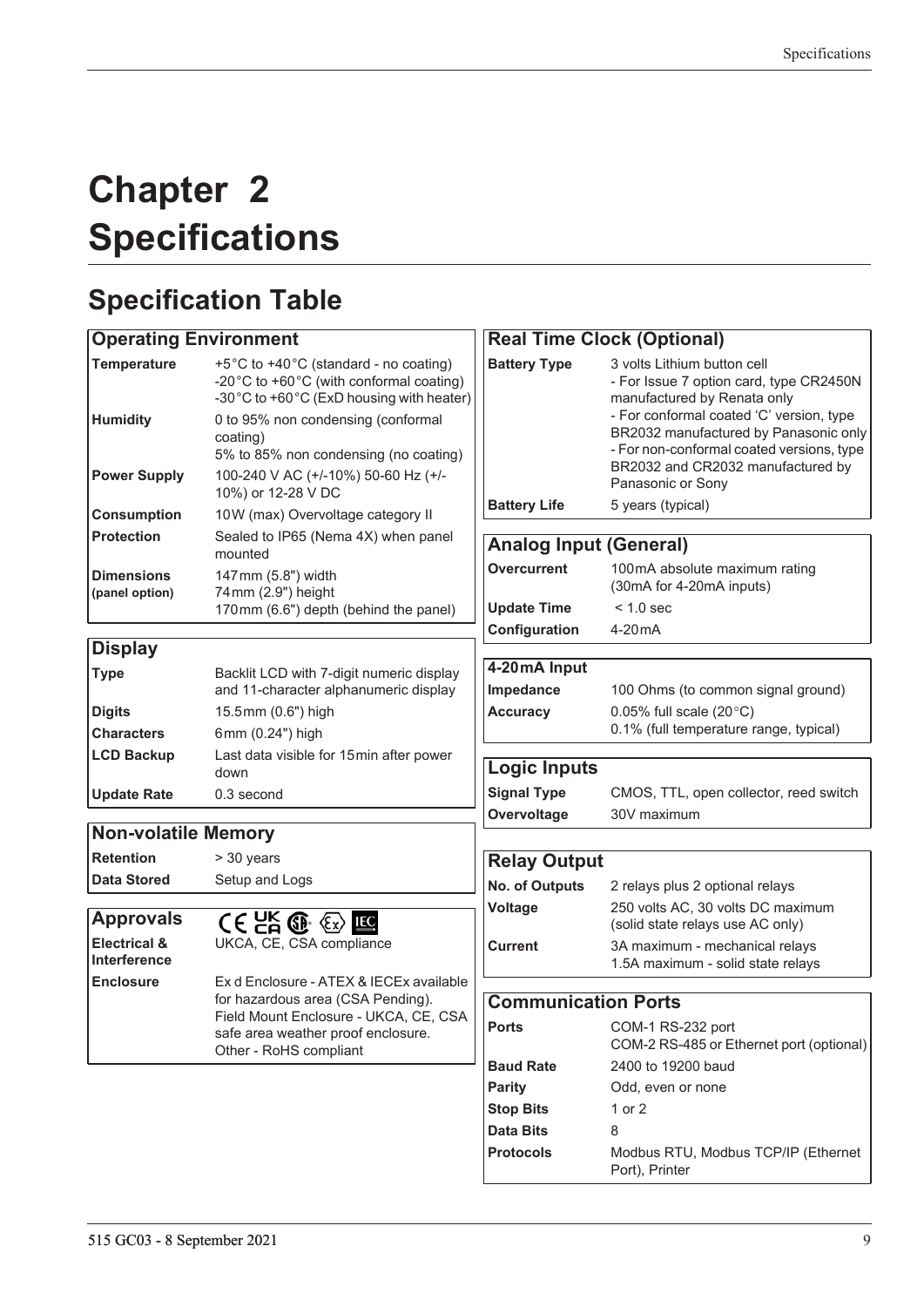| <b>Transducer Supply</b>                  |                                 |  |  |  |  |  |  |
|-------------------------------------------|---------------------------------|--|--|--|--|--|--|
| 8 to 24 volts DC, programmable<br>Voltage |                                 |  |  |  |  |  |  |
| <b>Current</b>                            | 70mA @ 24V, 120mA @ 12V maximum |  |  |  |  |  |  |
| <b>Protection</b>                         | Power limited output            |  |  |  |  |  |  |
|                                           |                                 |  |  |  |  |  |  |
| <b>Isolated Output</b>                    |                                 |  |  |  |  |  |  |
| <b>No. of Outputs</b>                     | 2 outputs                       |  |  |  |  |  |  |
| Configuration                             |                                 |  |  |  |  |  |  |
|                                           |                                 |  |  |  |  |  |  |
| 4-20mA Output                             |                                 |  |  |  |  |  |  |
|                                           |                                 |  |  |  |  |  |  |

| <b>Supply</b>     | 9 to 30 volts DC external                                                  |
|-------------------|----------------------------------------------------------------------------|
| <b>Resolution</b> | $0.05\%$ full scale                                                        |
| <b>Accuracy</b>   | 0.05% full scale $(20^{\circ}C)$<br>0.1% (full temperature range, typical) |

*Important: Specifications are subject to change without notice.*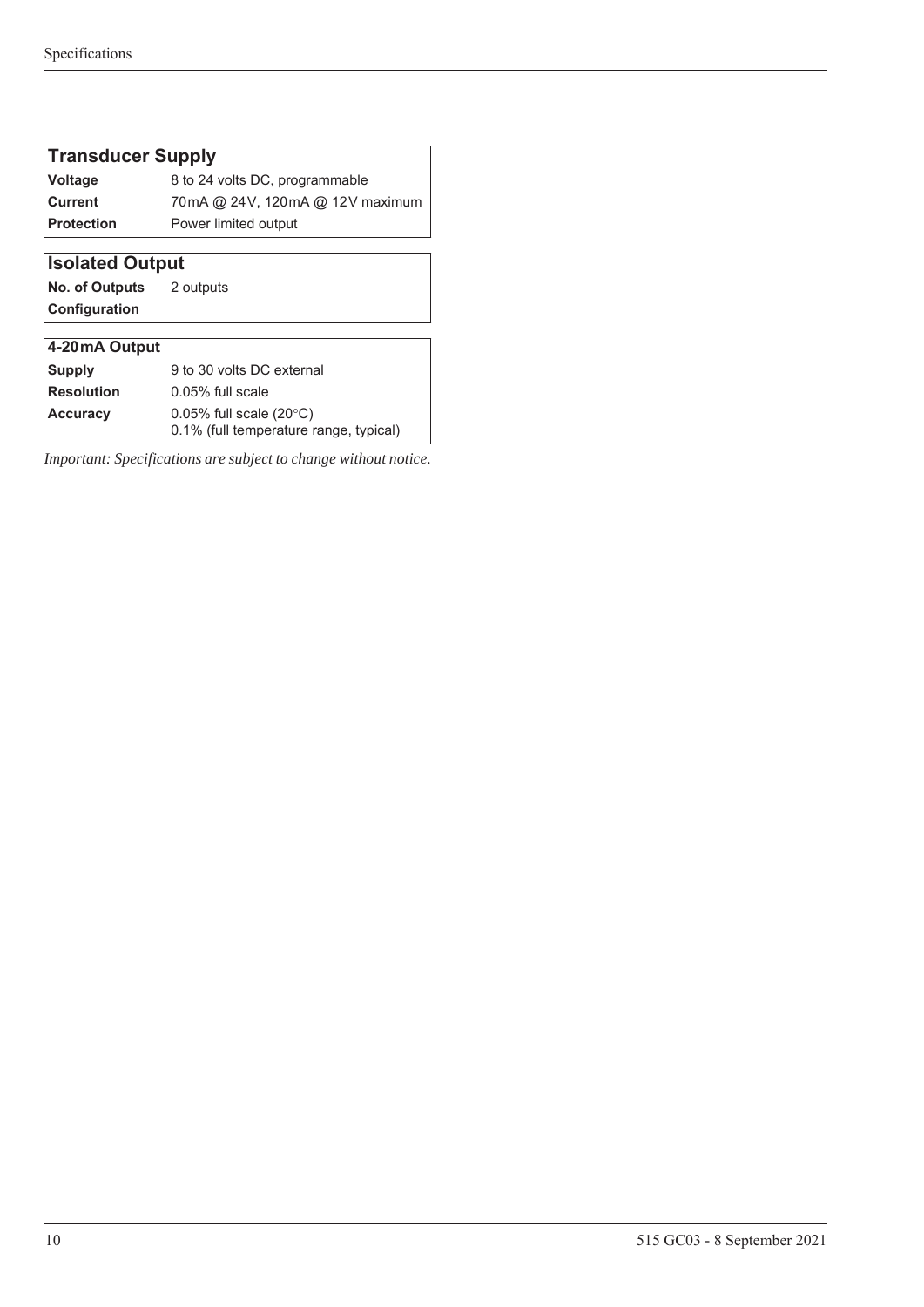# <span id="page-20-5"></span><span id="page-20-0"></span>**Chapter 3 Installation & Maintenance**

# <span id="page-20-1"></span>**Installation Instructions**



The safety of any system incorporating the equipment is the responsibility of the assembler of the system and should be installed such that there is no risk of impact damage.

This instrument is intended for fixed installation only, e.g. within a panel or cabinet, and is not intended for desktop use. It is not suitable for outdoor use unless fitted into an appropriate outdoor enclosure with a minimum type 3, IP54, rating. The instrument has a 'Pollution degree II' rating.

# <span id="page-20-2"></span>**Cleaning and Decontamination**

For general maintenance or to clean an instrument suitable for return to a service centre for repair or inspection, use only a damp cloth and mild detergent. Do not use abrasive cleaners or high pressure water jets. An instrument must be decontaminated before returning.

# <span id="page-20-3"></span>**Panel Mounting**

The instrument should be located in an area with a clean, dry atmosphere that is also relatively free of shock and vibration.

The standard mounting procedure is panel mounting in a cutout that is 139 mm wide by 67 mm high. Two side clips secure the unit into the panel.

[Figure 2](#page-20-4) shows the panel mounting requirements for the 500 Series Instrument.



<span id="page-20-4"></span>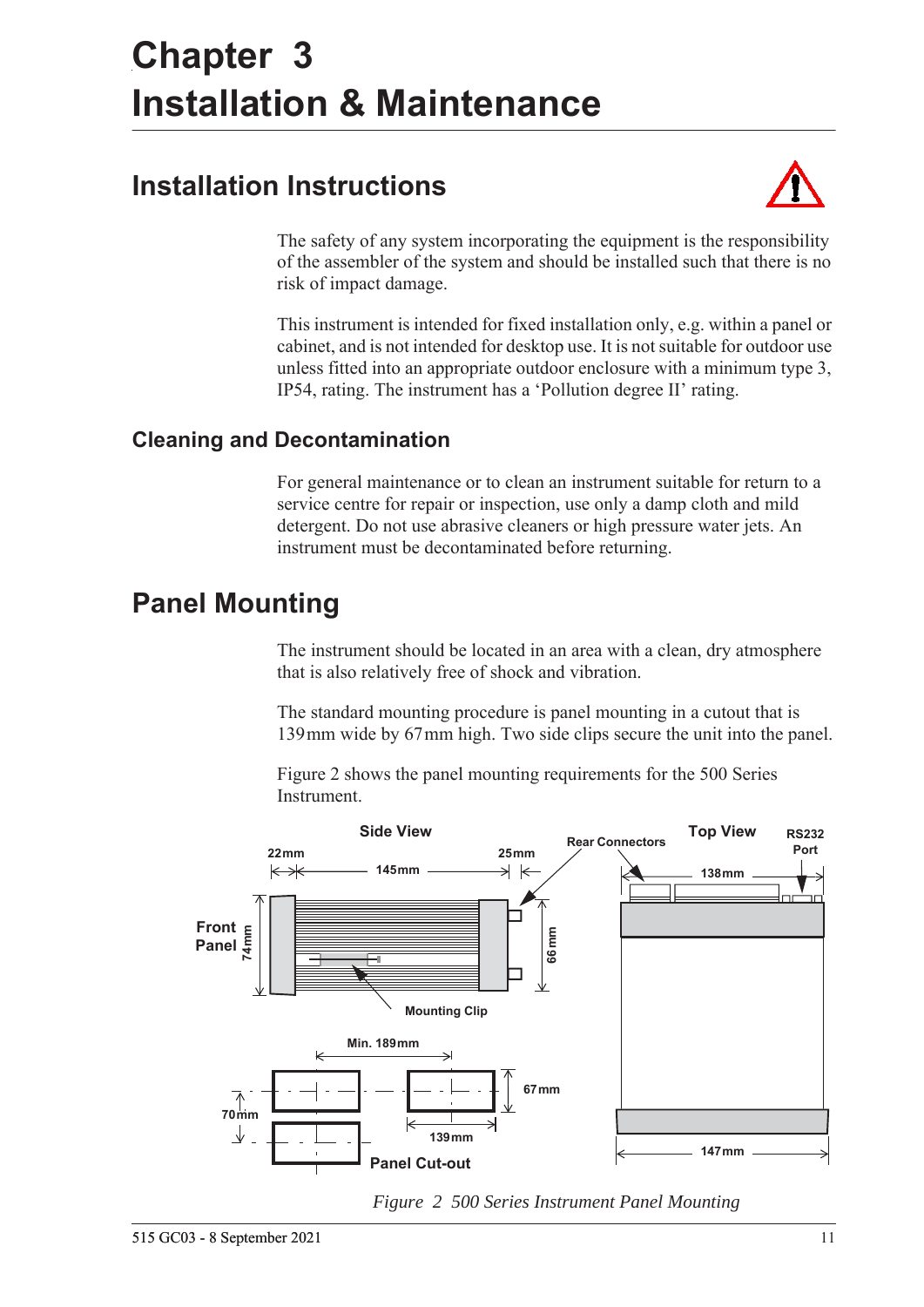# <span id="page-21-0"></span>**Electrical Connection**

# <span id="page-21-1"></span>**Rear Panel Connections**

N.B. Depending on the specification and age of the instrument, there are different versions of the upper output card. Ensure the instrument is wired as per the correct terminal designation printed on the rear of the instrument bezel and below.

[Figure 3](#page-21-2) shows the connections on the rear panel of the instrument where relays 1 to 4 (terminals 32-35) share a single Relay Common (terminal 31).



N.B. The 5 way relay terminal block is GREEN.

*Figure 3 Rear Panel Connections - Original*

<span id="page-21-2"></span>[Figure 4](#page-21-3) shows the connections on the rear panel of the instrument where relays 1 and 2 (terminals 32-33) share Relay Common 1-2 (terminal 31) and relays 3 and 4 (terminals 34-35) share Relay Common 3-4 (terminal 36.

N.B. The 6 way relay terminal block is ORANGE.



<span id="page-21-3"></span>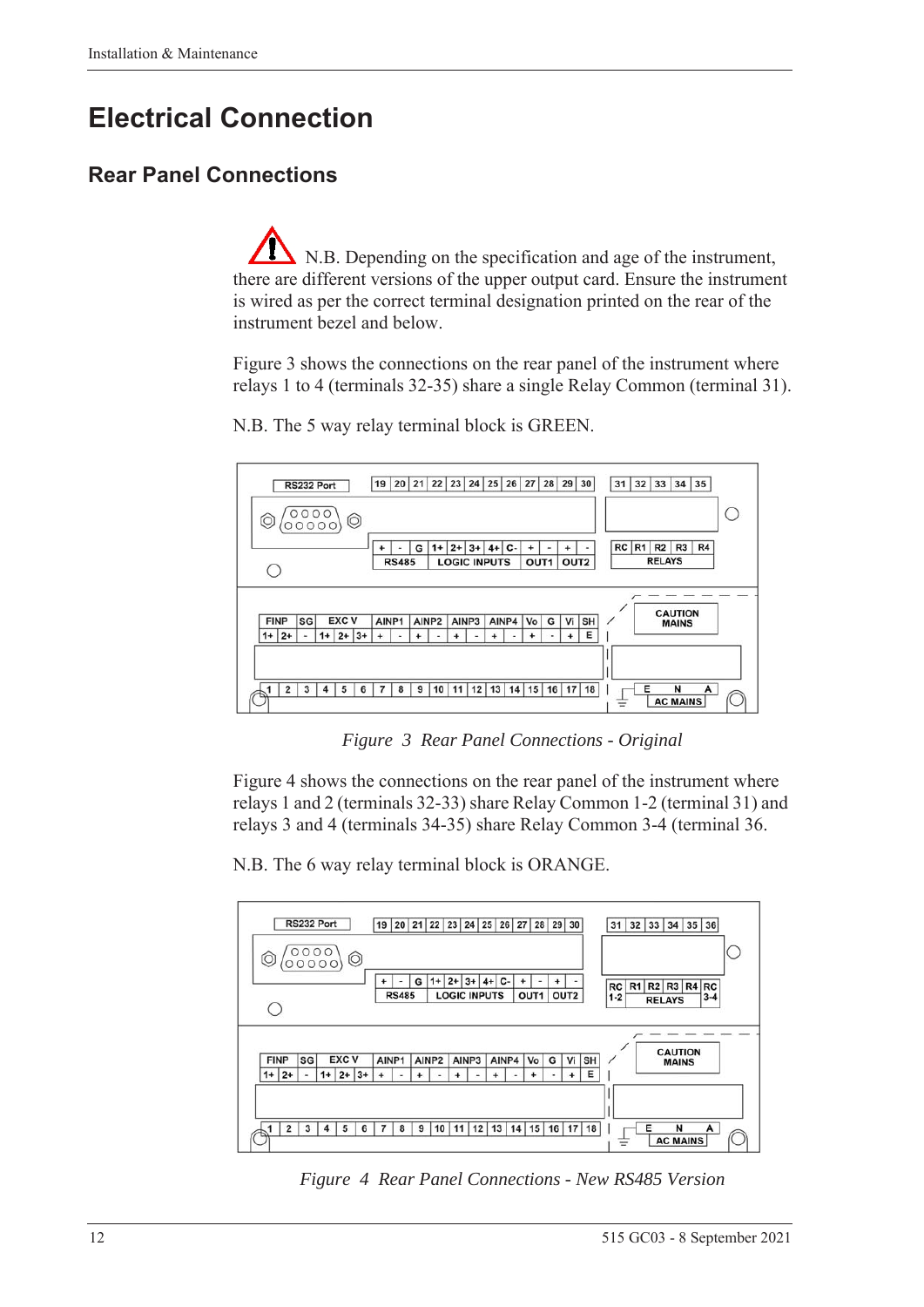[Figure 5](#page-22-1) shows the new option card with the optional Ethernet port in place of RS-485 port (terminals 19-21).



<span id="page-22-1"></span>*Figure 5 Rear Panel Connections - New Ethernet Version*

# <span id="page-22-0"></span>**Terminal Designations**

| <b>Terminal Label</b> |                                                                                                         |                          | <b>Designation</b>                 | <b>Comment</b>                     | <b>Terminal Label</b> |                               |           | <b>Designation</b>  | <b>Comment</b>                                |      |                           |                     |
|-----------------------|---------------------------------------------------------------------------------------------------------|--------------------------|------------------------------------|------------------------------------|-----------------------|-------------------------------|-----------|---------------------|-----------------------------------------------|------|---------------------------|---------------------|
| 1                     | <b>FINP</b>                                                                                             | $1+$                     | Frequency Input 1+                 | Not used                           | 19                    | <b>RS485</b>                  | $+$       | RS485 (+)           | Optional RS485 port may                       |      |                           |                     |
| 2                     | <b>FINP</b>                                                                                             | $2+$                     | Frequency Input 2+                 | Not used                           | 20                    | COM-2                         |           | RS485 (-)           | be replaced by Ethernet                       |      |                           |                     |
| 3                     | <b>SG</b>                                                                                               | $\blacksquare$           | Signal ground                      |                                    | 21                    | port                          | G         | RS485 ground        | port.                                         |      |                           |                     |
| 4                     | EXC V                                                                                                   | $1+$                     | Excitation Term 1+                 | Not used                           | 22                    |                               | $1+$      | Switch 1            |                                               |      |                           |                     |
| 5                     | <b>EXC V</b>                                                                                            | $2+$                     | <b>Excitation Term 2+</b>          | For AINP1 RTD Input                | 23                    |                               | $2+$      | Switch 2            |                                               |      |                           |                     |
| 6                     | <b>EXC V</b>                                                                                            | $3+$                     | <b>Excitation Term 3+</b>          | Not used                           | 24                    | <b>LOGIC</b><br><b>INPUTS</b> |           |                     |                                               | $3+$ | Switch 3                  | <b>Remote Reset</b> |
| $\overline{7}$        | AINP1                                                                                                   | $\ddot{}$                | Analog Input ch $1 (+)$            | Temperature Input                  | 25                    |                               | $4+$      | Switch 4            | CAL Switch - In field                         |      |                           |                     |
| 8                     |                                                                                                         | $\overline{\phantom{a}}$ | Analog Input ch 1 (-)              |                                    | 26                    |                               |           |                     | access protection                             |      |                           |                     |
| 9                     |                                                                                                         | $\ddot{}$                | Analog Input ch $2 (+)$            | Pressure Input<br>$\overline{27}$  |                       |                               | $C-$      | Signal ground       |                                               |      |                           |                     |
| 10                    | AINP <sub>2</sub>                                                                                       | $\overline{\phantom{a}}$ | Analog Input ch 2 (-)              |                                    |                       | OUT <sub>1</sub>              | $+$       | Output ch $1 (+)$   |                                               |      |                           |                     |
| 11                    |                                                                                                         | $\ddot{}$                | Analog Input ch $3 (+)$            | 28<br>Main or Low Flow Input<br>29 |                       |                               |           | Output ch 1 (-)     |                                               |      |                           |                     |
| 12                    | AINP3                                                                                                   | ٠                        | Analog Input ch 3 (-)              |                                    |                       | OUT <sub>2</sub>              | $\ddot{}$ | Output ch $2 (+)$   |                                               |      |                           |                     |
| $\overline{13}$       |                                                                                                         | $\ddot{}$                | Analog Input ch $4 (+)$            |                                    | 30                    |                               |           | Output $ch 2$ (-)   |                                               |      |                           |                     |
| 14                    | AINP4                                                                                                   | $\overline{\phantom{a}}$ | Analog Input ch 4 (-)              | High Flow Stacked Input            | 31                    |                               | RC        | Relay Common 1-2    | Term 31 - Common 1-4<br>on legacy option card |      |                           |                     |
| 15                    | <b>Vo</b>                                                                                               | $\ddot{}$                | 8-24 volts DC output               | Overload protected                 | 32                    |                               | R1        | Relay 1             |                                               |      |                           |                     |
| 16                    | G                                                                                                       | $\overline{\phantom{a}}$ | <b>DC</b> Ground                   |                                    | 33                    |                               |           | $R2$ Relay 2        |                                               |      |                           |                     |
| 17                    | l Vi                                                                                                    | $\ddot{}$                | DC power input                     | DC power in 12-28V                 | $\overline{34}$       | <b>RELAYS</b>                 |           | $R3$ Relay 3        |                                               |      |                           |                     |
| 18                    | <b>SH</b>                                                                                               | Ε                        | Shield terminal                    |                                    | 35                    |                               | R4        | Relay 4             |                                               |      |                           |                     |
| E                     |                                                                                                         | E                        | Mains ground                       |                                    | 36                    |                               |           |                     |                                               |      | Term 36 only available on |                     |
| N                     | AC power in 100-<br>AC<br>N<br>Mains neutral<br><b>MAINS</b><br><b>240VAC</b><br>A<br>Mains active<br>A |                          |                                    |                                    |                       |                               |           | RC Relay common 3-4 | new style option card                         |      |                           |                     |
|                       |                                                                                                         |                          | RS232 COM-1 port 9-pin serial port |                                    |                       |                               |           |                     |                                               |      |                           |                     |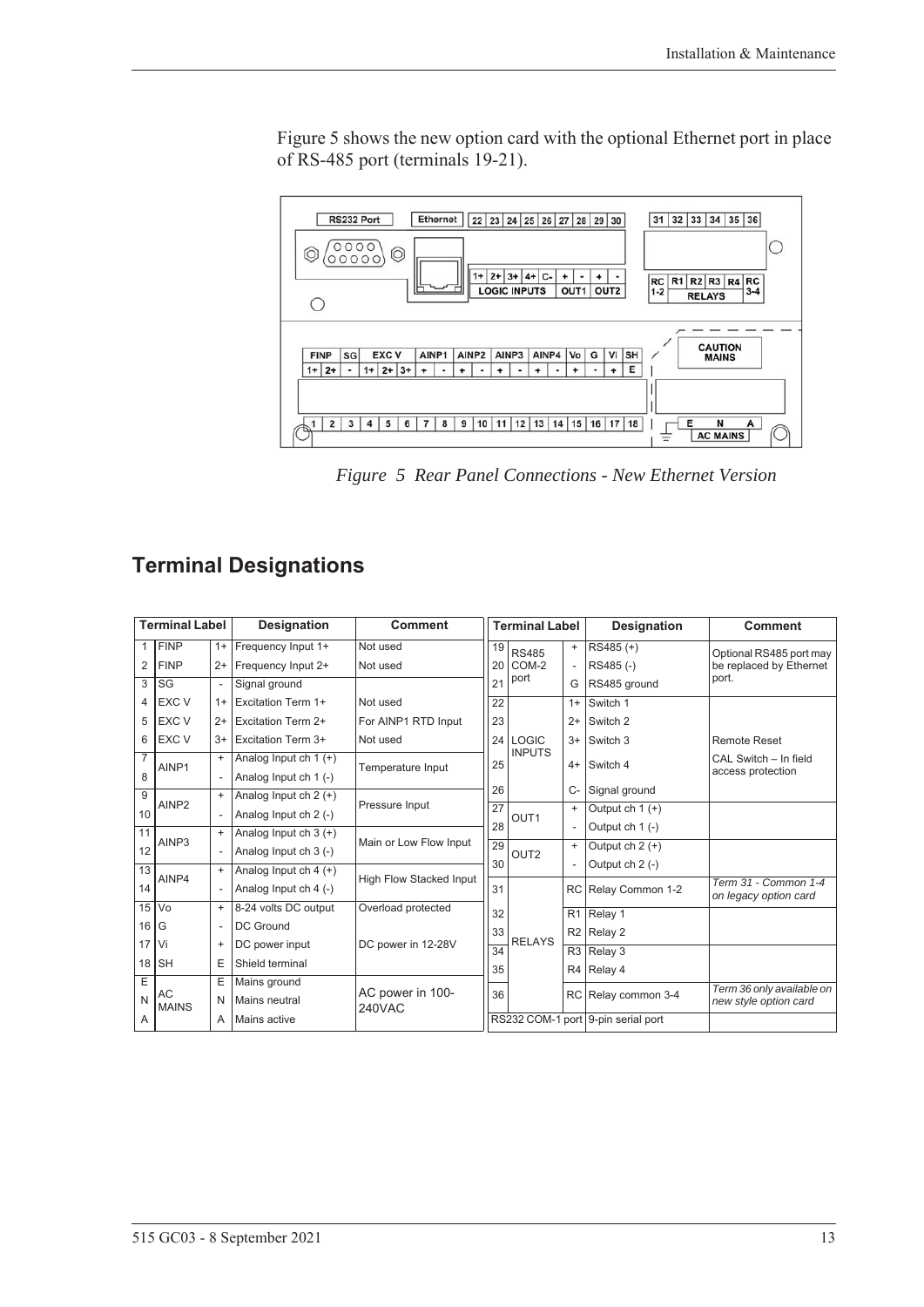# <span id="page-23-0"></span>**Terminal Wiring Insulation**

Terminals 1-30 are all rated at <35Vdc and wiring with basic insulation is adequate.

Use copper conductors only.

stated in sec 2.

# <span id="page-23-1"></span>**Relay Wiring**

Relay terminals are 31-35 or 31-36 depending on the version of option card fitted. When controlling circuits operate at mains voltages, or voltages >35Vdc, it is necessary to use UL/CSA approved cabling with supplementary insulation and a current capacity suitable for the connected circuit. Use copper conductors only. The maximum current must be <5A as

Where circuits >35Vdc are connected UL/CSA approved cabling with supplementary insulation. 0.75mm<sup>2</sup>, 6A current capacity is sufficient.

### <span id="page-23-2"></span>**Mains Power Wiring**

Only use UL/CSA approved cabling with supplementary insulation and copper conductors. A minimum cable cross section area of 0.75mm² (18 AWG) is required. However, this must be selected with respect to the installed over-current protection device and in accordance with the local relevant Electrical Code of Practice as dictated by the Authority Having Jurisdiction (AHJ).

The terminal designations (L/N/E) are clearly indicated just above the mains input connector on the rear panel of the instrument.







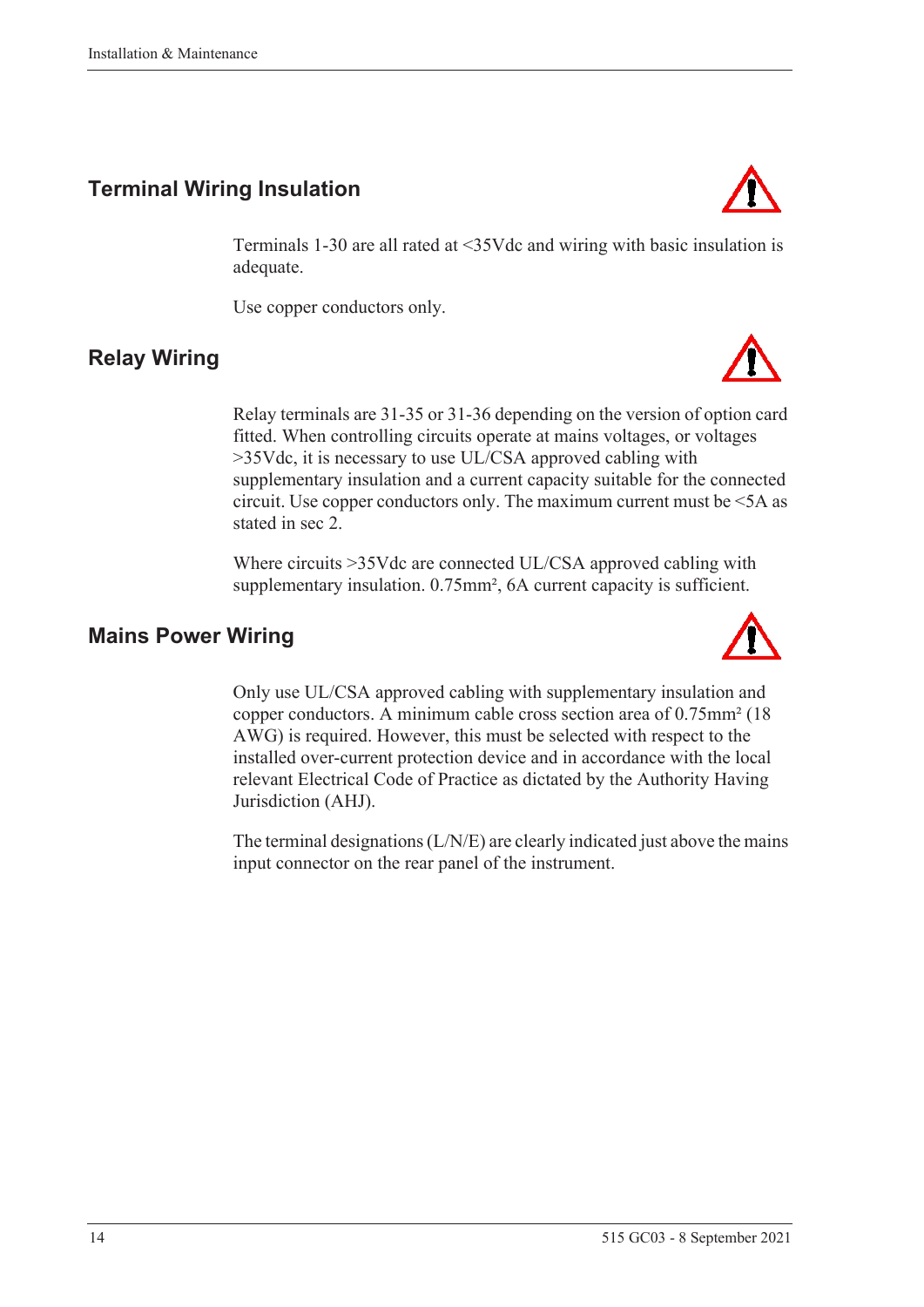# <span id="page-24-0"></span>**Inputs**

# <span id="page-24-1"></span>**Analog Input Connections**

All analog inputs can accept DC signals ranging from 0-5V, 1-5V and current signals from 4 to 20 mA.

Analog Input 1 (AINP1) can also accept an RTD input (PT100 or PT500) as well as the standard  $0-5V$ ,  $1-5V$  and  $4$  to  $20mA$  input.

#### **CAUTION**

Applying levels of input current above the absolute maximum rating (100mA or 30mA for 4-20mA inputs) may cause permanent damage to the input circuitry.

#### **0-5 and 1-5 Volt Inputs**

For externally powered voltage transmitters, connect each transmitter to a pair of input terminals as shown in [Figure 6.](#page-24-2) Refer to **[Terminal](#page-22-0)  [Designations](#page-22-0)** on page 13 for specific terminal numbers for this application.



*Figure 6 Externally Powered Voltage Transmitter*

<span id="page-24-2"></span>Connect internally powered voltage transmitters as shown in [Figure 7.](#page-24-3)



<span id="page-24-3"></span>*Figure 7 Internally Powered Voltage Transmitter*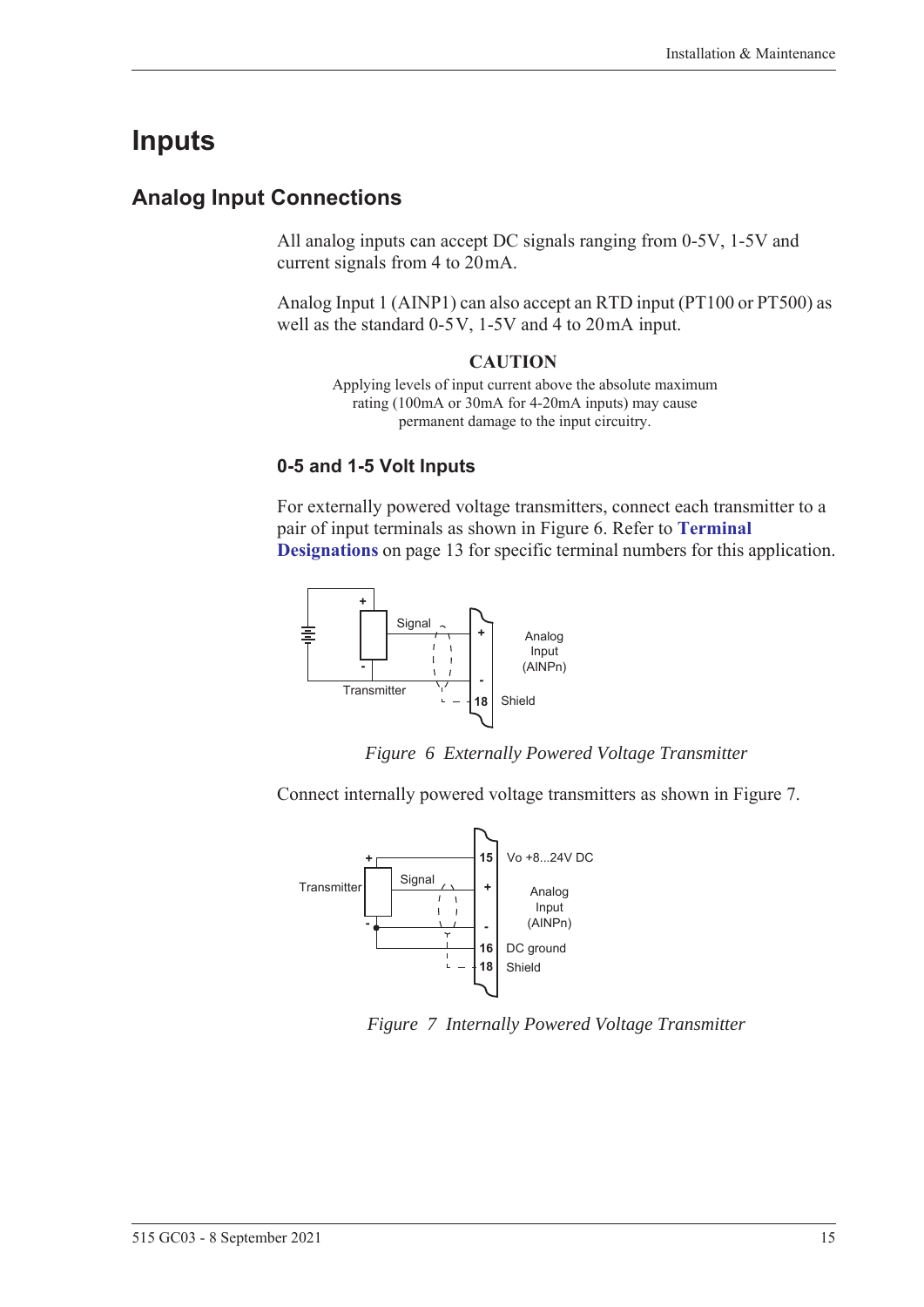### **4-20 mA Inputs**

For an externally powered current loop, connect the transmitter to the input terminals as shown in [Figure 8](#page-25-0). Refer to **[Terminal Designations](#page-22-0)** on page 13 for specific terminal numbers for this application.



*Figure 8 Externally Powered Current Loop*

<span id="page-25-0"></span>The internal overload-protected power supply has sufficient power for three current loops at 24 V DC (more current loops can be supplied by using a reduced voltage setting). Connect internally powered current loops as shown in [Figure 9](#page-25-1).



*Figure 9 Internally Powered Current Loops*

### <span id="page-25-1"></span>**RTD Input**

The instrument uses 4-wire RTDs to provide optimum accuracy and stability. It is not necessary to have equal cable lengths for the 4-wire RTDs, but they should be no longer than 50 metres. It is also recommended to use shielded twisted pairs.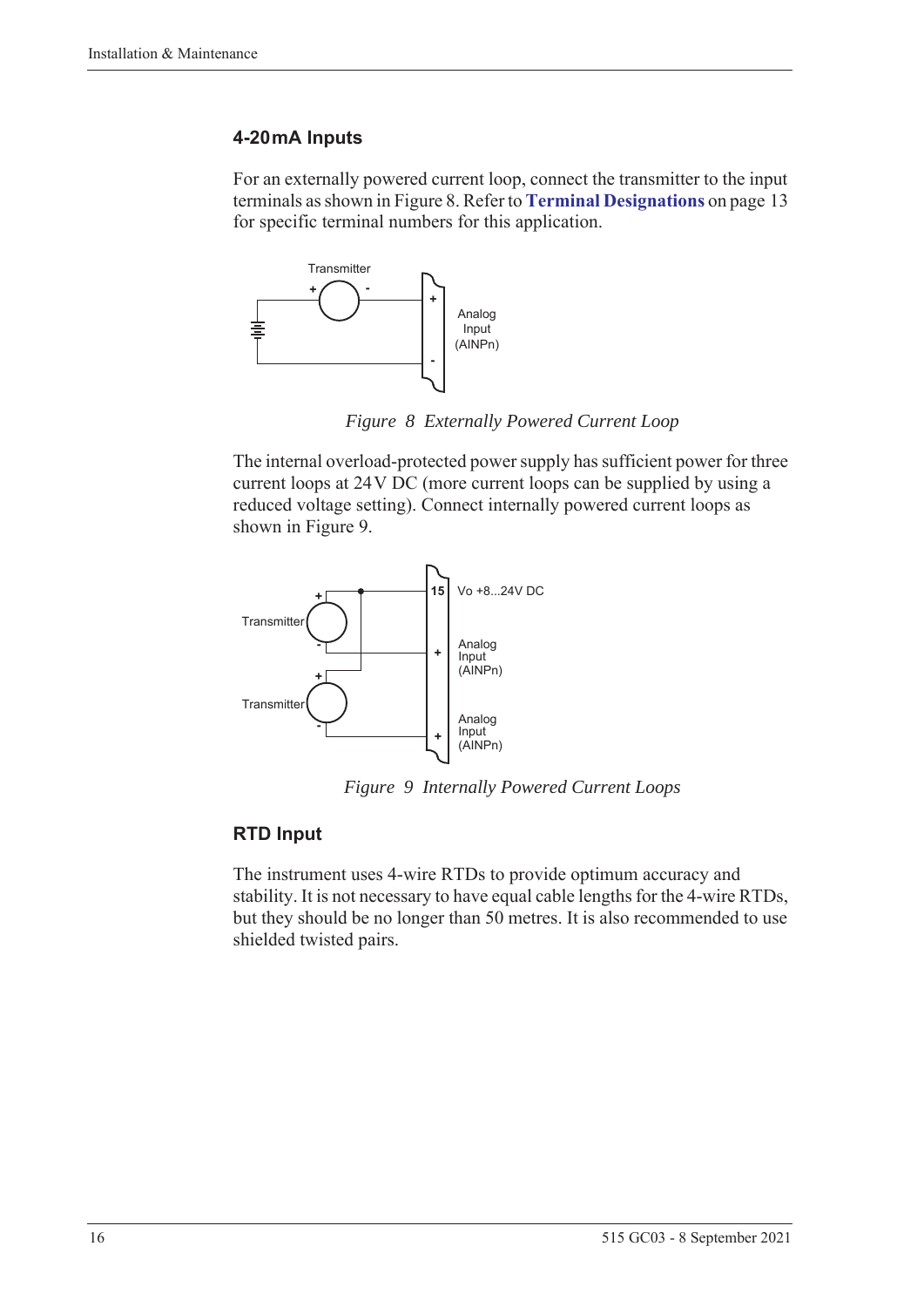

Connect RTD inputs as shown in [Figure 10.](#page-26-1)

*Figure 10 RTD Connection*

<span id="page-26-1"></span>Only Analog Input 1 (AINP1) is available for RTD connection.

Excitation terminal 2 (pin 5) must be used in conjunction with AINP1.

It is possible to use two-wire or three-wire RTDs. However, four wires must be taken to the RTD, with the signal and current wires joined as close to the RTD as possible.

**Note:** The RTD has no polarity and can be connected in either direction. However, the excitation and the positive analog input must be connected to one side of the RTD. Similarly, the Signal Ground and the negative analog input must be connected to the other side of the RTD.

### <span id="page-26-0"></span>**Logic Input Connection**

These input(s) are designed to be connected to CMOS, TTL, open collector signals or a voltage free contact switch. A minimum activation time of 300ms is required to guarantee reading of an input.

It is possible to read the status of all the logic inputs via a Modbus register even if they are not used for a control purpose in the application.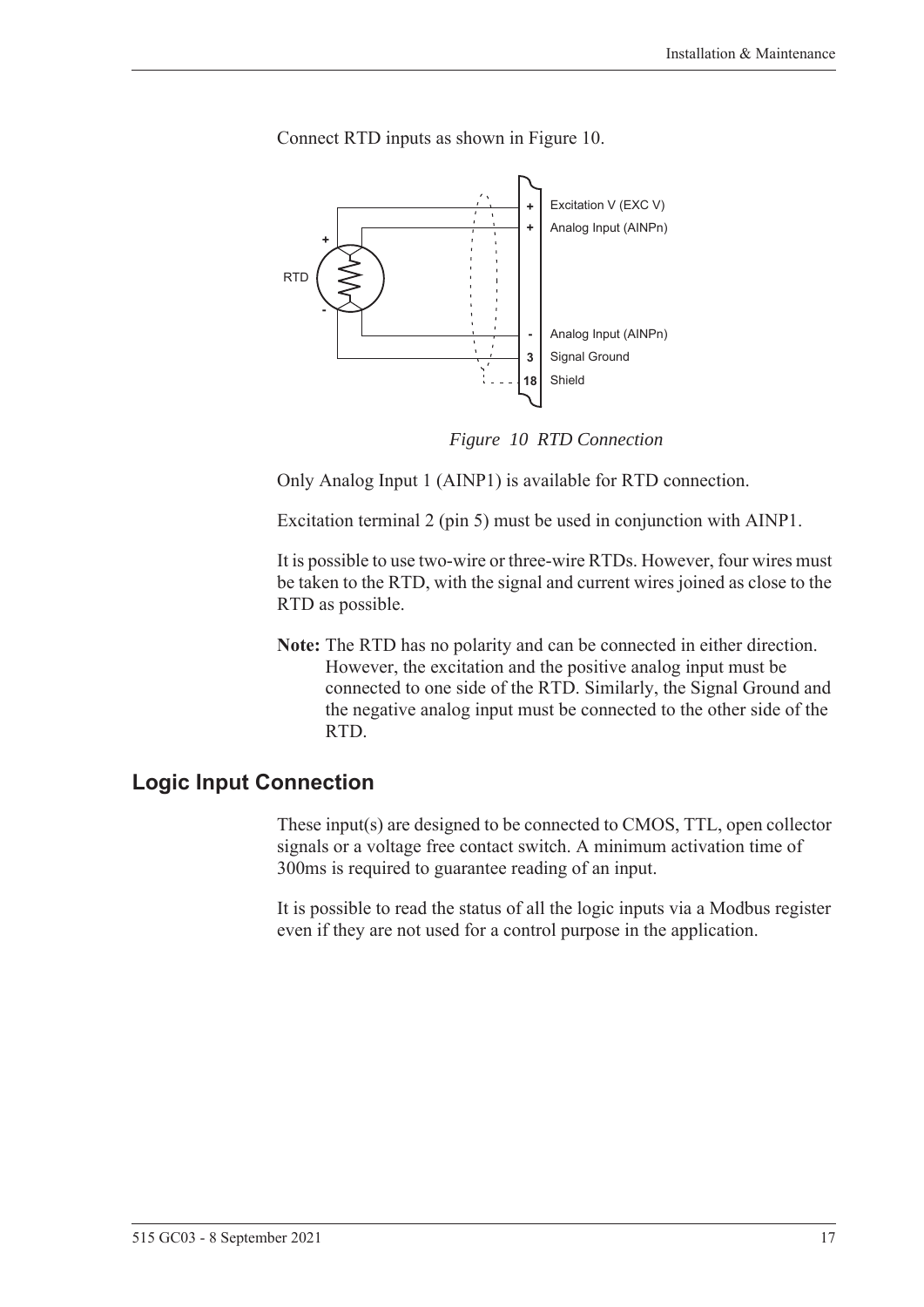A remote push-button key can be connected to the Logic Inputs as shown below in [Figure 11](#page-27-2).



<span id="page-27-2"></span>*Figure 11 Logic Inputs Connection Diagram*

# <span id="page-27-0"></span>**Outputs**

The advanced option for the instrument provides two opto-isolated output ports. Either or both can be used for 4-20 mA or pulse outputs.

#### **CAUTION**

Due to the dual-purpose nature of the outputs, take care not to set the output as an open collector pulse type signal when connected to a 4-20 mA loop circuit.

### <span id="page-27-1"></span>**4-20 mA Output Connection**

[Figure 12](#page-27-3) shows the connections for a 4-20 mA output. Output channel 1 uses terminals 27 (+) and 28 (-), output channel 2 uses terminals 29 (+) and 30 (-).

Maximum Load Resistance =  $(Supply-9) / 0.02$  ohms



<span id="page-27-3"></span>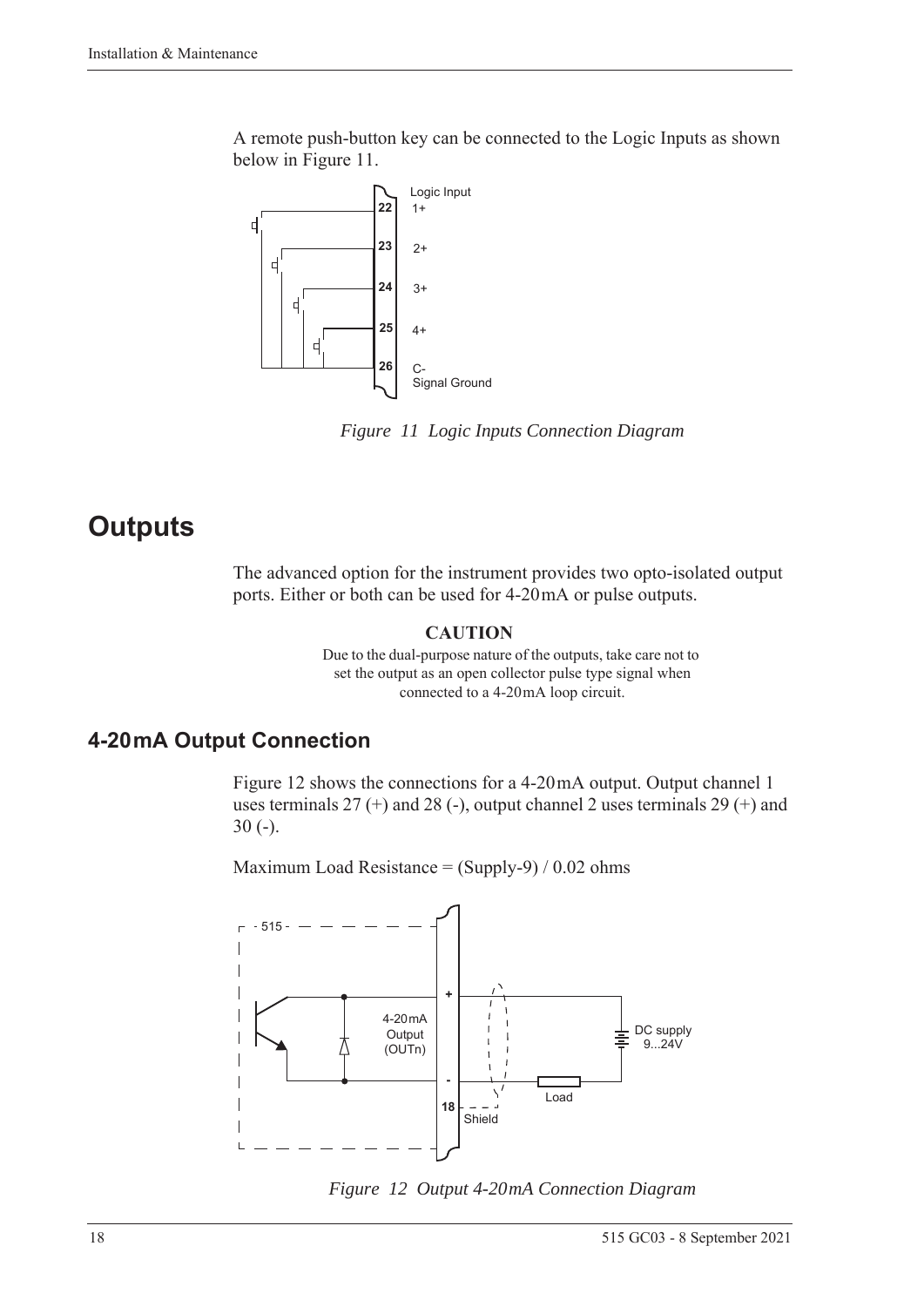# <span id="page-28-0"></span>**Pulse Output Connection**

[Figure 13](#page-28-1) shows a connection example for a pulse output. Output channel 1 uses terminals 27 (+) and 28 (-). Output channel 2 uses terminals 29 (+) and 30 (-).



<span id="page-28-1"></span>*Figure 13 Output Pulse Connection Diagram*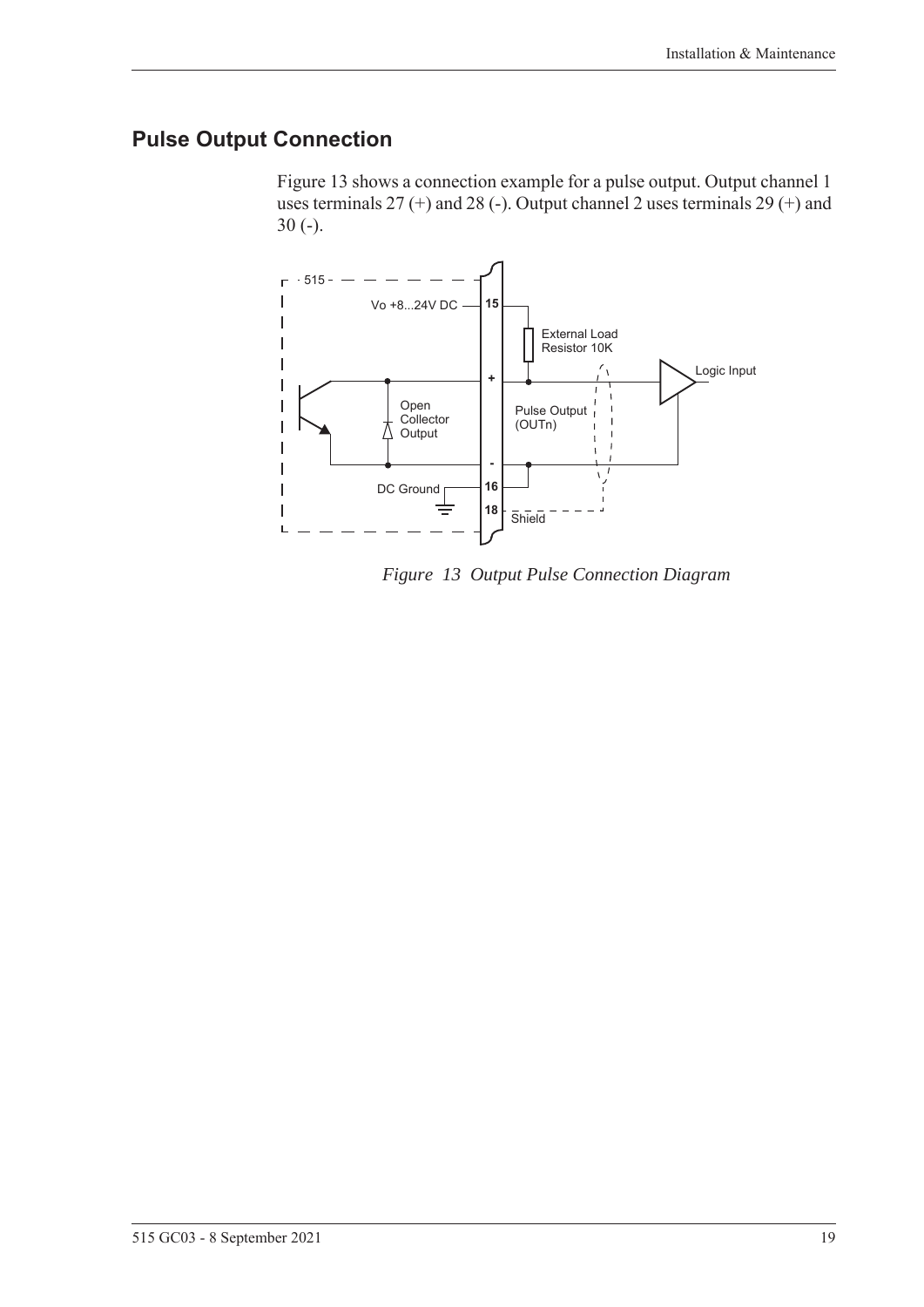# <span id="page-29-0"></span>**Control Relays (Alarms)**

The standard instrument has two alarm relays, which can be used to drive external devices such as external relays, LEDs, and audible alarms. The advanced option has four alarm relays.

The operation of each alarm relay can be set to various modes as described in **Alarms** [on page 47](#page-56-1). On the newer option card the separate common terminal for relays 1 and 2 and another common terminal for relays 3 and 4 allow for different signal or supply types to be connected to the control or alarm devices, as shown in [Figure 14.](#page-29-1)

There is also an equipment failure alarm option. This alarm can have normally closed (open) contacts which open (close) when the instrument displays any error message as listed in **[Error Messages](#page-66-2)** on page 57, or if there is a loss of power to the instrument.

The output characteristics of the relays are:

| Maximum Voltage | 30 volts DC or 250 volts AC |
|-----------------|-----------------------------|
| Maximum Current | 3A for EMR, 1.5A for SSR    |

**Note:** Solid state relays (SSR) use AC voltage only.



<span id="page-29-1"></span>*Figure 14 Relay Connection Diagram*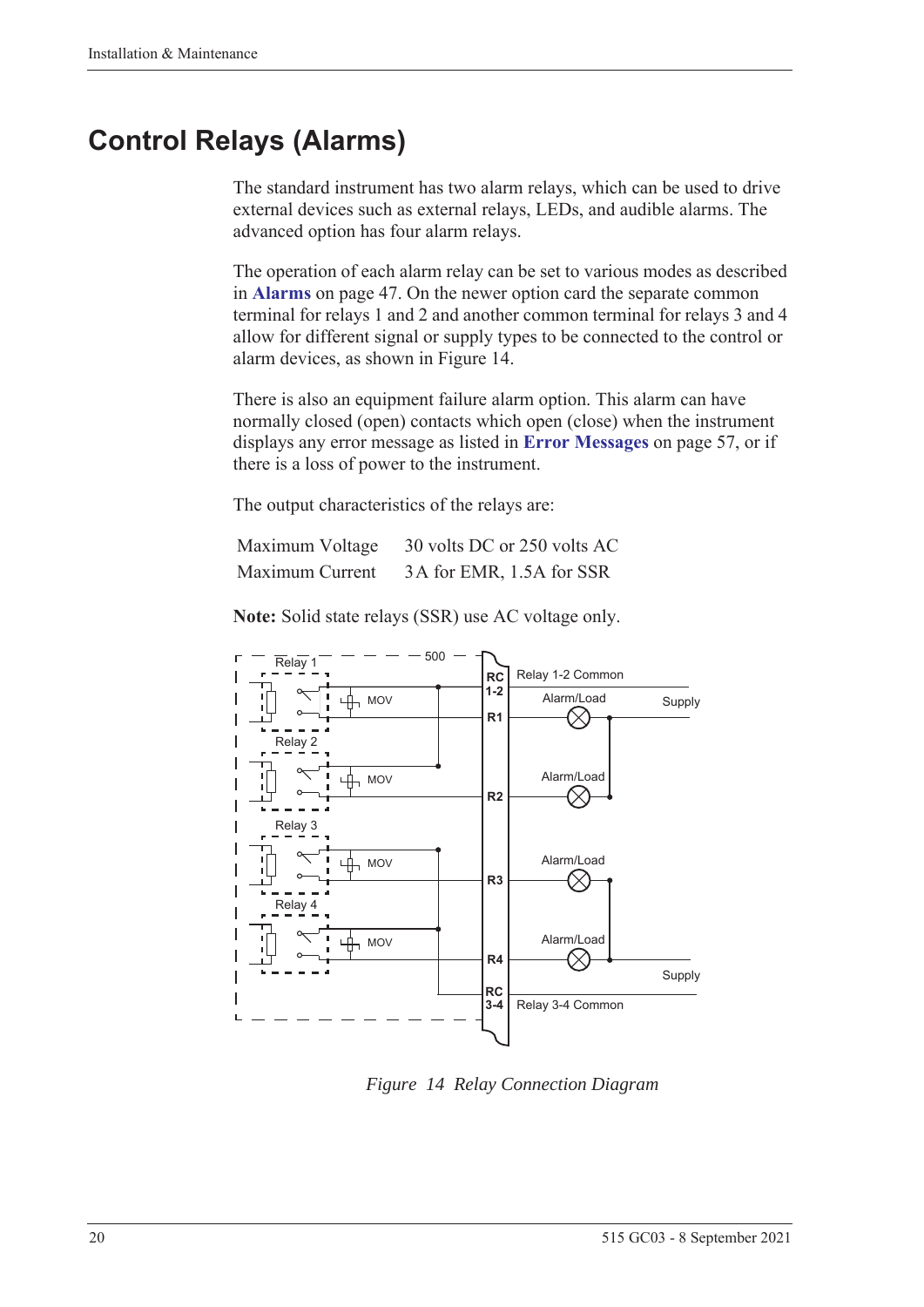### <span id="page-30-0"></span>**RC Network for Interference Suppression**

When driving inductive loads with the relay outputs, it is recommended to use RC suppression networks (often called "Snubbers"), fitted at the load end, for the following reasons:

- **•** To limit the amount of electrical noise caused by arcing across the contacts, which may, in extreme cases, cause the microprocessor to act erratically or cause other unwanted interference with connected signals.
- **•** To protect the relay contacts against premature wear through pitting or SSR (where specified) against premature failure.

RC suppression networks consist of a capacitor and series resistor and are commonly available in the electrical industry. The values of R and C are dependent entirely on the load. However, if the user is unsure of the type of snubber to use, values of  $0.25 \mu$ F and  $100 \Omega$  will usually suffice. Note that only UL and mains approved RC suppression networks should be used.

The basic principle of the operation is that the capacitor prevents a series of sparks arcing across the contact as the contact breaks. The series resistor limits the current through the contact when the contact first makes.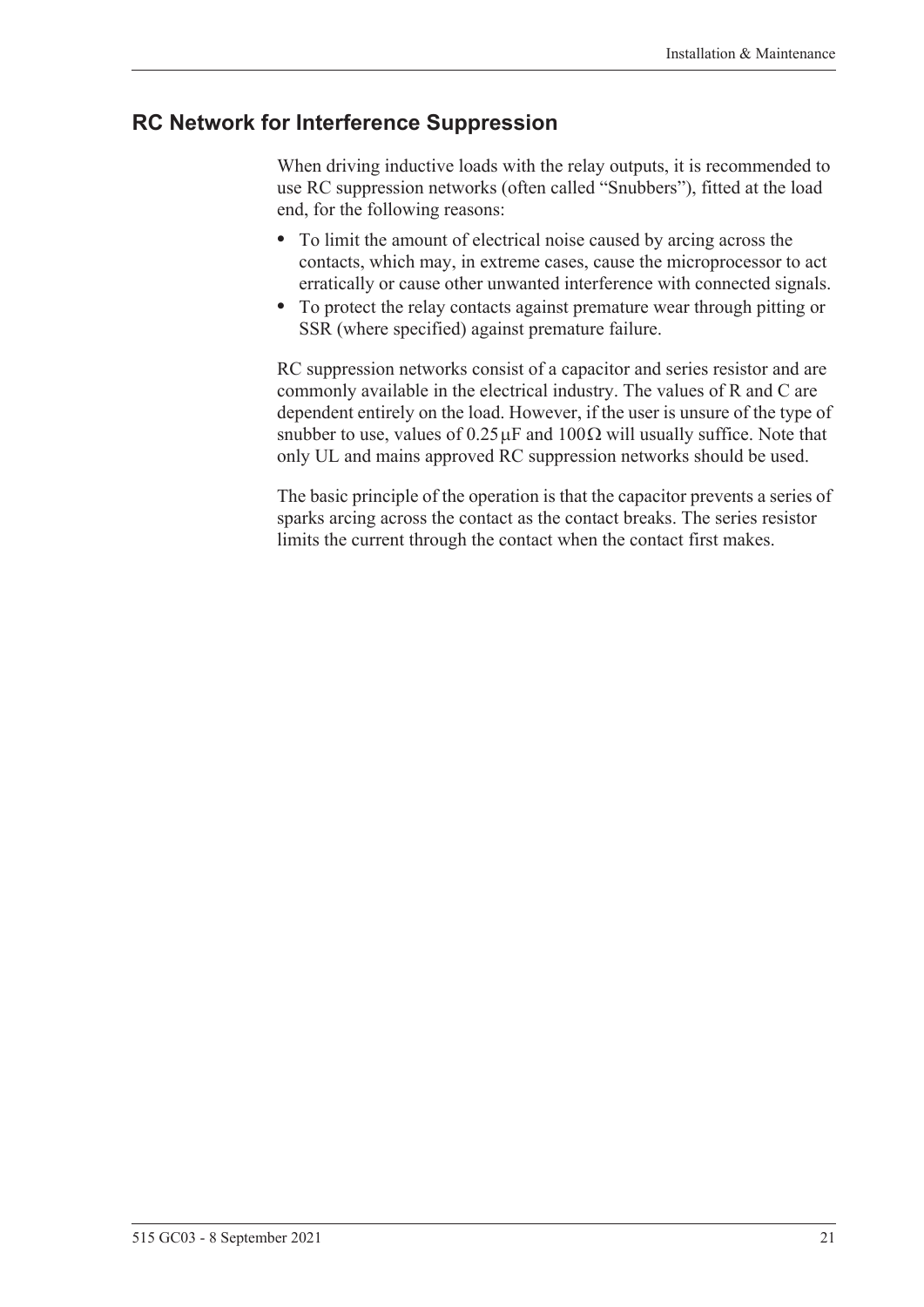# <span id="page-31-0"></span>**Communications**

The communication protocols are described in **Protocols** [on page 63.](#page-72-3)

### <span id="page-31-1"></span>**COM-1 RS-232 Port**

The COM-1 RS-232 port has a 9-pin DB female connector and has the following pinout:



**Note:** The instrument does not require a null-modem cable for connection to a personal computer. Refer to **[Hardware Interconnection](#page-70-4)** on [page 61](#page-70-4) for cable termination requirements.

# <span id="page-31-2"></span>**COM-2 RS-485 Port Option**

Up to 32 units can be connected to a common RS-485 bus. Each unit has a unique address that the host computer uses to identify each instrument. [Figure 15](#page-31-3) shows the connection of several instruments to a computer using the RS-485 port.



<span id="page-31-3"></span>*Figure 15 RS-485 Interface Connections*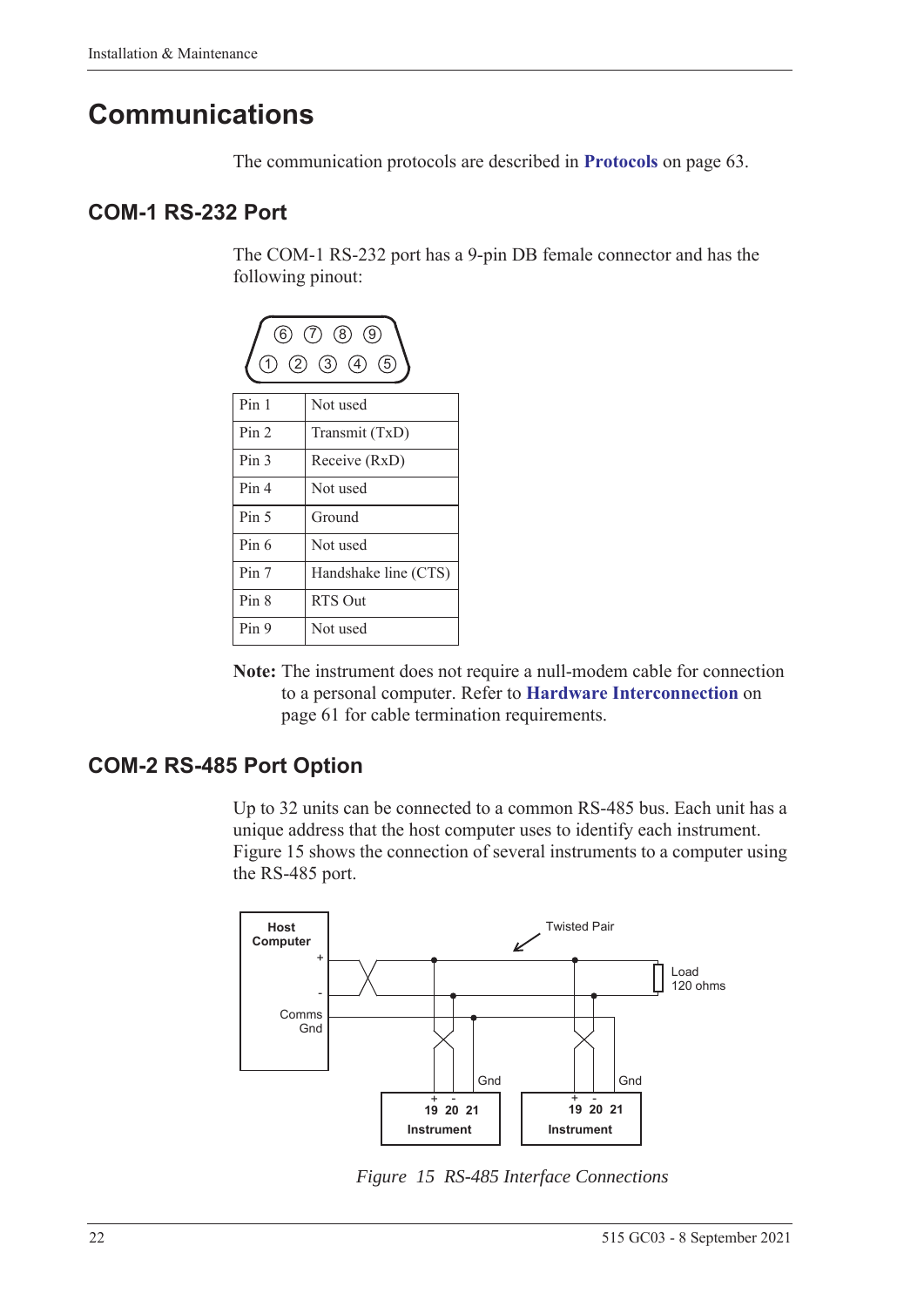### <span id="page-32-0"></span>**COM-2 Ethernet Port Option**

An Ethernet module is an available option, in place of the RS-485 port, if Modbus TCP/IP connection is required. In the programming communication settings, COM-2 should be set to RTU (Modbus), 19200 Baud rate, even parity and 1 stop bit.

# <span id="page-32-1"></span>**Mains Connection**

### <span id="page-32-2"></span>**Earthing and Shielding**

A case earthing point is provided via the mains inlet. Note that this earthing point is for the case only and there is electrical isolation between this point and all electronic circuits. For EMC purposes, or when the instrument is connected to mains, this point must be connected to a good earth.

It is a good practice to use shielded cable for all signal connections to the instrument. Care must be taken to separate signal cables from power cables to minimize interference.

Overall earth should be connected at the instrument end only. This connection should be as short as possible and connected to the earthing point on the rear terminal at pin 18.

### <span id="page-32-3"></span>**Disconnection Device**

When powered from a mains supply this unit requires the provision of a suitable mains isolation device, capable of interrupting both poles of the supply and meeting your local wiring regulations, to be suitably located and easily accessible near to the installed instrument. It must be marked as the disconnecting device for the equipment. It must be suitably rated with respect to the cross sectional area of the supply conductors.

# <span id="page-32-4"></span>**Maintenance Instructions**

Occasionally it may be necessary to open the unit in order to change the Real Time Clock battery. No other service operations are permitted. In order to perform these operations and maintain safety it is essential to follow the instructions below. If mounted in an ExD enclosure, before proceeding, refer to the ExD manual for further information. This work may need to be scheduled and carried out in accordance with the local electrical Code of Practice.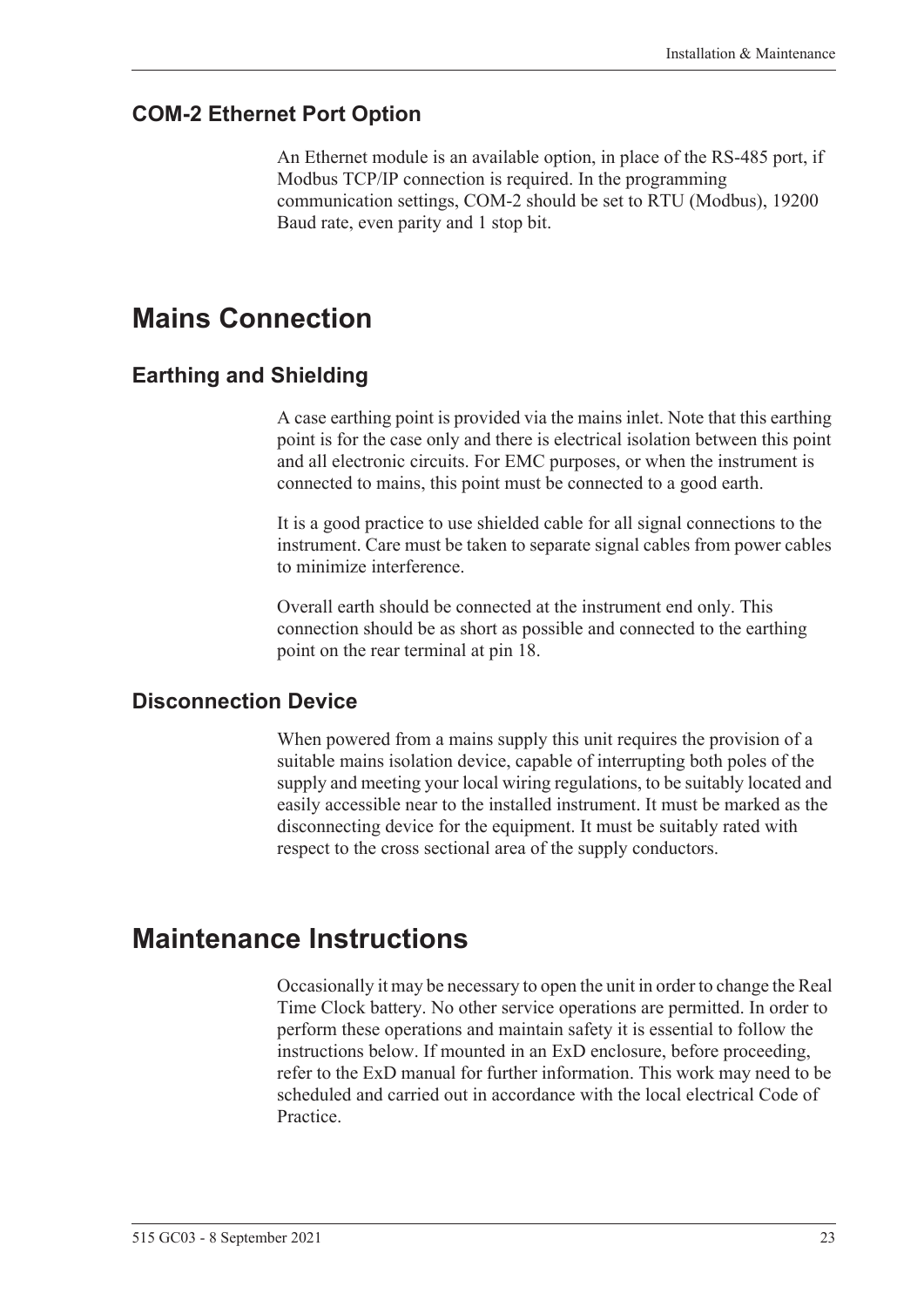# <span id="page-33-0"></span>**Battery Replacement**

### **INSTRUMENT MUST BE POWERED DOWN**



1. Remove the top row of terminal blocks (19-36) Ethernet and RS232 cables if applicable.

2. Remove the two pan head machine screws on each side of the rear panel.

3. Withdraw the option card from the instrument.

4. Firmly press the battery holder tab to release the coin cell battery.

5. Identify the part number of the coin cell which is clearly marked on one side of the cell.

6. Firmly press the replacement coin cell into the holder

7. Reverse steps 1-3 for re assembly.

# <span id="page-33-1"></span>**Battery Type**

### **Only the battery type and manufacturer stated below should be used.**



1. Instruments manufactured with issue 7 option card – CR2450N, Manufacturer RENATA ONLY\*

2. Conformal coated "C" version - Type BR2032, manufacturer Panasonic ONLY.

3. Non Conformally coated versions :- BR2032, CR2032, Sony or Panasonic ONLY.

\*Issue 7 option card can be identified with 6 way (31-36) ORANGE relay connector.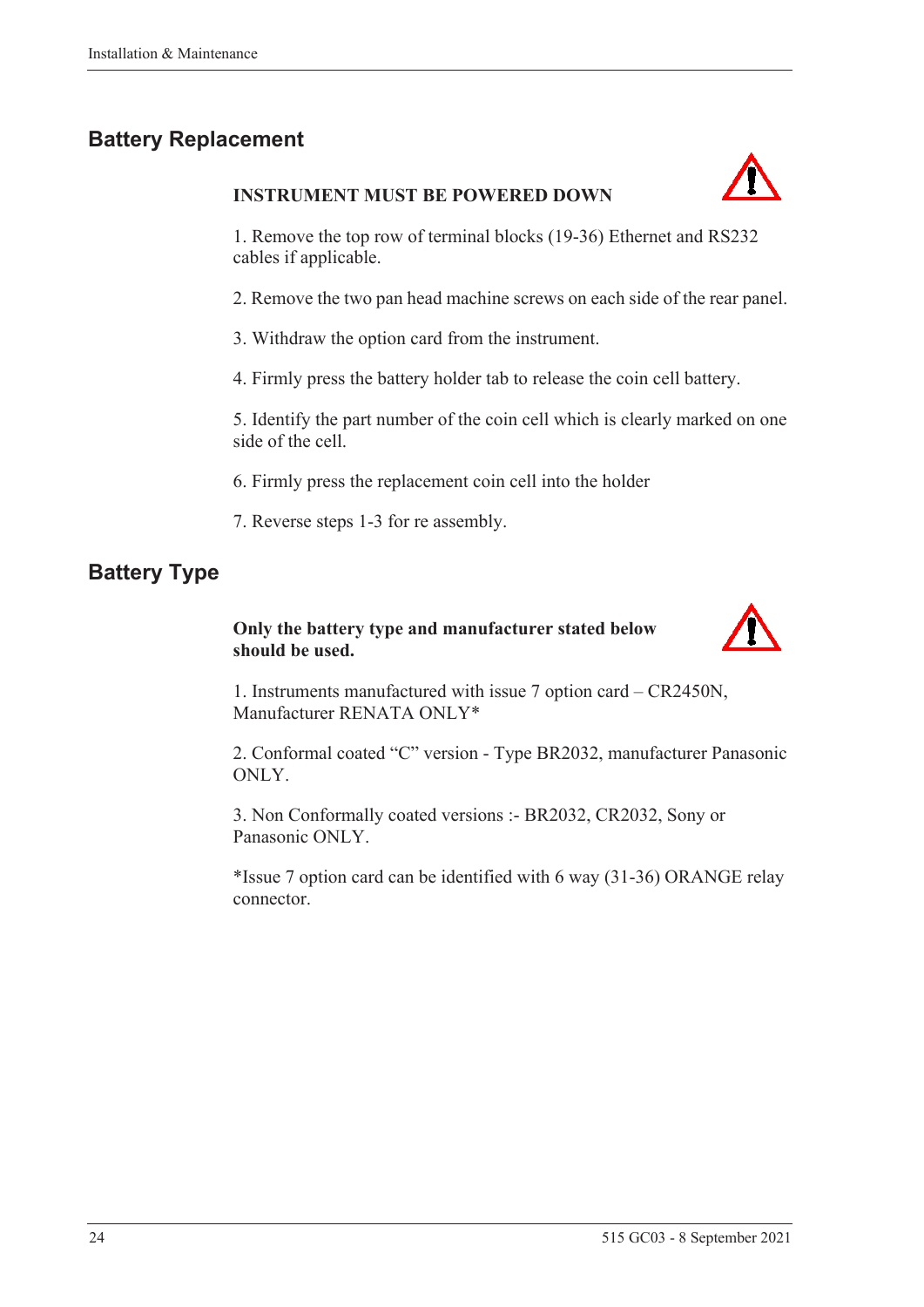# <span id="page-34-0"></span>**Chapter 4 Operation**

# <span id="page-34-1"></span>**Normal Operation**

In normal operation mode, you press the buttons on the front panel to display the values recorded and calculated by the instrument. There are four categories of information that the instrument can display:

- **•** Totals
- **•** Rates
- **•** Process variables
- **•** Instrument settings

For each total, there is an associated rate as follows:

| Total                       | Rate                                |
|-----------------------------|-------------------------------------|
| <i><u><b>Nolume</b></u></i> | Volume Flowrate                     |
|                             | Corrected Volume Corrected Flowrate |
| <i>Nass</i>                 | Mass Flowrate                       |

# <span id="page-34-2"></span>**Default Total**

In some applications, one set of variables is of more interest than others, and for this reason a default total and its associated rate can be assigned during instrument calibration. This default total can be used in two ways:

- **•** The default variables come first in the sequence of totals and rates that are displayed with the front panel keys.
- **•** If the display timeout option is enabled and no buttons are pressed for the selected period (usually 30 seconds) the display returns to the default total.

### <span id="page-34-3"></span>**Status LEDs**

The status LEDs illuminate to show the following conditions:

| Run   |
|-------|
| Set   |
| Alarm |
| :al   |

- **Run** The host computer is downloading the application software.
- **Set** The instrument is in Calibrate Set mode.
- **Alarm** The instrument has an error, as indicated on the display panel.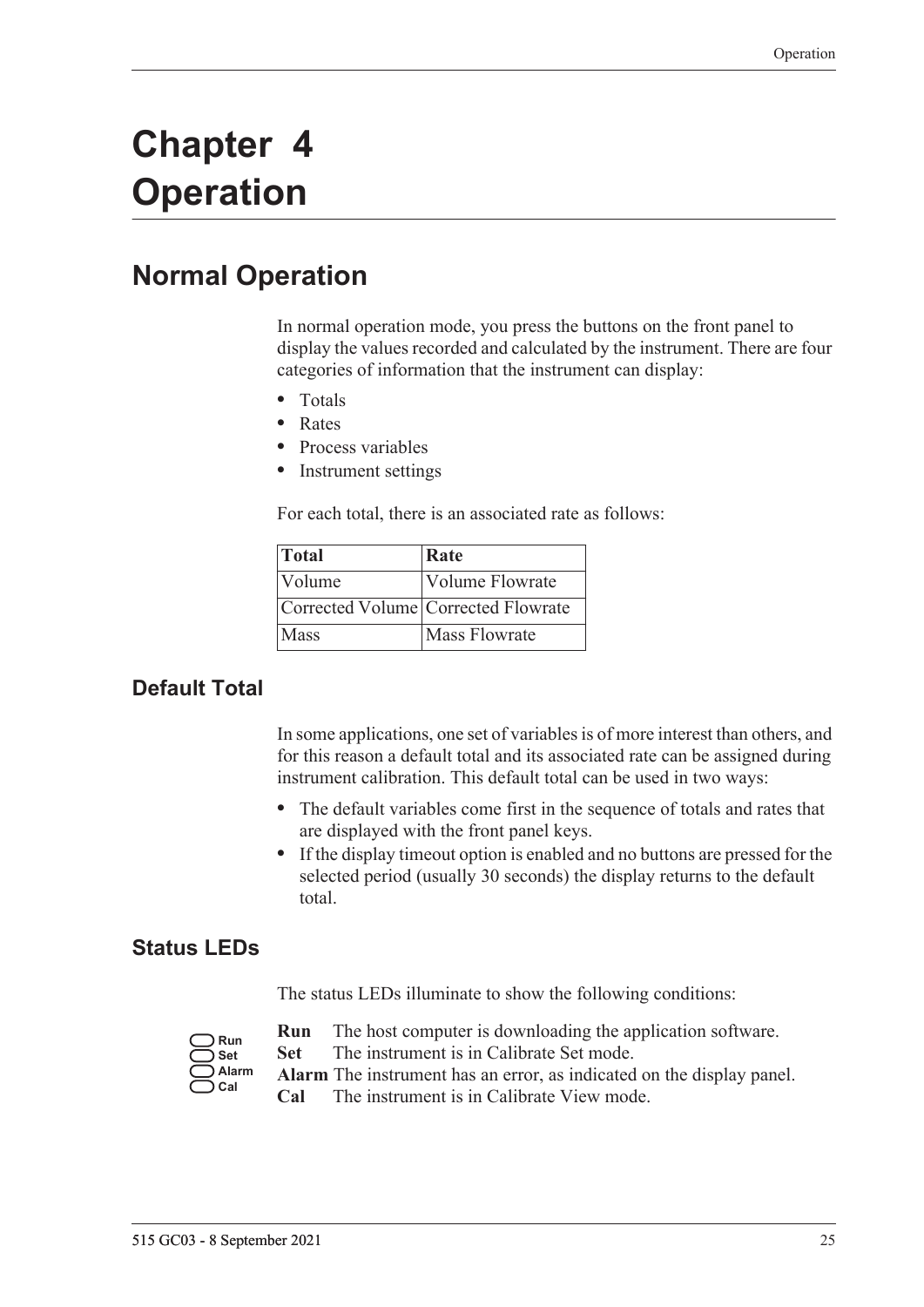# <span id="page-35-0"></span>**Front Panel Keys**

For most actions with the front panel keys, you can hold a key to scroll through the values or options, instead of repeatedly pressing the key.

**RATE** Press the **RATE** key to display the rate that is associated with the currently displayed total. If an item other than a rate or total is displayed, press the RATE key to display the "default rate". When a rate is displayed, press or hold the **RATE** key to display the other rate variables in turn.

**TOTAL** Press the TOTAL key to display the total that is associated with the currently displayed rate. If an item other than a rate or total is displayed, press the **TOTAL** key to display the "default total". When a total is displayed, press or hold the **TOTAL** key to display the other total variables in turn.

**RESET** Use the **RESET** key to clear all resettable totals or to initiate a printout if the printer option has been selected. The printout is activated with a single press while the Total Reset function has different operation modes that are selectable during instrument calibration as follows:

- NONE The user cannot reset the non-accumulated totals.
- INSTANT When the user presses the **RESET** key, the instrument resets all non-accumulated totals.
- DELAYED When the user holds the **RESET** key for two seconds, the instrument resets all non-accumulated totals.

The instrument makes three beeps when it resets the totals and two beeps when a printout is started.

**DISPLAY** Press the **DISPLAY** key to step or scroll through the main menu items.

**ACCUM** Hold the **ACCUM** key to display the accumulated value for the currently displayed total or to display the peak value for the currently displayed flowrate. See below for further details of peak flowrates.

### <span id="page-35-1"></span>**Remote Reset**

The Remote Reset on logic input 3 (LINP3) has the same function as the front **RESET** key, as described above.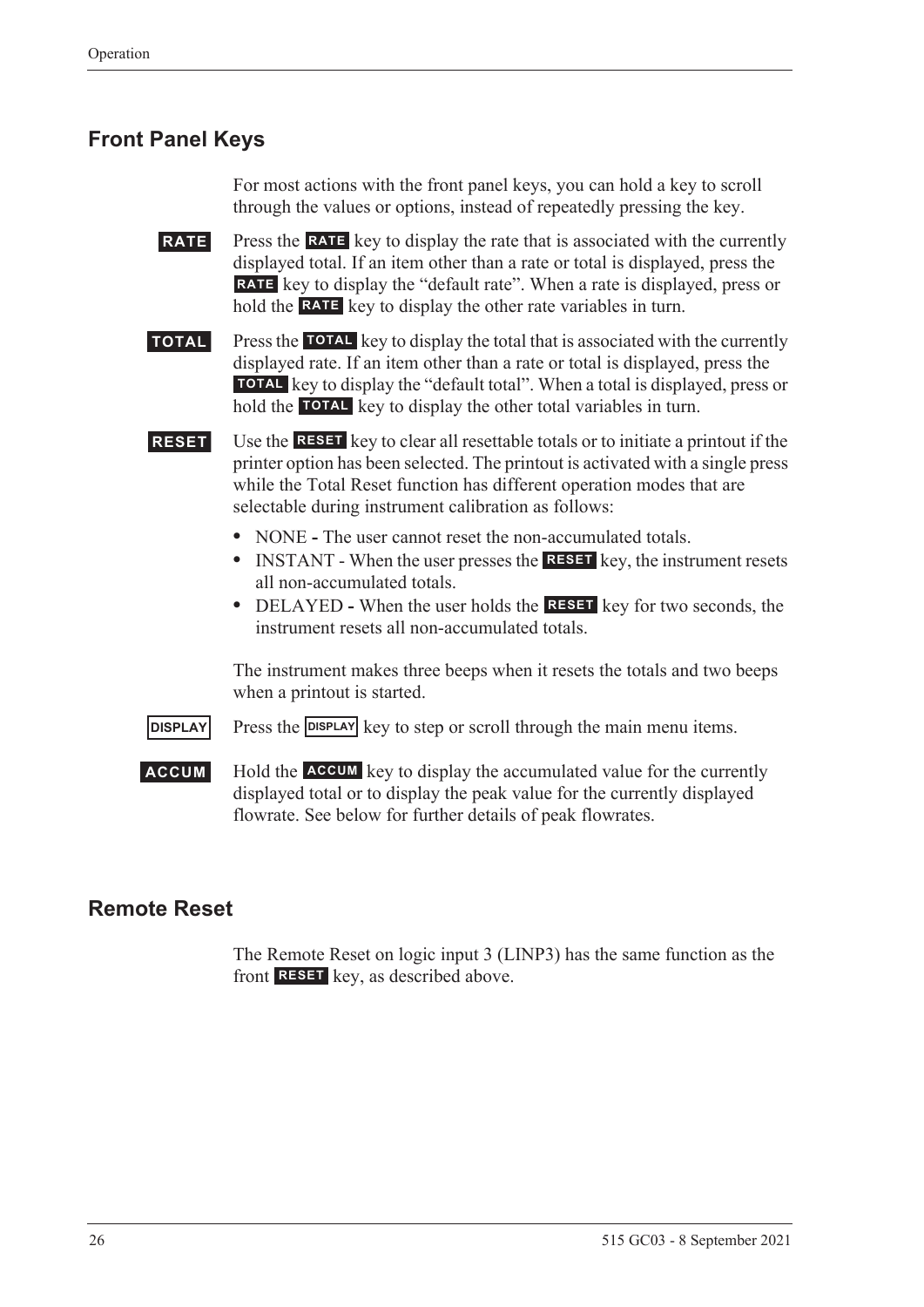### **Main Menu Items**

| <b>DISPLAY</b>  | <b>Description</b>                                                     | <b>Options</b>                                                                                                   |
|-----------------|------------------------------------------------------------------------|------------------------------------------------------------------------------------------------------------------|
| VOLUME          | Volume                                                                 | Hold the ACCUM key to display accumulated total                                                                  |
| $V$ -FLOW       | Volume flowrate                                                        | Hold the <b>ACCUM</b> key to display peak value                                                                  |
| $L - VDL$       | Gas corrected volume                                                   | Hold the ACCUM key to display accumulated total                                                                  |
| $L-FLDW$        | Gas corrected flowrate                                                 | Hold the <b>ACCUM</b> key to display peak value                                                                  |
| <b>MR55</b>     | Mass                                                                   | Hold the ACCUM key to display accumulated total                                                                  |
| $M-FLDW$        | Mass flowrate                                                          | Hold the <b>ACCUM</b> key to display peak value                                                                  |
| TEMP            | Temperature                                                            |                                                                                                                  |
| <b>PRESS</b>    | Pressure                                                               | Hold the SET key to view the absolute value if<br>the type of pressure sensor is set to GAUGE.                   |
| $Z-FRET$        | <b>Compressibility Factor</b>                                          |                                                                                                                  |
| REPORT PRINT    | Only shown in Detail<br>Menu if a printer<br>protocol is used          | Hold the SET key to print log report as defined in<br>the TM/LOG section of calibration.                         |
| LOGGED DATA     | Only shown in Detail<br>Menu if real-time clock<br>option is installed | Hold the SET) key to display data logs as<br>described in Data Logs on page 28.                                  |
| MODEL INFO      | Only shown in Detail<br>Menu                                           | Hold the <b>SET</b> key to display the Model<br>information as described in Model Information<br>on page 30.     |
| <b>CAL MENU</b> | Only shown in Detail<br>Menu                                           | Hold the <b>SET</b> ) key to enter Calibration View<br>mode as described in Calibration View Mode on<br>page 32. |

The main menu in this instrument consists of the following items. The **DISPLAY** key is used to step or scroll through the list.

### **Detail and Basic Menu**

The 515 instrument has the option to switch the main menu from the full Detail menu to a Basic menu. The Detail menu includes all of the main menu variables and the HOLD SET sub menu items as listed above. In the Basic menu only the application or operator essential main menu variables are shown. The main menu variables to be shown in the basic menu need to be selected in the 500 Series Program Manager (500-PM Software) prior to the application software being downloaded to the instrument. The 500-PM Software is Windows based configuration and resource tool for the 500 Series and is freely available from the www.contrec.co.uk website.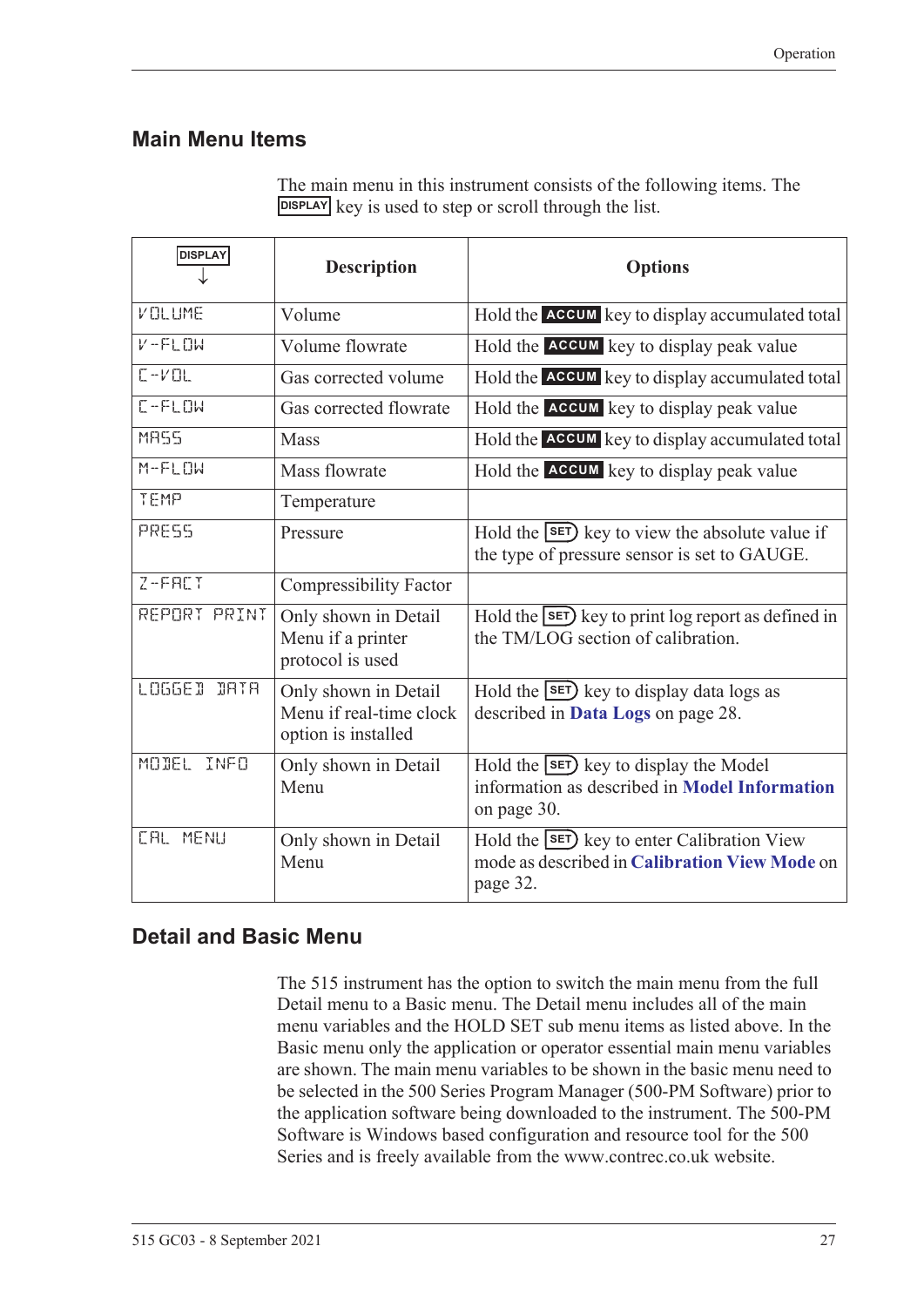To switch between the Detail and Basic menu, while in the main menu, press and hold the **DISPLAY** and **SET**) keys together for 5 seconds. When switching to the Detail menu the display will briefly show: d 15 PL A Y DETAIL MENU. When switching to the Basic menu the display will briefly show: d 15PLAY BASIC MENU.

When the application software is first installed, the default is the Detail menu. From that point, the menu type is saved and restored on power cycle. The menu type will need to be Detail to access the CAL MENU

#### **Peak Flowrates**

The peak value for the currently displayed flowrate can be viewed by holding the **ACCUM** key. The peak value is the average over a 15 minute period since the last reset of totals or powering on of the instrument. Dashes are shown for this value after a reset or power on until the first averaging period has passed.

#### <span id="page-37-0"></span>**Data Logs**

The instrument will log the main-menu variables if real-time clock option is installed. The logs are at fixed intervals of hours, days, weeks, months and years. The instrument can store a total of more than 1000 log entries.

If the number of log entries exceeds the programmed number for a particular time interval, the oldest log entry is overwritten by the newest one for that time interval.

Also note that the totals are saved as accumulated totals.

The log entries are recorded at the following times:

| HOUR | 00 minutes each hour                                        |
|------|-------------------------------------------------------------|
| DAY  | 00 hours and 00 minutes each day                            |
| WEEK | 00 hours and 00 minutes each Monday                         |
|      | MONTH 00 hours and 00 minutes on the first day of the month |
| YEAR | 00 hours and 00 minutes on the first day of the year.       |

#### **View Data Logs**

Use the following procedure to view the data that has been logged by the instrument:

**1.** Press the **DISPLAY** key to scroll through the menu to the LOGGE D DATA prompt.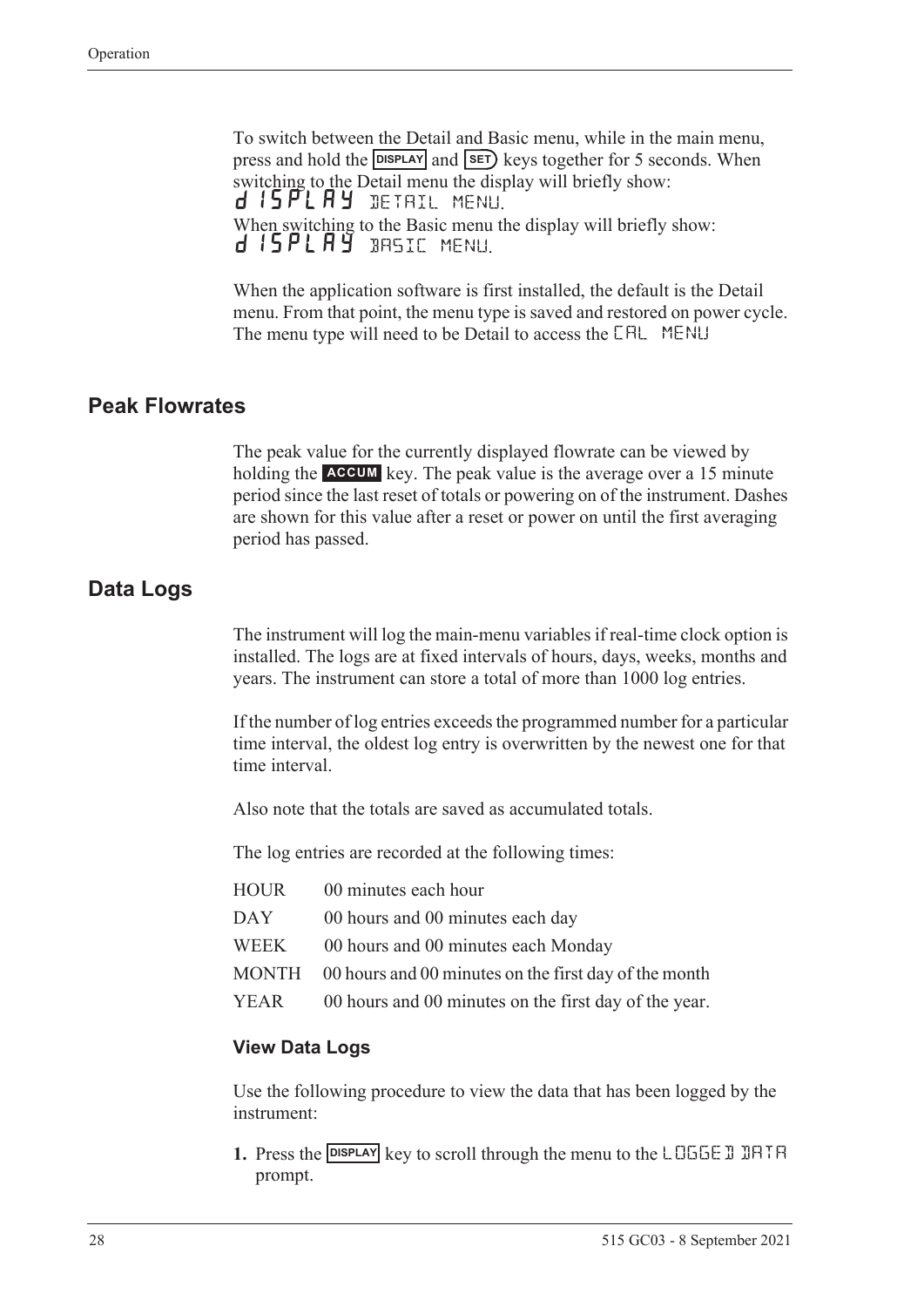**2.** Hold the  $\overline{\text{SET}}$  key.

The system displays the hourly log. The timebase and number of the log are shown, for example LH-001.

**3.** While holding the **DISPLAY** key use the **RESET** key to print the data for the displayed log if the printer option has been selected.

The following example shows the hourly log number 006 at 15:00 (3:00 pm) on 16 January 2019. The day and month alternate with the year in the bottom right hand corner.



[Figure 16](#page-38-0) shows how to display the logged data.



<span id="page-38-0"></span>*Figure 16 Logged Data Display Methods*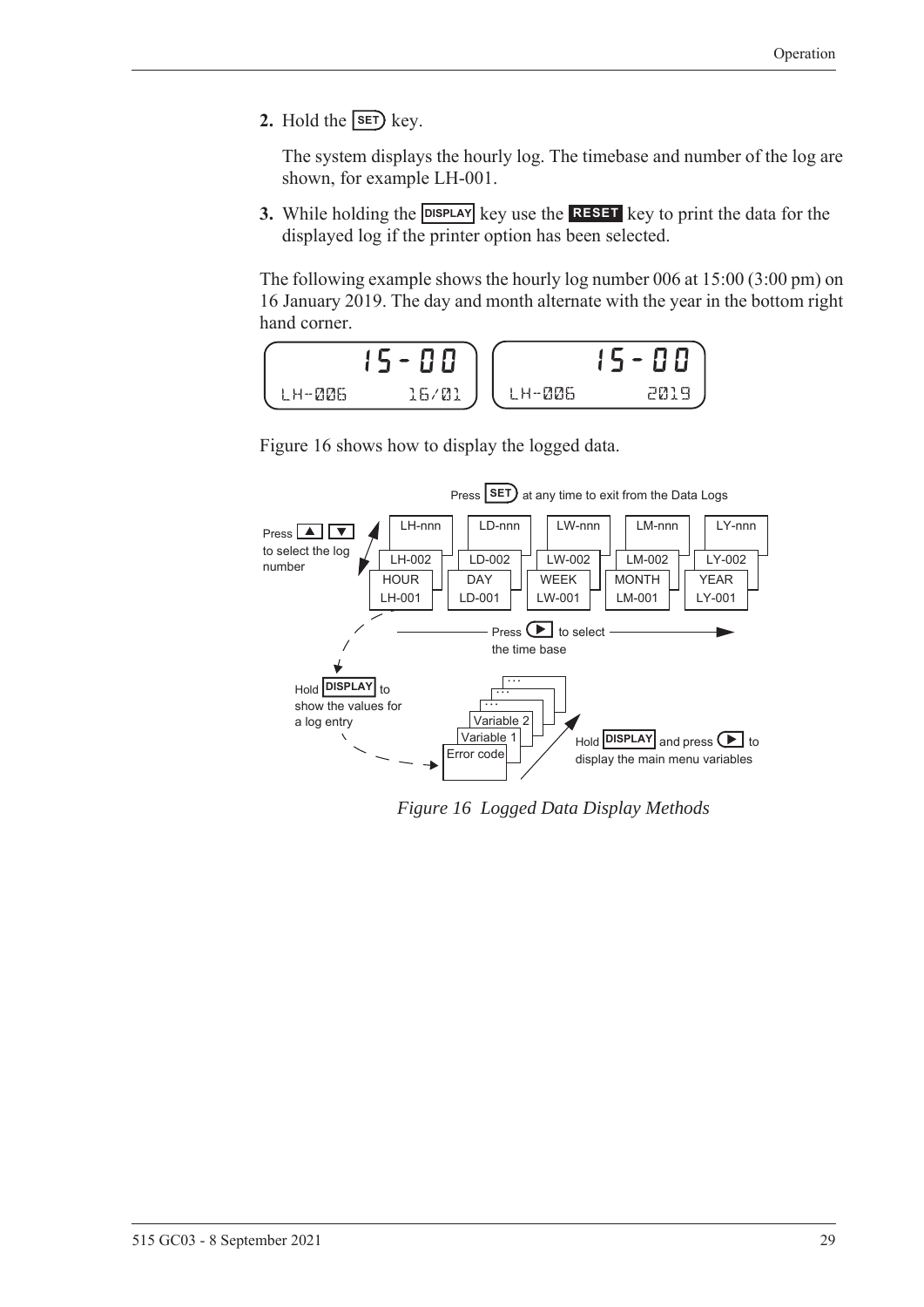## <span id="page-39-1"></span><span id="page-39-0"></span>**Model Information**

The model information items display the hardware, software and application versions of the instrument. This information is mainly for service personnel.

| <b>DISPLAY</b>                     | <b>Description</b>                                                                                                                                                                                                                                                                                                      |
|------------------------------------|-------------------------------------------------------------------------------------------------------------------------------------------------------------------------------------------------------------------------------------------------------------------------------------------------------------------------|
| $2 - 1 - 5 -$<br>515 MODEL         | The hardware model code. Refer to Product Codes on<br>page 83 for more information.                                                                                                                                                                                                                                     |
| $  EPLH$<br>GE03 INPUT             | The Application number and the assignment of the inputs.<br>Refer to Application Information Code on page 84 for<br>more information.                                                                                                                                                                                   |
| 3.0.000<br>SØØ-PM VERS             | The version of 500-Series Program Manager from which<br>the application software was compiled.                                                                                                                                                                                                                          |
| 026357<br>CUSTOM VERS              | The Customer version code for this installation. Refer to<br><b>Custom Version Codes on page 84 for more information.</b>                                                                                                                                                                                               |
| 123456<br>RBE123 5/N               | The instrument serial number and unit tag. The serial<br>number is on the top line and unit tag is on the bottom left.<br>Both items are entered when the instrument application<br>software is initially loaded. If the unit tag is not used the<br>default tag, UNIT, will be used.                                   |
| $15 - 15$<br>EDITED 27/08<br>2019  | The time and date when the calibration of the instrument<br>was last edited. The format of the time and date is the same<br>as for the data logs. This example shows $16:15(4:15pm)$<br>on the 27th August 2019. This function is available only if<br>the instrument has the real time clock option.                   |
| [LASS-3<br>FLASH<br>$V - 019$      | The instrument Class and Flash (bootloader) version.                                                                                                                                                                                                                                                                    |
| 5<br>POWER EYELE                   | The number of power cycles that have occurred since the<br>application software was installed.                                                                                                                                                                                                                          |
| RESET<br>WIT                       | The number of 'watchdog timer' (WDT) resets that have<br>occurred since the application software was installed. The<br>WDT Reset count is only shown if a WDT Reset has<br>occurred.                                                                                                                                    |
| HOLd.PSE<br><b>CONFIG</b><br>PRINT | If the printer protocol is assigned to one of the<br>communication ports, the prompt to print the full program<br>configuration report will be shown. Hold Reset to start the<br>printing of the configuration report. The report will be in<br>a similar format to the report generated by the 500<br>Program Manager. |

Press **SET**) at any time to exit from the Model information.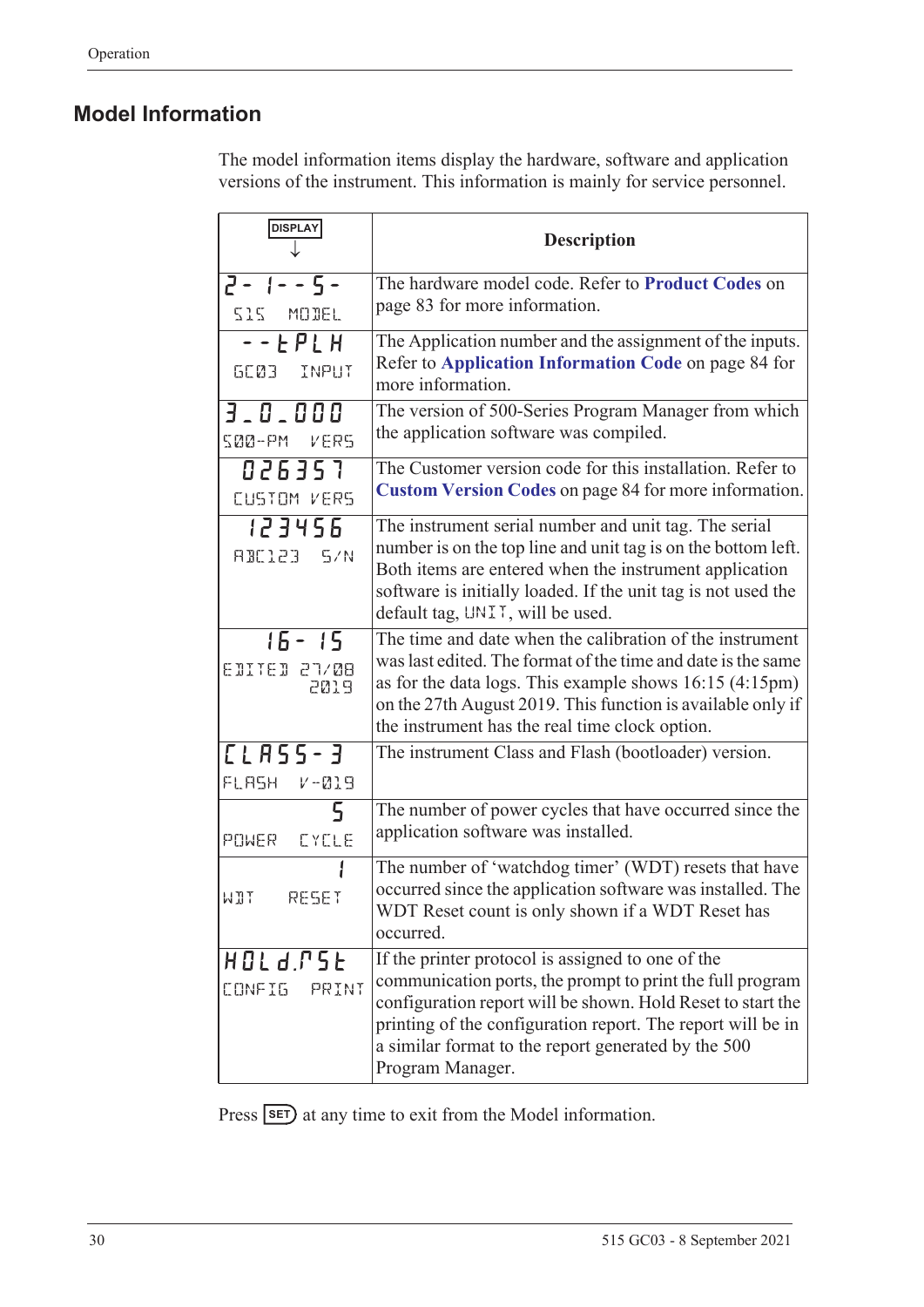# **Chapter 5 Instrument Calibration**

## **Introduction**

The 500 Series instrument calibration settings can be programmed via the front panel, according to program access levels explained below, or via the 500 Series Program Manager - a freely available Windows based configuration and resource tool.

After an instrument has been configured by either means to suit the application requirements, the settings can be recorded or application software backups or instrument clones created as explained further in **[Program Backup & Reports](#page-44-0)** on page 35.

You can view or change the settings of the instrument according to the access level for each parameter, as set by the 500 Series Program Manager. There are five levels of access to the parameters as follows:

- **• Not visible** you cannot display or edit the parameter.
- **• Display only** you can display the parameter, but you cannot change the setting.
- **• Programmable** you can change the setting of the parameter in Calibration Set mode.
- **• Password protected** you can change the setting of the parameter in Calibration Set mode only if you enter the correct password.
- **• CAL switch protected**  you can change the setting of the parameter in Calibration Set mode only if you enter by using the CAL switch on Logic Input 4 to accept the password.
- **Note:** When you enter Calibration Set mode, the instrument prompts to enter a password. Any value will allow to change the settings of the "programmable" parameters, but the correct password must be entered to change the password-protected parameters. Likewise, the CAL switch (Logic Input 4) must be used to accept the password to change the CAL switch protected parameters.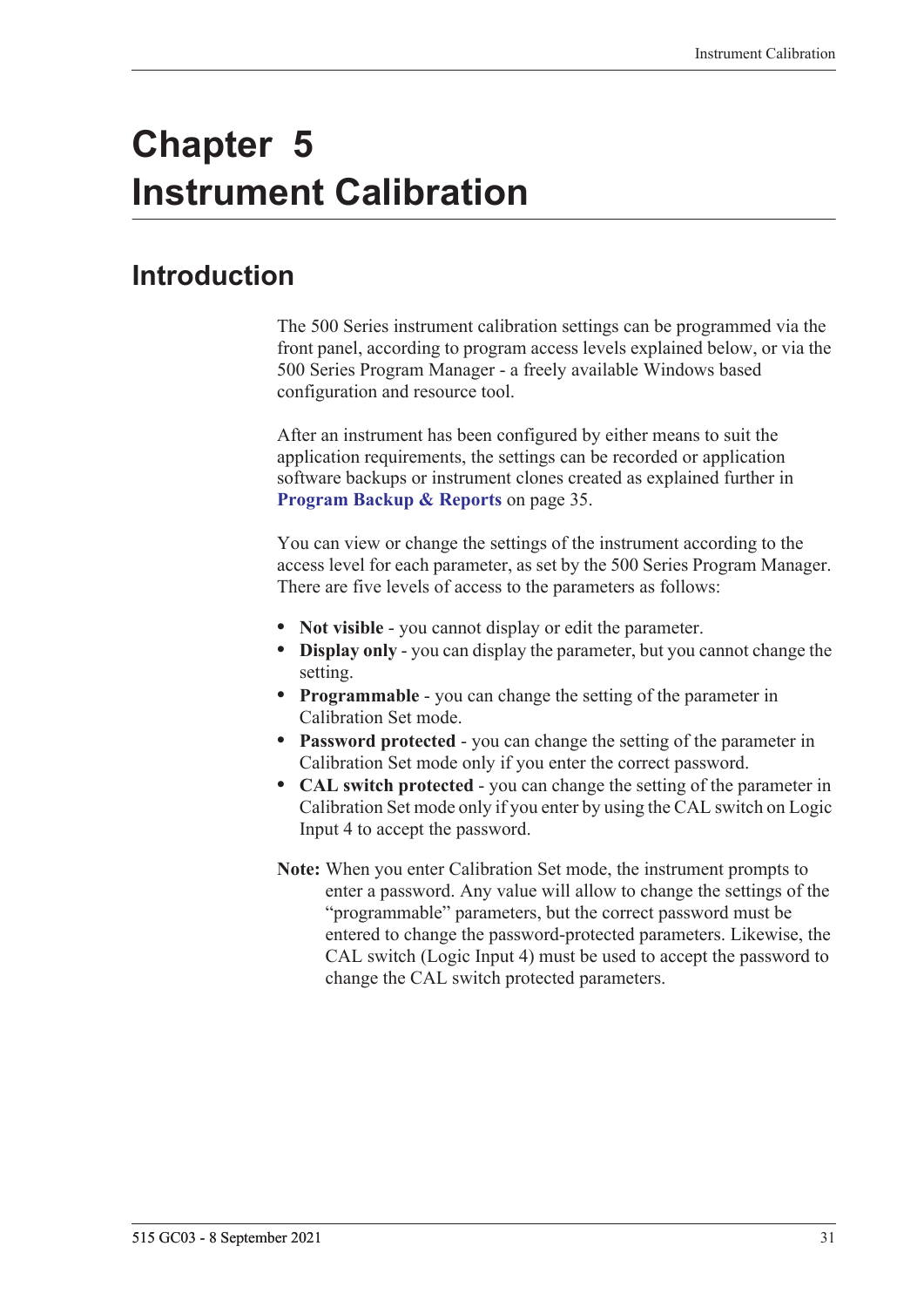## <span id="page-41-0"></span>**Calibration View Mode**

Use the following procedure to view the calibration settings of the instrument:

- 1. Press **DISPLAY** to scroll to the **CAL** MENLI prompt.
- **2.** Hold the  $\overline{\text{SET}}$  key.

| Run   |
|-------|
| Set   |
| Alarm |
| Cal   |

The instrument beeps once, illuminates the **Cal** indicator and shows CAL on the display panel.

- Press  $\left( \blacktriangleright \right)$  to scroll through the flashing menu headings.
- Press **SET**) to scroll through submenu items.
- Hold **DISPLAY** to return to the main calibration menu.
- **3.** To exit from the Calibration View mode, press  $\Box$  to scroll to the END option and press **SET**).

The instrument returns to Normal Operation mode.

## **Calibration Set Mode**

In Calibration Set mode, you can change the settings of the "programmable" parameters. You must enter the system password to change the setting of the "password-protected" parameters and you must use the CAL switch on Logic Input 4 to access the "Cal switch protected" parameters.

Use the following procedure to enter Calibration Set mode:

- **1.** Press **DISPLAY** to scroll to the **CAL** MENLI prompt.
- **2.** Hold the  $\overline{\text{SET}}$  key.



The instrument beeps once, illuminates the **Cal** indicator and shows CAL on the display panel.

- **3.** Press  $\left( \blacktriangleright \right)$  to select any flashing menu heading except END.
- **4.** Hold the **SET** key for two seconds, or if "Cal switch protected" items exist the CAL switch can be closed for two seconds.

The instrument prompts for a password to be entered if the password is non-zero, otherwise the password prompt is skipped.

- **5.** If the password prompt is shown, press  $\boxed{\blacktriangle}$  or  $\boxed{\blacktriangledown}$  to change the value of the current digit. To select the next digit, press  $\left( \blacktriangleright \right)$ .
- **6.** Press **SET** or use the CAL switch on Logic Input 4 (if "Cal switch protected" items exist) to accept the password and proceed.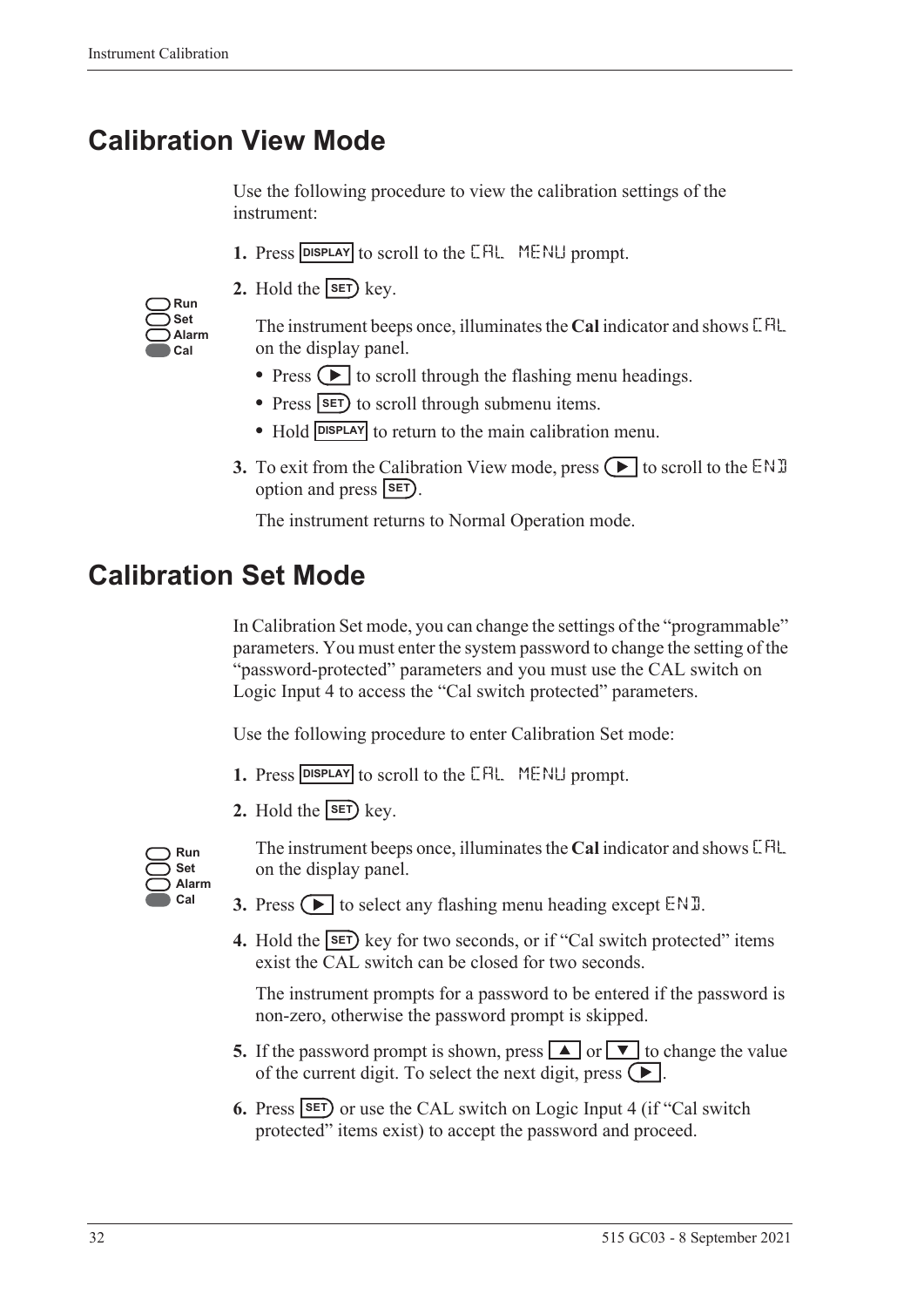- **7.** Proceed and observe the access confirmations.
	- **•** If the CAL switch is used and the password is correct, the instrument makes two beeps and displays message: - Ed IL - CS\_PW MODE

and enables you to change "programmable", "password protected" and "CAL switch protected" parameters.

**•** If the CAL switch is used but the password has been skipped or is incorrect, the instrument makes one beep and displays message: -EDIT- CAL\_SW MODE

and enables you to change "programmable" and "CAL switch protected" parameters.

• If the **SET**) key is pressed and the password is correct the instrument makes two beeps and displays the message:

 $-Ed$  it - PASSW MODE

and enables you to change the "programmable" and "passwordprotected" parameters.

• If the **SET**) key is pressed but the password has been skipped or is incorrect, the instrument makes one beep and displays the message: -EDIT- PROG MODE

and enables you to change only the "programmable" parameters.



The instrument illuminates both the **Cal** and **Set** indicators.

- **8.** Edit the instrument parameters as required. The programmable values are indicated by the flashing display.
	- To change a numerical value, press **A** to increase a value, or press  $\blacktriangledown$  to decrease a value. Press a key momentarily to change the value one number at a time. Hold a key to scroll through the numbers. To proceed to next digit, press  $( \blacktriangleright ).$
	- To change an option setting, press **A** or **V** to scroll through the options.
- **9.** Press **SET** to accept the currently displayed value and proceed to the next parameter. You can press **DISPLAY** to briefly view the current edit mode:  $-Ed$   $E - \frac{2}{x}$  XXXXXX MODE, as described in step 6 above. Continue to hold the **DISPLAY** key to return to the main calibration menu.
- **10.**To exit from Calibrate Set mode, press  $\left( \blacktriangleright \right)$  to scroll through the main calibration menu to  $ENI$ , then press  $SET$ . Otherwise, to quick exit from any menu, you can press and hold **SET** for two seconds or, if "Cal switch protected" items exist, the CAL switch can be closed for two seconds.

**Run Set Alarm Cal**

The instrument makes two beeps and cancels the **Cal** and **Set** indicators.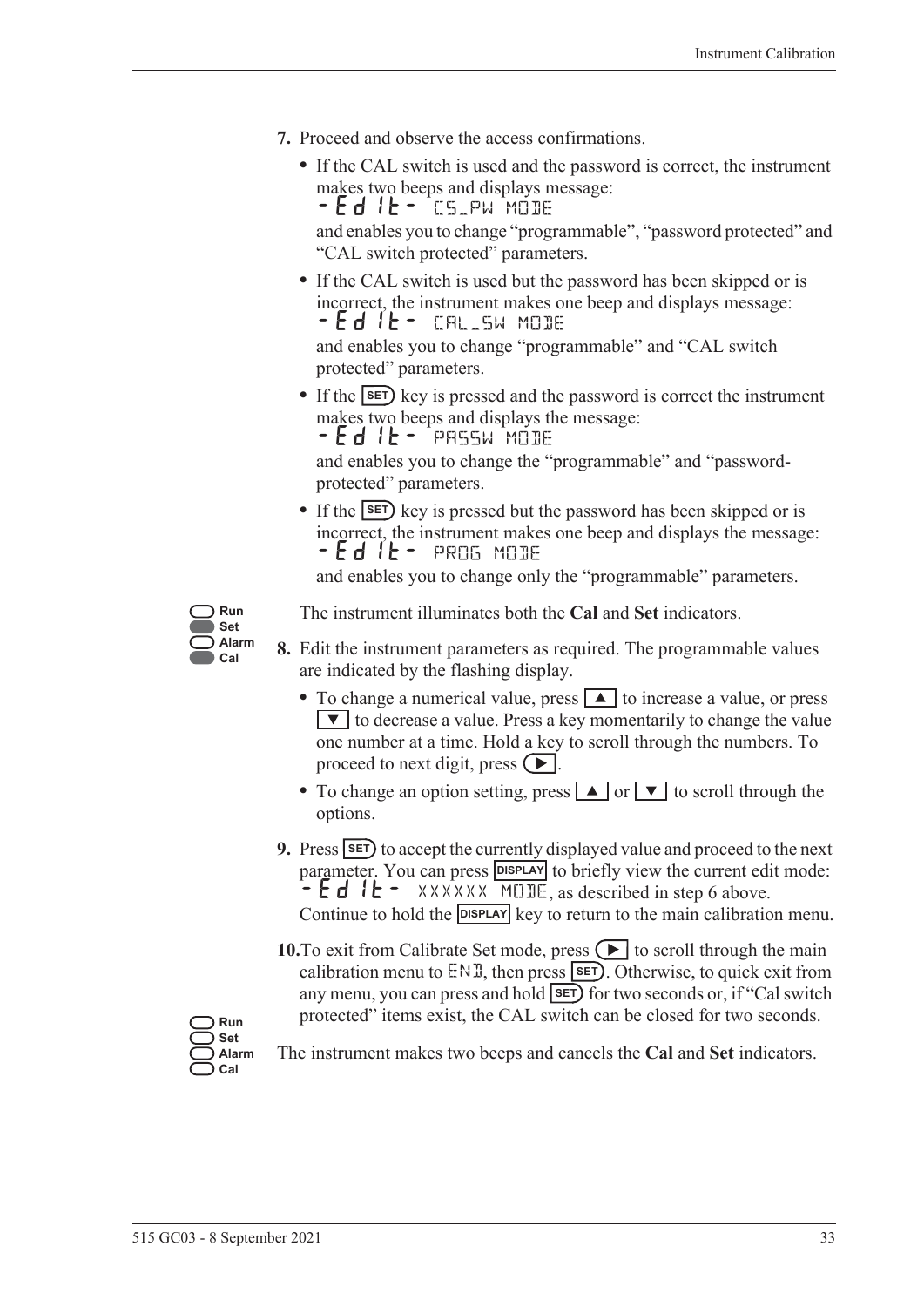### **Changing the Instrument Settings**

In Calibration Set mode, the display flashes the item that can be changed. For option settings, the display flashes the complete option. For a numeric parameter, the display flashes one digit at a time, you can change the value of the flashing digit as required, then move the flashing cursor to change another digit.

**Note:** When you change the setting of a parameter, the instrument records the result as soon as you move to another parameter, or exit from the Calibration Set mode.

#### **Changing Option Settings**

When you display an option that can be changed, the entire option flashes on the display, such as the choices of ODD, EVEN or NONE for the communications parity bit checking. Press  $\boxed{\blacktriangle}$  or  $\boxed{\blacktriangledown}$  to change the option. You can "scroll" through the options in either direction to make a selection as shown below.



#### **Changing Numeric Settings**

The display flashes the digit that can be changed.

第第89.123

Press  $\left( \blacktriangleright \right)$  to select the digit that you wish to change.

Press  $\boxed{\blacktriangle}$  or  $\boxed{\blacktriangledown}$  to increase or decrease the value of the selected digit.

#### **Changing the Decimal Point**

To change the position of the decimal point, press  $\Box$  to move the flashing selection until the decimal point flashes. Press  $\boxed{\blacktriangle}$  or  $\boxed{\blacktriangledown}$  to move the decimal point to the right or left as required.

#### **Units of Measurement**

The calibration of some parameters is based on the units that are defined for the relevant variables. These units of measurement can been viewed in the UNITS menu in the Instrument Settings section below.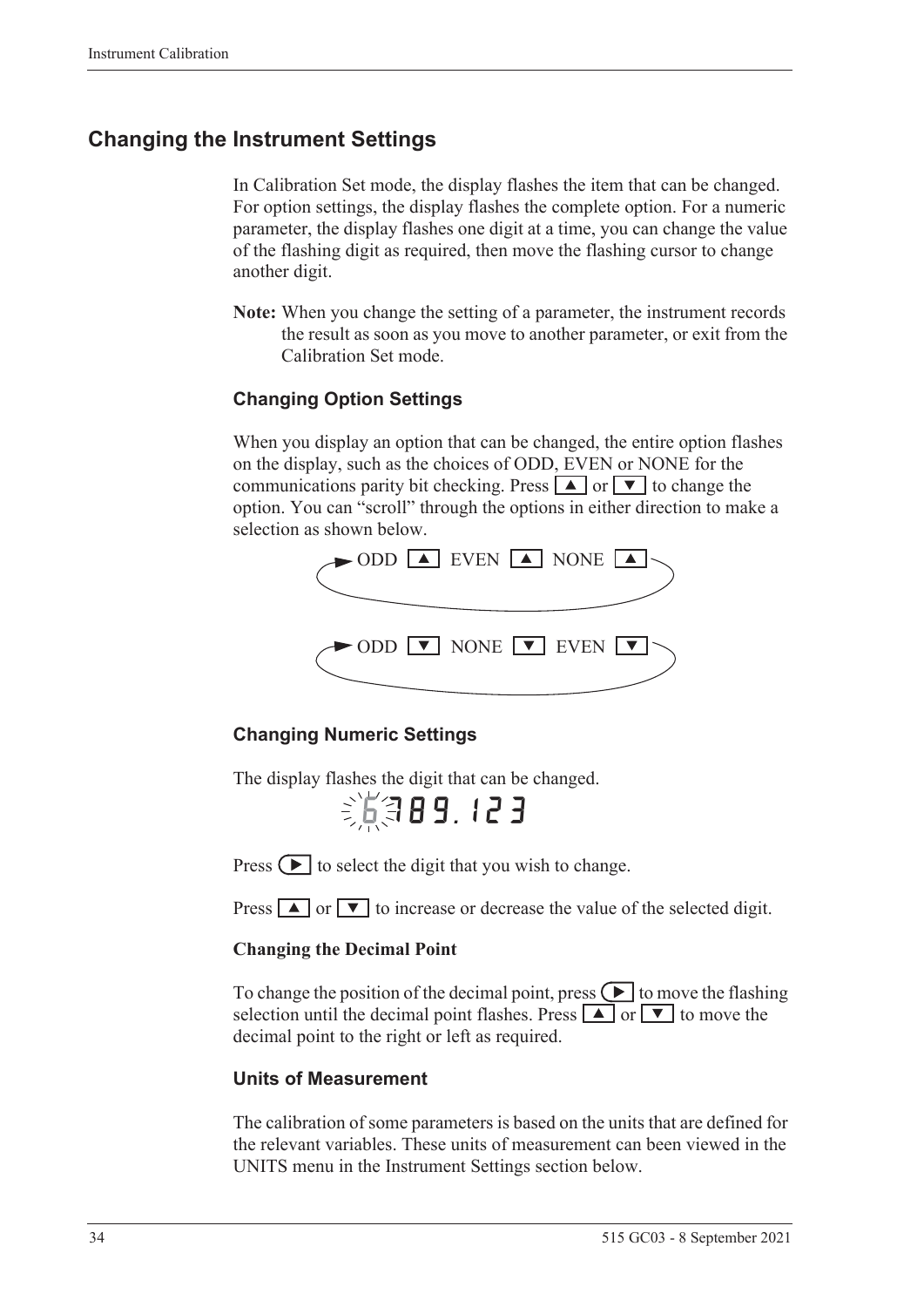## <span id="page-44-0"></span>**Program Backup & Reports**

### **Backup via 500 Series Program Manager**

As well as programming the 500 Series instruments via the front panel (according to program access levels), the 500 Series Program Manager (500- PM) can be used to create a custom version of the application software and program parameters preset prior to downloading the application software. Backups of customised applications can be saved as download-able APX or APL files and the full configuration reports printed or saved as PDF. The 500- PM is a Windows based programming tool and resource centre and is freely available from the Contrec www.contrec.co.uk website.

Instruments are often supplied from the factory with the default application software, but it is by using 500-PM software that program access levels are set, USER text and messages customised and print headers and footers entered.

### **Printing Configuration Report**

To assist in keeping an audit trail of the program settings and changes made via the front panel, the 515 instrument provides the ability to print the configuration to a local printer if one has been connected and assigned to one of the 515 communication ports.

The prompt to hold the Reset key to print the configuration report HOLd:P5E config print is found at the end of the Model Info menu, described in **[Model Information](#page-39-1)** [on page 30](#page-39-1). The report can be lengthy and adequate printer paper must be available (Note: This feature is available starting from version 3.0.377).

### **Upload and Clone of Application Software**

To assist in maintaining a backup for important applications and installations, the 500-Series Program Utility software (500-LT, version 3.0.377 or higher) can be used to upload the instruments application software with all of the current program settings.

The 500-LT (PM Lite) program is a Windows based computer program which can be downloaded for free from the Contrec www.contrec.co.uk website and is part of the package when the Contrec 500 Series Program Manager is installed. The 500-LT provides the option to 'Upload Application' or 'Upload Report Only'. To use either upload functionality, the 515 port being used must have printer (PRN) protocol assigned to it.

Once uploaded to the 500-LT, the report can be viewed or printed. The Upload Application is automatically saved as an APL file. The file can be used then or reopened later to download to another 515 instrument (of the same or higher class) to create a clone of the original instrument.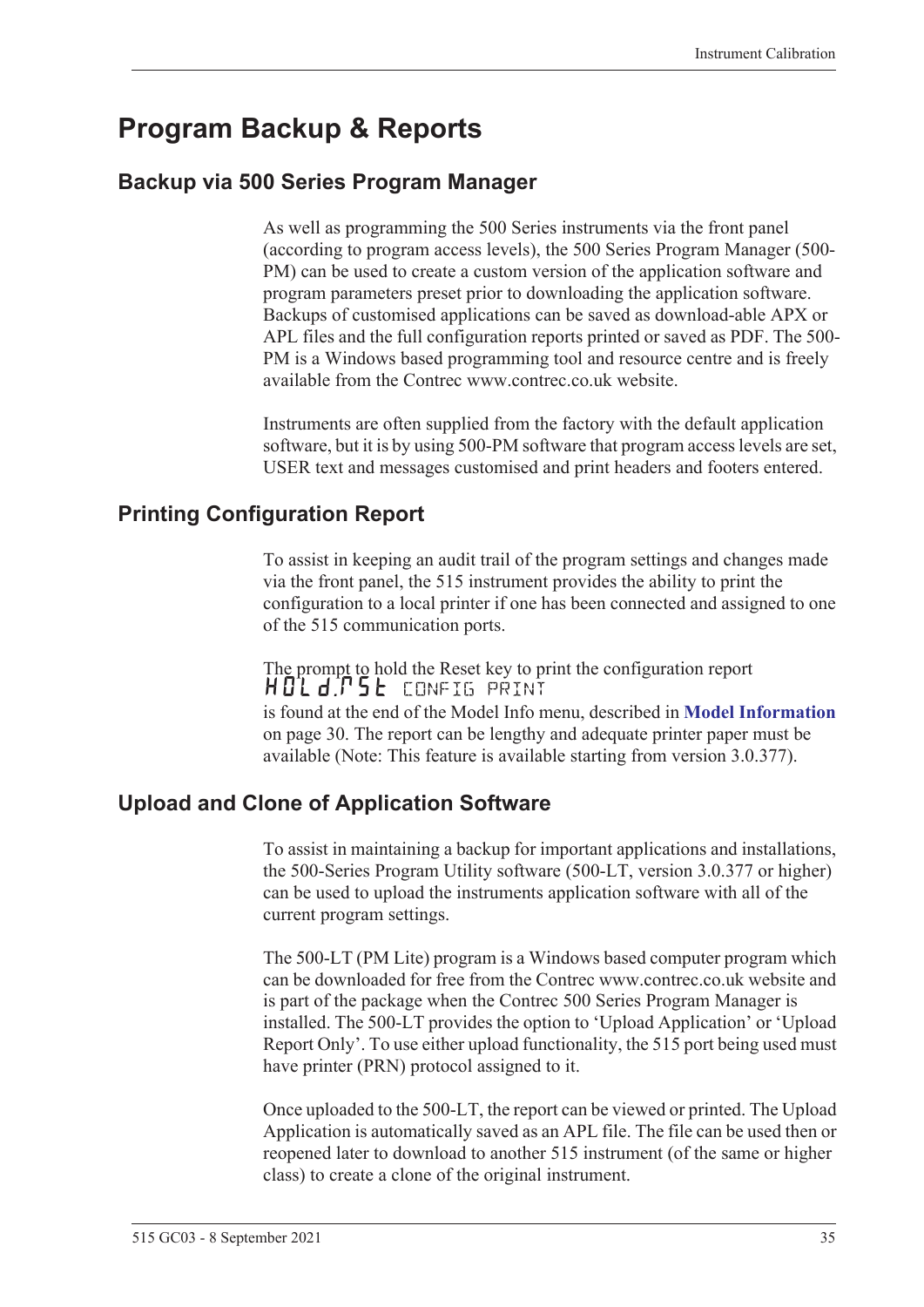## **Calibration Menu Tree**

[Figure 17](#page-45-0) and [Figure 18](#page-46-0) show the keys for moving around the calibration menu tree in Calibration View or Set mode.



<span id="page-45-0"></span>*Figure 17 Calibration Menu Tree Sheet 1*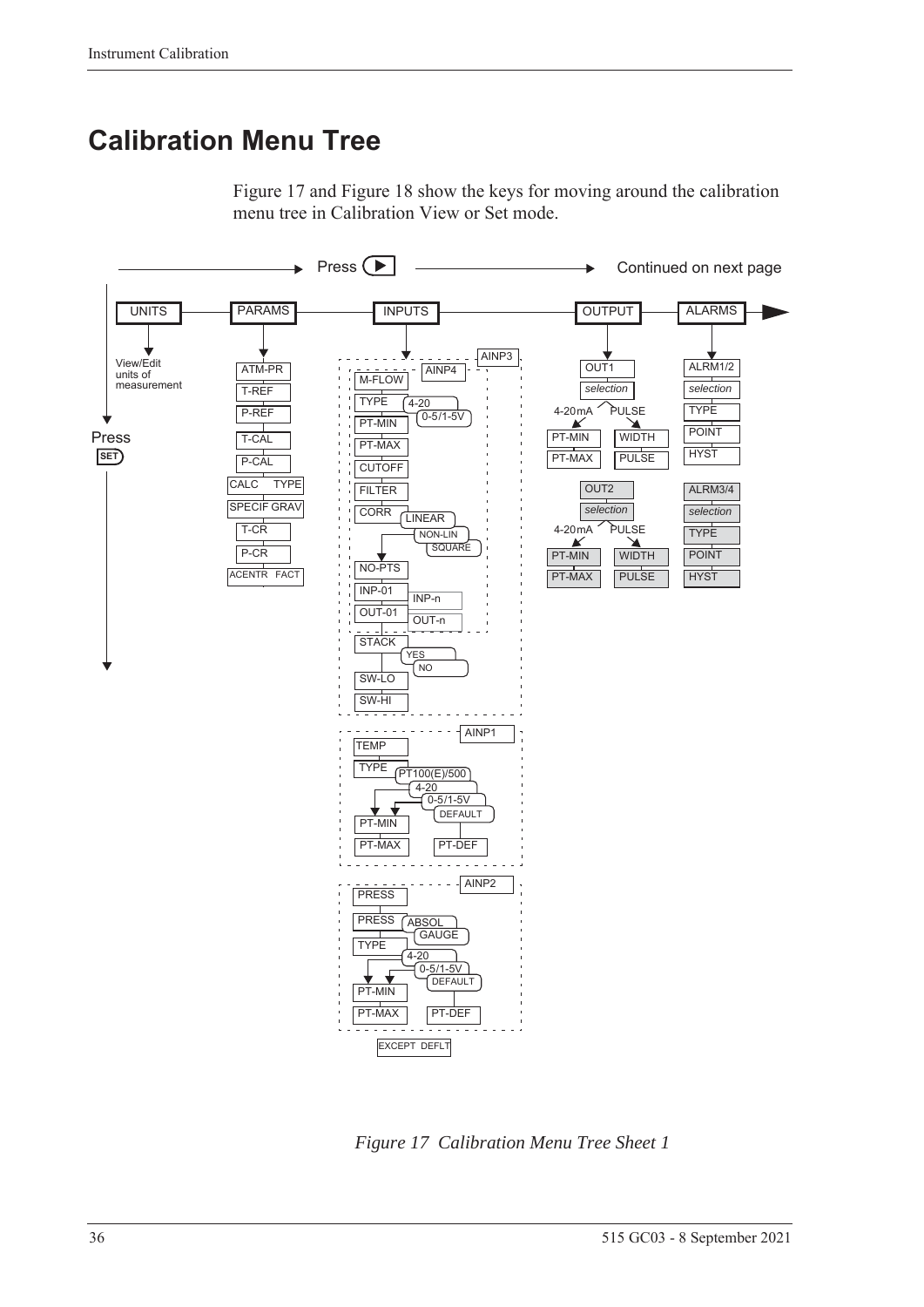

The shaded boxes indicate hardware options

Hold **DISPLAY** at any point to return to the main calibration menu.

Press  $\Box$  at any I/O assignment position to move to the next I/O assignment in the submenu (eg pressing  $\left( \blacktriangleright \right)$  on ALRM1 will move you to ALRM2 if it exists)

<span id="page-46-0"></span>*Figure 18 Calibration Menu Tree Sheet 2*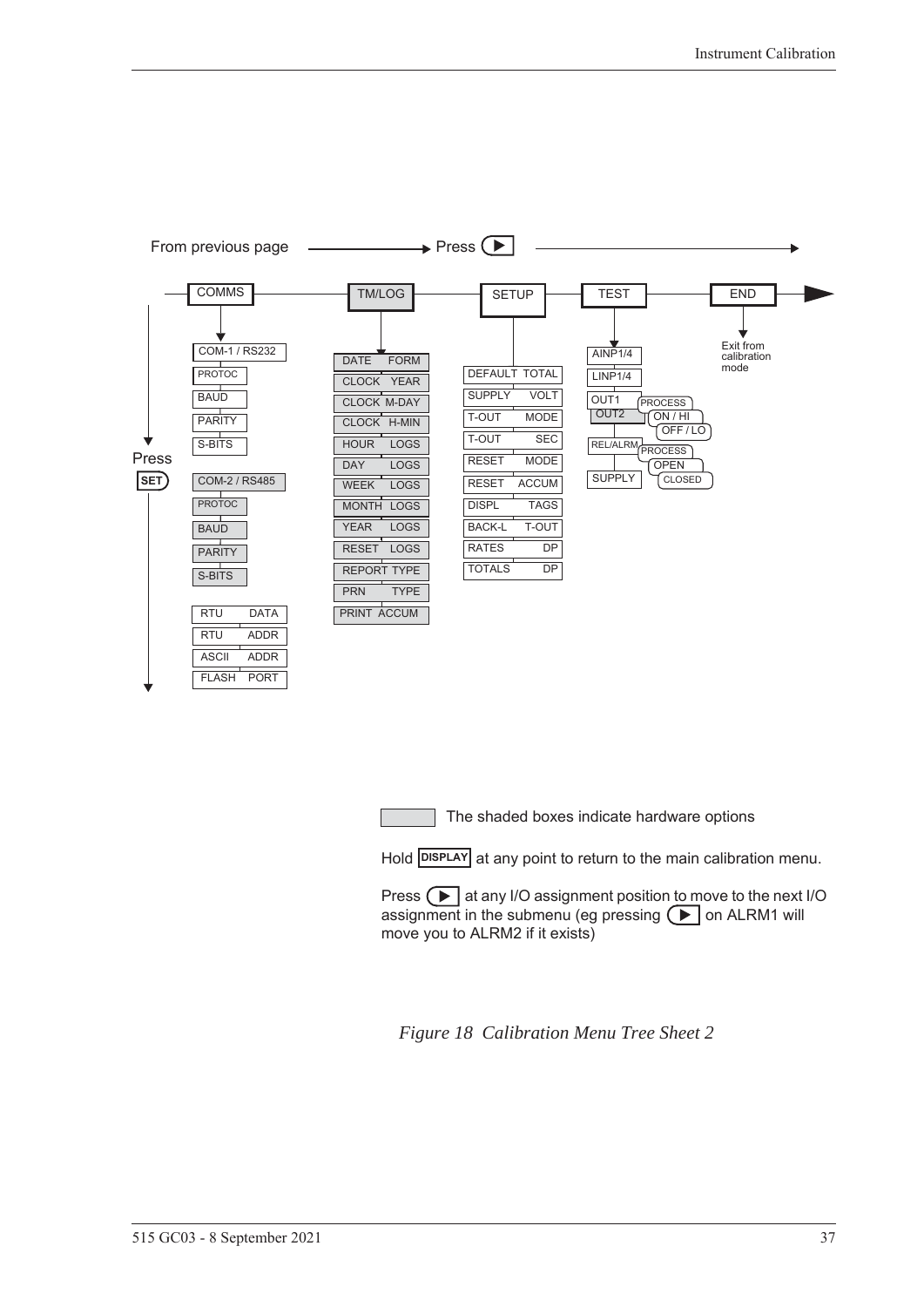## **Instrument Settings**

### **Units of Measurement**

The Units menu allows the units to be viewed and edited, if accessibility has previously been selected/enabled, without the reloading of new application software. Any change in units will result in a full reset to initially downloaded settings. Therefore, any required changes to units of measurement should be made before changing any other settings.

| <b>SET</b>             | $\blacktriangleright$ $\rightarrow$ UNITS params inputs outputs alarms comms tm/log setup test end                                                                                                                                                                              |  |
|------------------------|---------------------------------------------------------------------------------------------------------------------------------------------------------------------------------------------------------------------------------------------------------------------------------|--|
| ITEMn<br>unit          | The units for main menu or calibration items can be viewed by pressing<br>the $\left  \text{set} \right $ key.                                                                                                                                                                  |  |
|                        | The units of measurement are password protected or will be protected by<br>the CAL switch if any instrument setting has an access level of 'CAL<br>Switch Protected'. To edit the units the correct password must be entered<br>or CAL switch used on entry to EDIT mode.       |  |
|                        | Press $\boxed{\blacktriangle}$ or $\boxed{\blacktriangledown}$ to select the required units.                                                                                                                                                                                    |  |
| <b>ACCEPT</b><br>UNIT5 | The Accept Units prompt will only appear if one or more of the units<br>have been changed.                                                                                                                                                                                      |  |
|                        | <b>IMPORTANT:</b> Accepting the change of units will initiate a master<br>reset. All calibration parameters will revert to their default value (i.e.<br>those values included in the downloaded instrument software). All totals<br>and any logged information will be cleared. |  |
|                        | Press $\Box$ or $\nabla$ to select YES, then press the <b>SET</b> ) key. The instrument<br>makes three beeps to confirm the reset command.                                                                                                                                      |  |
|                        | The message -RESET- PLEASE WAIT will be displayed as the<br>instrument exits calibration mode and completes a full re-boot sequence.                                                                                                                                            |  |

### **Parameters**

| <b>SET</b> |      | $\left(\blacktriangleright\right)\rightarrow$ units PARAMS inputs outputs alarms comms tm/log setup test end                                                                                                                                                            |
|------------|------|-------------------------------------------------------------------------------------------------------------------------------------------------------------------------------------------------------------------------------------------------------------------------|
| IATM-PR    |      | $unit$ If the pressure sensor is configured as a Gauge type sensor, the instrument<br>adds the atmospheric pressure to the measured pressure to determine the<br>absolute pressure. Set the atmospheric pressure (absolute) according to<br>the height above sea level. |
| $T-RFF$    | unit | Enter the reference temperature for the calculation of corrected gas<br>volume flow.                                                                                                                                                                                    |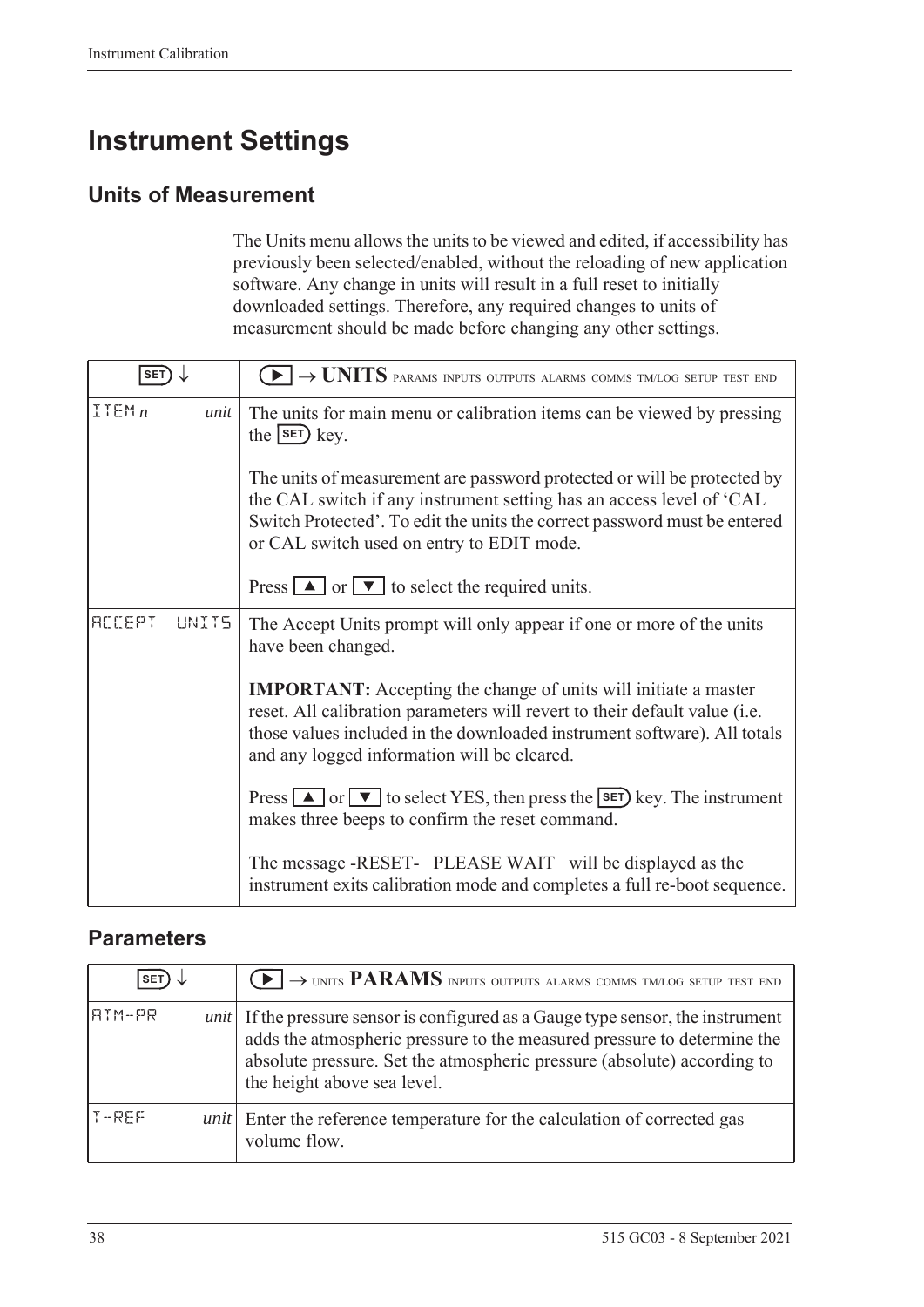| SET)                                | $\blacktriangleright$ $\rightarrow$ units PARAMS inputs outputs alarms comms tm/log setup test end                                                                                                   |  |
|-------------------------------------|------------------------------------------------------------------------------------------------------------------------------------------------------------------------------------------------------|--|
| P-REF<br>unit                       | Enter the reference pressure (absolute) for the calculation of the corrected<br>gas volume flow.                                                                                                     |  |
| $T - L H$<br>unit                   | Enter the temperature at which the flowmeter has been calibrated.                                                                                                                                    |  |
| $P-CHL$<br>unit                     | Enter the absolute pressure at which the flowmeter has been calibrated.                                                                                                                              |  |
| <b>CALC</b><br><b>TYPE</b>          | The instrument can be configured a range of calculation types or<br>Equations of State to suit the conditions and nature of the gas.                                                                 |  |
|                                     | <b>IDEAL</b><br>- Ideal Gas                                                                                                                                                                          |  |
|                                     | <b>REDLICH</b> - Redlich-Kwong (1949)                                                                                                                                                                |  |
|                                     | <b>SOAVE</b><br>- Soave-Redlich-Kwong (1972)                                                                                                                                                         |  |
|                                     | <b>PENG</b><br>- Peng-Robinson (1976)                                                                                                                                                                |  |
|                                     | For more details on each calculation type refer to <b>Calculations</b> on page 2                                                                                                                     |  |
|                                     | Select the calculation type as required.                                                                                                                                                             |  |
|                                     | Press $\boxed{\blacktriangle}$ or $\boxed{\blacktriangledown}$ to select one of the options.                                                                                                         |  |
| <b>Modbus Accessible Parameters</b> |                                                                                                                                                                                                      |  |
|                                     | The following PARAMS menu items are also accessible via Modbus communications. For<br>Modbus register listing, refer to Instrument Configuration Parameters on page 74.                              |  |
| SPECIF<br><b>GRAV</b>               | Enter the specific gravity of the gas, which is the ratio of the molecular<br>weight of the gas compared to air. Some sample values are shown in<br>Properties of Selected Gases on page 88.         |  |
| $T - \square R$<br>unit             | Enter the critical temperature of the gas. Some sample values are shown<br>in Properties of Selected Gases on page 88. This parameter is not<br>applicable if the Calculation Type is Ideal Gas.     |  |
| $P-LR$<br>unit                      | Enter the critical pressure of the gas. Some sample values are shown in<br><b>Properties of Selected Gases on page 88. This parameter is not</b><br>applicable if the Calculation Type is Ideal Gas. |  |
| <b>REENTR</b><br>FACT               | Enter the acentric factor of the gas. This parameter is only applicable if<br>the Calculation Type is Soave-Redlich-Kwong or Peng-Robinson.                                                          |  |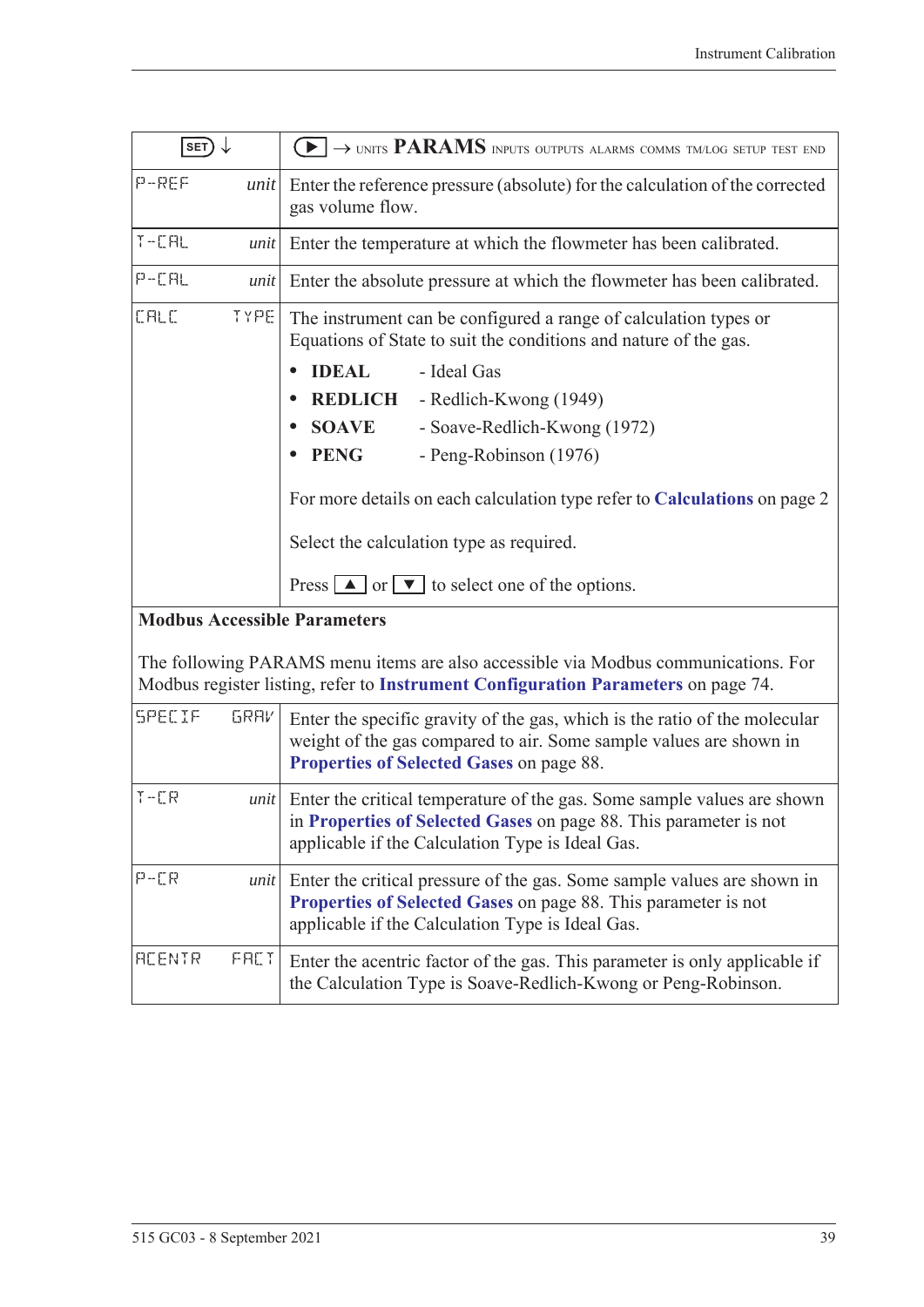## **Inputs**

| SET)              |                              | $\rightarrow$ UNITS PARAMS INPUTS OUTPUTS ALARMS COMMS TM/LOG SETUP TEST END                                                                                                                                                               |  |
|-------------------|------------------------------|--------------------------------------------------------------------------------------------------------------------------------------------------------------------------------------------------------------------------------------------|--|
|                   |                              | Analog Input 3 and optional Analog Input 4 for stacked differential pressure meters                                                                                                                                                        |  |
| INPUE<br>$M-FLUM$ | <b>AINP3</b><br><b>AINP4</b> | For this application, Analog Input 3 is assigned to differential pressure<br>mass flowrate main input (if not stacked) or low range input if stacked<br>with Analog Input 4.                                                               |  |
| TYPE              | <b>AINP3</b><br><b>AINP4</b> | Select the type of analog input source.                                                                                                                                                                                                    |  |
|                   |                              | Press $\boxed{\blacktriangle}$ or $\boxed{\blacktriangledown}$ to select 0-5V, 1-5V or 4-20mA.                                                                                                                                             |  |
| PT-MIN<br>PT-MRX  | <b>AINP3</b><br><b>AINP4</b> | Enter the value of the measured parameter (in the assigned engineering<br>units) that corresponds to the minimum input signal level. The minimum<br>point is commonly set at a base flowrate of 0.0.                                       |  |
|                   |                              | Enter the value of the measured parameter (in the assigned engineering<br>units) that corresponds to the maximum input signal level. The maximum<br>point is the same as the base value (set at the minimum point) plus the<br>span value. |  |
|                   |                              | For example, if the source signal is 4mA at a minimum mass flowrate of<br>$0\text{kg/M}$ , enter 0 as the minimum point. If the source signal is $20\text{mA}$ at a<br>maximum mass flowrate of 100 kg/M, enter 100 as the maximum point.  |  |
| <b>CUTOFF</b>     | <b>AINP3</b><br><b>AINP4</b> | The Cut-off is the lowest value that the instrument reads from the input<br>sensor. The cut-off setting is the percentage of the span of the input<br>values.                                                                              |  |
|                   |                              | All inputs at or below the cut-off value are considered negligible to the<br>instrument and are ignored. In this case, the instrument uses the minimum<br>value (set at PT-MIN).                                                           |  |
| FILTER            | <b>AINP3</b><br><b>AINP4</b> | Input fluctuations caused by pulsating flow tend to create distortion in the<br>input readings of the rate. The instrument has a digital filter that averages<br>out these fluctuations.                                                   |  |
|                   |                              | As a guide to the degree of filtering to use, the following table shows the<br>response time (in seconds) to reach 90% and 99% of a step change in<br>input.                                                                               |  |
|                   |                              | The value A is the filter constant that the user can set.                                                                                                                                                                                  |  |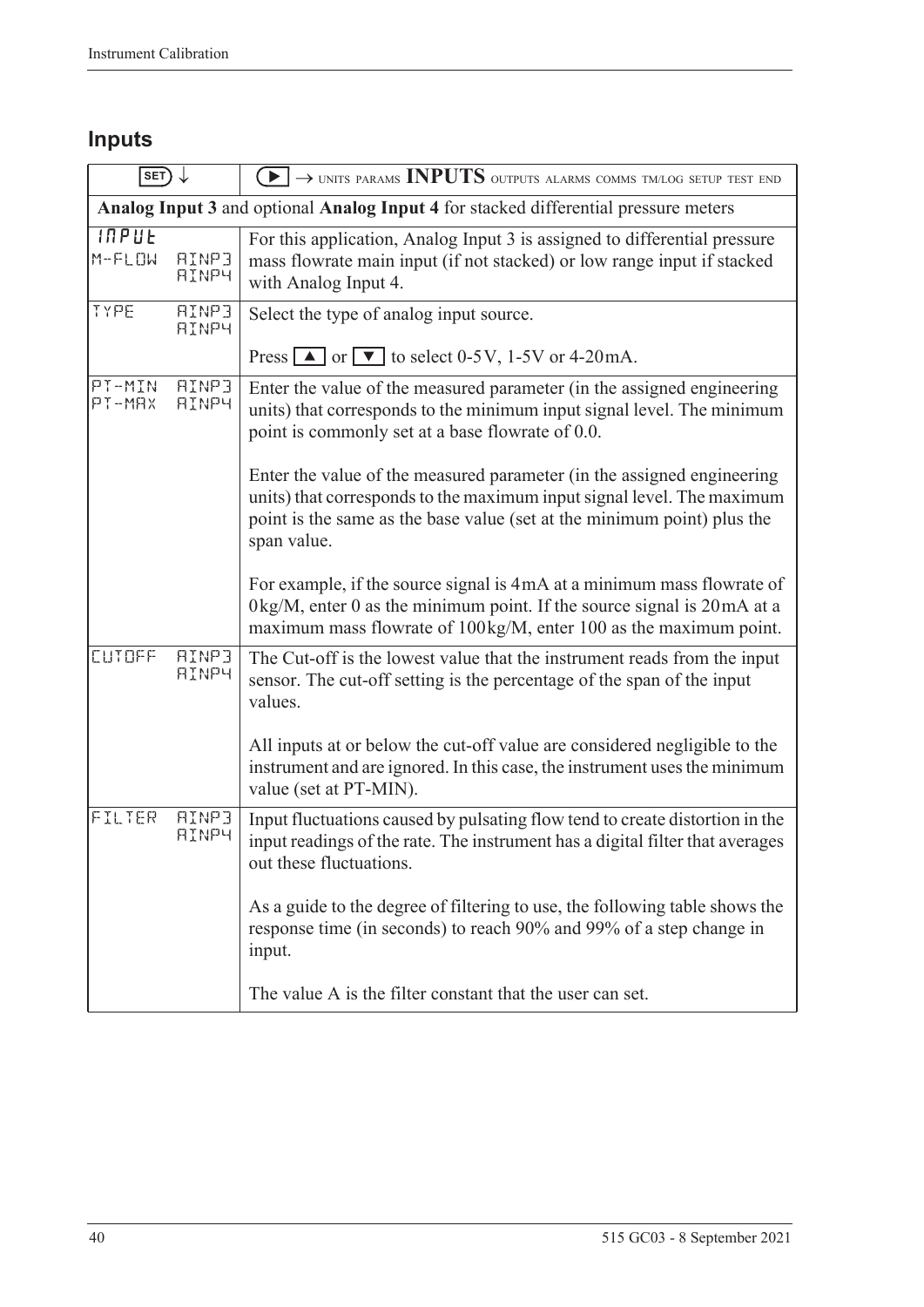| SET)                                        |                                       | $\blacktriangleright$ $\rightarrow$ units params INPUTS outputs alarms comms tm/log setup test end                                                                                                                                                                            |                                       |
|---------------------------------------------|---------------------------------------|-------------------------------------------------------------------------------------------------------------------------------------------------------------------------------------------------------------------------------------------------------------------------------|---------------------------------------|
|                                             | <b>Filter setting A</b>               | Seconds to reach 90%<br>of full swing                                                                                                                                                                                                                                         | Seconds to reach 99%<br>of full swing |
|                                             | $\overline{0}$                        | $\overline{0}$                                                                                                                                                                                                                                                                | $\overline{0}$                        |
|                                             | $\overline{2}$                        | $\overline{2}$                                                                                                                                                                                                                                                                | $\overline{4}$                        |
|                                             | $\overline{4}$                        | $\overline{4}$                                                                                                                                                                                                                                                                | 8                                     |
|                                             | 6                                     | 5                                                                                                                                                                                                                                                                             | 10                                    |
|                                             | 10                                    | 8                                                                                                                                                                                                                                                                             | 15                                    |
|                                             | 15                                    | 12                                                                                                                                                                                                                                                                            | 23                                    |
|                                             | 20                                    | 14                                                                                                                                                                                                                                                                            | 27                                    |
|                                             | 25                                    | 18                                                                                                                                                                                                                                                                            | 34                                    |
|                                             | 35                                    | 25                                                                                                                                                                                                                                                                            | 48                                    |
|                                             | 45                                    | 32                                                                                                                                                                                                                                                                            | 62                                    |
|                                             | 60                                    | 42                                                                                                                                                                                                                                                                            | 82                                    |
|                                             | 75                                    | 52                                                                                                                                                                                                                                                                            | 102                                   |
|                                             | 90                                    | 62                                                                                                                                                                                                                                                                            | 122                                   |
|                                             | 99                                    | 68                                                                                                                                                                                                                                                                            | 134                                   |
|                                             | there is no filtering.                | The input filter range is from 0 to 99. A setting of $0$ (zero) means that                                                                                                                                                                                                    |                                       |
| <b>AINP3</b><br><b>CORR</b><br><b>AINP4</b> |                                       | Analog input non-linearity can be corrected as follows:                                                                                                                                                                                                                       |                                       |
|                                             |                                       | LINEAR if the flowmeter already has square root extraction<br>NON-LINEAR to use the following linearity correction parameters<br>SQUARE if the flowmeter does not have square root extraction<br>Use $\blacksquare$ or $\blacksquare$ to select LINEAR, NON-LINEAR or SQUARE. |                                       |
| NO-PT5<br>RINP3<br><b>AINP4</b>             | correction type is set to Non-linear. | This parameter is available for viewing and editing only when the                                                                                                                                                                                                             |                                       |
|                                             |                                       | Enter the number of non-linearity correction points.                                                                                                                                                                                                                          |                                       |
|                                             | of correction points.                 | Press $\boxed{\blacktriangle}$ or $\boxed{\blacktriangledown}$ to select a number between 1 and 20 for the number                                                                                                                                                             |                                       |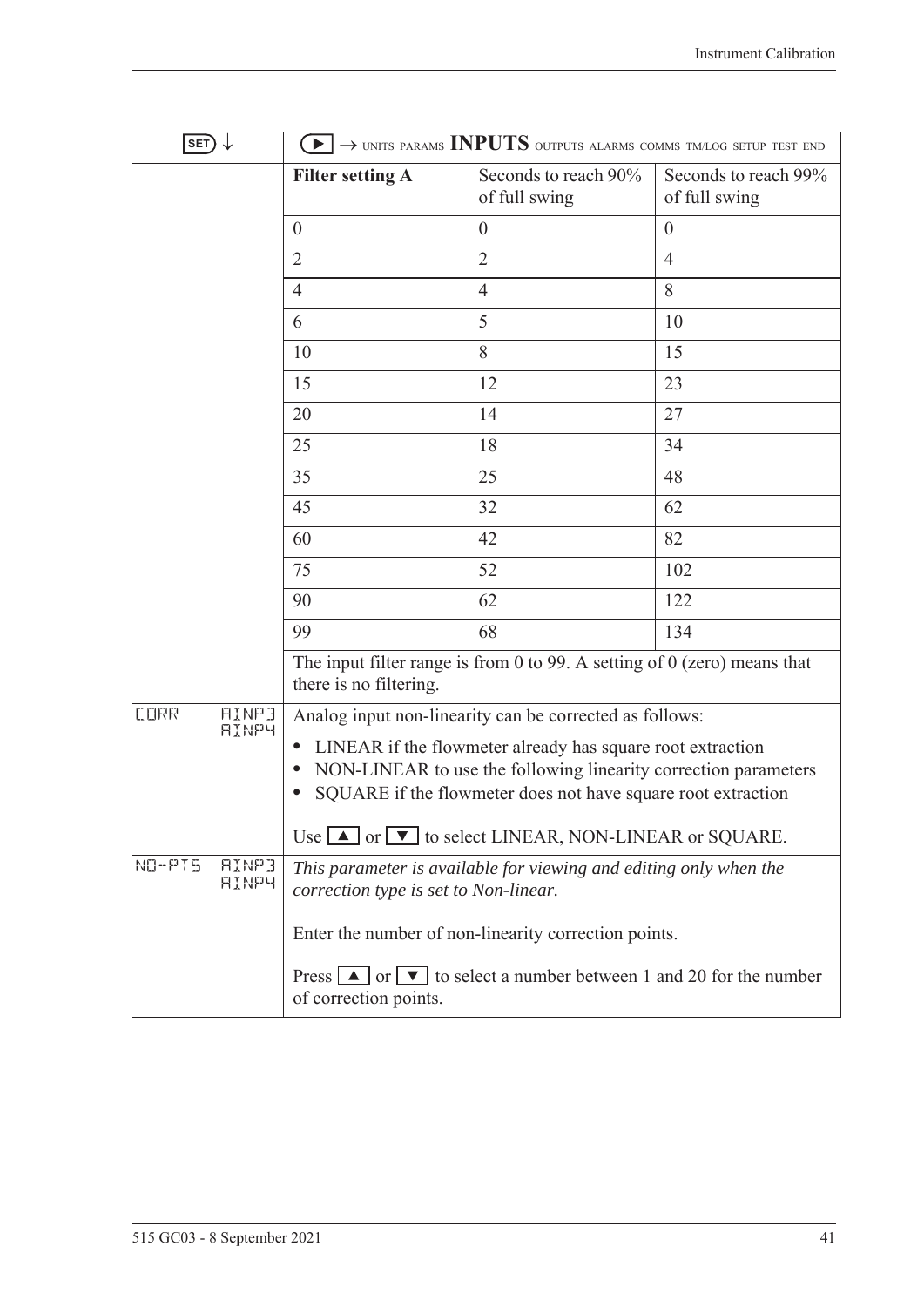| <b>SET</b>                                                                                                                                                                                                                                                                                                                                                                                                                                                                                                                                             | $\rightarrow$ units params INPUTS outputs alarms comms tm/log setup test end                                                                                                                                                                                                                                                                             |
|--------------------------------------------------------------------------------------------------------------------------------------------------------------------------------------------------------------------------------------------------------------------------------------------------------------------------------------------------------------------------------------------------------------------------------------------------------------------------------------------------------------------------------------------------------|----------------------------------------------------------------------------------------------------------------------------------------------------------------------------------------------------------------------------------------------------------------------------------------------------------------------------------------------------------|
| $INP - Q1$<br><b>AINP3</b><br><b>AINP4</b><br>to<br>$INP - n$                                                                                                                                                                                                                                                                                                                                                                                                                                                                                          | This parameter is available for viewing and editing only when the<br>correction type is set to Non-linear.                                                                                                                                                                                                                                               |
|                                                                                                                                                                                                                                                                                                                                                                                                                                                                                                                                                        | Enter the normalised input value for the correction point.                                                                                                                                                                                                                                                                                               |
|                                                                                                                                                                                                                                                                                                                                                                                                                                                                                                                                                        | The instrument uses linear interpolation between the correction points.<br>An input and an output value are entered for each correction point. The<br>values are normalised between the minimum point $(0.0)$ and the<br>maximum point $(1.0)$ . Only the points between 0 and 1 are required to be<br>entered and should be entered in ascending order. |
|                                                                                                                                                                                                                                                                                                                                                                                                                                                                                                                                                        | The following diagram shows a 5 point linearised representation of the<br>input for a hypothetical flowmeter. The heavy black line represents the<br>actual input from the flowmeter. The light black line is the approximation<br>that the instrument uses.                                                                                             |
|                                                                                                                                                                                                                                                                                                                                                                                                                                                                                                                                                        | <b>Normalised</b><br>Output<br>1.0<br>Value                                                                                                                                                                                                                                                                                                              |
|                                                                                                                                                                                                                                                                                                                                                                                                                                                                                                                                                        | <b>OUT-05</b><br>OUT-04                                                                                                                                                                                                                                                                                                                                  |
|                                                                                                                                                                                                                                                                                                                                                                                                                                                                                                                                                        | <b>OUT-03</b><br><b>OUT-02</b>                                                                                                                                                                                                                                                                                                                           |
|                                                                                                                                                                                                                                                                                                                                                                                                                                                                                                                                                        | <b>OUT-01</b>                                                                                                                                                                                                                                                                                                                                            |
|                                                                                                                                                                                                                                                                                                                                                                                                                                                                                                                                                        | <b>Normalised</b><br>Input<br><b>INP-01</b><br><b>INP-02</b><br>INP-04 INP-05<br><b>INP-03</b><br>0.0<br>1.0<br>value                                                                                                                                                                                                                                    |
|                                                                                                                                                                                                                                                                                                                                                                                                                                                                                                                                                        | You can hold the DISPLAY key to skip the non-linear points and go to the<br>next item.                                                                                                                                                                                                                                                                   |
| $[[]] \begin{minipage}{.4\linewidth} \begin{tabular}{l} \hline \multicolumn{3}{c}{\textbf{0} } \multicolumn{3}{c}{\textbf{0} } \multicolumn{3}{c}{\textbf{1}} \end{tabular} \end{minipage} \vspace{0.05in} \begin{minipage}{.4\linewidth} \begin{tabular}{l} \hline \multicolumn{3}{c}{\textbf{0} } \multicolumn{3}{c}{\textbf{1}} \end{tabular} \end{minipage} \vspace{0.05in} \begin{minipage}{.4\linewidth} \begin{tabular}{l} \hline \multicolumn{3}{c}{\textbf{0} } \multicolumn{3}{c$<br><b>AINP3</b><br><b>AINP4</b><br>to<br>$[[] \cup T - n]$ | This parameter is available for viewing and editing only when the<br>correction type is set to Non-linear.                                                                                                                                                                                                                                               |
|                                                                                                                                                                                                                                                                                                                                                                                                                                                                                                                                                        | Enter the normalised output value for the correction point.                                                                                                                                                                                                                                                                                              |
| <b>STACK</b><br><b>AINP3</b>                                                                                                                                                                                                                                                                                                                                                                                                                                                                                                                           | Select YES to stack AINP3 as the low range input with AINP4 as the high<br>range input.                                                                                                                                                                                                                                                                  |
|                                                                                                                                                                                                                                                                                                                                                                                                                                                                                                                                                        | Select NO to use AINP3 as the only flow input.                                                                                                                                                                                                                                                                                                           |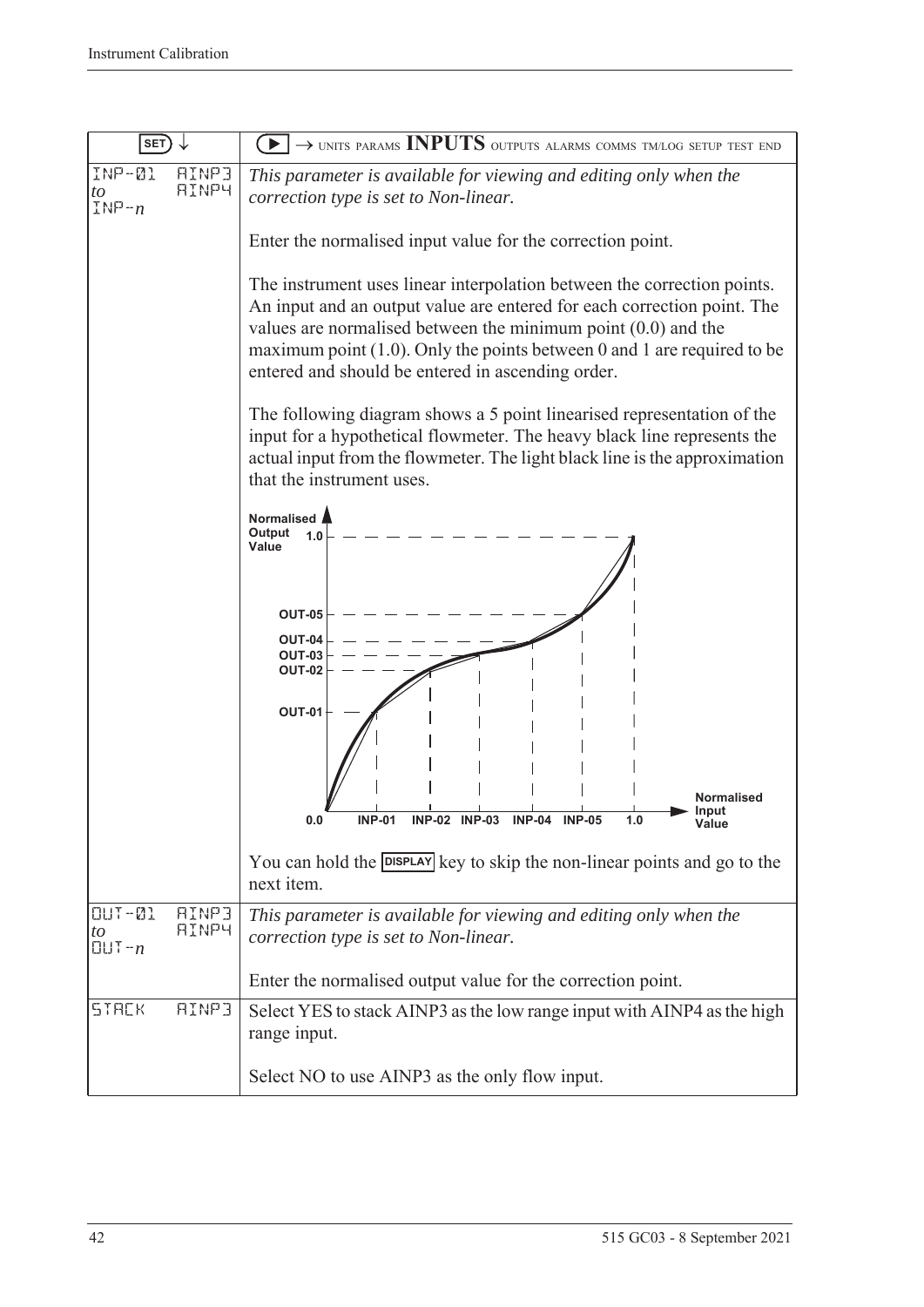| $ $ SET $)$                                                 | $\blacktriangleright$ $\rightarrow$ units params INPUTS outputs alarms comms tm/log setup test end                                                                                                                                                                                   |
|-------------------------------------------------------------|--------------------------------------------------------------------------------------------------------------------------------------------------------------------------------------------------------------------------------------------------------------------------------------|
| <b>AINP3</b><br>$5W - L$ <sup><math>0</math></sup><br>SW-HI | These parameters are available for viewing and editing only when the<br>Stack option is set to Yes.                                                                                                                                                                                  |
|                                                             | Stacked DP switching is based on the low-range input (AINP3). When<br>the input is less than the SW-LO value, the instrument switches to the<br>low-range input (AINP3). When the input is greater than the SW-HI<br>value, the instrument switches to the high-range input (AINP4). |
|                                                             | The switch settings are percentages of the span of the unadjusted input to<br>AINP3. For example, with a 4-20mA input, a setting of 90% is 18.4mA<br>and 95% is 19.2 mA.                                                                                                             |
|                                                             | $\frac{(20-4)\times 90}{100} + 4 = 18.4$ $\frac{(20-4)\times 95}{100} + 4 = 19.2$                                                                                                                                                                                                    |
|                                                             | Enter SW-LO and SW-HI values as 0 to 99%. SW-HI should be set<br>sufficiently higher than SW-LO to avoid rapid toggling between the two<br>inputs.                                                                                                                                   |
| <b>Analog Input 1</b>                                       |                                                                                                                                                                                                                                                                                      |
| INPUE<br>TEMP<br><b>AINP1</b>                               | For this application, Analog Input Channel 1 is assigned to Temperature.                                                                                                                                                                                                             |
| TYPE<br><b>AINP1</b>                                        | Select the type of analog input source.                                                                                                                                                                                                                                              |
|                                                             | Press $\blacksquare$ or $\blacksquare$ to select 0-5V, 1-5V, 4-20mA, PT100, PT100-E,<br>PT500 or DEFAULT.                                                                                                                                                                            |
|                                                             | Note: PT100-E allows for extended temperature range (-200 to 800°C).                                                                                                                                                                                                                 |
| PT-DEF<br><b>AINP1</b>                                      | The Default Point is a fixed value that the instrument uses when the Input<br>Type is set to DEFAULT or Default Value On Exception has been<br>chosen. You can use the Default value instead of a sensor signal for<br>testing purposes, or if the sensor is faulty.                 |
|                                                             | You can set the Default value during instrument commissioning so that it<br>is available immediately if you select the Default input type at a later<br>date.                                                                                                                        |
|                                                             | Enter the value in the engineering units of assigned variable.                                                                                                                                                                                                                       |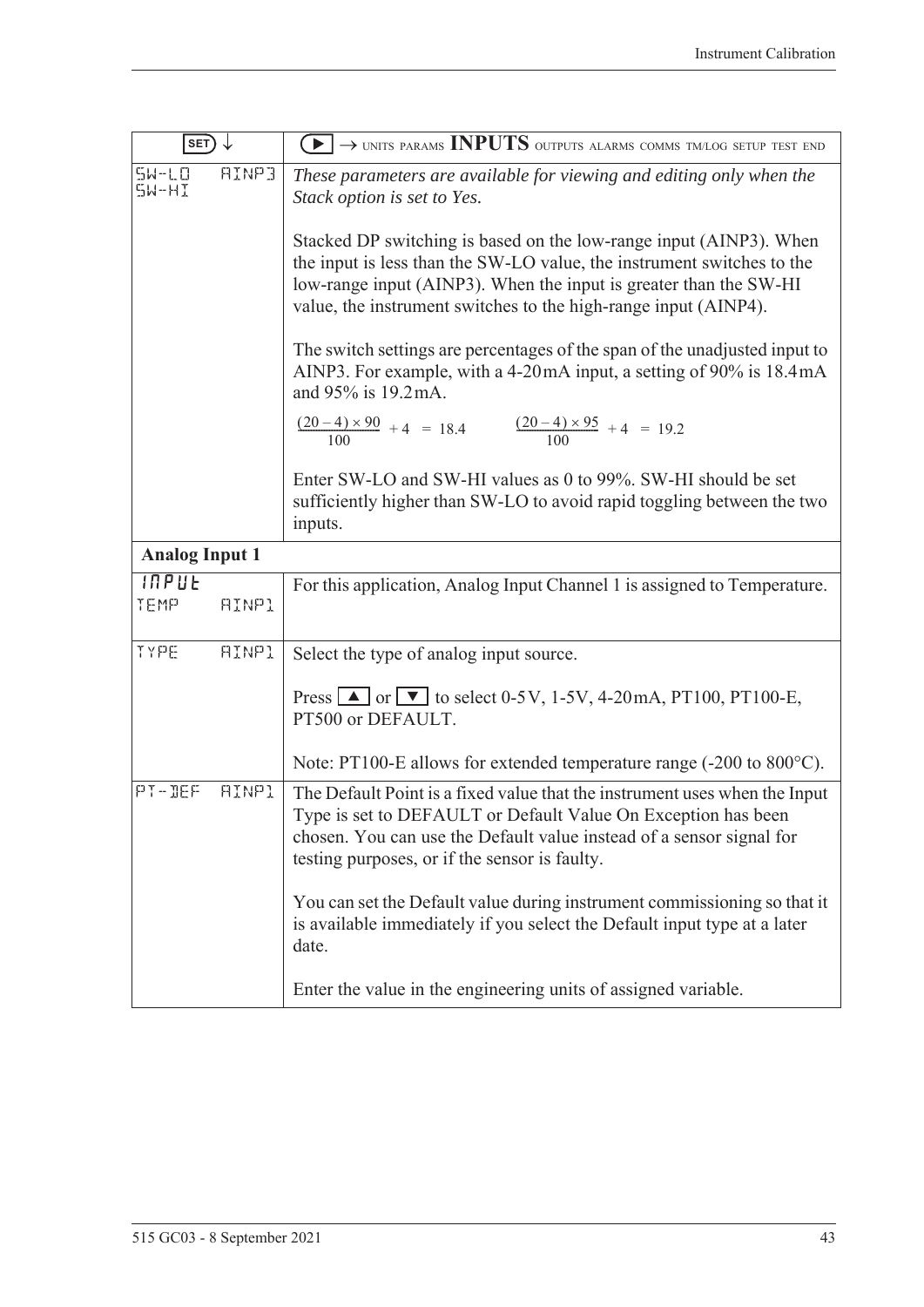| SET                   |              | $\blacktriangleright$ $\rightarrow$ units params INPUTS outputs alarms comms tmlog setup test end                                                                                                                                                                    |
|-----------------------|--------------|----------------------------------------------------------------------------------------------------------------------------------------------------------------------------------------------------------------------------------------------------------------------|
| PT-MIN<br>PT-MRX      | AINP1        | The Minimum Point and Maximum Point parameters are only for 0-5V,<br>$1-5V$ and 4-20mA inputs.                                                                                                                                                                       |
|                       |              | Enter the value of the measured parameter that corresponds to the<br>minimum input signal level. The minimum point is commonly referred to<br>as the base value.                                                                                                     |
|                       |              | Enter the value of the measured parameter that corresponds to the<br>maximum input signal level. The maximum point is the same as the base<br>value (set at the minimum point) plus the span value.                                                                  |
|                       |              | For example, if the source signal is $4mA$ for a temperature of $10^{\circ}$ C, enter<br>10 for the minimum point. If the source signal is 20 mA for a temperature<br>of 2000°C, enter 2000 as the maximum point.                                                    |
| <b>Analog Input 2</b> |              |                                                                                                                                                                                                                                                                      |
| <b>INPUE</b><br>PRESS | <b>AINP2</b> | For this application, Analog Input Channel 2 is assigned to Pressure.                                                                                                                                                                                                |
| PRESS                 | <b>AINP2</b> | Select the type of analog pressure sensor. For a gauge type sensor, the<br>instrument adds the atmospheric pressure as defined in the Parameters<br>menu.                                                                                                            |
|                       |              | The pressure will be displayed as absolute or gauge, whichever is<br>selected and indicated with an 'A' or 'G' at the end of the pressure units.<br>However the pressure value when logged or read via serial<br>communications will always be absolute.             |
|                       |              | Press $\boxed{\blacktriangle}$ or $\boxed{\blacktriangledown}$ to select ABSOL or GAUGE.                                                                                                                                                                             |
| TYPE                  | SANTR        | Select the type of analog input source.                                                                                                                                                                                                                              |
|                       |              | Press $\Box$ or $\nabla$ to select 0-5V, 1-5V, 4-20mA or DEFAULT.                                                                                                                                                                                                    |
| PT-DEF                | <b>AINP2</b> | The Default Point is a fixed value that the instrument uses when the Input<br>Type is set to DEFAULT or Default Value On Exception has been<br>chosen. You can use the Default value instead of a sensor signal for<br>testing purposes, or if the sensor is faulty. |
|                       |              | You can set the Default value during instrument commissioning so that it<br>is available immediately if you select the Default input type at a later<br>date.                                                                                                        |
|                       |              | Enter the value in the engineering units of assigned variable.                                                                                                                                                                                                       |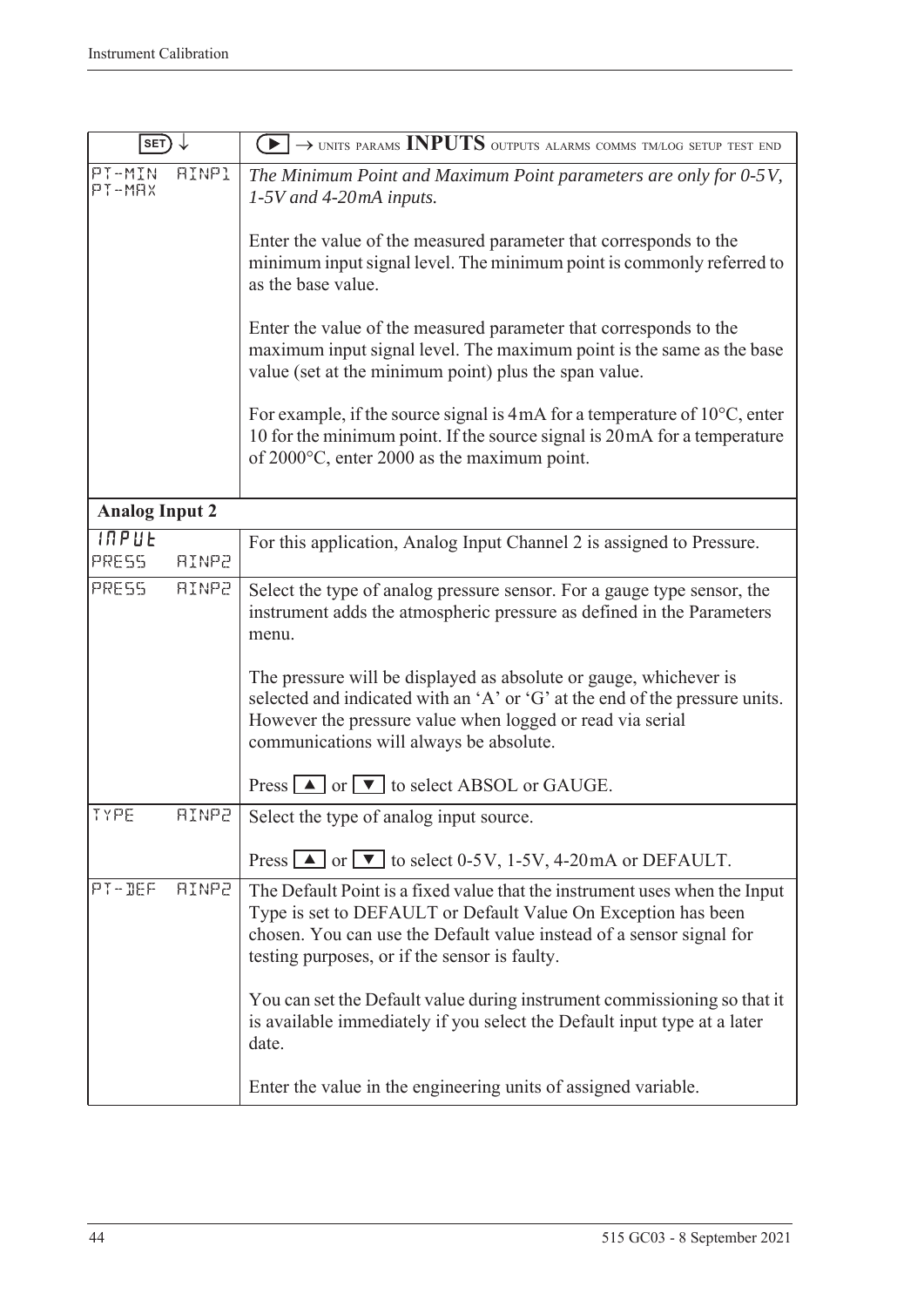| <b>SET</b>                       | $\rightarrow$ units params INPUTS outputs alarms comms tm/log setup test end                                                                                                                                                                                                                                                                    |
|----------------------------------|-------------------------------------------------------------------------------------------------------------------------------------------------------------------------------------------------------------------------------------------------------------------------------------------------------------------------------------------------|
| PT-MIN<br><b>AINP2</b><br>PT-MAX | The Minimum Point and Maximum Point parameters are only for 0-5V,<br>$1-5V$ and 4-20mA inputs.                                                                                                                                                                                                                                                  |
|                                  | Enter the value of the measured parameter that corresponds to the<br>minimum input signal level. The minimum point is commonly referred to<br>as the base value.                                                                                                                                                                                |
|                                  | Enter the value of the measured parameter that corresponds to the<br>maximum input signal level. The maximum point is the same as the base<br>value (set at the minimum point) plus the span value.                                                                                                                                             |
|                                  | For example, if the source signal is 4mA for a pressure of 1.00<br>megaPascals, enter 1.00 as the minimum point. If the source signal is<br>20mA for a pressure of 5.00 megaPascals, enter 5.00 as the maximum<br>point.                                                                                                                        |
| EXCEPT<br><b>DEFLT</b>           | If Default Value On Exception is enabled, the instrument will use the<br>default value for the analog input that raised the exception. This will<br>allow calculations to continue, however the exception message will<br>continue to be displayed until the error is rectified or the input type is set<br>to DEFAULT in calibration set mode. |
|                                  | Press $\Box$ or $\nabla$ to select ENABLE or DISABLE.                                                                                                                                                                                                                                                                                           |

## **Outputs**

| <b>SET</b>            |      | $\rightarrow$ UNITS PARAMS INPUTS OUTPUTS ALARMS COMMS TM/LOG SETUP TEST END                                                                                                                               |
|-----------------------|------|------------------------------------------------------------------------------------------------------------------------------------------------------------------------------------------------------------|
| PULSE<br> or<br> 닉-근Q | [[]] | You can assign any of the "main menu" variables to an output. The nature<br>of the output depends on the assigned variable. Totals are output as pulses<br>and rates are output as 4-20mA passive signals. |
|                       |      | Press $\Box$ or $\nabla$ to select the variable that is required as an output. The<br>top of the display shows the type of output signal that is assigned to the<br>variable.                              |
|                       |      | <b>CAUTION</b><br>Due to the dual-purpose nature of the outputs, take care not to<br>set the output as an open collector pulse type signal when<br>connected to a 4-20mA loop circuit.                     |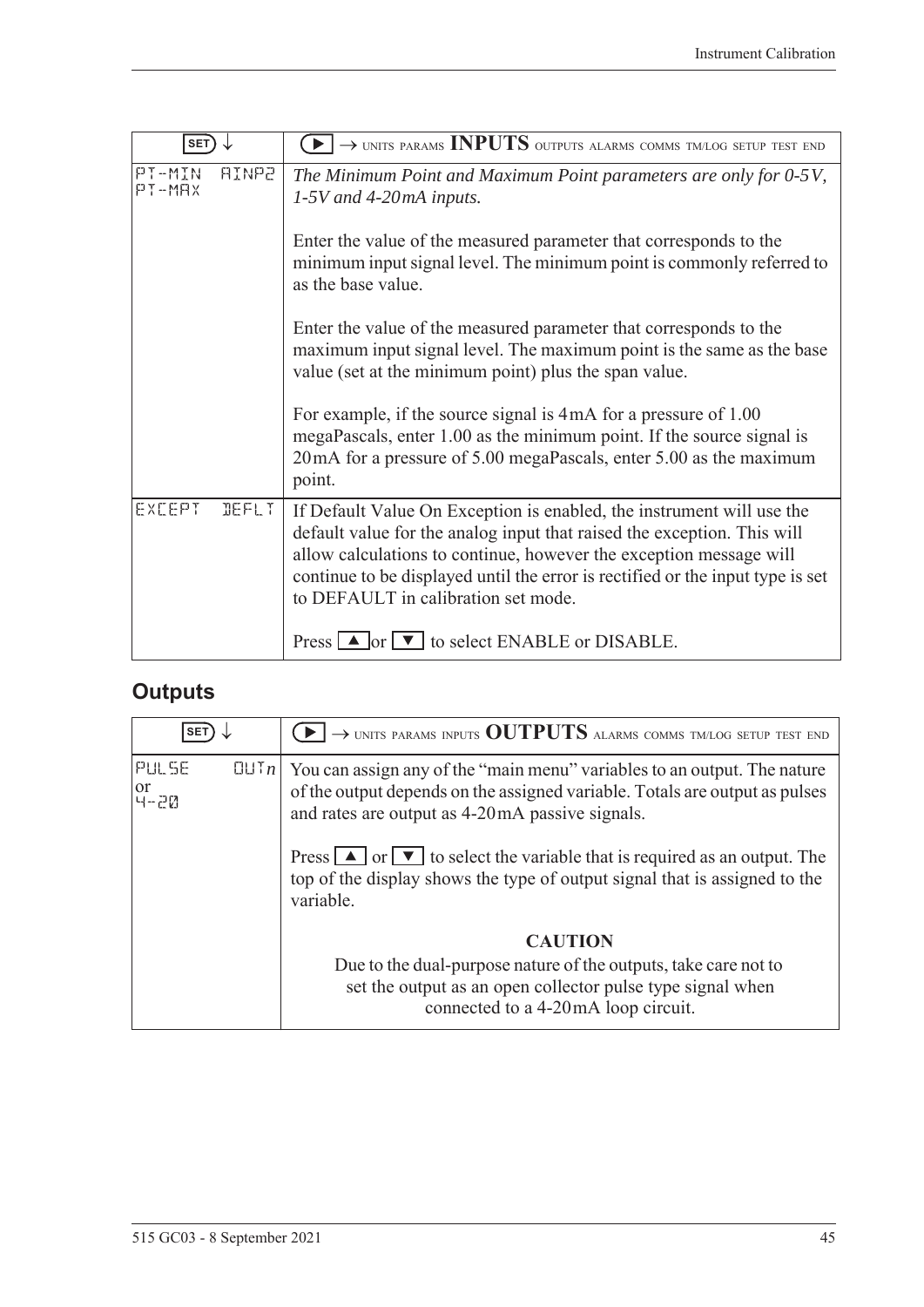| SET)             |                                           | $\rightarrow$ units params inputs OUTPUTS alarms comms tm/log setup test end<br>$\blacktriangleright$ 1                                                                                                                                                                                                                                                                                         |
|------------------|-------------------------------------------|-------------------------------------------------------------------------------------------------------------------------------------------------------------------------------------------------------------------------------------------------------------------------------------------------------------------------------------------------------------------------------------------------|
| WIJTH            | QUTn                                      | The Output Pulse Width is available for viewing and editing only when<br>the assigned variable is a total (pulse output) type.                                                                                                                                                                                                                                                                  |
|                  |                                           | Pulse output is usually used to drive remote counters. Set the pulse width<br>(in milliseconds) as required by the remote counter.                                                                                                                                                                                                                                                              |
|                  |                                           | Press $\triangle$ or $\triangledown$ to set to: 10, 20, 50, 100, 200 or 500 ms.                                                                                                                                                                                                                                                                                                                 |
| PULSE            | QUTn                                      | The Output Pulse Factor is available for viewing and editing only when<br>the assigned variable is a total (pulse output) type.                                                                                                                                                                                                                                                                 |
|                  |                                           | The Output Pulse Factor is the scaling factor for the retransmission of the<br>measured total quantity.                                                                                                                                                                                                                                                                                         |
|                  |                                           | For example, if "volume" is chosen as an output variable and engineering<br>unit is cubic metres, then a pulse factor of 1.000 generates one pulse for<br>$1 \text{ m}^3$ . Similarly, a pulse factor of 3.000 generates one pulse for $3 \text{ m}^3$ .                                                                                                                                        |
|                  |                                           | For more information, see Output Pulse Factor on page 47.                                                                                                                                                                                                                                                                                                                                       |
|                  |                                           | The output pulse factor cannot be $0$ (zero).                                                                                                                                                                                                                                                                                                                                                   |
| PT-MIN<br>PT-MRX | $\Box$ l $Tn$<br>$\Box$ $\Box$ $\Box$ $n$ | The Output Minimum Point and Maximum Point are available for<br>viewing and editing only when the assigned variable is a rate (4-20mA<br>output) type.                                                                                                                                                                                                                                          |
|                  |                                           | The output minimum value corresponds to the 4mA point and the output<br>maximum value corresponds to the 20mA point.                                                                                                                                                                                                                                                                            |
|                  |                                           | Setting the output range differently from the input range enables the<br>instrument to amplify the input signal. You can drive a chart recorder that<br>"zooms in" on a specified range of values instead of displaying the full<br>operating range of the transducer.                                                                                                                          |
|                  |                                           | For example, if "volume flow" is chosen as an output variable and<br>engineering unit is cubic metres per minute, then setting the minimum<br>point to 30 and the maximum point to 100 would reflect the volumetric<br>flow rate range of 30 to $100 \text{m}^3/\text{min}$ . At rates above the maximum and<br>below the minimum points, the output remains at 20 mA and 4 mA<br>respectively. |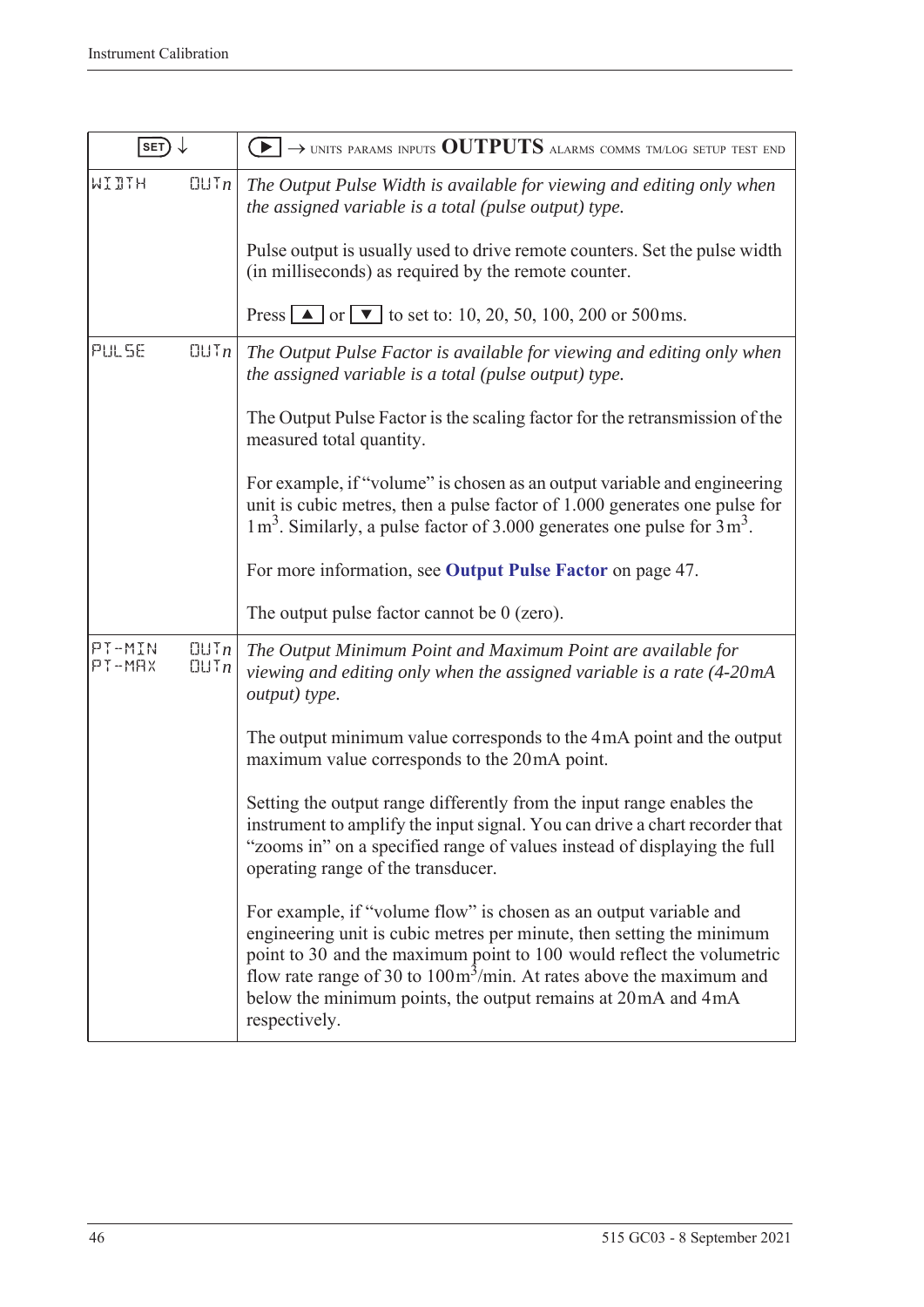#### <span id="page-56-0"></span>**Output Pulse Factor**

Increasing the output pulse width reduces the maximum frequency at which a total variable can be retransmitted. Pulses will be missed if the output cannot "keep up" with the rate of total counts. You can use the output pulse factor to ensure that this maximum is not reached.

The maximum pulse output frequency is determined by:

 $\frac{1000}{(2 \times \text{pulse width in ms)}}$ Hz

The minimum pulse factor required is determined by:

max rate of total max pulse output frequency ------------------------------------------------------------------

For example: To calculate the required pulse factor to avoid losing counts in retransmission if a total counts at a maximum rate of 75 units/sec (Hz) and the required pulse width of a remote counter is at least 50 ms:

The maximum pulse output frequency is:  $\frac{1000}{2 \times 50}$  = 10Hz The minimum pulse factor for that frequency is:  $\frac{75}{10}$  $\frac{73}{10}$  = 7.5

#### **Alarms**

The alarm relay(s) can be assigned to rate variables such as flowrate, or set as an equipment failure alarm.

The alarm switches "on" whenever an alarm condition exists. The alarm switches "off" when the alarm condition no longer exists. However, you may need to configure external alarm devices that require acknowledgement for cancelling an alarm.

#### **Equipment Failure Alarm**

Any alarm relay can be assigned as an equipment failure alarm. This alarm setting can have normally closed (open) contacts that open (close) when the instrument displays any error message as listed in **[Error Messages](#page-66-0)** on page [57.](#page-66-0)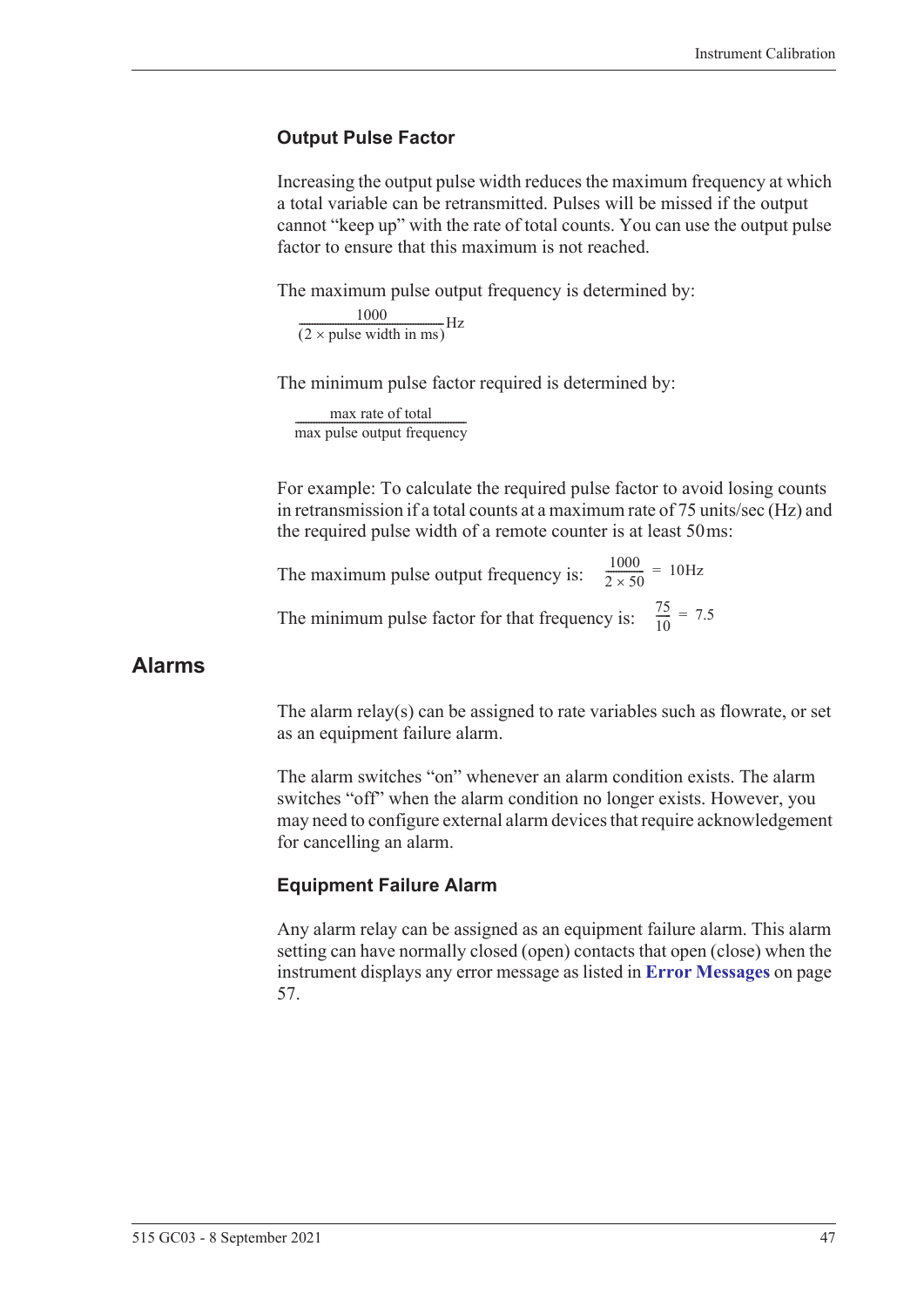| SET)  |       | $\rightarrow$ units params inputs outputs $\rm ALARMS$ comms tm/log setup test end                                                                                                                                                                                                                                                                                                                                                                                                                                                                                                                  |
|-------|-------|-----------------------------------------------------------------------------------------------------------------------------------------------------------------------------------------------------------------------------------------------------------------------------------------------------------------------------------------------------------------------------------------------------------------------------------------------------------------------------------------------------------------------------------------------------------------------------------------------------|
| RELAY | HLRMn | Select a rate variable to assign to the alarm relay.<br><b>Note:</b> If the alarm type is set to "equipment alarm", this relay assignment<br>setting is ignored.<br>Press $\boxed{\blacktriangle}$ or $\boxed{\blacktriangledown}$ to select the variable that is required as an alarm.                                                                                                                                                                                                                                                                                                             |
| TYPE  | HLRMn | The options available for alarm types are as follows:<br>HI-NO — High Alarm, Normally Open contacts<br>HI-NC — High Alarm, Normally Closed contacts<br>$\bullet$<br>LO-NO — Low Alarm, Normally Open contacts<br>$\bullet$<br>LO-NC — Low Alarm, Normally Closed contacts<br>BD-NO — Band Alarm, Normally Open contacts<br>$\bullet$<br>BD-NC — Band Alarm, Normally Closed contacts<br>$\bullet$<br>AL-NO — Equipment Alarm, Normally Open contacts<br>$\bullet$<br>AL-NC — Equipment Alarm, Normally Closed contacts<br>$\bullet$<br>Press $\Box$ or $\Box$ to select the type of alarm required. |
| POINT | HLRMn | The Alarm Setpoint is available for viewing and editing for any alarm<br>type except 'equipment alarms'.<br>The Alarm Setpoint is the value (in engineering units of assigned<br>variable) at which the alarm condition occurs and therefore the alarm is<br>on.<br>Each alarm is completely independent, e.g. a High alarm does NOT need<br>to have a higher setpoint than the a Low alarm.                                                                                                                                                                                                        |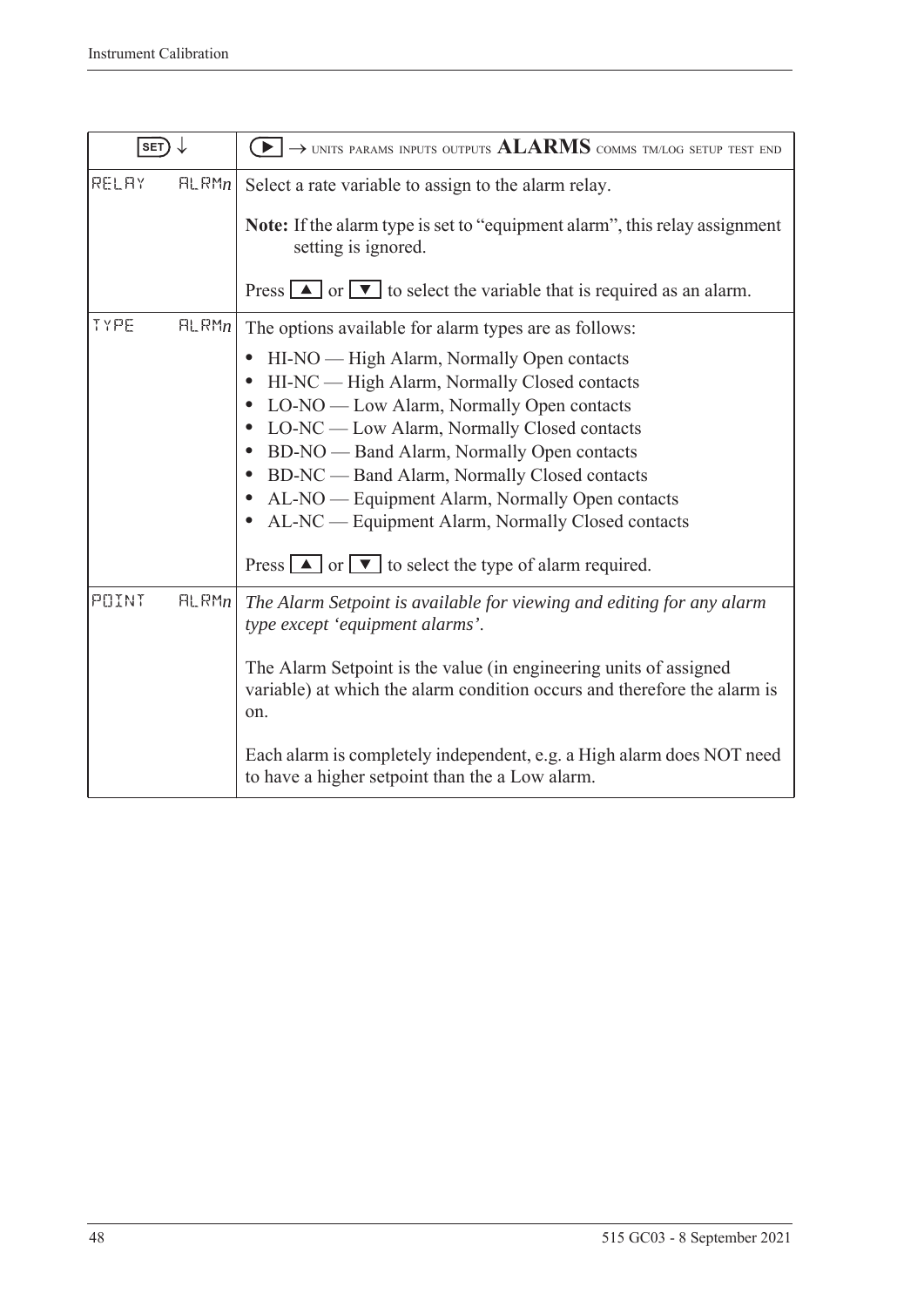| <b>SET</b>           | $\blacktriangleright$ $\rightarrow$ units params inputs outputs $ALARMS$ comms tm/log setup test end                                                                                                                                                                                                                                                                                     |
|----------------------|------------------------------------------------------------------------------------------------------------------------------------------------------------------------------------------------------------------------------------------------------------------------------------------------------------------------------------------------------------------------------------------|
| <b>HY5T</b><br>FLRMn | The Alarm Hysteresis is available for viewing and editing for any alarm<br>type except 'equipment alarms'.                                                                                                                                                                                                                                                                               |
|                      | Alarm hysteresis loops occur when the alarm toggles continuously on and<br>off when the process variable is close to the setpoint.                                                                                                                                                                                                                                                       |
|                      | For a high alarm, the alarm activates when the value of the variable rises<br>above the alarm setpoint and deactivates when the value falls below the<br>alarm setpoint minus the amount of the hysteresis setting (if any).                                                                                                                                                             |
|                      | For a low alarm, the alarm activates when the value of the variable falls<br>below the alarm setpoint and deactivates when the value rises above the<br>alarm setpoint plus the amount of the hysteresis setting (if any).                                                                                                                                                               |
|                      | For a band alarm, the alarm activates whenever the value of the variable<br>is outside the setpoint plus or minus the amount of the hysteresis.                                                                                                                                                                                                                                          |
|                      | For example, with a high alarm setpoint of 200, and a hysteresis setting<br>of zero, a value oscillating between 197 and 202 will cause the alarm to<br>toggle on at 200 and toggle off below 200. However, if the hysteresis is<br>set to 5, the value of the variable must fall below 195 to cancel the alarm.<br>The alarm will reactivate only when the value again rises above 200. |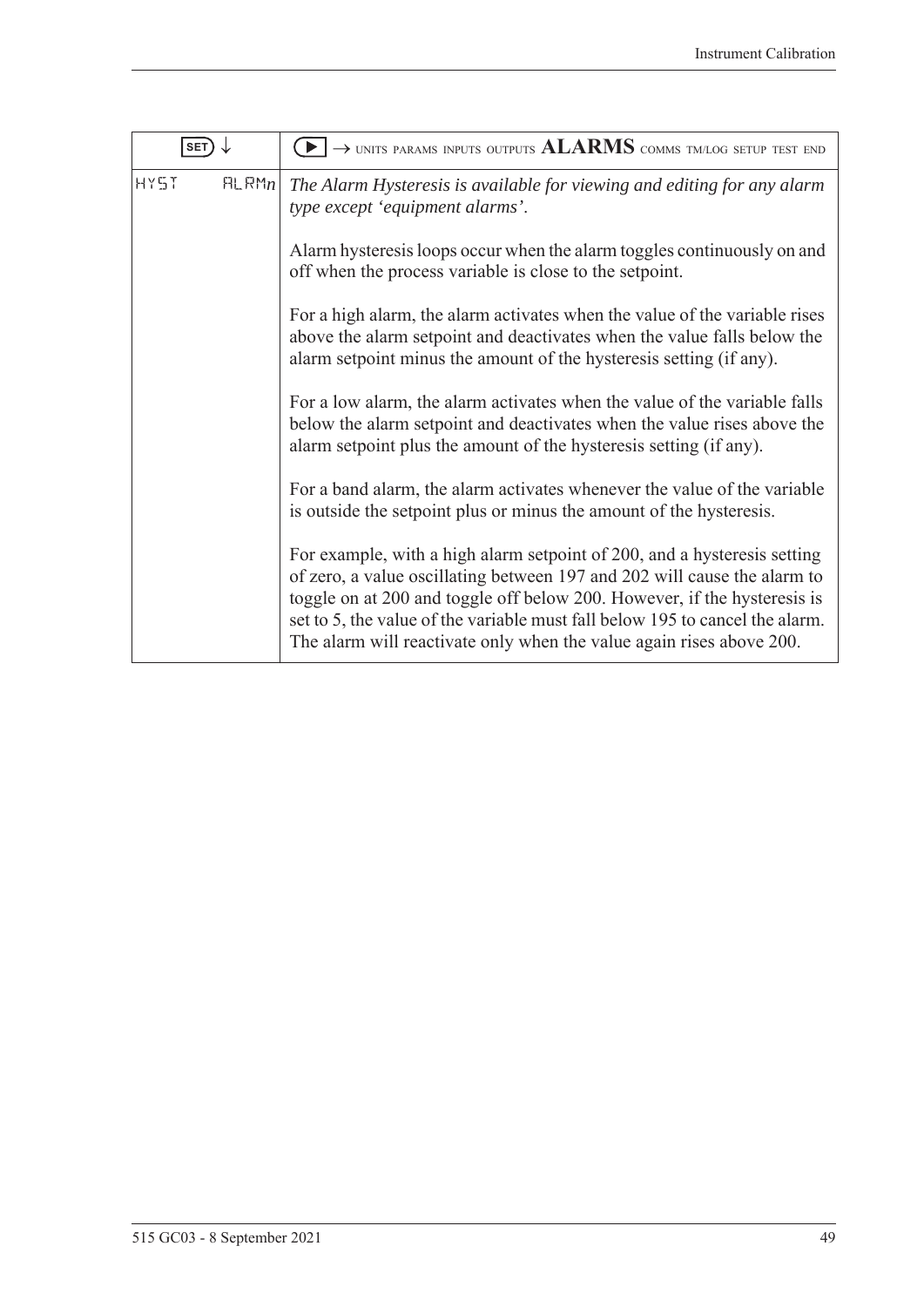### **Communications**

The instrument has the following communication ports:

- **• COM-1 RS-232 Port** A 9-pin female connector on the rear panel of the instrument.
- **• COM-2 RS-485 or Ethernet Port** (optional) Terminals or socket on the rear panel. Ethernet connection requires COM-2 setting to be: RTU (Modbus), 19200 Baud rate, even parity and 1 stop bit.
- **• COM-3 Port** A special communications port that is only applicable to some applications.

| SET)                               | $\left(\blacktriangleright\right)\rightarrow$ units params inputs outputs alarms $\text{COMMS}$ tm/log setup test end                                                                                                                             |
|------------------------------------|---------------------------------------------------------------------------------------------------------------------------------------------------------------------------------------------------------------------------------------------------|
| PROTOC<br>$CDM - n$                | The Communications Protocols can be assigned to the communication<br>ports as follows (a protocol cannot be assigned to more than one port at<br>a time):                                                                                         |
|                                    | <b>ASCII</b><br>- Simple ASCII<br>- Modbus RTU<br><b>RTU</b><br>- Printer Protocol<br><b>PRN</b><br><b>NONE</b><br>- If a port is not being used, set the protocol to NONE.                                                                       |
|                                    | Printer Protocol (PRN) is only available if the option with Real Time<br>Clock is installed.                                                                                                                                                      |
|                                    | For the selected port, press $\Box$ or $\Box$ to select the desired protocol.                                                                                                                                                                     |
| $CDM - n$<br><b>BAUD</b>           | The Baud setting is the speed of the communication port in data bits per<br>second.                                                                                                                                                               |
|                                    | The baud rate of the instrument must match the baud rate of the<br>communication device that the instrument is connected to.                                                                                                                      |
|                                    | Use 1 or $\bullet$ or $\bullet$ to select 2400, 4800, 9600 or 19200 baud.                                                                                                                                                                         |
| PARITY<br>$CDM - n$                | The Parity bit helps to detect data corruption that might occur during<br>transmission.                                                                                                                                                           |
|                                    | The parity bit setting of the instrument must match the parity bit setting<br>of the communication device that the instrument is connected to.                                                                                                    |
|                                    | Press $\Box$ or $\nabla$ to select EVEN, ODD, or NONE.                                                                                                                                                                                            |
| $5 - B1$ <sup>T</sup><br>$CDM - n$ | The Stop bit indicates the end of a transmission. Stop bits can be 1 or 2<br>bit periods in length. The stop bit setting of the instrument must match<br>the stop bit setting of the communication device that the instrument is<br>connected to. |
|                                    | Press $\boxed{\blacktriangle}$ or $\boxed{\blacktriangledown}$ to select 1 or 2 stop bits.                                                                                                                                                        |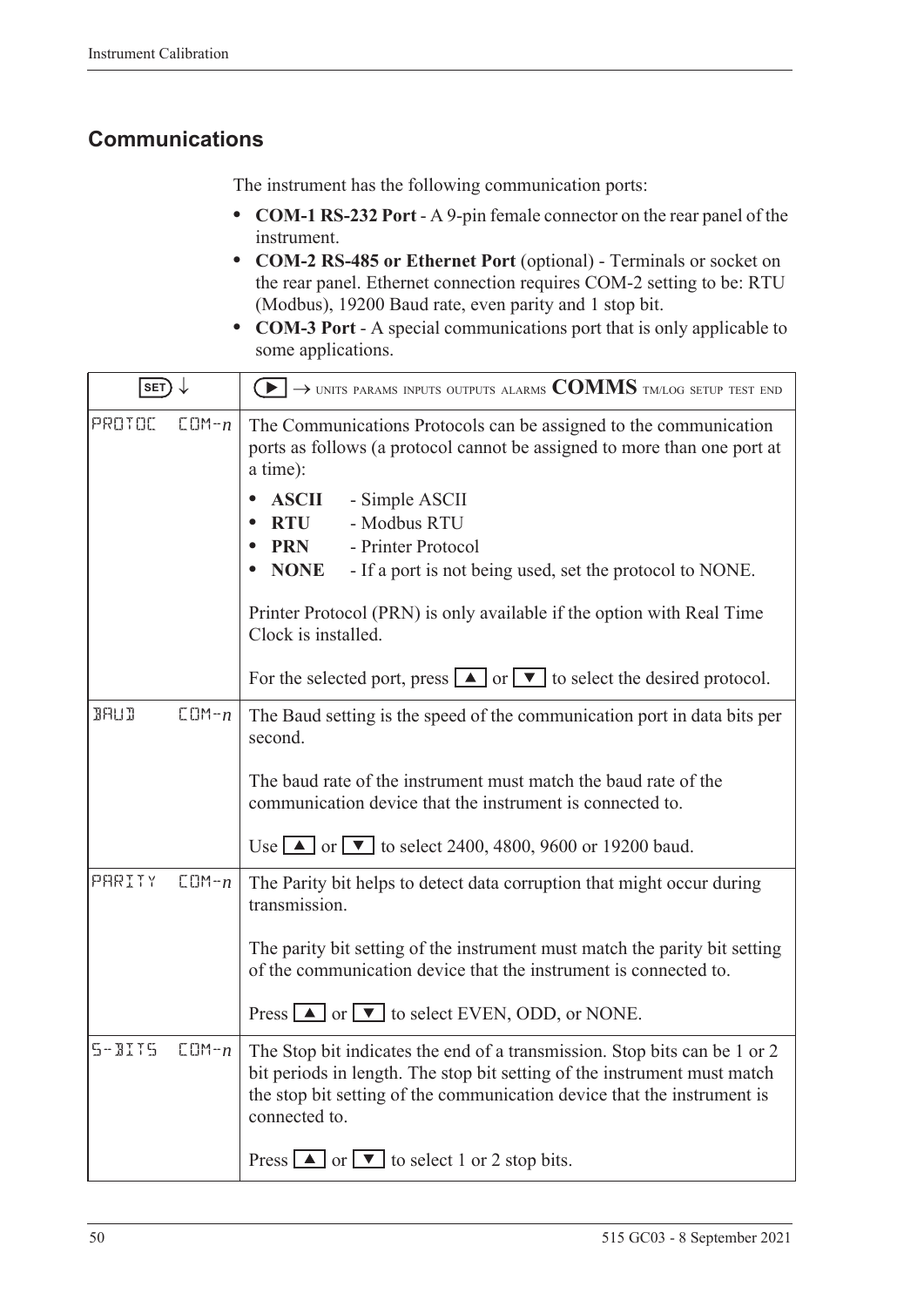| <b>SET</b>   |             | $\rightarrow$ units params inputs outputs alarms $\text{COMMS}$ tm/log setup test end                                                                                                                |
|--------------|-------------|------------------------------------------------------------------------------------------------------------------------------------------------------------------------------------------------------|
| RTU          | <b>JATA</b> | The Modbus RTU data format for the 2-register (4-byte) values can be<br>set as either floating point or long integer values.                                                                         |
|              |             | Use $\Box$ or $\nabla$ to select FLOAT or INTEGER.                                                                                                                                                   |
| RTU          | <b>ALLR</b> | The Modbus RTU protocol address must be in the range of 1 to 247.<br>When multiple instruments (slaves) are connected to one communication<br>device (master), each assigned address must be unique. |
|              |             | <b>Note:</b> The master device uses the RTU address 0 (zero) for broadcasting<br>to all connected slave units.                                                                                       |
| <b>ASCII</b> | AIIR        | The ASCII protocol address identifies each communicating device.                                                                                                                                     |
|              |             | The address must be in the range of 1 to 255. When multiple instruments<br>(slaves) are connected to one computer (master), each assigned address<br>must be unique.                                 |
| FLASH        | PORT        | The Flash Driver Port assignment defines the communication port for<br>downloading software into the instrument.                                                                                     |
|              |             | The default setting of this assignment is the RS-232 port. The Ethernet<br>port, if fitted, can not be used as the Flash port.                                                                       |
|              |             | Press $\Box$ or $\nabla$ to select RS-232 (COM-1), RS-485 (COM-2) or<br>NONE.                                                                                                                        |

### **Time Settings and Data Logging**

#### **Instrument Clock**

**Note:** The real-time clock is part of the advanced option package.

The instrument has a real-time clock for recording logged events. The clock displays the time and the date. The date format can be set to European format (day/month/year) or American format (month/day/year). The time clock uses the 24-hour format.

The clock will continue to operate for up to 5 years (typically) on the internal battery if there is no power connected to the instrument. Therefore, after an interruption to the power supply, the instrument recommences normal operation although there will be no data recorded during the period without a power supply.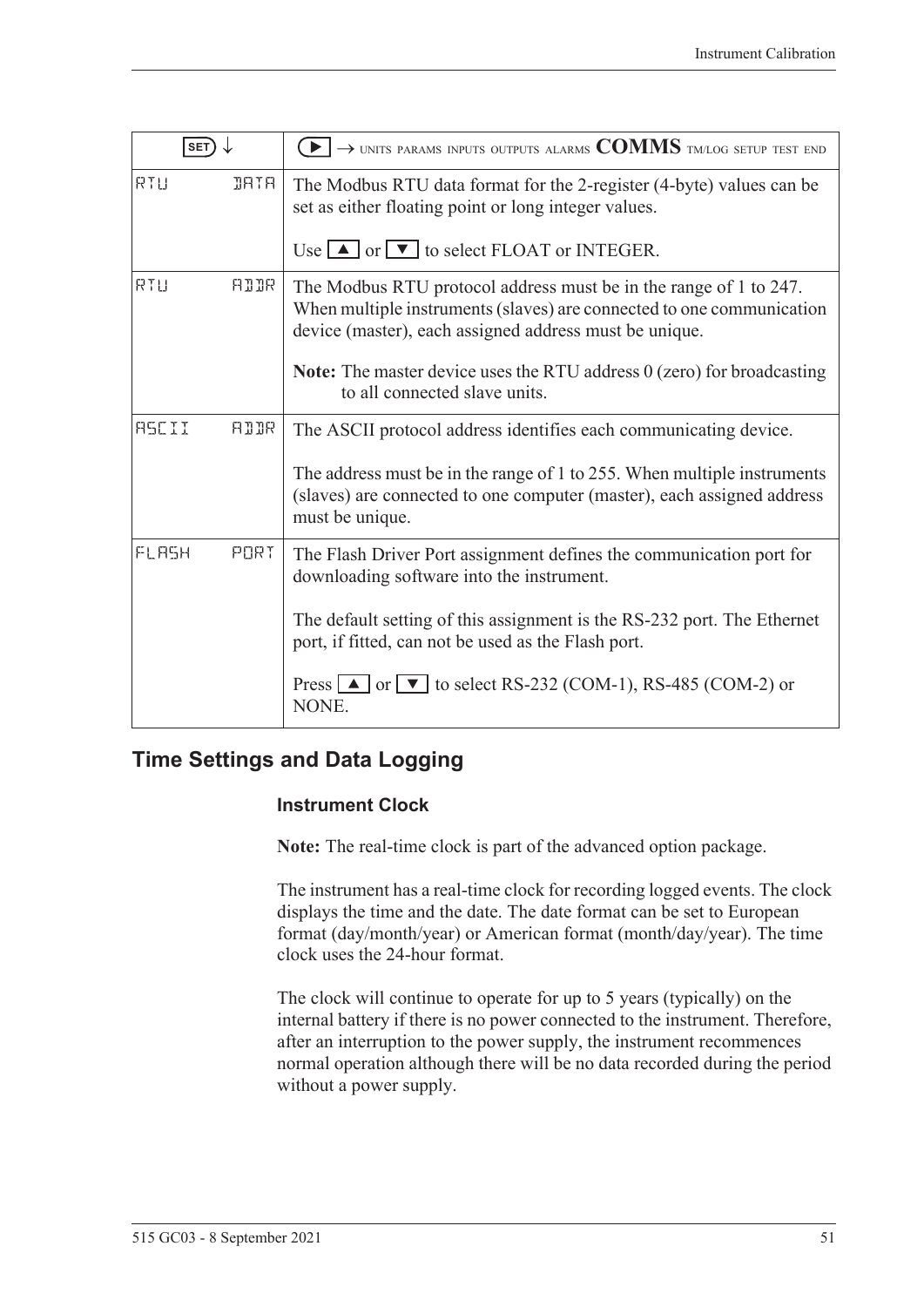**Note:** If there is an interruption to the power supply and the battery has failed, the instrument displays an error message when the power supply is restored. In this case, you should set the current time and date so that the instrument continues to log data at the correct times.

#### **Data Logging**

The instrument will log the main-menu variables if real-time clock option is installed. The logs are at fixed intervals of hours, days, weeks, months and years. The instrument can store a total of 1530 log entries which are distributed over the log intervals as follows:

- 800 hourly logs
- 400 daily logs
- 200 weekly logs
- 100 monthly logs
- 30 yearly logs

If the number of log entries exceeds the programmed number for a particular time interval, the oldest log entry is overwritten by the newest one for that time interval.

Also note that the totals are saved as accumulated totals.

The log parameters (below) also determine the number of records to be included in a report printout if the printing option is used.

| <b>SET</b>   |           | $\rightarrow$ units params inputs outputs alarms comms $TM/LOG$ setup test end                                                                                                          |
|--------------|-----------|-----------------------------------------------------------------------------------------------------------------------------------------------------------------------------------------|
| <b>JATE</b>  | FORM      | <b>Clock Date Format</b>                                                                                                                                                                |
|              |           | The European date format is: dd/mm/yyyy or (Day-Month).                                                                                                                                 |
|              |           | The American date format is: mm/dd/yyyy or (Month-Day).                                                                                                                                 |
|              |           | Press $\Delta$ or $\nabla$ to select DAY-M or M-DAY                                                                                                                                     |
| <b>ELDEK</b> | YEAR      | The Clock Year defines the current year for the real-time clock.                                                                                                                        |
| <b>CLOCK</b> | $M - JHY$ | The Clock M-DAY setting defines the current month and date for the<br>real-time clock. This parameter is programmed in Month-Day format for<br>both European and American date formats. |
| <b>ELDEK</b> | H-MIN     | The Clock H-MIN setting is the current time in hours and minutes for the<br>real-time clock.                                                                                            |
| HOUR         | LOG5      | Set the number of Hourly Logs to appear on the printed log report.                                                                                                                      |
|              |           | The hourly log entry occurs at 00 minutes each hour.                                                                                                                                    |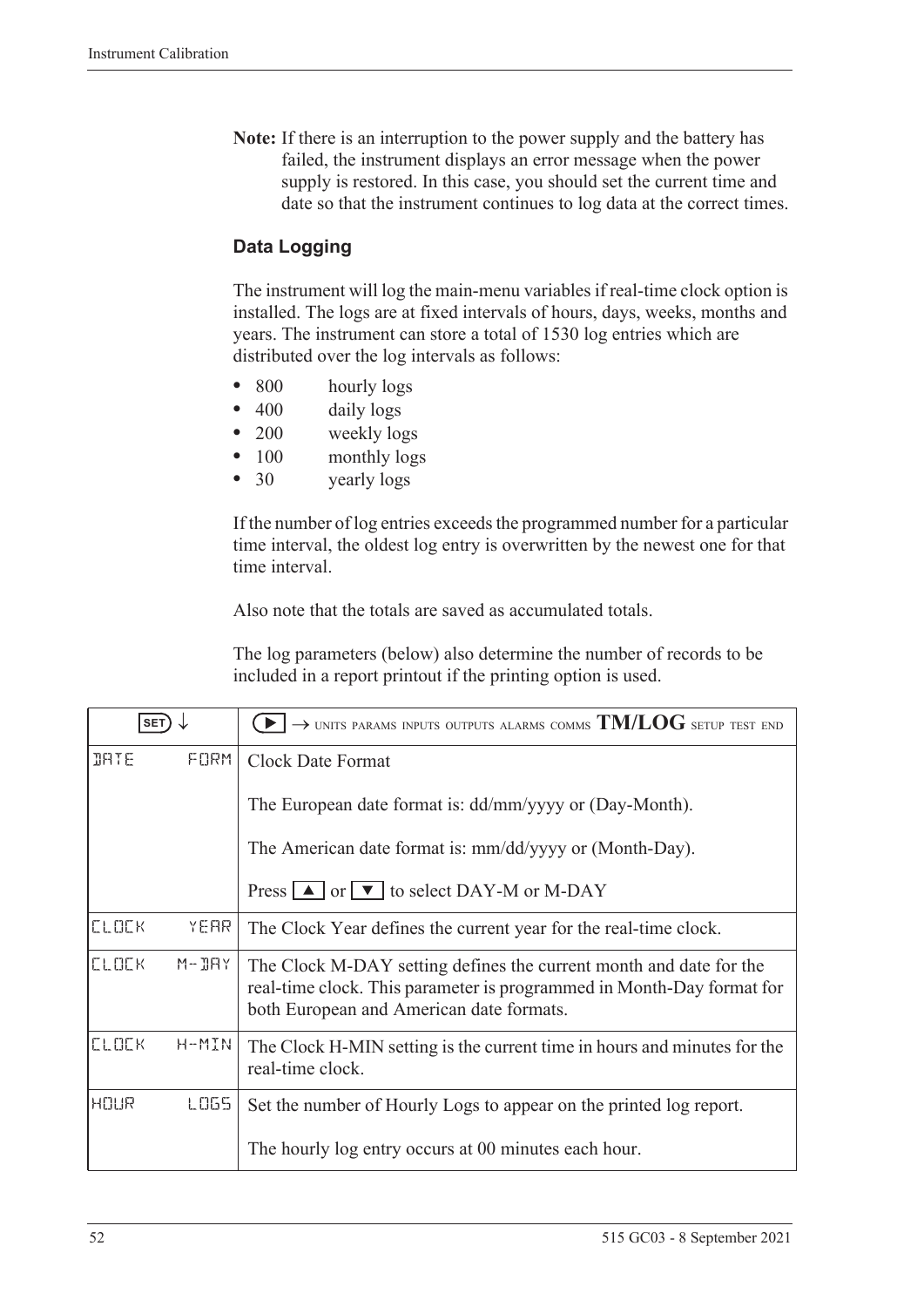| SET)         |             | $\left\{ \blacktriangleright\right\} \rightarrow$ units params inputs outputs alarms comms $\text{TM}/\text{LOG}$ setup test end                                                                                                                                                                                                |
|--------------|-------------|---------------------------------------------------------------------------------------------------------------------------------------------------------------------------------------------------------------------------------------------------------------------------------------------------------------------------------|
| <b>IRY</b>   | <b>LOGS</b> | Set the number of Daily Logs to appear on the printed log report.                                                                                                                                                                                                                                                               |
|              |             | The daily log entry occurs at 00 hours and 00 minutes each day.                                                                                                                                                                                                                                                                 |
| <b>WEEK</b>  | <b>LOGS</b> | Set the number of Weekly Logs to appear on the printed log report.                                                                                                                                                                                                                                                              |
|              |             | The weekly log entry occurs at 00 hours and 00 minutes each Monday.                                                                                                                                                                                                                                                             |
| <b>MONTH</b> | <b>LOGS</b> | Set the number of Monthly Logs to appear on the printed log report.                                                                                                                                                                                                                                                             |
|              |             | The monthly log entry occurs at 00 hours and 00 minutes on the first day<br>of the month.                                                                                                                                                                                                                                       |
| YEAR         | <b>LOGS</b> | Set the number of Yearly Logs to appear on the printed log report.                                                                                                                                                                                                                                                              |
|              |             | The yearly log entry occurs at 00 hours and 00 minutes on the first day of<br>the year.                                                                                                                                                                                                                                         |
| RESET        | <b>LOGS</b> | Reset the logged data. You may need to reset (clear) the logged data if<br>you change the time/log settings.                                                                                                                                                                                                                    |
|              |             | Press $\Box$ or $\nabla$ to select YES, then press the <b>SET</b> ) key. The instrument<br>makes three beeps to confirm the reset command.                                                                                                                                                                                      |
| REPORT       | <b>TYPE</b> | The Printer Protocol Report Type determines the nature of the printout<br>from the REPORT PRINT - HOLD.SET prompt in the main menu. The<br>following report types available in this instrument are:                                                                                                                             |
|              |             | $REP-01$<br><b>Hourly Logs Report</b><br>$\bullet$<br>Daily Logs Report<br><b>REP-02</b><br><b>Weekly Logs Report</b><br><b>REP-03</b><br><b>REP-04</b><br>Monthly Logs Report<br><b>REP-05</b><br><b>Yearly Logs Report</b><br><b>REP-06</b><br>Previous Day's 24 Hour Report (0Hr - 23Hr, minimum<br>48 hourly logs required) |
|              |             | Press $\boxed{\blacktriangle}$ or $\boxed{\blacktriangledown}$ to select Report Type.                                                                                                                                                                                                                                           |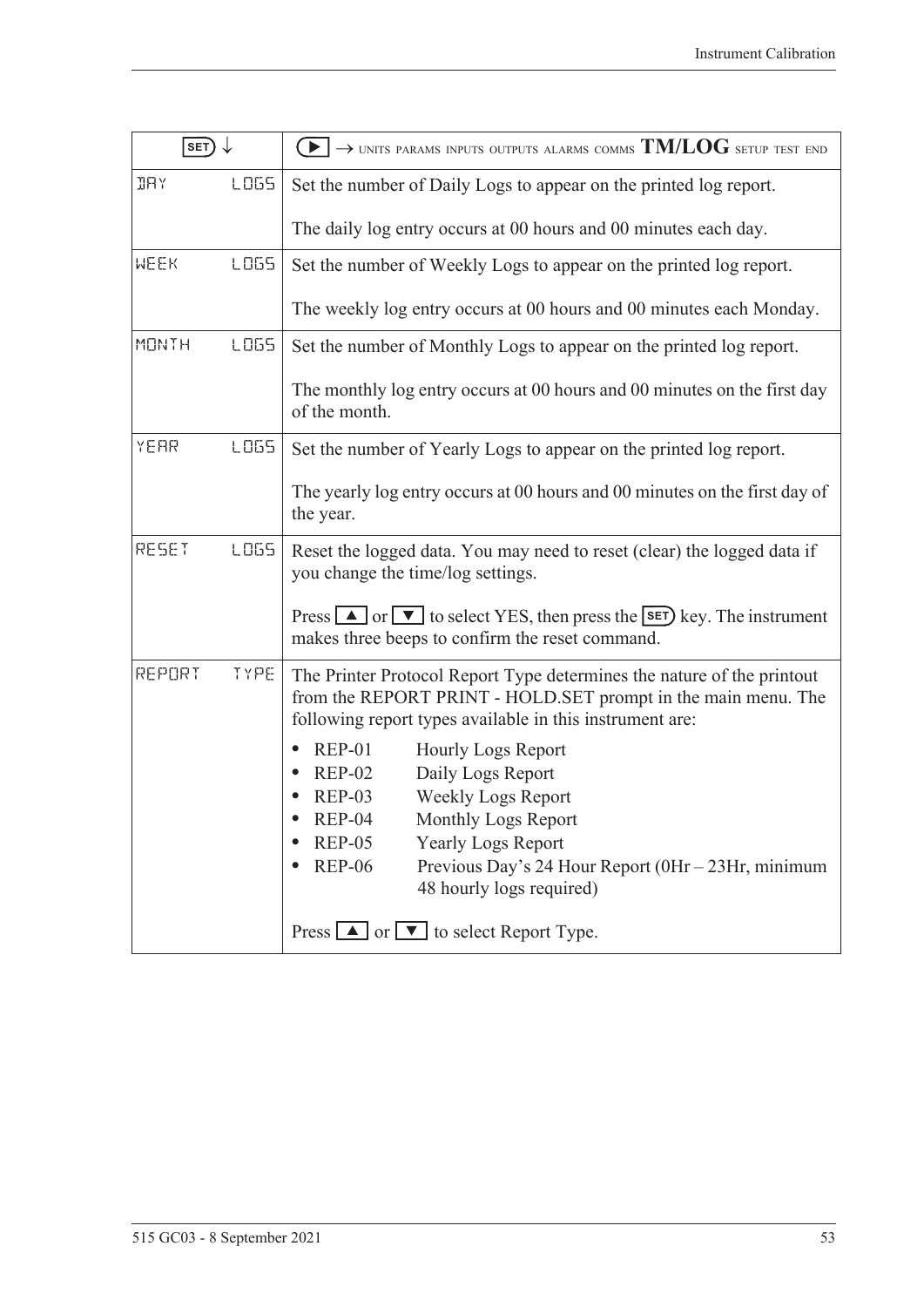|       | <b>SET</b>   | $\rightarrow$ units params inputs outputs alarms comms $\mathrm{TM}/\mathrm{LOG}$ setup test end                                                                   |
|-------|--------------|--------------------------------------------------------------------------------------------------------------------------------------------------------------------|
| PRN   | <b>TYPE</b>  | The Printer Protocol Printer Type allows the nature of the printer being<br>used to be specified. The following printer types available in this<br>instrument are: |
|       |              | <b>PRN-01</b><br>Generic computer printer<br>$\bullet$                                                                                                             |
|       |              | <b>PRN-02</b><br>Generic roll printer (prints first line first)<br>$\bullet$                                                                                       |
|       |              | Slip printer TM295<br><b>PRN-03</b><br>٠                                                                                                                           |
|       |              | <b>PRN-04</b><br>Label (roll) printer - Citizen CMP30L<br>$\bullet$                                                                                                |
|       |              | Press $\boxed{\blacktriangle}$ or $\boxed{\blacktriangledown}$ to select Printer Type.                                                                             |
| PRINT | <b>ACCUM</b> | Select whether the accumulated totals are printed in addition to the non-<br>accumulated totals for printer protocol.                                              |

## <span id="page-63-0"></span>**General Setup Parameters**

| SET) $\downarrow$                | $\rightarrow$ units params inputs outputs alarms comms tm/log SETUP test end                                                                                       |
|----------------------------------|--------------------------------------------------------------------------------------------------------------------------------------------------------------------|
| DEFAULT TOTAL                    | The instrument displays the default Total when the user presses the<br>TOTAL key.                                                                                  |
|                                  | If the display timeout is enabled, the instrument displays the default Total<br>when there is no user action for the period of the display timeout period.         |
|                                  | Press $\boxed{\blacktriangle}$ or $\boxed{\blacktriangledown}$ to select the default total display.                                                                |
| <b>SUPPLY</b><br>$V \square L$ T | The instrument provides a power-limited supply for external transducers.                                                                                           |
|                                  | Press $\Box$ or $\Box$ to set the transducer supply voltage between 8 and 24<br>volts DC as required.                                                              |
| $T - 11T$<br>MODE                | If the Display Timeout mode is enabled, and there is no user activity for<br>the defined timeout period, the display panel returns to the default<br>display.      |
|                                  | This function is useful for the following reasons:                                                                                                                 |
|                                  | to return the display to a preferred variable after the user has finished<br>$\bullet$<br>reading other information,                                               |
|                                  | to cancel the calibration mode and return to the default display if the<br>user does not exit from the calibration mode for any reason.                            |
|                                  | Press $\boxed{\blacktriangle}$ or $\boxed{\blacktriangledown}$ to select the display timeout function as follows:                                                  |
|                                  | <b>DISABLE</b> - Timeout is completely disabled.<br>$\bullet$<br><b>EN DISP</b> - Timeout is enabled during Normal mode and Calibration<br>$\bullet$<br>View mode. |
|                                  | <b>EN EDIT</b> - Timeout is enabled during Calibration Set mode.<br><b>EN ALL</b> - Timeout is enabled for all modes.                                              |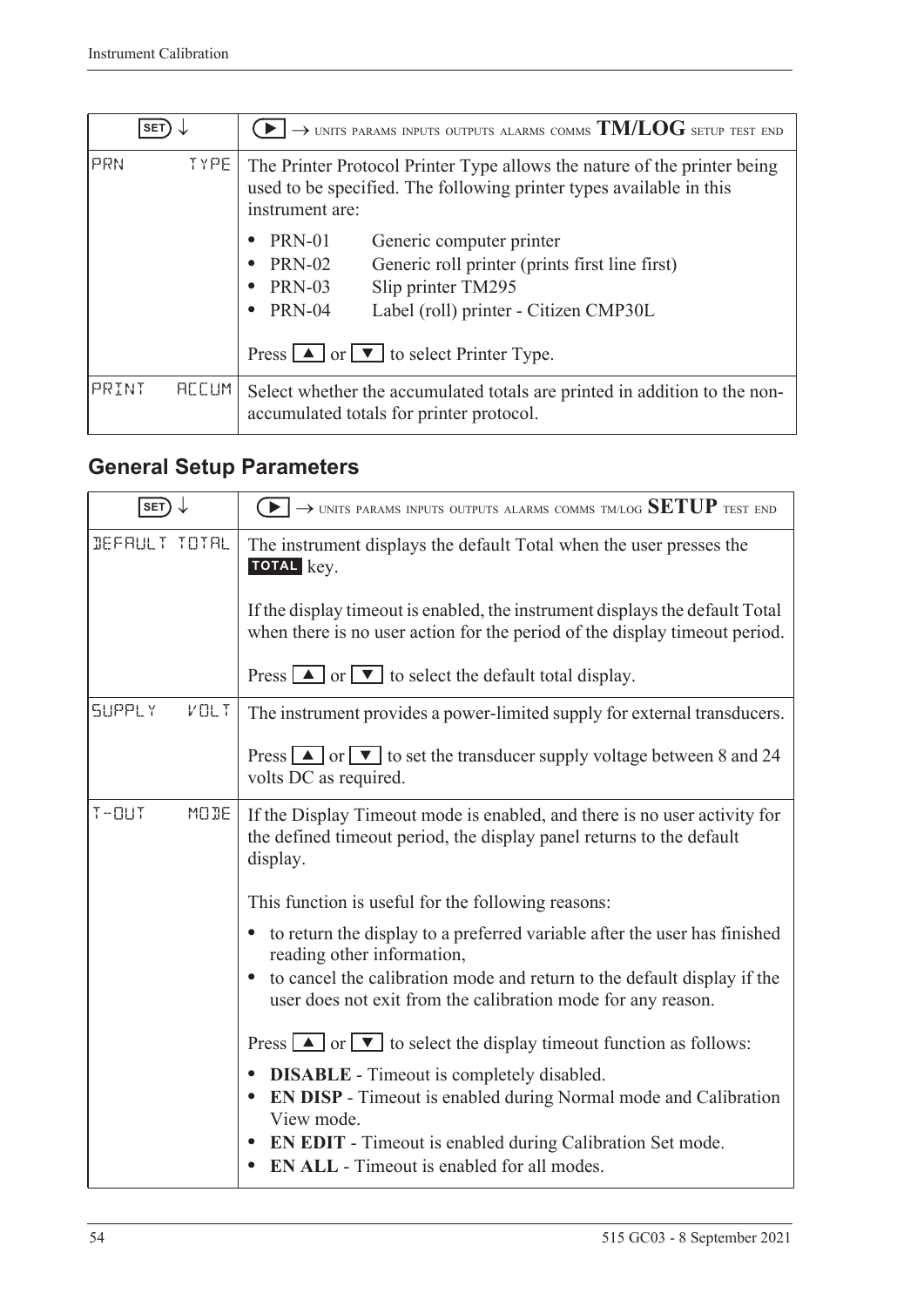| SET)          |              |                                                                                                                                                                                                                                                                                                                                                     |
|---------------|--------------|-----------------------------------------------------------------------------------------------------------------------------------------------------------------------------------------------------------------------------------------------------------------------------------------------------------------------------------------------------|
| $T - 111T$    | <b>SEC</b>   | The Display Timeout period defines the delay for the Display Timeout<br>mode if it is enabled.                                                                                                                                                                                                                                                      |
|               |              | The display timeout period can be from 5 to 99 seconds.                                                                                                                                                                                                                                                                                             |
| RESET         | MODE         | The Totals Reset mode can be configured to reset the non-accumulated<br>totals to zero.                                                                                                                                                                                                                                                             |
|               |              | Press $\boxed{\blacktriangle}$ or $\boxed{\blacktriangledown}$ to select the reset mode as follows:                                                                                                                                                                                                                                                 |
|               |              | <b>NONE</b> - The user cannot reset the non-accumulated totals.<br><b>INSTANT</b> - When the user presses the <b>RESET</b> key, the instrument<br>resets all non-accumulated totals.<br><b>DELAYED</b> - When the user presses the <b>RESET</b> key and holds it for<br>$\bullet$<br>two seconds, the instrument resets all non-accumulated totals. |
| RESET         | <b>REEUM</b> | The Reset Accumulated Totals function clears all of the accumulated<br>totals and the non-accumulated totals.                                                                                                                                                                                                                                       |
|               |              | Press $\Box$ or $\nabla$ to select YES, then press the <b>SET</b> ) key. The instrument<br>makes three beeps to confirm the reset command.                                                                                                                                                                                                          |
| <b>IISPL</b>  | <b>TRGS</b>  | The Display Tags option determines whether the instrument displays the<br>default display tags or the user-defined tags. The display tag setting also<br>defines whether the instrument displays the default error and warning<br>messages, or the user-defined messages.                                                                           |
|               |              | Note: The user-defined tags can be entered into the instrument only by<br>the manufacturer or the distributor.                                                                                                                                                                                                                                      |
|               |              | Press $\Box$ or $\Box$ to select the Display Tags option as follows:                                                                                                                                                                                                                                                                                |
|               |              | <b>DEFAULT</b> - the instrument displays the default (English) tags<br><b>USER</b> - the instrument displays the user-defined tags.                                                                                                                                                                                                                 |
| $B H L K - L$ | $T - 11T$    | If the backlight timeout is enabled, and there is no user activity (any keys<br>pressed) for a period of 10 seconds, the display backlight switches off to<br>save power. The backlight switches on when a key is pressed. Select the<br>backlight timeout mode as required.                                                                        |
|               |              | Press $\Box$ or $\Box$ to select ENABLE or DISABLE.                                                                                                                                                                                                                                                                                                 |
| RATES         | IJΡ          | This parameter sets the maximum number of decimal places for<br>displaying or printing main menu rates.                                                                                                                                                                                                                                             |
| TOTALS        | IJΡ          | This parameter sets the maximum number of decimal places for<br>displaying or printing main menu totals.                                                                                                                                                                                                                                            |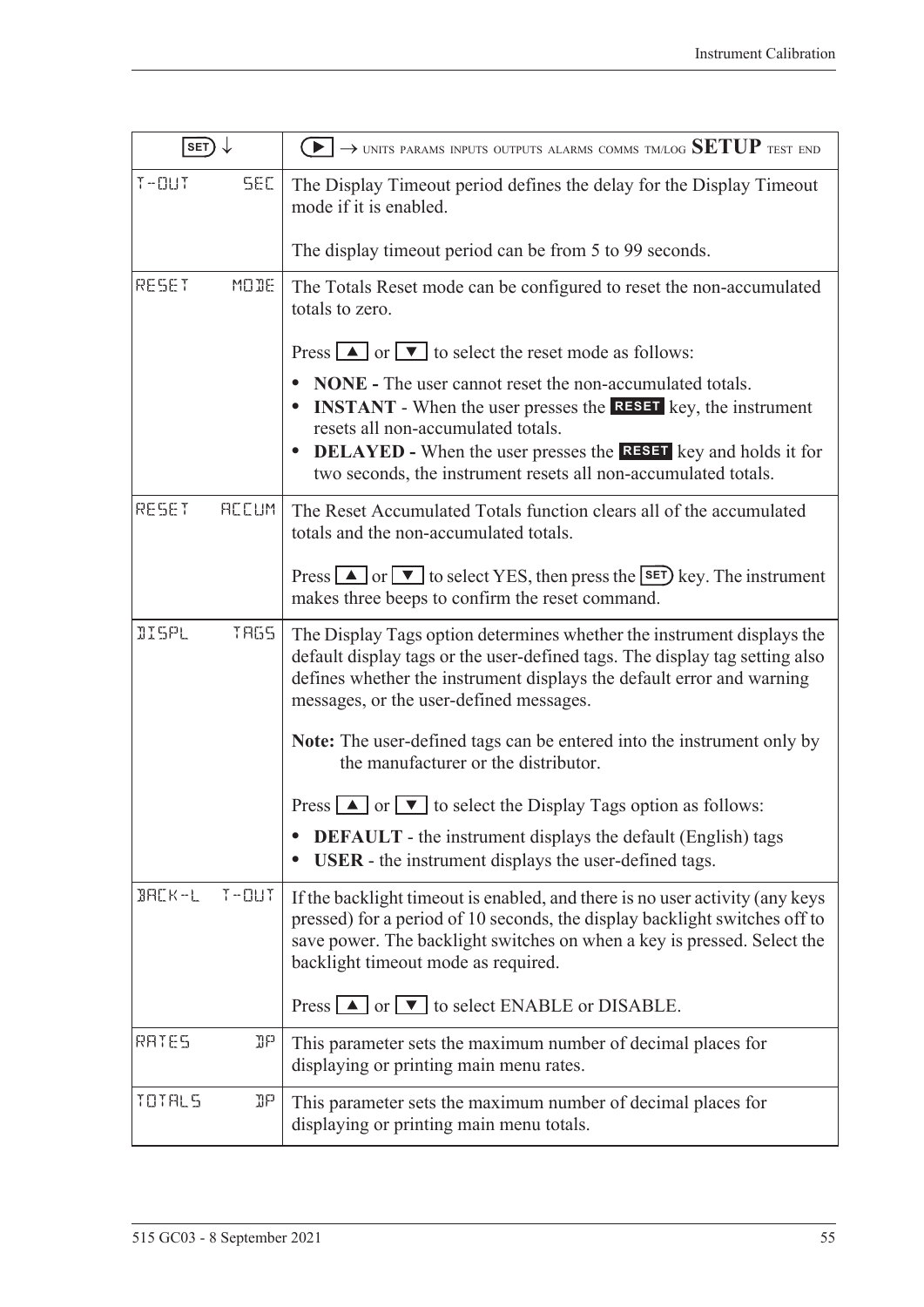### **Test Menu**

The Test menu enables you to view the inputs and outputs to and from the instrument.

In Calibration Set mode you can control the outputs and the alarms as described in the table below.

| $SET) \downarrow$        |              | $\blacktriangleright$ $\rightarrow$ units params inputs outputs alarms comms tm/log setup TEST end                                                                                                                                                               |
|--------------------------|--------------|------------------------------------------------------------------------------------------------------------------------------------------------------------------------------------------------------------------------------------------------------------------|
| $\text{HIMP}_n$          | units        | The units are displayed according to the calibration setup for the analog<br>input. If unused or set to Default the input is 4-20mA and displayed in<br>mA.                                                                                                      |
| $L$ INP $n$              | <b>STRTE</b> | You can view the state of the logic inputs. If the input is an open contact<br>or inactive it will display HI. If the input is a closed contact or active it<br>will display LO.                                                                                 |
| UITn                     | STRTE        | You can control the state of the outputs. Press the $\Box$ or $\nabla$ keys to set<br>the output state as follows:                                                                                                                                               |
|                          |              | <b>PROCESS</b> - the output depends on the current values of the inputs<br>and the calculations that the instrument performs.                                                                                                                                    |
|                          |              | For a pulse output, such as a total, the output produces a pulse train as<br>follows:                                                                                                                                                                            |
|                          |              | ON - a pulse train with a pulse width as set in the Outputs menu.<br><b>OFF</b> - no output.                                                                                                                                                                     |
|                          |              | For a 4-20 mA output, such as a rate, the output is as follows:                                                                                                                                                                                                  |
|                          |              | $HI$ - the output is set to $20mA$ .                                                                                                                                                                                                                             |
|                          |              | $LO$ - the output is set to 4mA.                                                                                                                                                                                                                                 |
| HLRMn<br>or<br>$REL - n$ | STRTE        | You can control the state of the relays (alarms). Press the $\Box$ or $\nabla$<br>keys to set the selected relay as follows:                                                                                                                                     |
|                          |              | <b>PROCESS</b> - the relay operates according to the current values of the<br>inputs and the relay settings as programmed.<br><b>OPEN</b> - the relay output contacts are set to "open".<br>$\bullet$<br>CLOSED - the relay output contacts are set to "closed". |
| <b>SUPPLY</b>            | V            | You can display the actual DC output supply voltage, which may help<br>with troubleshooting.                                                                                                                                                                     |
|                          |              | If the actual supply voltage is lower than the preset value (refer to<br>General Setup Parameters on page 54) it may indicate that the output is<br>overloaded.                                                                                                  |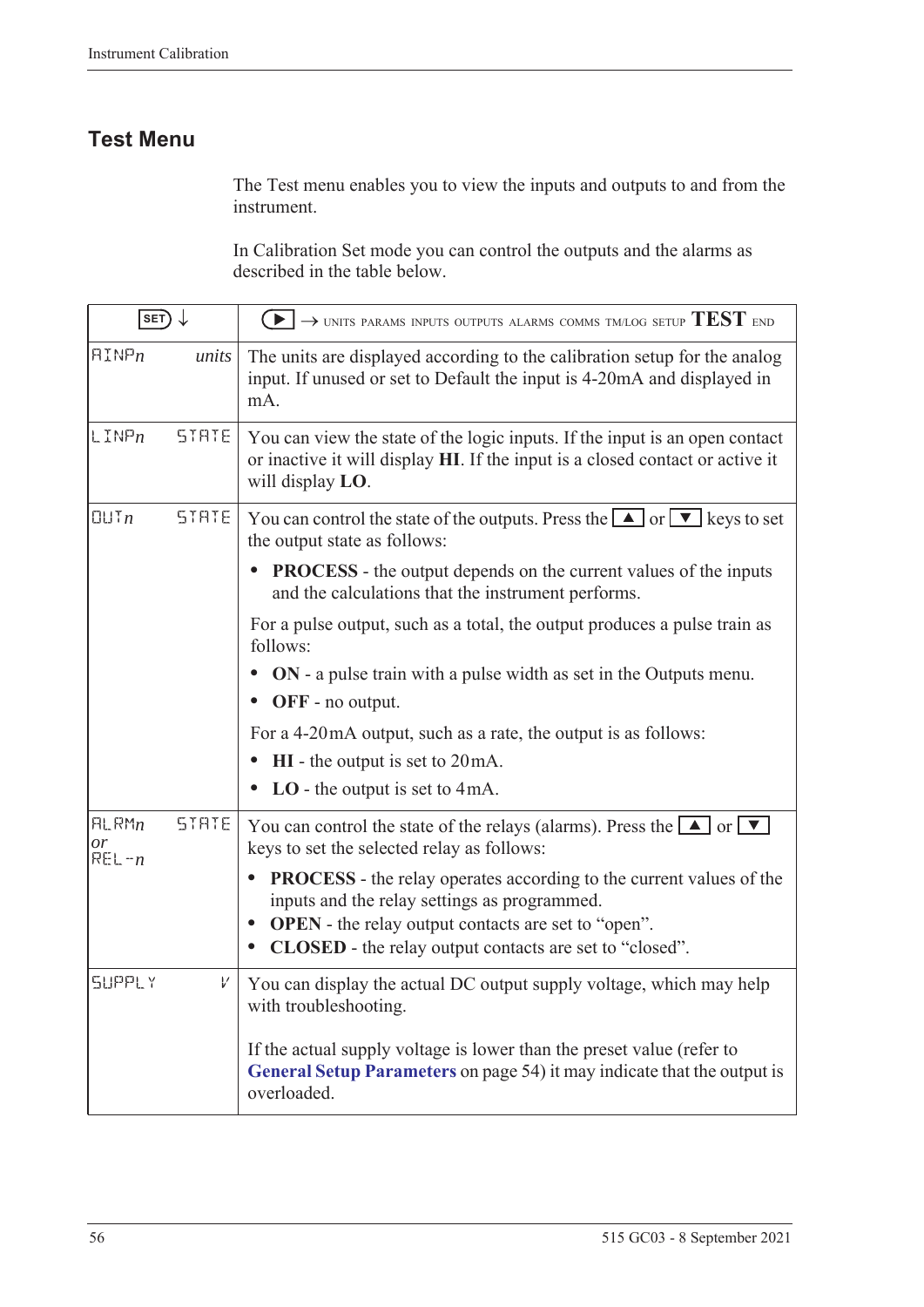## **System Messages**

The instrument displays messages for defined events and fault conditions.

The manufacturer or distributor can enter user-defined text for the messages. This user-defined text is displayed, instead of the default (English) messages, when the Display Tags option in the Setup menu is set to USER.

### <span id="page-66-0"></span>**Error Messages**

#### **Failure of Analog Input Sensor**

If there is a failure of an analog input sensor for a process parameter such as temperature or pressure etc, the instrument sets the value of that parameter to 0 and displays the relevant error message. The input sensor and connections need to be inspected and may require replacement.

The instrument also sets the results of calculations that depend on the failed input(s) to 0. For example, if the temperature sensor fails, the instrument displays a temperature reading of 0 and the calculated energy flow as 0.

#### **Default Value on Exception**

If Default Value On Exception has been enabled in the INPUTS section of calibration, the default value will automatically be used so that all calculations can continue. The error message will still continue to scroll across the display until the fault is corrected at which point the calculations will revert to using the live input.

#### **Override Error Condition**

While a fault is being rectified on an analog input for a process parameter, an operator with calibration access can set the Analog Input Signal Type to DEFAULT and the Analog Input Default Point to a typical process value. If there are no other faults, the instrument continues to operate by using the default value.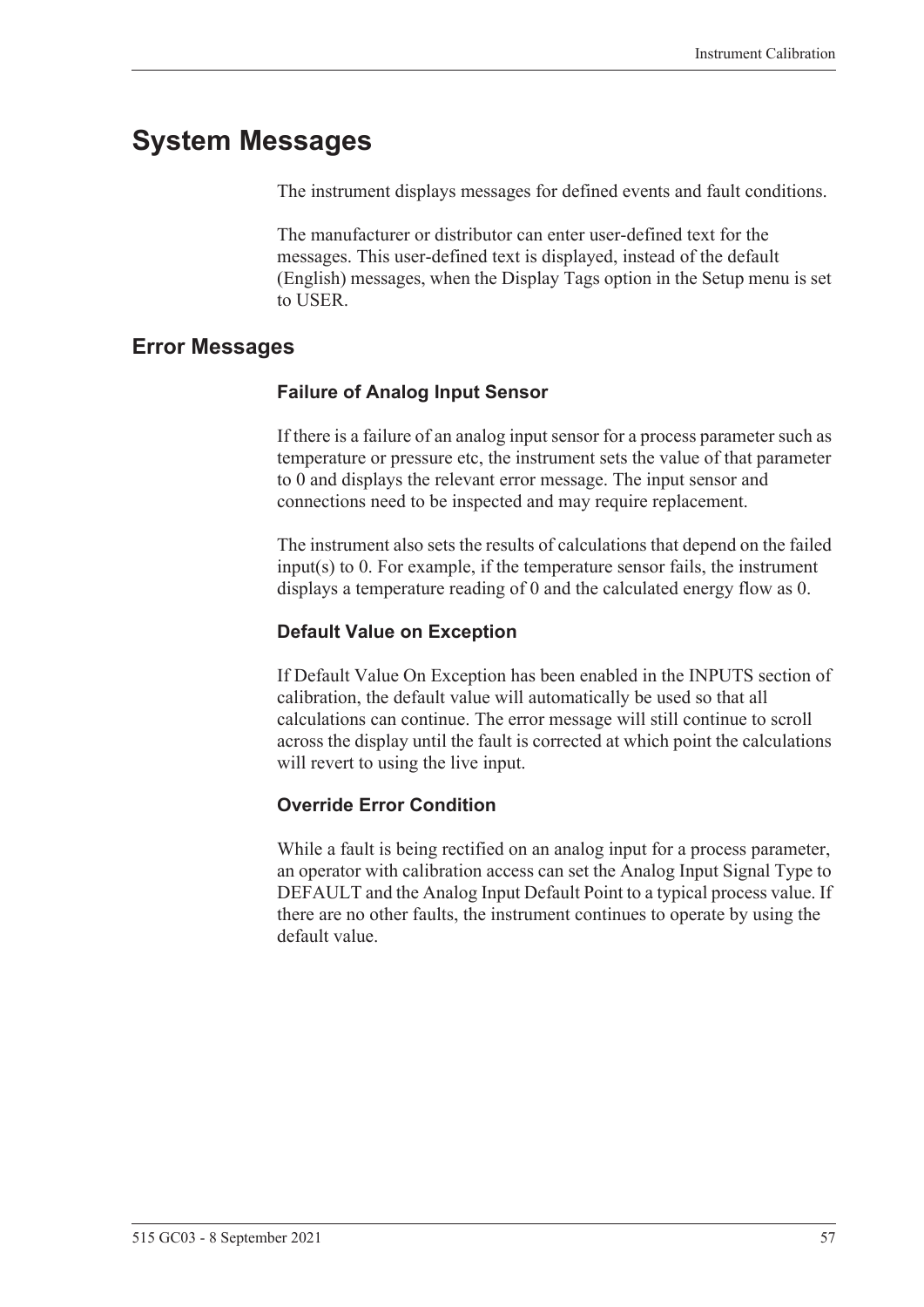| <b>Error</b><br><b>Messages</b>       | <b>Status</b><br>Code | <b>Description</b>                                                                                                                                                                                                                                 |
|---------------------------------------|-----------------------|----------------------------------------------------------------------------------------------------------------------------------------------------------------------------------------------------------------------------------------------------|
| CPU Card<br>Failure                   | 20                    | There are failed components on the CPU card and technical support<br>is required.                                                                                                                                                                  |
| Power Supply<br>is Low                | 21                    | The input and/or output power supply voltage is too low, ensure<br>that:<br>(a) input power supply voltage is within the specified range<br>(b) output power supply is not overloaded.                                                             |
| New/Failed<br>Battery - Set<br>Time   | 22                    | The real-time clock has lost the correct time because the battery has<br>failed, or there is a new battery. Set the current time and date (in the<br>TM/LOG menu) to clear the error message and to continue data<br>logging at the correct times. |
|                                       |                       | Note: The instrument can continue operating with a failed battery,<br>but the correct time will be lost if there are interruptions to<br>the power supply.                                                                                         |
| Temperature<br><b>Sensor Failure</b>  | 01                    | The temperature sensor (analog input 1) has failed. To deactivate<br>the error, the Analog Input Signal Type can be set to DEFAULT to<br>use a programmed default value instead of the sensor signal.                                              |
| Pressure<br><b>Sensor Failure</b>     | 02                    | The pressure sensor (analog input 2) has failed. To deactivate the<br>error, the Analog Input Signal Type can be set to DEFAULT to use<br>a programmed default value instead of the sensor signal.                                                 |
| Lo Range<br>Flow Input<br>Failure     | 03                    | The low range flow transmitter (analog input 3) has failed.                                                                                                                                                                                        |
| Hi Range Flow<br><b>Input Failure</b> | 04                    | The high range flow transmitter (analog input 4) has failed.                                                                                                                                                                                       |
| <b>Invalid Gas</b><br>Property        | 07                    | The gas property is outside of the allowed range.                                                                                                                                                                                                  |
| Invalid<br>Reference<br>Parameter     | 06                    | The reference parameter is outside of the allowed range. Reference<br>temperature and pressure (specified in the Parameters menu) should<br>be within the limits.                                                                                  |
| Invalid<br>Calibration<br>Parameter   | 05                    | The calibration parameter is outside the allowed range.<br>Temperature and pressure (specified in the Parameters menu)<br>should be programmed within limits.                                                                                      |
| Temp/Pressure<br>is Out of<br>Range   | 10                    | The temperature and/or pressure inputs are outside of the allowed<br>calculation range.                                                                                                                                                            |

The system displays error messages as described in the following table: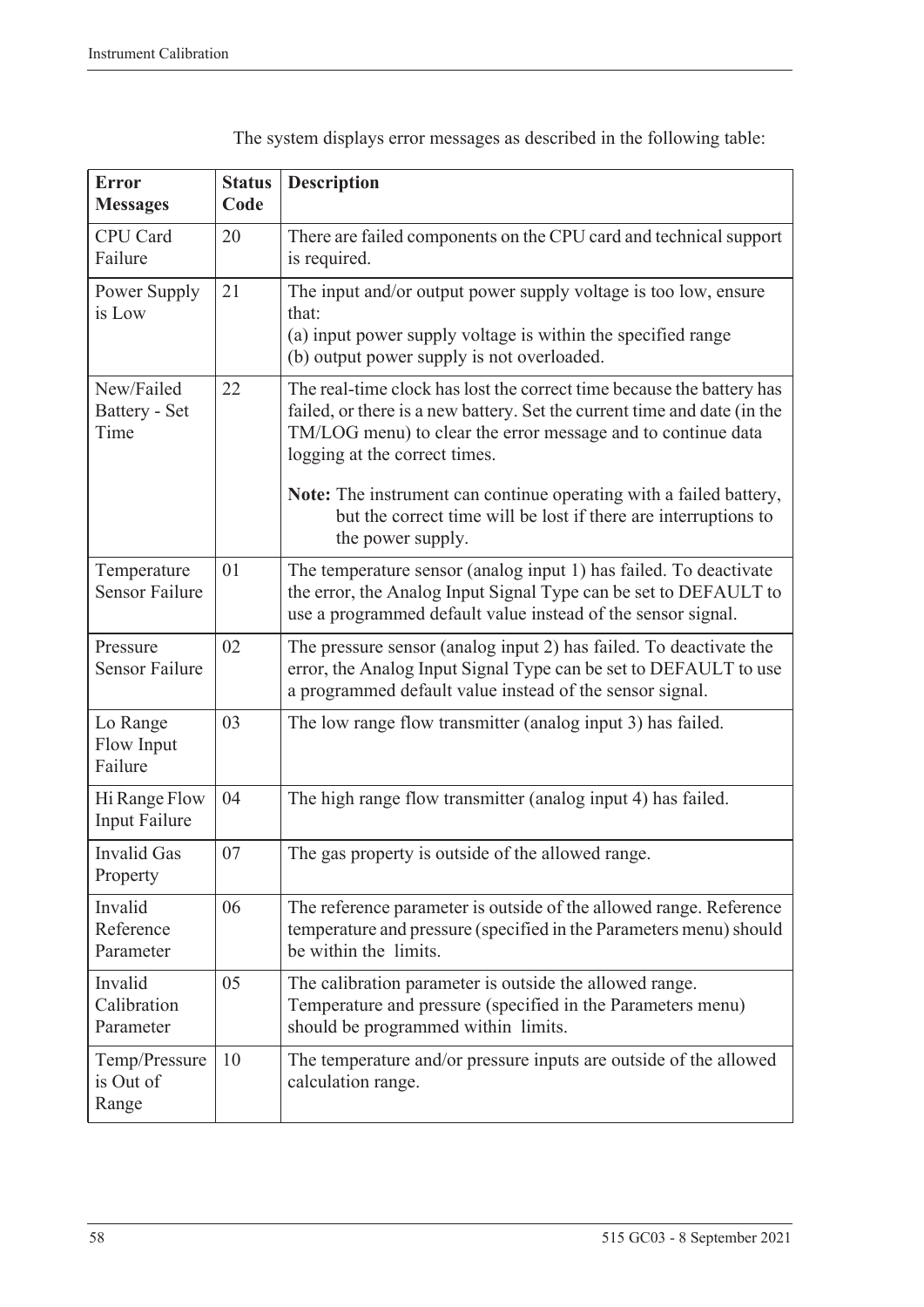## **Warning Messages**

| <b>Warning Messages</b>           | <b>Description</b>                                                                                                                                                         |
|-----------------------------------|----------------------------------------------------------------------------------------------------------------------------------------------------------------------------|
| Value Has Been Set to<br>Default  | You have entered an invalid value for a parameter. Therefore, the<br>instrument has set the default value.                                                                 |
| Over Total Limit -<br>Maximum Set | You have exceeded the maximum number of logging entries for the<br>combined time bases. The instrument has set the current log setting to<br>the remaining maximum number. |
| Already Assigned to<br>Other Port | You have tried to assign a particular protocol type to more than one<br>serial communication port. The instrument has set the protocol to<br>NONE.                         |

The system displays warning messages as described in the following table: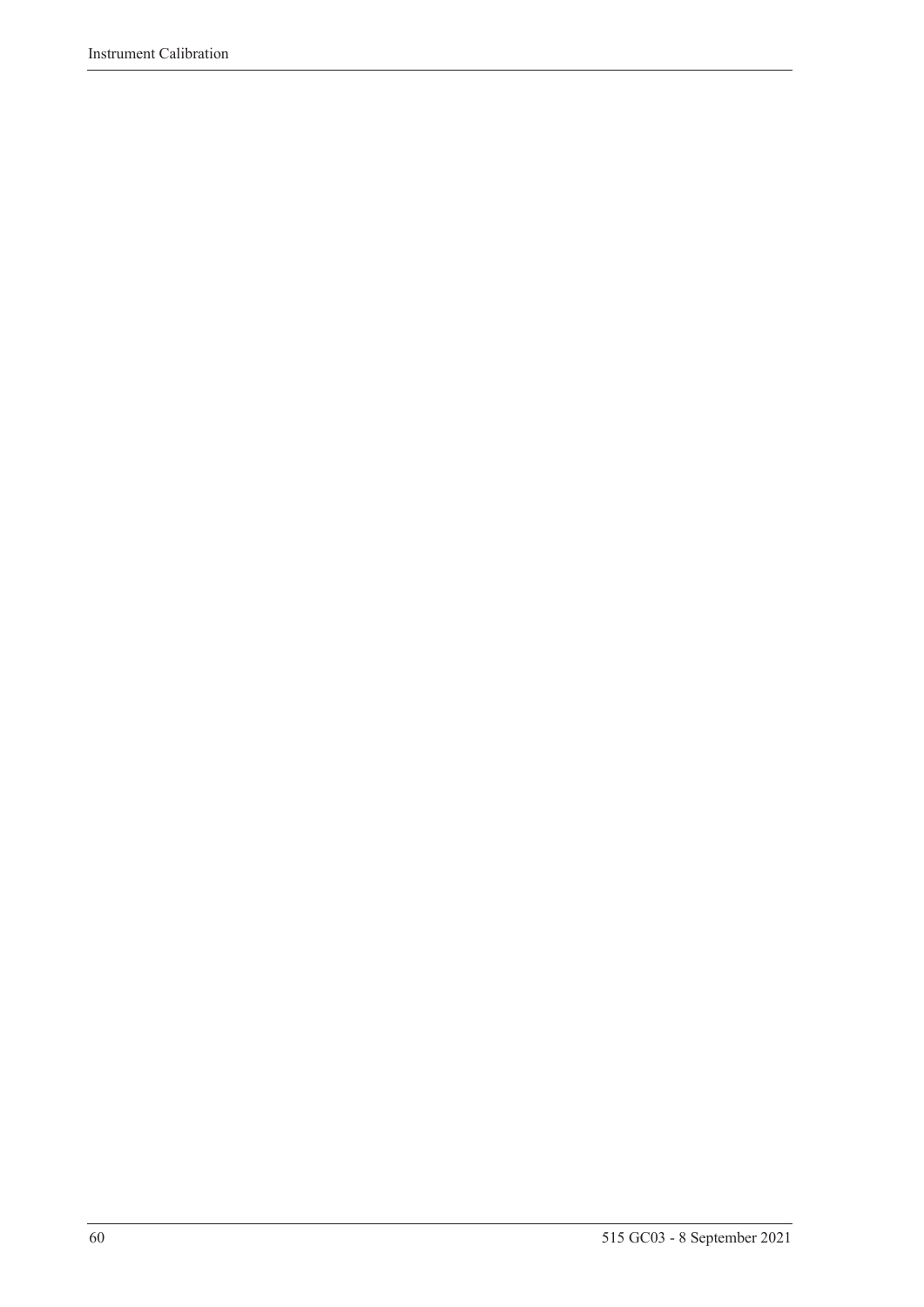# **Chapter 6 Communications**

## **Overview**

This chapter describes the communications between the instrument and another communicating device such as a computer or a printer. You should have relevant information about the devices to which the instrument will be connected. Some connection examples are included in this manual, however, the operation and connection of other devices is outside the scope of this manual.

#### **Hardware Interconnection**

The instrument has two communication ports:

- **•** COM-1 RS-232 port on the rear panel (DB9 female connector)
- **•** COM-2 RS-485 port on the rear panel (optional) or Ethernet (optional)

The appropriate interface and protocols are selected during calibration.

#### **COM-1 RS-232 Port**

The COM-1 RS-232 port provides communication between the instrument and one other device such as a host computer or a printer.

**Note:** A printer must have a serial port to be able to be directly connected to the flow computer. It is not possible to communicate directly with a printer via a parallel port.

Computers use either a DB9 or a DB25 connector, and the connections to each type are shown in [Figure 19.](#page-70-0)



<span id="page-70-0"></span>*Figure 19 RS-232 Cable Connections to a Computer*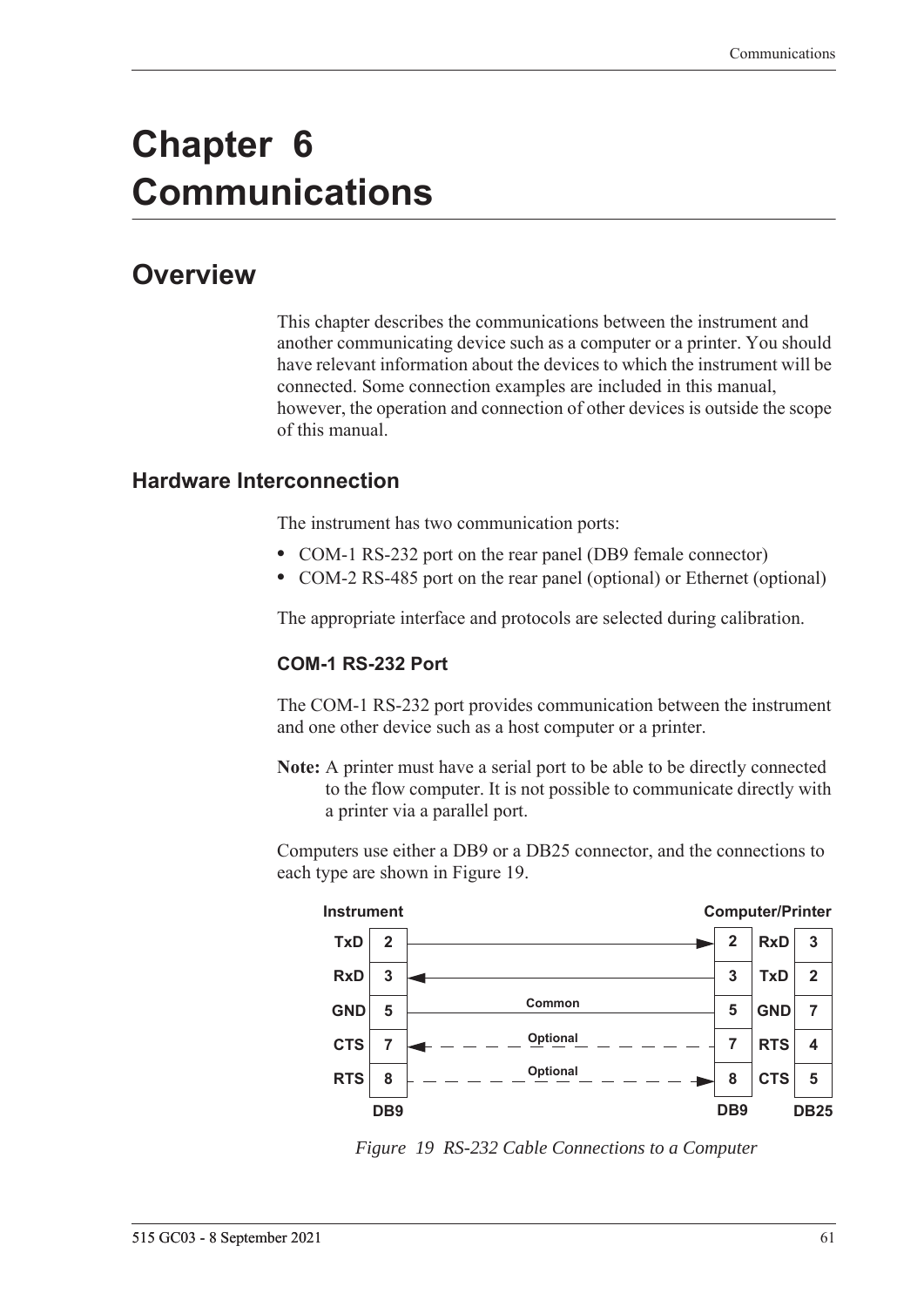**Note:** The instrument requires a cable with straight-through connections. Do not use a null modem cable for RS-232 connection to a computer.

#### **COM-2 RS-485 Port Option**

The COM-2 RS-485 port enables communication with multiple devices. Each device has a unique address so that the "master" device can communicate with specific "slave" devices.

On RS-485 links, an external terminating resistor must be connected at the furthest end of the cable. When multiple instruments are connected, they should be "daisy chained" in a multidrop configuration as shown in Figure [20](#page-71-0). Up to 32 units can be connected to the interface at a maximum distance of 1200 metres.



*Figure 20 RS-485 Connections*

#### <span id="page-71-0"></span>**COM-2 Ethernet Port Option**

An Ethernet module is an available option, in place of the RS-485 port, if Modbus TCP/IP connection is required. In the programming communication settings, COM-2 should be set to RTU (Modbus), 19200 Baud rate, even parity and 1 stop bit.

For further advice and example of Ethernet port usage and setup, refer to **[Ethernet Port & Setup](#page-95-0)** on page 86 in the Appendix.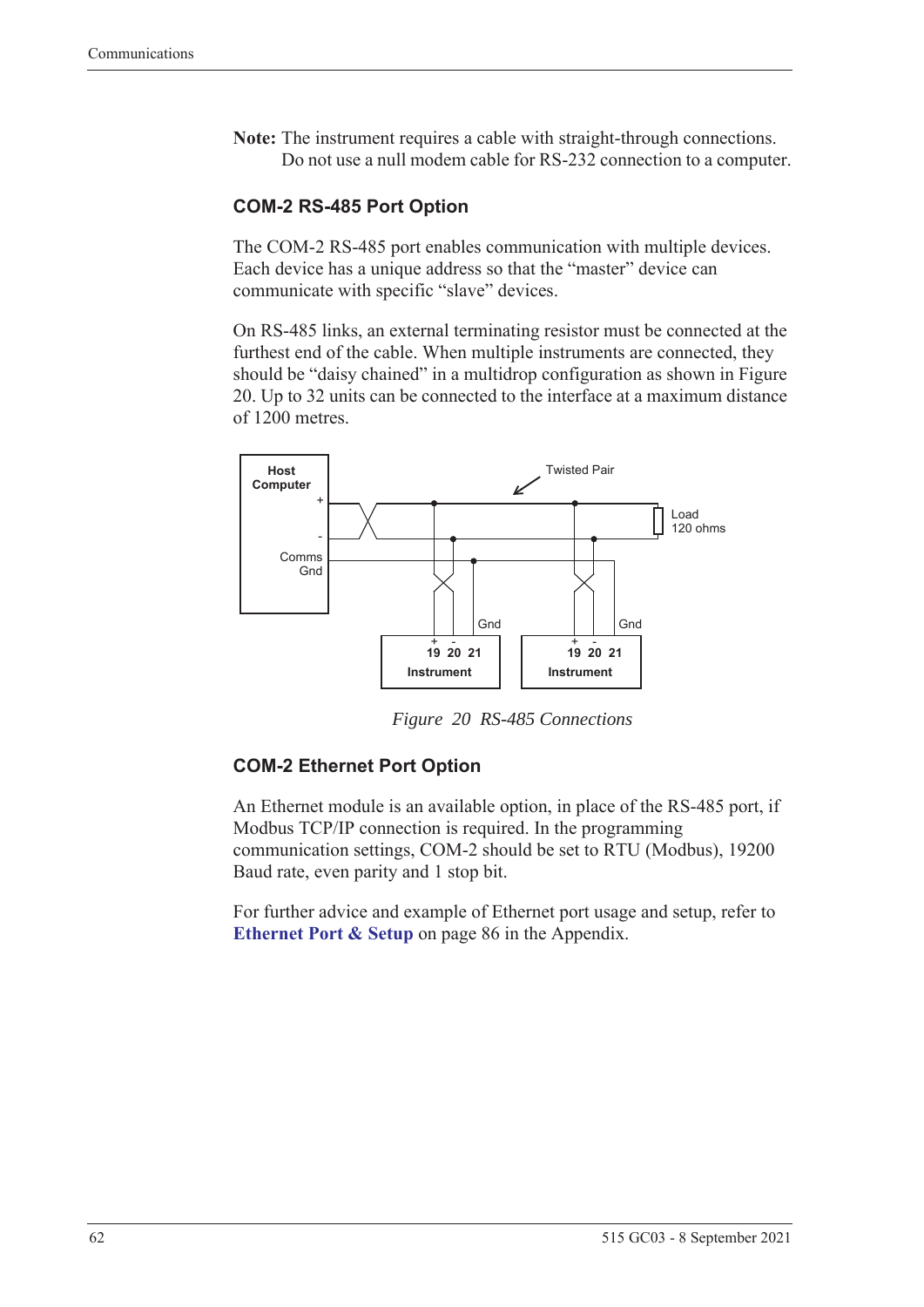### **Protocols**

<span id="page-72-1"></span>The communications protocols can be assigned to the communication ports on the instrument as follows:

- **• ASCII** Simple ASCII
- **• RTU** Modbus RTU
- **• PRN** Printer Protocol
- **• NONE** If a port is not being used, set the protocol to NONE.
- **Note:** The Printer Protocol is only available if the option with Real Time Clock is installed. Also a protocol cannot be assigned to more than one port at a time as described in **[Communications](#page-59-0)** on page 50.
- **• ASCII** In this ASCII protocol each command and response is a string of ASCII characters. This proprietary protocol is developed by Contrec to allow for simple information interchange. The main advantages of this mode are that it allows extended time intervals to occur between characters without causing a timeout error and that messages can be sent and monitored easily with a simple ASCII terminal.
- **• Modbus RTU** Modbus RTU is an industry-standard protocol which allows the instrument to be easily connected to computers running supervisory software systems. The main advantage of this mode is that its greater character density allows better data throughput than ASCII mode, however each message must be transmitted in a continuous stream.
- <span id="page-72-0"></span>**• Printer** - In the Printer protocol there is a selection of printer types. Please refer to the **[Printer Protocol](#page-84-0)** on page 75 for full details.

### **Simple ASCII Protocol**

This simple ASCII protocol requires that all requests are initiated with a colon (:) and terminated with a carriage return  $\binom{C_R}{R}$ . The message termination can include a linefeed before the carriage-return  $(\mathsf{L}_\mathsf{F}^\mathsf{C}_{\mathsf{R}})$ , but it is the carriage-return that acts as the message termination.

<span id="page-72-2"></span>All responses by the instrument are terminated with a linefeed and a carriage-return  $(L_F^C_R)$ .

### **Requests Format**

The format of a request to the instrument is as follows:

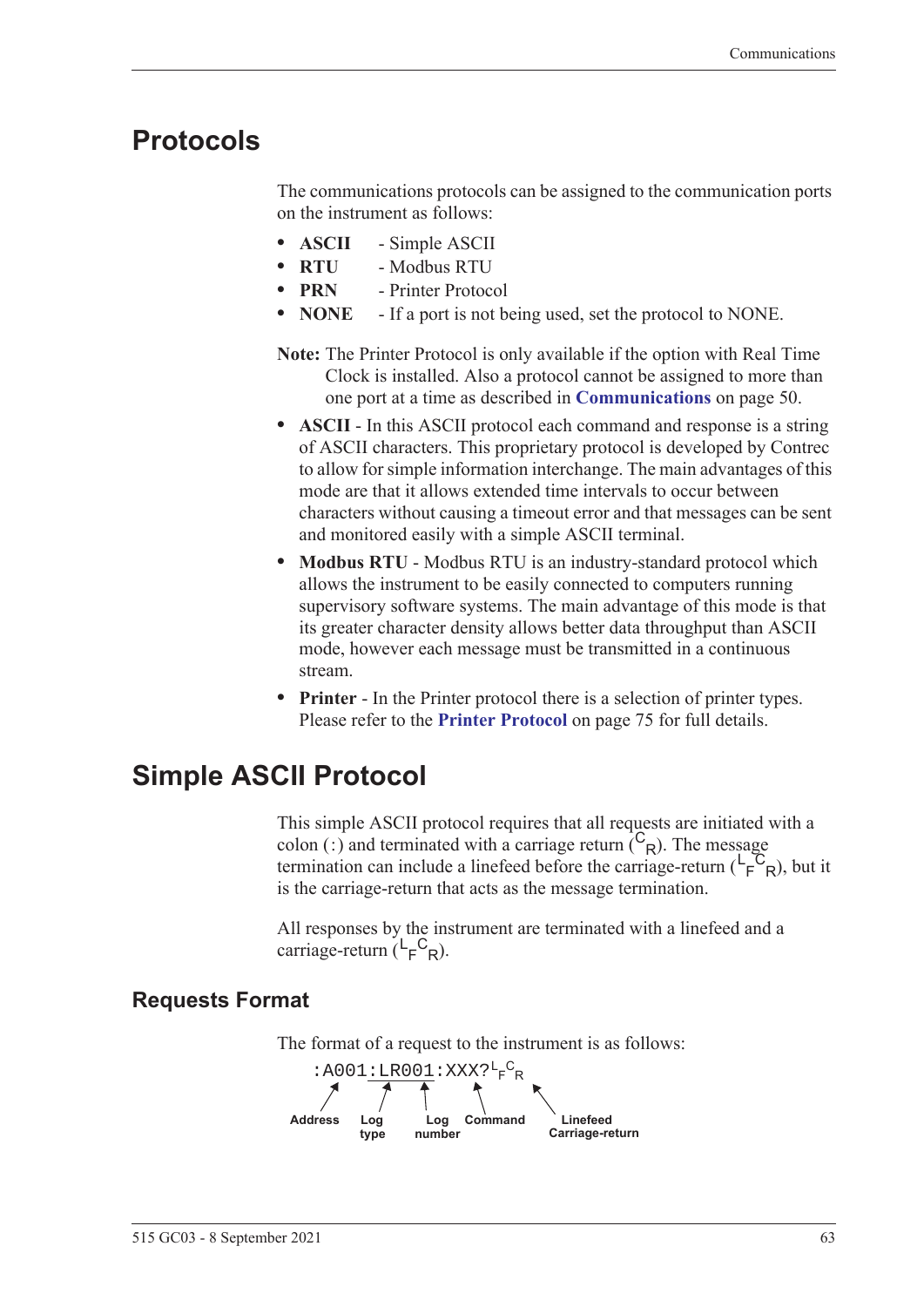Each request must include the address and command portions. The underlined section is an optional part of the request string.

### <span id="page-73-0"></span>**Address**

In multipoint communications, each instrument must have a unique address and it is essential in the request for identifying a particular instrument. However, it may be set to 000, for special broadcast commands.

For single-instrument communications, the address can also be set to 000 in the request.

Refer to **[Communications](#page-59-0)** on page 50 for setting the instrument address.

**Note:** The instrument always responds with its address in the header regardless of the type of request.

### **Log Type and Number**

The log type and number enables a communicating device to retrieve data from the instrument. The data can be from timebased and/or event-based logs. Data can also be from the current process variables with the either accumulated or non-accumulated (resettable) totals.

All logged records of the process variables contain the accumulated totals.

The log request is optional. If the log request is not included, or the log number is set to 000, the instrument returns the current process variables. If the log request is included, the log number defines the specific log entry by counting backwards. The most recent log entry for a timebase is 001.

The "last edit" log records the process variables at the time of the last exit from the calibration edit mode. There is only one "last edit" log, therefore, if a number is included in the request, the instrument ignores the number and returns the data at the time of the last edit. Likewise, there is only one set of current process variables with "non-accumulated totals", therefore it also ignores any log number included in the request.

The types of logs applicable to this instrument are as follows:

| Log Type                                         |
|--------------------------------------------------|
| LH - hourly log                                  |
| LD - daily log                                   |
| LW - weekly log                                  |
| LM - monthly log                                 |
| $LY$ - yearly log                                |
| LE - last edit log                               |
| LN - current totals displayed as Non-accumulated |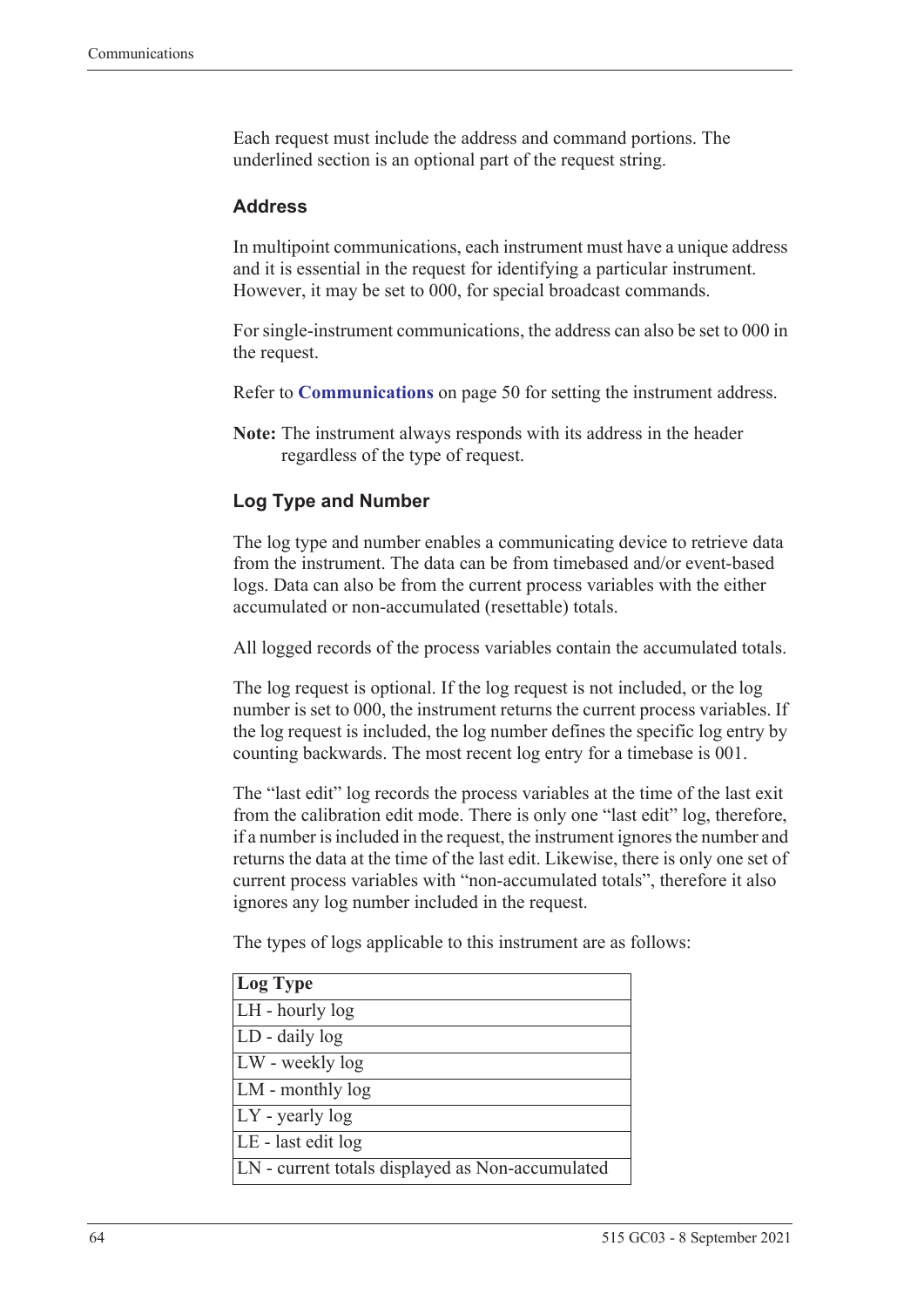The number of the log entry is the same as shown on the front panel of the instrument. For example, a request for LH003 would return the data for the log entry two hours prior to the most recent hourly log entry. If the current time is between 9:00 am and 10:00 am, the most recent hourly log LH001 was recorded at 9:00. Therefore, LH002 is for 8:00 and LH003 is for 7:00. After 10:00 am in this example, LH003 becomes the 8:00 log.

### **Instrument Responses**

<span id="page-74-1"></span>The instrument response time to any enquiry is not more than 300 ms. The responses from the instrument are in the following format:

```
HEADER<sup>L</sup>F<sup>C</sup>R
DATA<sup>L</sup>F<sup>C</sup>R
DATA<sup>L</sup>F<sup>C</sup>R
.
.
.
DATA<sup>L</sup>F<sup>C</sup>R
L_F^CR
```
The components of the response message are as follows:

### **Header**

The format of the response header from the instrument is as follows:



<span id="page-74-0"></span>The instrument **Exception Status** codes that the instrument returns for the ASCII protocol are the same as those described for the Modbus RTU protocol in **[Instrument Exception Status](#page-82-0)** on page 73.

#### **Data**

The format of the data variables from the instrument is as follows:

|                       |  |  |  |  | 89123.456 |  |  |                                                                                                                                                               |  | M W h |  |  |  |  | E N E R G Y |  |  |
|-----------------------|--|--|--|--|-----------|--|--|---------------------------------------------------------------------------------------------------------------------------------------------------------------|--|-------|--|--|--|--|-------------|--|--|
|                       |  |  |  |  |           |  |  |                                                                                                                                                               |  |       |  |  |  |  |             |  |  |
| Value (aligned right) |  |  |  |  |           |  |  | $\begin{bmatrix} \frac{8}{9} \\ \frac{8}{9} \end{bmatrix}$ Unit (aligned left) $\begin{bmatrix} \frac{8}{9} \\ \frac{8}{9} \end{bmatrix}$ Item (aligned left) |  |       |  |  |  |  |             |  |  |

**Note:** The decimal point in the Value is always at character position 8. Therefore whole numbers are aligned right at the decimal point, with trailing zeroes.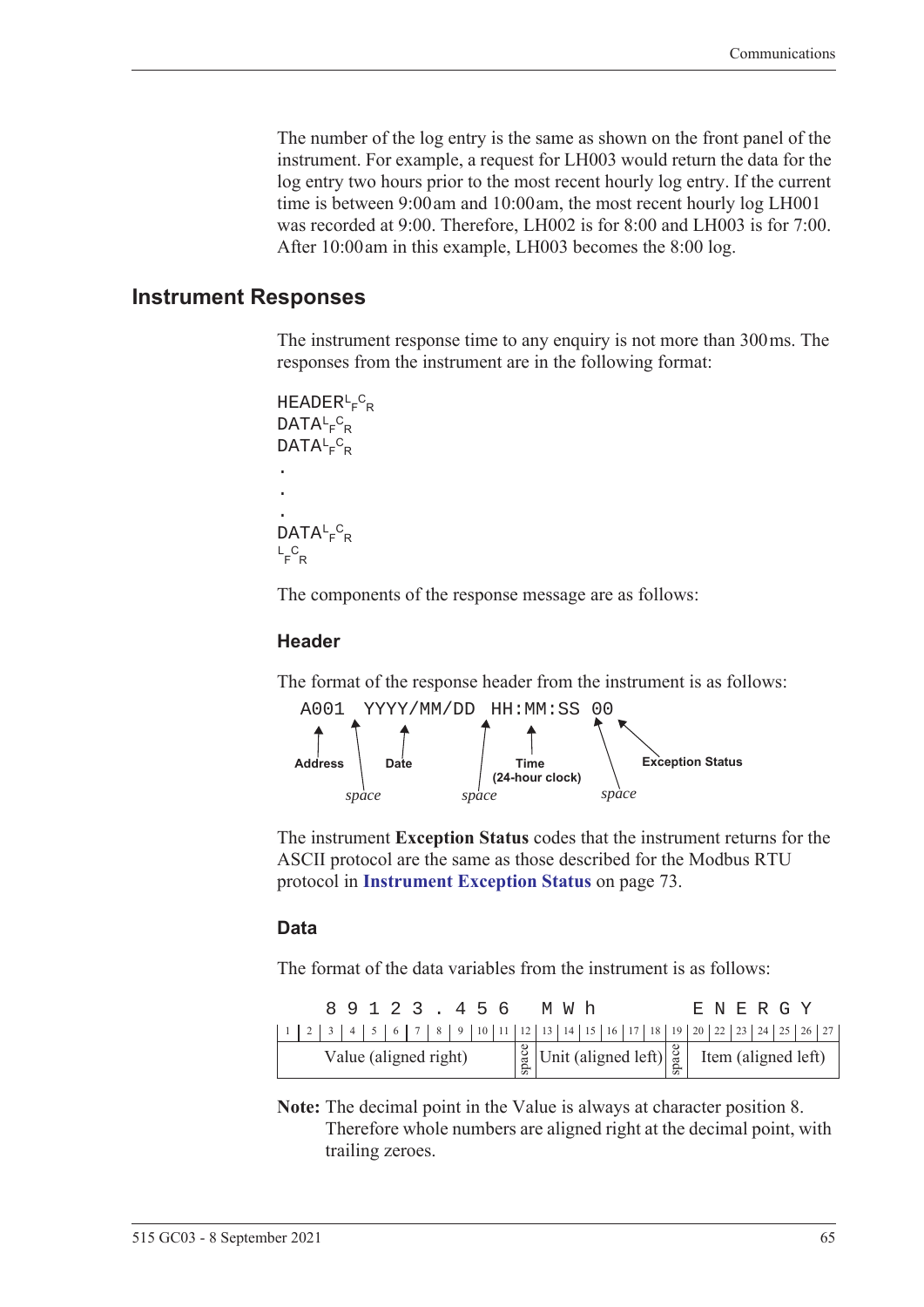### **Variables Request**

The variables request asks the instrument to return the value of one or more requested variables. All totals are transmitted as accumulated totals.

|                  | <b>Command</b> Description                                                                                                                      |
|------------------|-------------------------------------------------------------------------------------------------------------------------------------------------|
| :RVA?            | Return all variables                                                                                                                            |
| :RVD?            | Return the default Total and Rate                                                                                                               |
| $:RV0?$<br>:RV9? | Return the specific variable. The numbers relate to the<br>position in the variables menu. For example, V0 is Energy,<br>V1 is Power and so on. |

### **Variables Request and Response Example**

The following request is for the only instrument that is connected to the communication port to return the values of all main menu variables.

:  $A 0 0 1 : R V A ? \frac{c}{r} c_R$ 

The following is an example of a hypothetical instrument response. Refer to [on page 5](#page-14-0) for the list of variables that would be returned for this application.

|             |  |  |  |          |  |              |  |                  | $A\ 0\ 0\ 1\ 2\ 0\ 0\ 2\ / \ 0\ 3\ / \ 1\ 4\ 1\ 8\ :\ 2\ 5\ : \ 0\ 0\ 0\ 0\ _\mathsf{F}\ ^\mathrm{c}_\mathsf{R}$ |  |         |  |                                    |  |                 |  |
|-------------|--|--|--|----------|--|--------------|--|------------------|------------------------------------------------------------------------------------------------------------------|--|---------|--|------------------------------------|--|-----------------|--|
|             |  |  |  |          |  |              |  |                  | 6.116 MWh $ENERGY$ $\vdash$ ${}^C_R$                                                                             |  |         |  |                                    |  |                 |  |
|             |  |  |  |          |  | 16.573 MW    |  |                  |                                                                                                                  |  |         |  | POWER                              |  | $L_F$ $C_R$     |  |
|             |  |  |  |          |  | 1320.530 m 3 |  |                  |                                                                                                                  |  |         |  | VOLUME <sup>L</sup> <sup>C</sup> R |  |                 |  |
|             |  |  |  |          |  |              |  |                  | 58.300 m 3 / M V - F L O W 'F <sup>C</sup> R                                                                     |  |         |  |                                    |  |                 |  |
|             |  |  |  | 7627.117 |  | КG           |  |                  |                                                                                                                  |  | MASS    |  |                                    |  | $L_F$ $C_R$     |  |
|             |  |  |  | 344.460  |  |              |  | K G / M          |                                                                                                                  |  |         |  | M – F L O W                        |  | $L_{F}$ $C_{R}$ |  |
|             |  |  |  | 230.000  |  |              |  | D E G C          |                                                                                                                  |  | T E M P |  |                                    |  | $L_F$ $C_R$     |  |
|             |  |  |  | 1.260    |  | МРА          |  |                  |                                                                                                                  |  |         |  | PRESS                              |  | $L_F$ $C_R$     |  |
|             |  |  |  |          |  |              |  | $0.174$ m $3/KG$ |                                                                                                                  |  |         |  | $S P - V O L$                      |  | $L_{F}$ $C_{R}$ |  |
|             |  |  |  |          |  |              |  | 2886.760 KJ/KG   |                                                                                                                  |  |         |  | $S$ $P$ – $E$ $N$ $T$              |  | $L_{F}$ $C_{R}$ |  |
| $L_F$ $C_R$ |  |  |  |          |  |              |  |                  |                                                                                                                  |  |         |  |                                    |  |                 |  |

The following message to an instrument, requests the current values for the default rate and total:

: A 0 0 1 : R V D ?  $L_F$   $C_R$ 

The instrument response would be similar to the following:

A001 2002/03/14 18:25:00  $F$   $\circ$ <sub>R</sub>  $126.455 m3$ <sup>F</sup> <sup>C</sup> R  $20.437$  m  $3/M$  $F$   $\circ$ <sub>R</sub> L <sup>F</sup> <sup>C</sup> R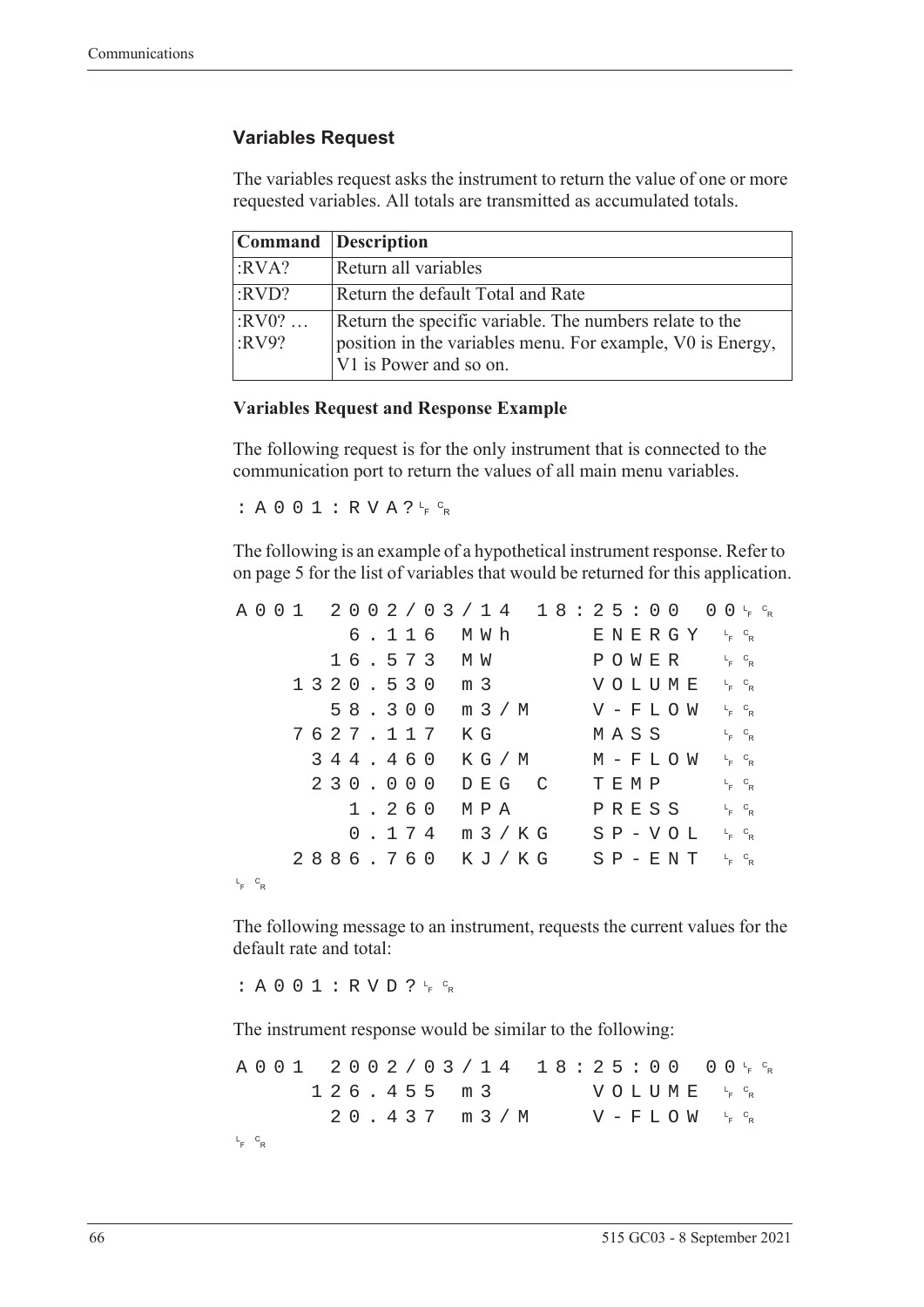### **Log Request**

The log request asks the instrument how many logs it stores in the particular timebase. These are the values described in **[Time Settings and Data](#page-60-0)  Logging** [on page 51](#page-60-0).

|       | Command Description                                      |
|-------|----------------------------------------------------------|
| :RLH? | Return the number of hourly logs                         |
| :RLD? | Return the number of daily logs                          |
| :RLW? | Return the number of weekly logs                         |
| :RLM? | Return the number of monthly logs                        |
| :RLY? | Return the number of yearly logs                         |
| :RLR? | Return the number of log records (non-timebased logging) |

### **Log Response Example**

The following message asks the instrument with address 001 to return the number of logs that the instrument stores:

 $: A 0 0 1 : R L R ? \nmid R$ 

The instrument response would be similar to the following:

A001 2002/03/14 18:25:00  $F$   $\circ$ R  $24r$ <sub>F</sub>  $c_R$ L <sup>F</sup> <sup>C</sup> R

### **Clear Data Request**

The clear data request asks the instrument to clear the data in the selected registers.

| Command Description |                                                 |
|---------------------|-------------------------------------------------|
| :RCN?               | Clear the non-accumulated (resettable) totals   |
| :RCA?               | Clear the accumulated totals                    |
| :RCL?               | Clear the logs except for the "last edited" log |

#### **Clear Data Request Example**

The following message asks the instrument with address 001 to clear the logged data that the instrument stores:

: A 0 0 1 : R C L ?  $L_F$   $c_R$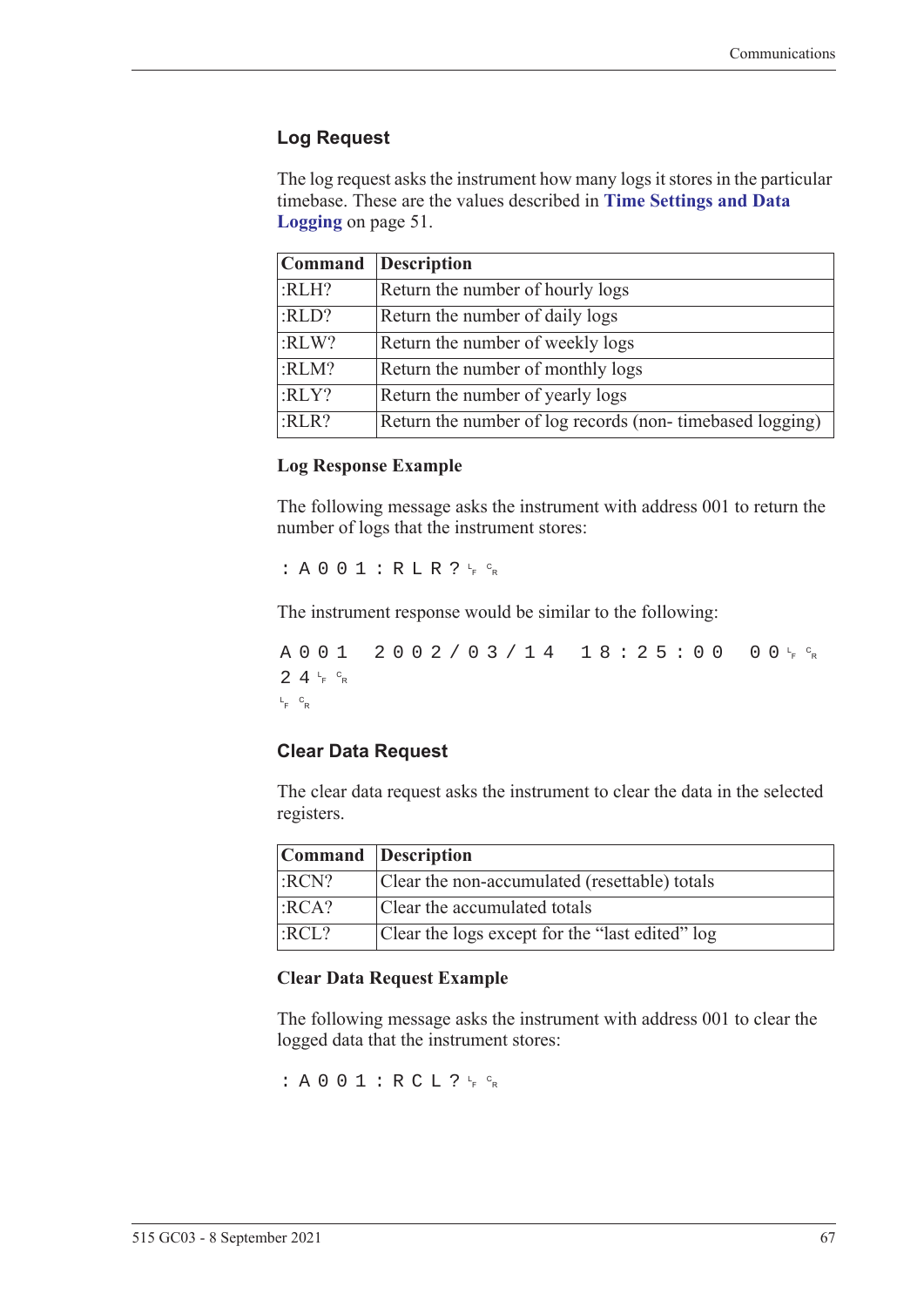The instrument response would be similar to the following:

A001 2002/03/14 18:25:00  $F$   $\circ$ <sub>R</sub> L <sup>F</sup> <sup>C</sup> R

### **Instrument Information Request**

The Instrument Information request asks the instrument to return the general information about the model and version codes. The instrument exception status is returned as a part of the header as it is with the header for all command responses.

|      | Command Description                                                                                                      |
|------|--------------------------------------------------------------------------------------------------------------------------|
| RIG? | Return the general information about the instrument such as                                                              |
|      | Model number, Application number, Version and Serial                                                                     |
|      | numbers etc. These items are returned as a block in the same<br>format as shown on the display in the "Model Info" menu. |

### **Instrument Information Response Example**

The following message asks the instrument with address 001 to return the general information about the instrument:

: A 0 0 1 : R I G ?  $L_F$   $C_R$ 

The following is an example of a hypothetical instrument response:

A001 2002/03/14 18:25:00 <sup>F</sup> <sup>C</sup> R  $515$   $MODEL$   $-11-F-F_{R}^{c}$  $S$  C O  $1$  I N P U T F - T P - - <sup>L</sup><sub>F</sub> <sup>C</sup>R  $S$  C O  $1$  V E R S O  $1$  O  $1$  J  $1$  , O  $0$   $1$   $1$   $1$   $6$   $8$ CUSTOM VERS 000001<sup>t</sup>F<sup>c</sup>r  $\texttt{UNIT}$  S/N 123456<sup>L</sup><sub>F</sub>  $\texttt{C}_{\texttt{R}}$ L <sup>F</sup> <sup>C</sup> R 1 2 3 4 5 6 7 8 9 10 11 12 13 14 15 16 17 18 19 20 21 22 23 24 25 26 27 28 29

### **Corrupted or Invalid Requests**

If the instrument receives a corrupted or incomplete request, there is no response. The instrument discards any partial request and waits for the next enquiry.

If the instrument receives a request message in the correct format, but for a non-existent option, it returns only the message header. For example, if the instrument received the following request variables message :A001:RVT? it will return only the header because there is no T option for the 'Variables Request' message.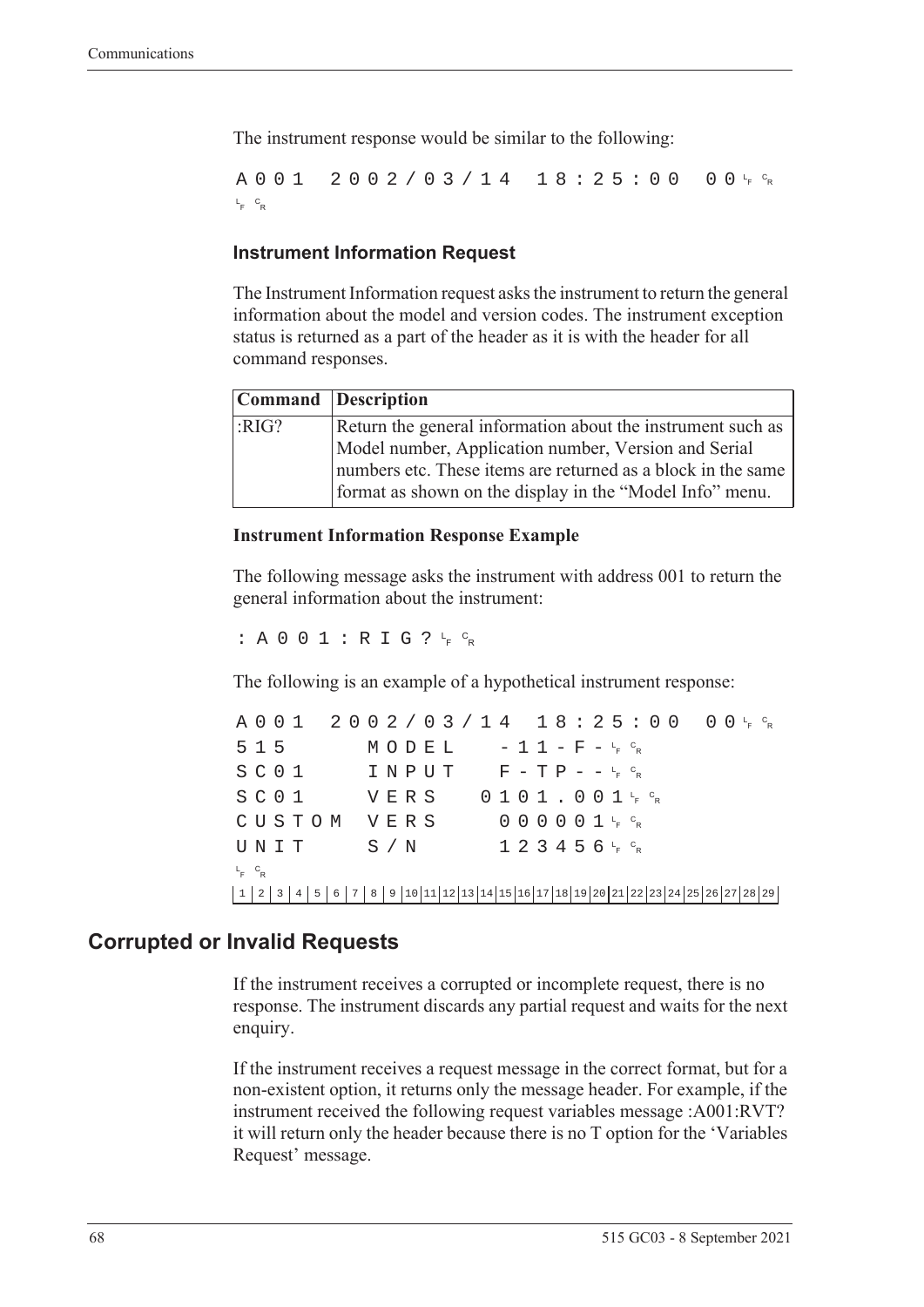## **Modbus RTU Protocol**

<span id="page-78-0"></span>Modbus RTU (remote terminal unit) is an industry standard protocol that allows the instrument to be easily interfaced to other communication devices.

The instrument implements the Modbus protocol as detailed in the *Modicon Modbus Protocol Reference Guide* PI-MBUS-300 Rev J (June 1996).

### **Message Format**

In RTU mode, messages start with a silent interval of at least 3.5 character times. The first field transmitted is the device address. Following the last transmitted character, a similar interval of at least 3.5 character times marks the end of the message. A new message can begin after this interval. The entire message frame must be transmitted as a continuous stream. A typical message frame is shown below:

| <b>Address</b> | <b>Function</b> | Data    | <b>CRC</b> Check |  |  |  |  |
|----------------|-----------------|---------|------------------|--|--|--|--|
| $ 1$ byte      | 1 byte          | n bytes | 2 bytes          |  |  |  |  |

Except for broadcast messages, when a master device sends a query to a slave device, it expects a normal response. One of four possible events can occur from the master's query:

- **•** If the slave device receives the query without a communication error, and can handle the query normally, it returns a normal response.
- **•** If the slave does not receive the query due to a communication error, no response is returned. The master program has to process a timeout condition for the query.
- **•** If the slave receives the query, but detects a communications error (parity or CRC), no response is returned. The master program has to process a timeout condition for the query.
- **•** If the slave receives the query without a communication error, but cannot handle it (for example, if the request is to read a nonexistent register), the slave will return an exception response informing the master of the nature of the error.

### **Instrument Address**

The address of the instrument is programmable in the range from 1 to 247. Some addresses are reserved according to PI-MBUS-300 and have a special meaning:

- 0 = Broadcast, no response required from slave devices
- **•** 248 to 255 Reserved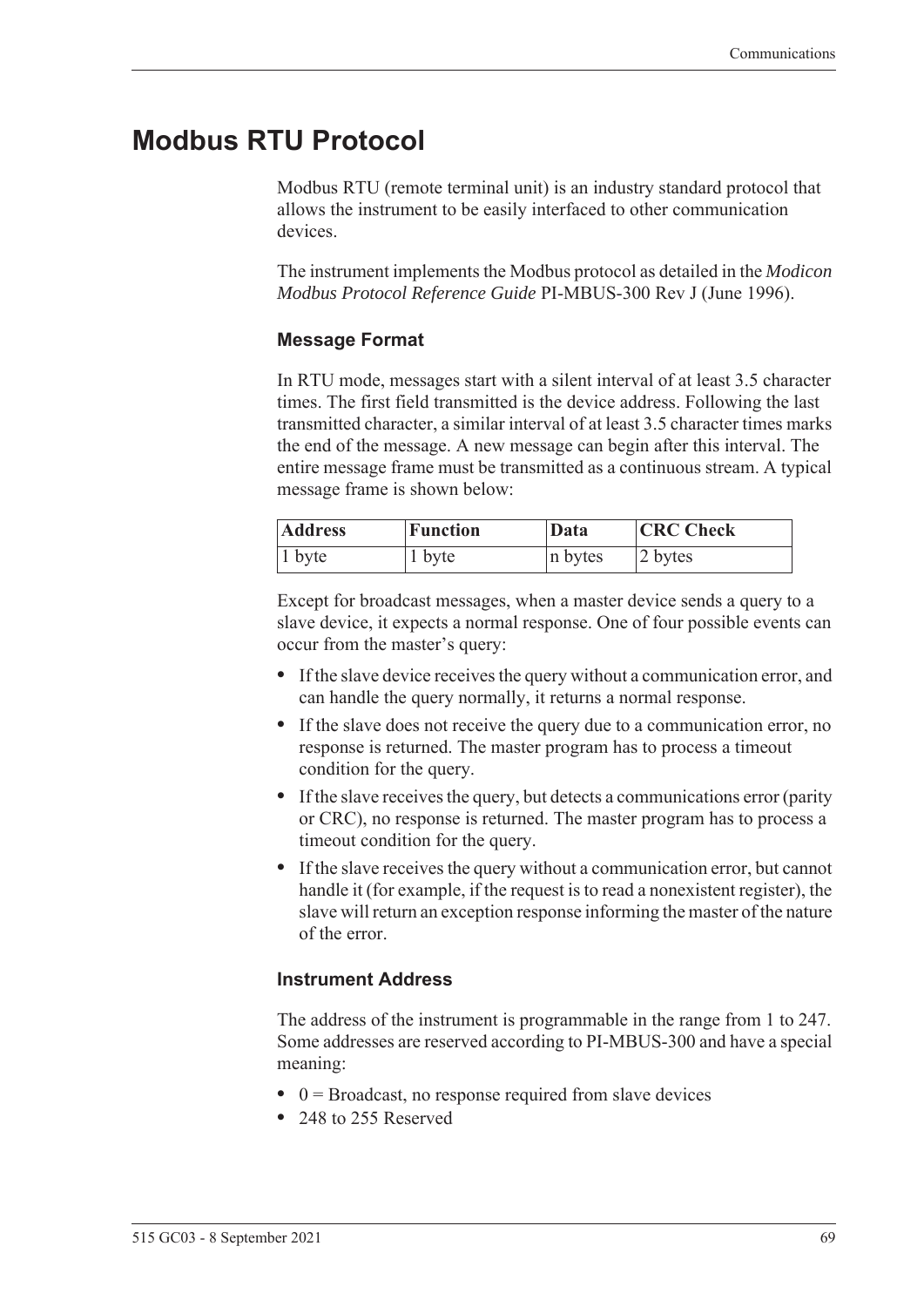### **Function Codes**

| Code            | <b>Name</b>           | <b>Description</b>                                                    |
|-----------------|-----------------------|-----------------------------------------------------------------------|
| 03              | Read data register(s) | Obtain the content of one or more 2-byte<br>data registers.           |
| 06              | Preset data register  | Preset one 2-byte data register.                                      |
| $\overline{07}$ | Read status register  | Obtain the content of 1-byte status register.                         |
| 16              |                       | $ $ Preset data register(s) Preset one or more 2-byte data registers. |

The instrument accepts the following function codes:

### **Exception Response**

The instrument forms an exception response by adding 80H to the function code and using an exception code as the 1-byte data field in the returned frame. Implemented exception codes are as follows:

| Code | Name                    | <b>Description</b>                                                                                                                                   |
|------|-------------------------|------------------------------------------------------------------------------------------------------------------------------------------------------|
| 01   | <b>Illegal</b> function | The function code is not a legal action for<br>the slave.                                                                                            |
| 02   | Illegal data address    | The data address is not a legal address for<br>the slave.                                                                                            |
| 03   | Illegal data value      | The data value is not a legal value for the<br>slave.                                                                                                |
| 05   | Acknowledge             | The slave has accepted the request and is<br>processing it, but a long duration of time<br>will be required to do so.                                |
| 06   | Slave device busy       | The slave is engaged in processing a long<br>duration program command. The master<br>should re-transmit the message later when<br>the slave is free. |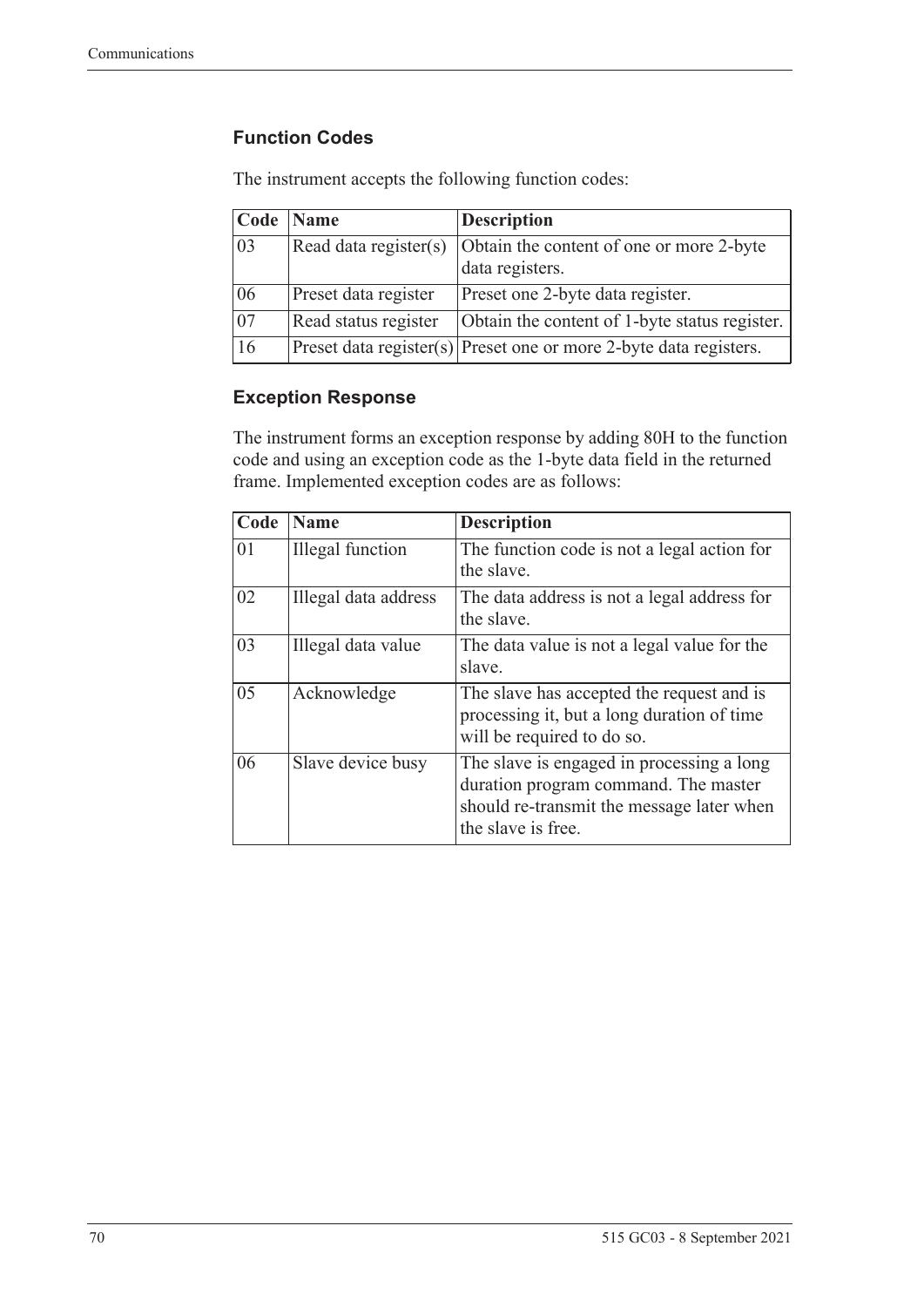### **List of Data Registers**

The following tables describe the addresses and meaning of the data registers in the instrument. The registers are grouped in blocks that relate to a particular function of the instrument. The data values are expressed in the engineering units that were selected for the variables when the instrument settings were configured.

**Note:** Conventional numbering of registers often starts from 1, therefore be aware that "register 1" in this case has "address 0" and so on.

The data registers represent different data types as specified in the tables:

- I Integer, 2 bytes (Holding Register)
- L Long Integer, 4 bytes (2 registers)
- P Programmable Format, 4 bytes (2 registers)

The "Programmable Format" data type for 4-byte (2 registers) data values can be set as either Floating Point or Long Integer via the "Data Type" program item as described in **[Communications](#page-59-0)** on page 50.

The Floating Point variable is represented in IEEE-754 Floating Point 4-byte format and requires two 2-byte data registers:

| <b>IEEE-754</b> | <b>Modicon Registers</b>                       |
|-----------------|------------------------------------------------|
| 1st byte        | low byte (register $X$ )                       |
| 2nd byte        | $\left  \text{high byte (register X)} \right $ |
| 3rd byte        | low byte (register $X+1$ )                     |
| 4th byte        | high byte (register $X+1$ )                    |

This means that two data registers must be read or written to obtain, or preset, one data value.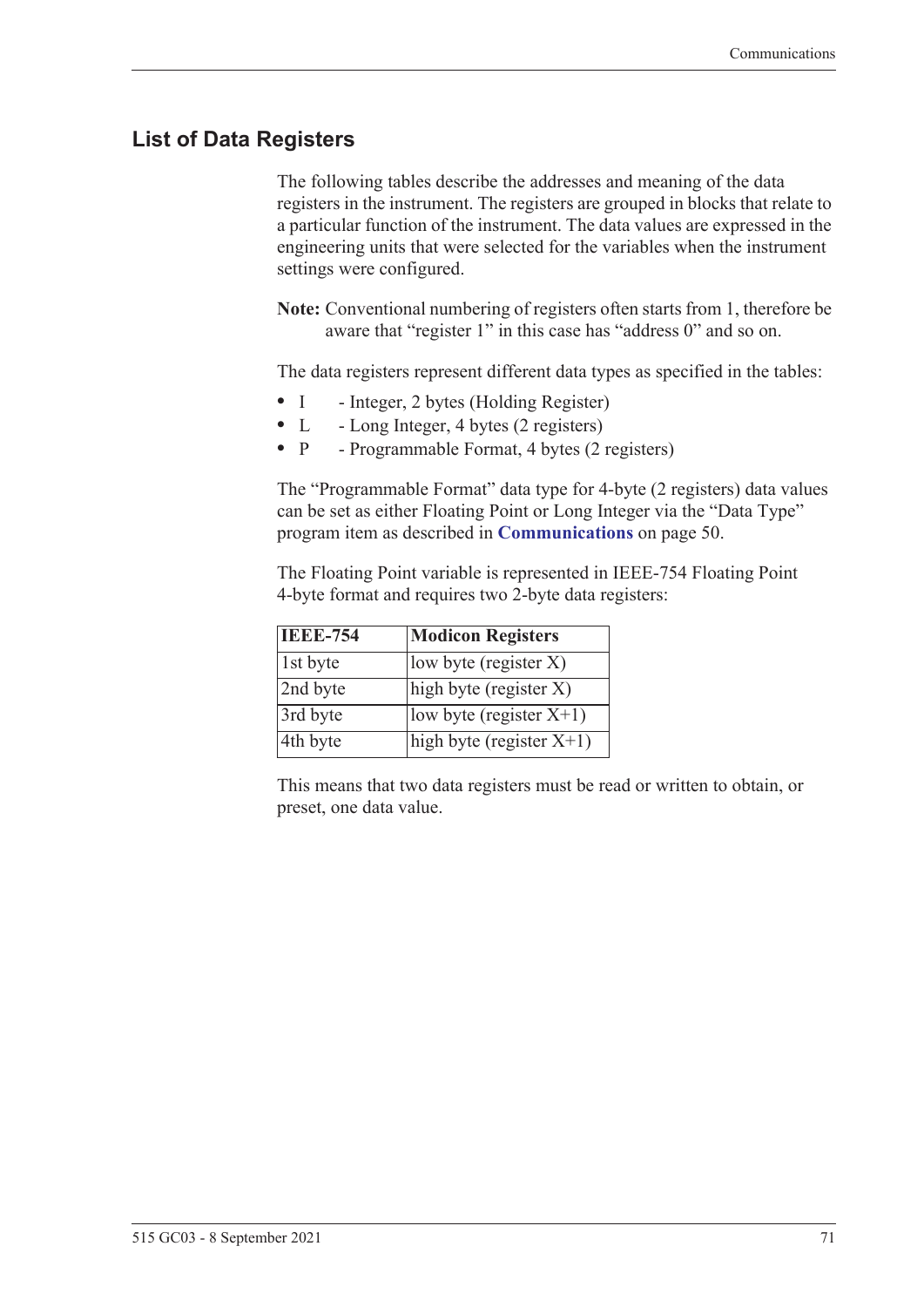### **Current and Logged Process Data**

This block of registers is available for the retrieval of current or logged process data with its matching time and date information.

Use the log type and log number to retrieve the logged information from the appropriate register. If a particular log number does not exist, or the instrument does not have the optional real-time clock, the time and date stamp and associated variables are set to zero.

| Register        | <b>Name</b>                   | <b>Comments</b>                                                                                                                                                                                                | <b>Read Only or</b><br><b>Read/Write</b> | <b>Type</b>             |
|-----------------|-------------------------------|----------------------------------------------------------------------------------------------------------------------------------------------------------------------------------------------------------------|------------------------------------------|-------------------------|
| $\overline{1}$  | Volume                        |                                                                                                                                                                                                                | R                                        | P                       |
| $\overline{3}$  | <b>Volume Flowrate</b>        |                                                                                                                                                                                                                | R                                        | $\overline{\mathsf{P}}$ |
| $\overline{5}$  | <b>Corrected Volume</b>       |                                                                                                                                                                                                                | R                                        | P                       |
| $\overline{7}$  | <b>Corrected Flowrate</b>     |                                                                                                                                                                                                                | R                                        | P                       |
| $\overline{9}$  | Mass                          |                                                                                                                                                                                                                | R                                        | P                       |
| $\overline{11}$ | <b>Mass Flowrate</b>          | <b>Process Variables</b>                                                                                                                                                                                       | $\overline{R}$                           | $\overline{\mathsf{P}}$ |
| $\overline{13}$ | Temperature                   |                                                                                                                                                                                                                | $\overline{\mathsf{R}}$                  | P                       |
| 15              | Pressure (absolute)           | By default totals are the Accumulated values. If<br>current Non-accumulated (resettable) totals are                                                                                                            | $\overline{\mathsf{R}}$                  | P                       |
| $\overline{17}$ | <b>Compressibility Factor</b> | required, set register 37 to 06. All logged totals                                                                                                                                                             | $\overline{\mathsf{R}}$                  | $\overline{P}$          |
| $\overline{19}$ |                               | are the Accumulated values.                                                                                                                                                                                    | R                                        | P                       |
| $\overline{21}$ |                               |                                                                                                                                                                                                                | R                                        | P                       |
| 23              |                               |                                                                                                                                                                                                                | $\overline{\mathsf{R}}$                  | P                       |
| $\overline{25}$ |                               |                                                                                                                                                                                                                | R                                        | $\overline{\mathsf{P}}$ |
| $\overline{27}$ |                               |                                                                                                                                                                                                                | $\overline{R}$                           | $\overline{\mathsf{P}}$ |
| $\overline{29}$ |                               |                                                                                                                                                                                                                | R.                                       | P                       |
| $\overline{31}$ | Year                          |                                                                                                                                                                                                                | R/W                                      | T                       |
| $\overline{32}$ | Month                         | Current Date/Time or                                                                                                                                                                                           | $\overline{R/W}$                         | $\mathsf{I}$            |
| $\overline{33}$ | Date                          | Logged Date/Time Stamp                                                                                                                                                                                         | $\overline{R/W}$                         | T                       |
| $\overline{34}$ | Hour                          | (see register 38 Log Number).                                                                                                                                                                                  | R/W                                      | $\overline{1}$          |
| $\overline{35}$ | Minute                        | Only current Date/Time can be edited                                                                                                                                                                           | $\overline{R/W}$                         | $\mathsf{I}$            |
| $\overline{36}$ | Second                        |                                                                                                                                                                                                                | $\overline{\mathsf{R}}$                  | $\overline{1}$          |
| $\overline{37}$ | Log Type                      | 00 - hourly or log records<br>$01 - \text{daily}$<br>02 - weekly<br>03 - monthly<br>04 - yearly<br>05 - last edit of calibration<br>06 - current totals are non-accumulated values,<br>register 38 is ignored. | R/W                                      | $\overline{1}$          |
| 38              | Log Number                    | If set to 0, current variables and Date/Time are<br>retrieved                                                                                                                                                  | R/W                                      | T                       |
| 39              | <b>Clear Data</b>             | 01 - clear logs<br>02 - clear accumulated totals<br>03 - clear non-accumulated totals                                                                                                                          | W                                        | $\mathbf{I}$            |
| 40              | Reserved                      |                                                                                                                                                                                                                |                                          |                         |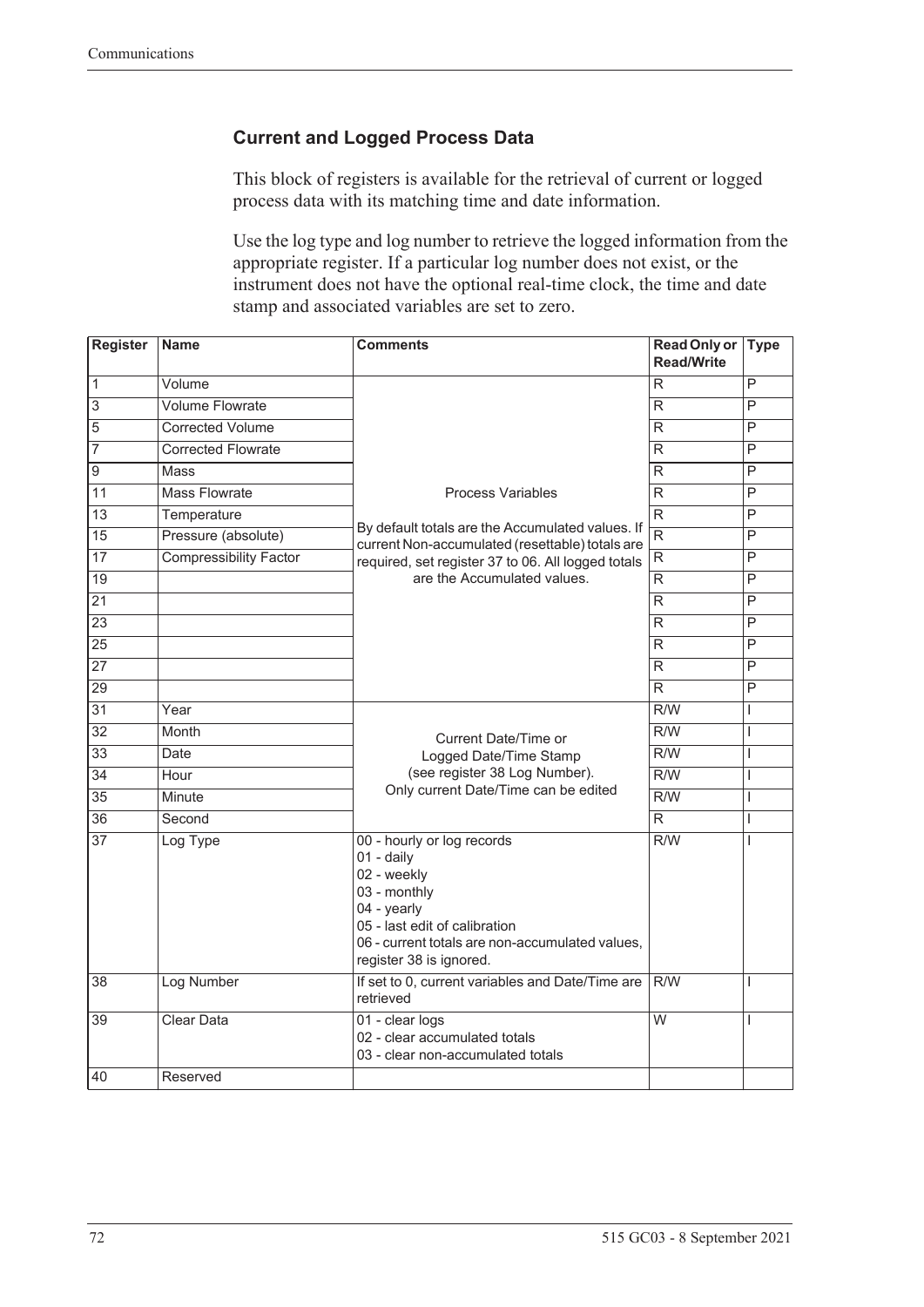### <span id="page-82-1"></span><span id="page-82-0"></span>**Instrument Exception Status**

This register is available to verify the status of the instrument.

| <b>Register</b> | <b>Name</b> | <b>Comments</b>                        | <b>Read Only or</b><br><b>Read/Write</b> | <b>Type</b> |
|-----------------|-------------|----------------------------------------|------------------------------------------|-------------|
| 41              | Exception   | $00 = no error$                        | R                                        |             |
|                 | Status      | $01$ = analog input 1 failure          |                                          |             |
|                 |             | 02 = analog input 2 failure            |                                          |             |
|                 |             | 03 = analog input 3 failure            |                                          |             |
|                 |             | $04$ = analog input 4 failure          |                                          |             |
|                 |             | 05 = invalid calibration parameter     |                                          |             |
|                 |             | 06 = invalid reference parameter       |                                          |             |
|                 |             | $07$ = invalid property                |                                          |             |
|                 |             | 08 to 09 reserved                      |                                          |             |
|                 |             | $10$ = process parameters out of range |                                          |             |
|                 |             | $11 =$ input is over limit             |                                          |             |
|                 |             | $12$ = flow error detected             |                                          |             |
|                 |             | $20 =$ system failure                  |                                          |             |
|                 |             | $21$ = power supply is low             |                                          |             |
|                 |             | $22$ = new or failed clock battery     |                                          |             |
|                 |             | 23 to 29 reserved                      |                                          |             |
|                 |             | $30 =$ alarm 1 active                  |                                          |             |
|                 |             | $31$ = alarm 2 active                  |                                          |             |
|                 |             | $32$ = alarm 3 active                  |                                          |             |
|                 |             | $33$ = alarm 4 active                  |                                          |             |

### **Instrument Control and I/O**

This block of registers is available in some applications to give access to monitor and/or control some of the instrument.

| <b>Register</b> | <b>Name</b>        | <b>Comments</b>                                                                                                                                          | <b>Read Only or</b><br><b>Read/Write</b> | <b>Type</b> |
|-----------------|--------------------|----------------------------------------------------------------------------------------------------------------------------------------------------------|------------------------------------------|-------------|
| 42              | Reserved           |                                                                                                                                                          |                                          |             |
| 43              | Logic Inputs       | 0 to 15 Binary representation of logic inputs                                                                                                            | R                                        |             |
|                 |                    | $B0 = 0/1$ (LSB)<br>input 1 activated/deactivated<br>$B1 = 0/1$<br>input 2 activated/deactivated<br>$B2 = 0/1$<br>input 3 activated/deactivated          |                                          |             |
|                 |                    | $B3 = 0/1$<br>input 4 activated/deactivated                                                                                                              |                                          |             |
| 44              |                    | Operation Mode   Representation of operation mode<br>$0 =$ Idle/Local<br>Idle state                                                                      | R                                        |             |
| 45              | <b>Relay State</b> | 0 to 15 Binary representation of relay state.<br>$0 =$ open; $1 =$ closed.<br>$B0 =$ relay 1 (LSB)<br>$B1 =$ relay 2<br>$B2 =$ relay 3<br>$B3 =$ relay 4 | R                                        |             |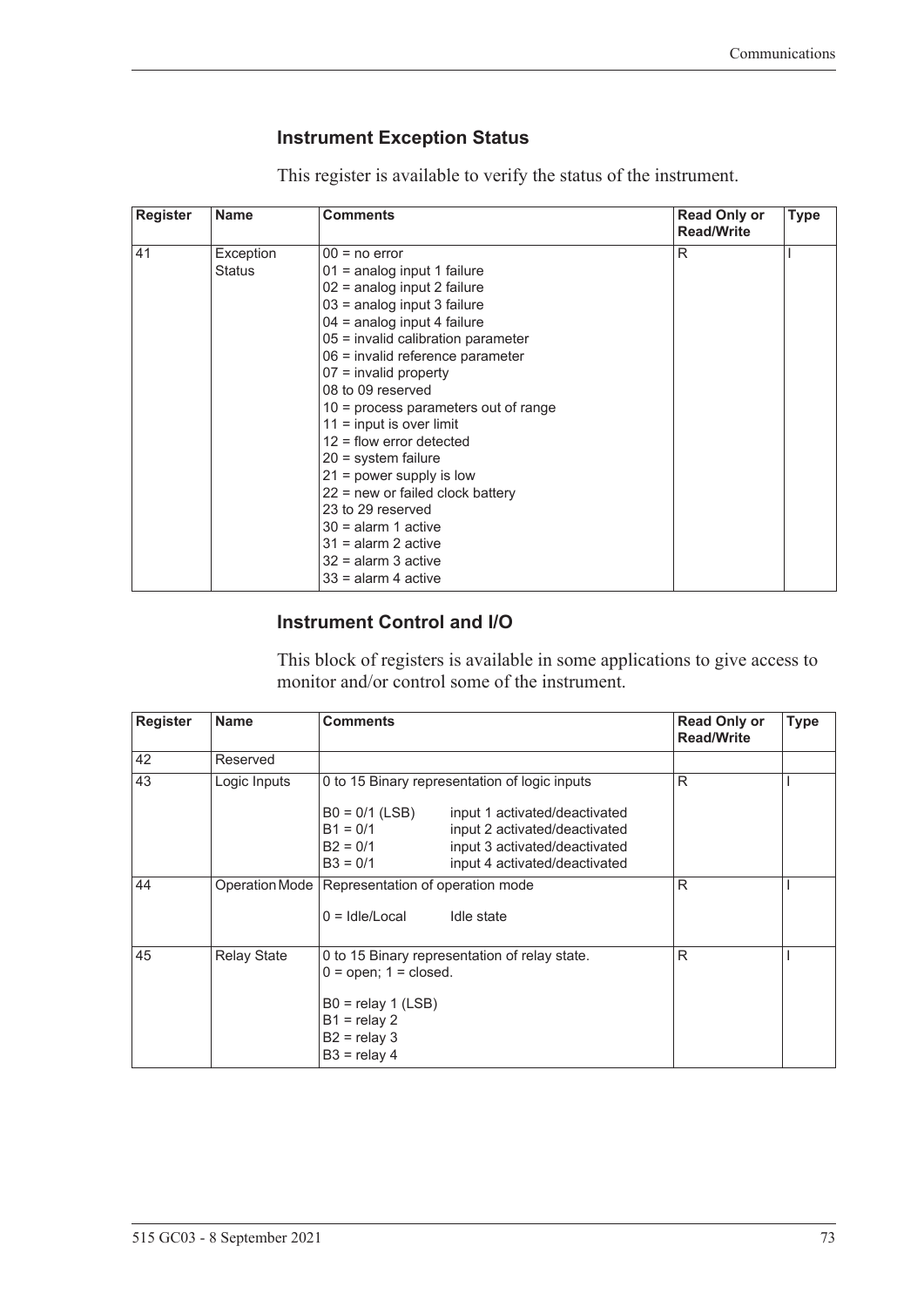| <b>Register</b> | <b>Name</b>              | <b>Comments</b>                                                                                                                                                                                                                           | <b>Read Only or</b><br><b>Read/Write</b> | <b>Type</b> |
|-----------------|--------------------------|-------------------------------------------------------------------------------------------------------------------------------------------------------------------------------------------------------------------------------------------|------------------------------------------|-------------|
| 46              | Relay Control            | 0 to 15 Binary representation of relay control.<br>$0 =$ open; $1 =$ close.<br>$B0 =$ relay 1 (LSB)<br>$B1 =$ relay 2<br>$B2 =$ relay 3<br>$B3 =$ relay 4                                                                                 | R/W                                      |             |
| 47              | Relay Control<br>Source  | 0 to 15 Binary representation of relay control source.<br>$0 =$ Local (controlled by instrument operation) $1 = RTU$<br>(controlled by Modbus register 46).<br>$B0 =$ relay 1 (LSB)<br>$B1 =$ relay 2<br>$B2 =$ relay 3<br>$B3 =$ relay 4 | R/W                                      |             |
| 48              | Reserved                 |                                                                                                                                                                                                                                           | R                                        | L           |
| 51 to 99        | Instrument<br>Parameters | See next table for details.                                                                                                                                                                                                               | R/W                                      | P           |
| 101             | Analog Inp.1             | Raw analog input data.                                                                                                                                                                                                                    | R                                        | P           |
| 103             | Analog Inp.2             | 4-20mA inputs are read in Amperes.<br>0-5V or 1-5V inputs are read in Volts                                                                                                                                                               | R                                        | P           |
| 105             | Analog Inp.3             | RTD inputs are read in degrees Kelvin.                                                                                                                                                                                                    | R                                        | P           |
| 107             | Analog Inp.4             | Unused inputs are configured as 4-20mA.                                                                                                                                                                                                   | R                                        | P           |

### **Instrument Configuration Parameters**

This block of registers is available in applications to give access to some important instrument parameters (i.e. fluid properties etc).

The usage of these parameters can be dependent on other instrument settings. For full description, please refer to the "Modbus Accessible Parameters" in **[Parameters](#page-47-0)** on page 38.

| <b>Register</b> | <b>Name</b>                     | <b>Comments</b> | <b>Read Only or Type</b><br>Read/Write |   |
|-----------------|---------------------------------|-----------------|----------------------------------------|---|
| 51              | <b>Gas Specific Gravity</b>     |                 | R/W                                    | P |
| 53              | <b>Gas Critical Temperature</b> |                 | IR/W                                   | P |
| 55              | Gas Critical Pressure (Abs)     |                 | R/W                                    | P |
| 57              | <b>Gas Acentric Factor</b>      |                 | R/W                                    | P |
| 59 to 99        | Reserved                        |                 | R/W                                    | P |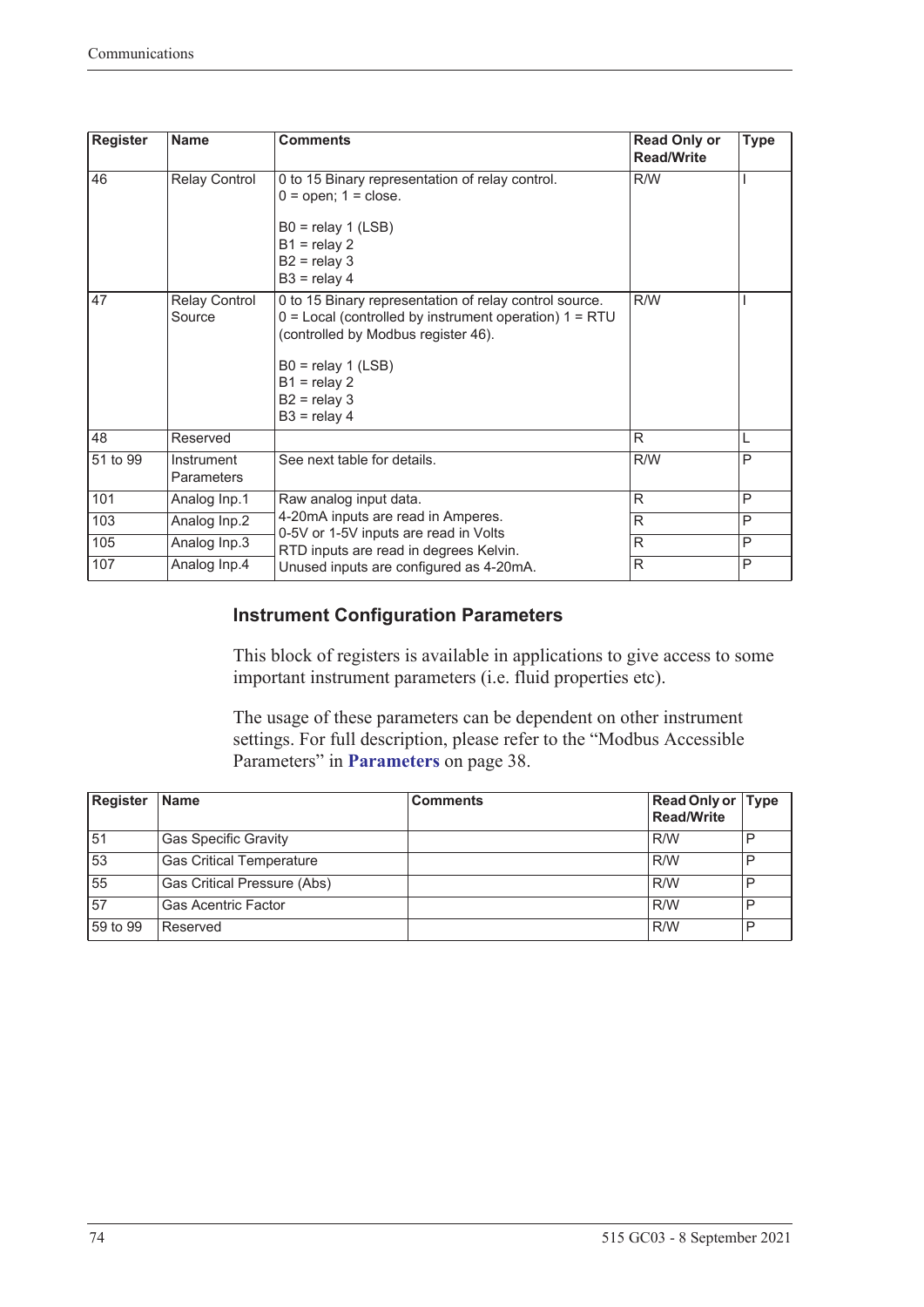### <span id="page-84-0"></span>**Printer Protocol**

<span id="page-84-2"></span>A printer protocol is available in the 500 Series. It provides the ability to print out live data, individual logged data and to do some report-style printing of logged data. The method of printing these and the format of the printouts is described below.

**Note:** Printer output is only available if the Real Time Clock option is fitted.

The selection of Printer Protocol can be made for the Communications Protocol options for the COM-1 RS232 or COM-2 RS485 port. A list of log report types and printer types available at the end of the TM-LOG calibration menu.

### <span id="page-84-3"></span>**Report Types**

The list of report types is as follows:

- REP-01 Hourly Logs Report
- **•** REP-02 Daily Logs Report
- **•** REP-03 Weekly Logs Report
- **•** REP-04 Monthly Logs Report
- **•** REP-05 Yearly Logs Report
- REP-06 Previous Day Hourly Logs (0Hr 23Hr, minimum 48 hourly logs required)

The number of logs printed in each report is determined by the values programmed in the TM-LOG menu.

### <span id="page-84-4"></span>**Printer Types**

The list of available printers is as follows:

- PRN-01 Generic computer printer
- PRN-02 Generic roll printer (printing first line first)
- **•** PRN-03 Slip Printer TM295
- **•** PRN-04 Label (roll) printer Citizen CMP30L

### <span id="page-84-1"></span>**Customizing a Printout**

A customized printout can be provided which can have up to 6 header lines and 6 footer lines. It is also possible to include or exclude each main menu item on the printout. If any customizing of the printout is required discuss this with the distributor.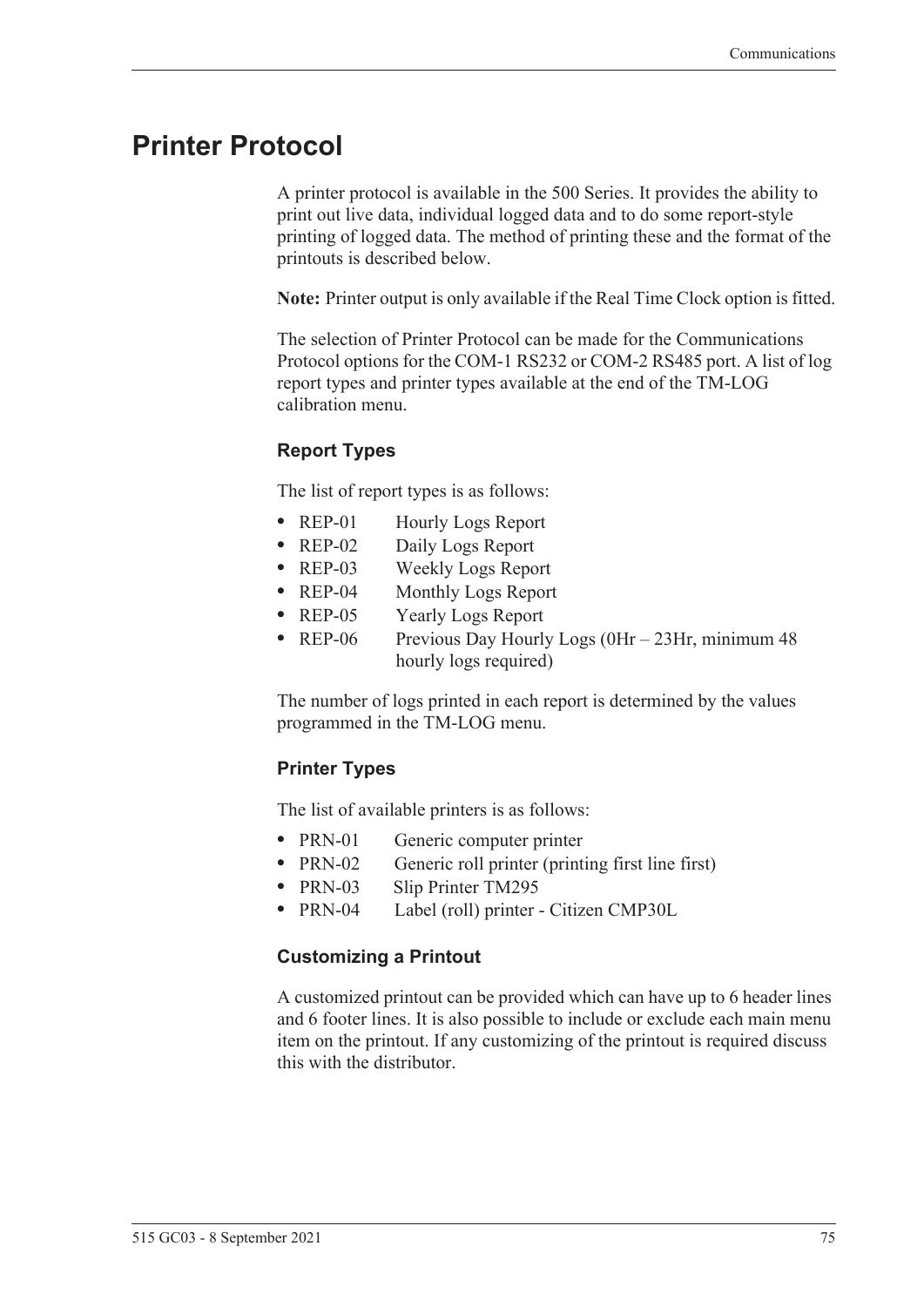### <span id="page-85-1"></span>**Types of Printouts**

### <span id="page-85-0"></span>**Live Data**

The RESET key, when in main menu, is shared as the PRINT key if the printer protocol has been selected. A printout will be initiated whenever this key is pressed. If printing is not required, do not select printer protocol.

The format of this printout will be:

*Custom Header Lines*

*Current Docket No.* 

*Instrument Serial No. & Tag*

| Current Date & Time & Status                 |                      |                               |                                                                                   |
|----------------------------------------------|----------------------|-------------------------------|-----------------------------------------------------------------------------------|
| Total Variable<br>Total Variable<br>Variable | unit<br>unit<br>unit | value<br>value (acc)<br>value | $\langle$ Resettable total first $\rangle$<br>$\leq$ Accumulated total second $>$ |
| Variable<br>etc.                             | unit                 | value                         |                                                                                   |
| <b>Custom Footer Lines</b>                   |                      |                               | $\leq$ separation line $>$                                                        |

(Note that blank header and footer lines are not printed).

### **Docket Number**

The docket number that appears on the live data printout indicates the print number. This number is cleared when the Accumulated totals are reset. If the Reset Mode is set for Delayed, where a print can be generated without resetting the non-accumulated totals, an additional number in brackets will be shown that indicates the number of prints since the last reset. i.e.

*DOCKET No. 000256 (000036)*

### **Instrument Serial Number and Unit Tag**

The instrument serial number and unit tag is the same as the information shown in the Model Info menu. For more details refer to **[Model](#page-39-0)  [Information](#page-39-0)** on page 30.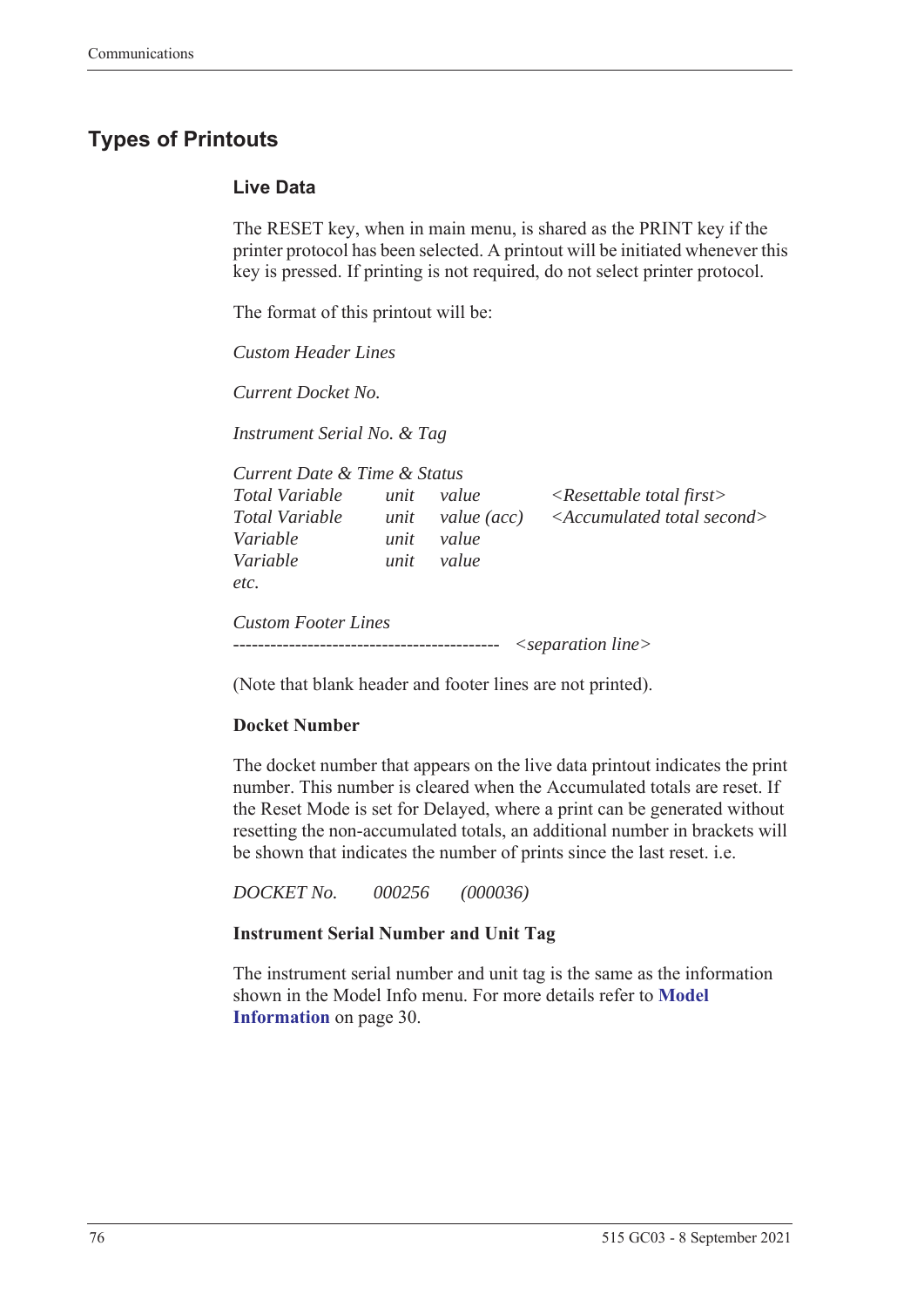### <span id="page-86-0"></span>**Individual Log Data**

When in the Log Menu and while holding the DISPLAY key to view the data of the log of interest the RESET key can be pressed to initiate a printout of that log entry. The printout will have the time and date stamp corresponding to when the log was taken. After the print has been initiated there will be the opportunity to scroll to view another log entry and print again.

Since in each log entry all totals are stored as the Accumulated value, the printout will not have any resettable totals. The format of the printout with this exception is the same as the LIVE DATA printout:

*Custom Header Lines*

*Instrument Serial No. & Tag*

*Log Date & Time & Status Variable unit value <example: total as Accum only> Variable unit value etc.*

*Custom Footer Lines -------------------------------------------- <separation line>*

### <span id="page-86-1"></span>**Log Report Printing**

As there is the likelihood that the reports can be of a considerable length it is strongly recommended that only the 80 Column printer with Z fold (tractor feed) paper be used. This is just as much for the memory storage of printer as it is for the reliable paper supply.

There is a HOLD.SET REPORT PRINT prompt under the main menu with the ability to print the pre-selected type of report. Pressing and holding the SET key for two seconds will initiate the printout. Any of the Log Reports will have the following format:

*Custom Header Lines*

*Title of Report*  $\langle$  *internally set, indicates report type>* 

*Current Date & Time Instrument Serial No. & Tag*

*-------------------------------------------- <separation line>*

*Log No. Date & Time & Status Variable unit value <example: total as Accum only> Variable unit value etc.*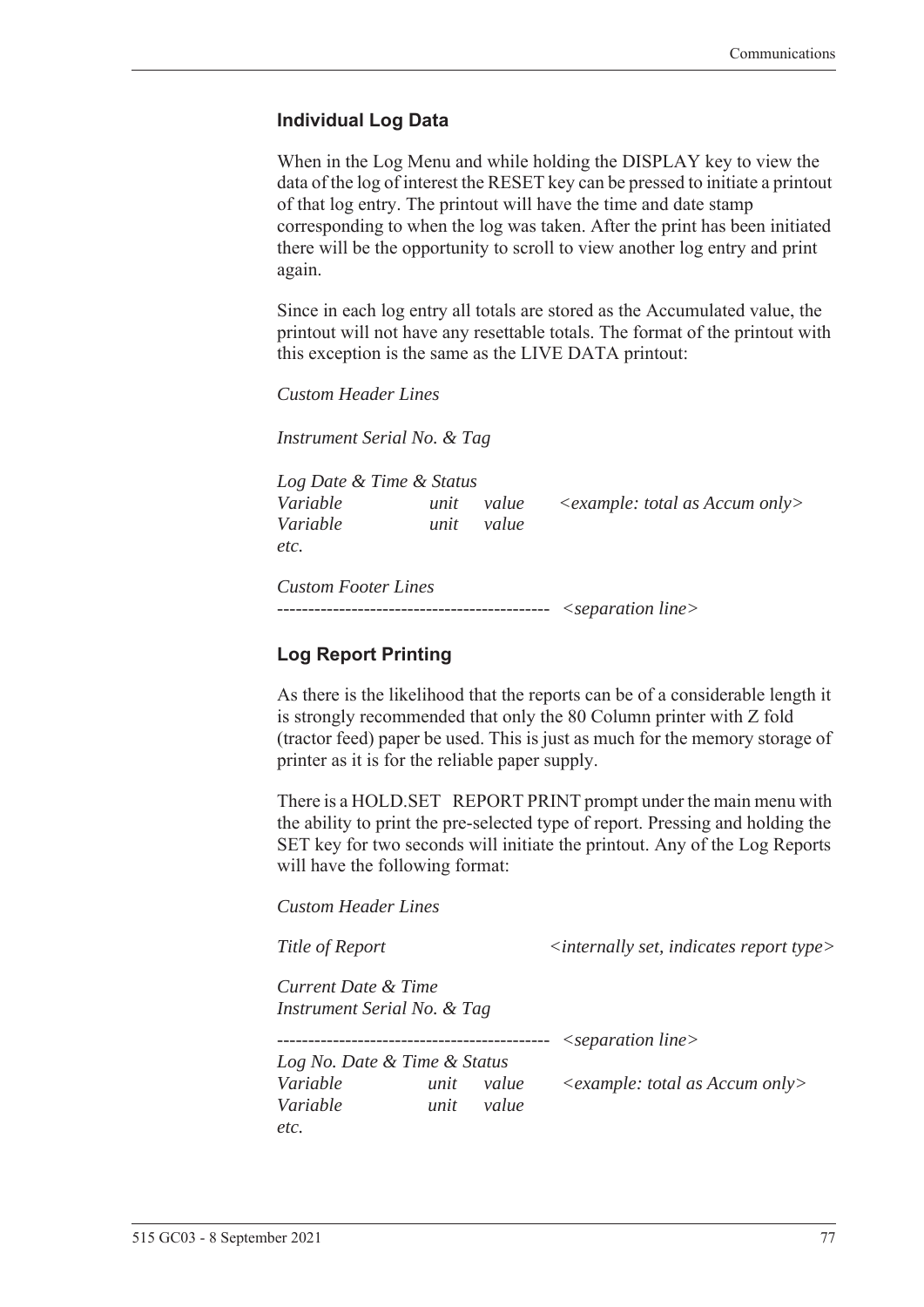|                              |      |           | $\leq$ separation line $>$              |
|------------------------------|------|-----------|-----------------------------------------|
| Log No. Date & Time & Status |      |           |                                         |
| Variable                     | unit | value     | $\leq$ example: total as Accum only $>$ |
| Variable                     | unit | value     |                                         |
| etc.                         |      |           |                                         |
|                              |      | --------- | $\leq$ separation line $>$              |
| Log No. Date & Time & Status |      |           |                                         |
| Variable                     | unit | value     | $\leq$ example: total as Accum only $>$ |
| Variable                     | unit | value     |                                         |
| etc.                         |      |           |                                         |
| <b>Custom Footer Lines</b>   |      |           |                                         |

```
-------------------------------------------- <separation line>
```
Reports will print in the historical order, and for those logs that have no data (e.g. unit was powered off at the time) the print will show "Data not available", i.e.

| Log No. Date & Time & Status |      |           |                                                  |
|------------------------------|------|-----------|--------------------------------------------------|
| Variable                     | unit | value     | $\langle$ example: total as Accum only $\rangle$ |
| Variable                     | unit | value     |                                                  |
| etc.                         |      |           |                                                  |
|                              |      |           | $\leq$ separation line $>$                       |
| Log No. Data Not Available   |      |           |                                                  |
|                              |      | --------- | $\leq$ separation line $>$                       |
| Log No. Date & Time & Status |      |           |                                                  |
| Variable                     | unit | value     | $\leq$ example: total as Accum only $>$          |
| Variable                     | unit | value     |                                                  |
| etc.                         |      |           |                                                  |

If the unit is programmed for 0 logs for a particular time base then the report for that time base will only consist of the header and ID information and a "Data Not Available" message. Likewise for the 0Hr to 23Hr report to print the complete report there must be a minimum of 48 hourly logs programmed otherwise "Data Not Available" will be printed for the missing logs.

*Custom Header Lines*

*Title of Report*

*Current Date & Time Instrument Serial No. & Tag*

*Data Not Available*

*Custom Footer Lines* 

*-------------------------------------------- <separation line>*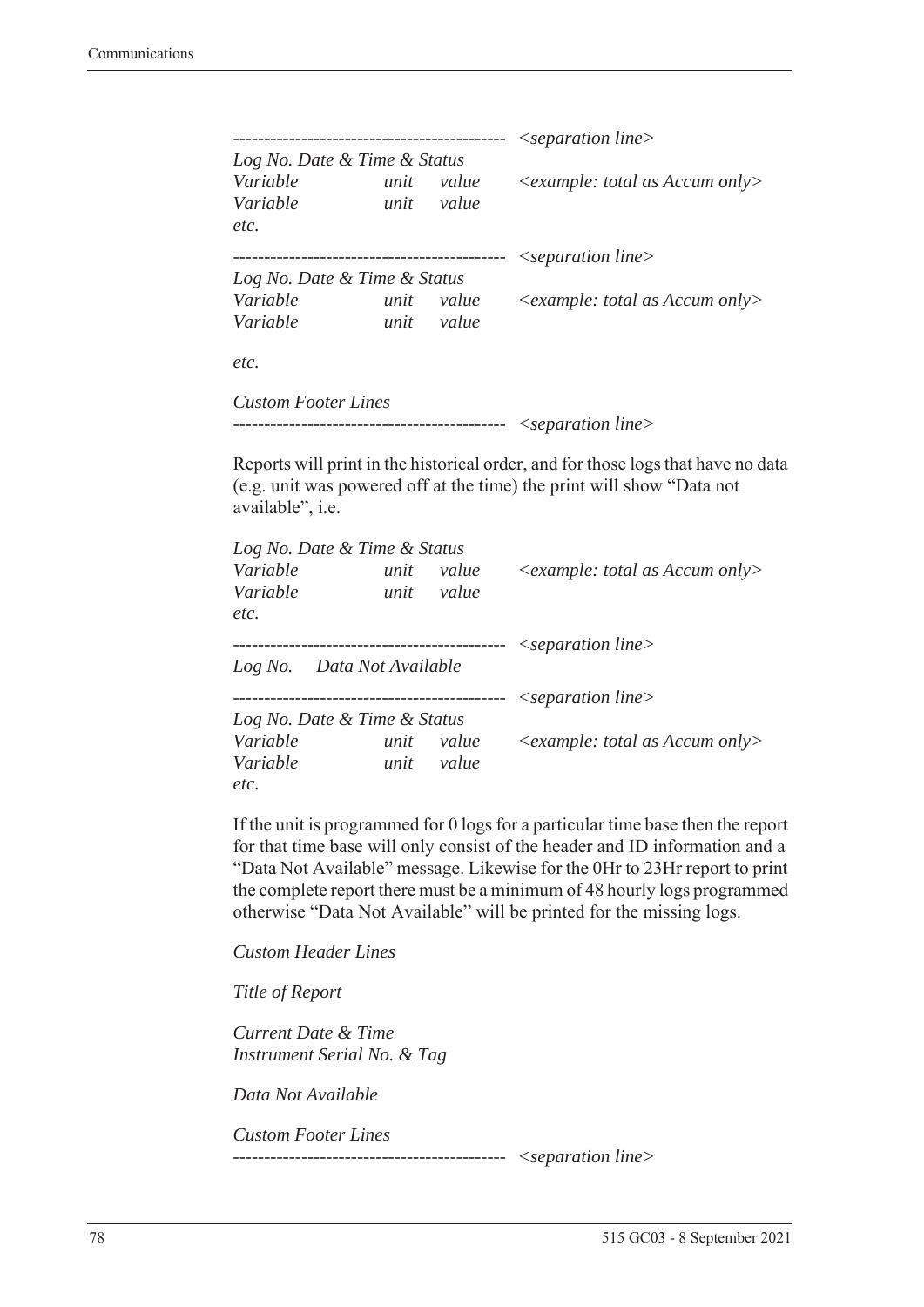### <span id="page-88-0"></span>**Printer Data Control**

Some printers have limited data buffers and are therefore unable to collect all the print data being transmitted. The 500 Series has the capability of software handshaking. The Xon/Xoff characters can be used by any of the printer types to control the flow of data to ensure that data is not lost.

Some printers will also transmit an Xoff character in response to other events such as printer being off-line, print head not engaged or power being removed. The specific behaviour of the printer being used should be noted.

### <span id="page-88-1"></span>**Error Messages**

There are two printer error messages that can be displayed.

### **PAPER OUT**

This message is related to the Printer Type PRN-03 TM295 Slip printer. It is standard procedure with this printer to check for paper status before printing. If a print is attempted but there is no paper the PAPER OUT message will be scrolled. The instrument will continue to poll the printer for paper and if paper is detected before a communications timeout expires the print will commence.

### **COMMS TIMEOUT**

This message is relevant for all printer types and will be activated for the following conditions.

1. If the flow of data is stopped due to software or hardware handshaking and is not allowed to resume before the communications timeout.

2. If Printer Type is PRN-03 Slip printer and a paper status is requested but no response is received within the timeout period.

3. Paper Out has been detected for Printer Type PRN-03 but no paper is inserted within the timeout period.

When a communications timeout error has been activated the message COMMS TIMEOUT will be scrolled once, the request to print will be cleared and the instrument will return to its normal mode.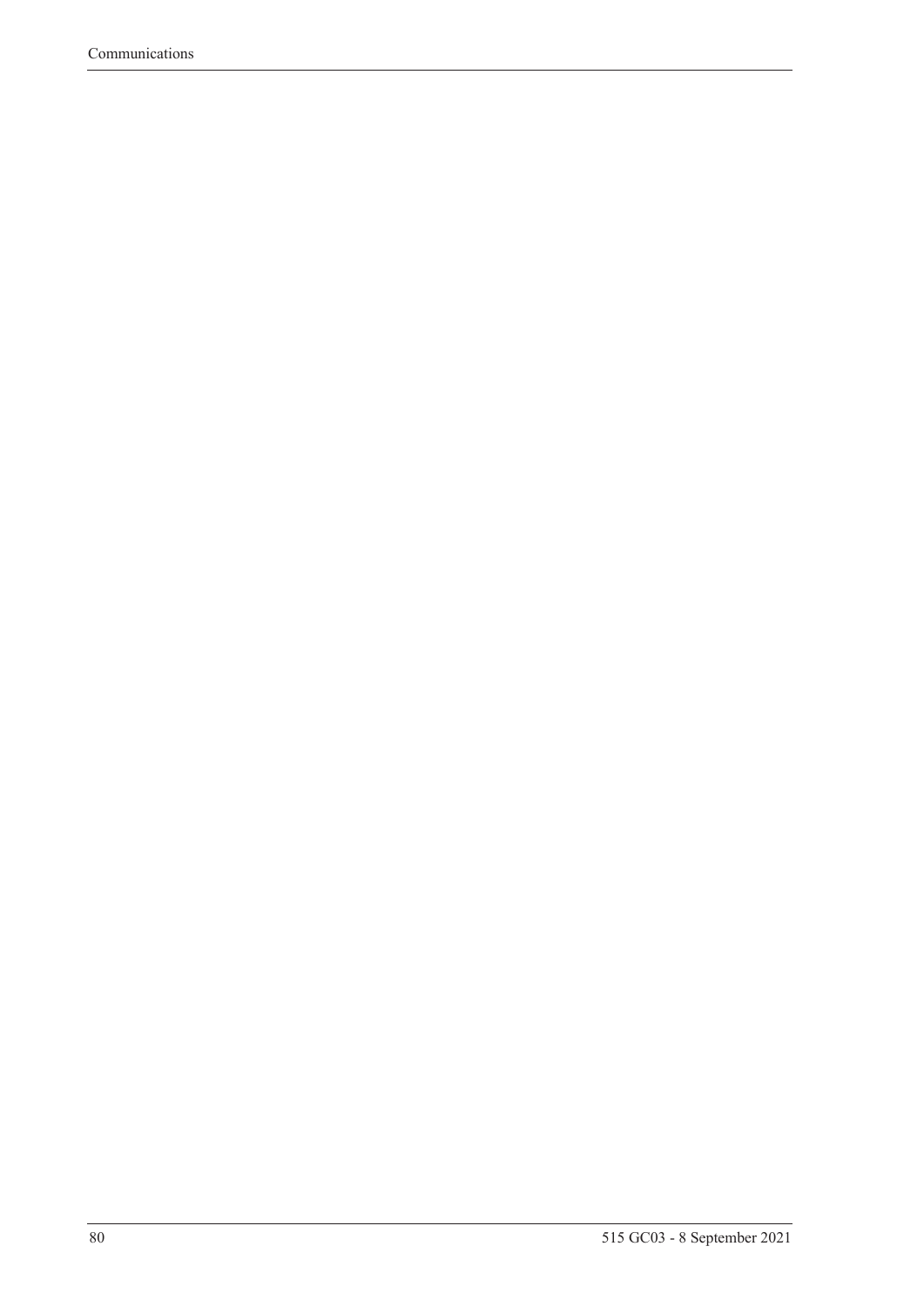# <span id="page-90-1"></span>**Appendix A Glossary**

<span id="page-90-0"></span>

| 500-PM<br><b>Software</b>                 | The 500 Series Program Manager (500-PM software) is a Windows based<br>program that is freely available from the download section of the Contrec<br>website. The program is a comprehensive configuration tool and resource<br>centre that can be used to tailor an instrument to suit specific application<br>needs including program settings, units of measurement, custom tags/text,<br>access levels and more. Custom versions can be saved and configuration<br>reports generated as a PDF. |
|-------------------------------------------|---------------------------------------------------------------------------------------------------------------------------------------------------------------------------------------------------------------------------------------------------------------------------------------------------------------------------------------------------------------------------------------------------------------------------------------------------------------------------------------------------|
| <b>ASCII</b>                              | American Standard Code for Information Interchange. For the ASCII<br>protocol, the instrument receives and transmits messages in ASCII, with all<br>command strings to the instrument terminated by a carriage return. Replies<br>from the instrument are terminated with a line-feed and a carriage-return.                                                                                                                                                                                      |
| <b>Absolute</b>                           | Absolute Pressure = Atmospheric Pressure + Gauge Pressure.                                                                                                                                                                                                                                                                                                                                                                                                                                        |
| <b>Pressure</b>                           | It is the combined local atmospheric pressure and the gauge pressure. All<br>calculations are based on absolute values for pressure. Some sensors can<br>directly measure the absolute pressure value while others measure gauge<br>pressure. Pressure can be displayed as absolute or gauge and is indicated<br>with an 'A' or 'G' appended to the pressure units of measure.                                                                                                                    |
| Atmospheric<br>& Gauge<br><b>Pressure</b> | Some sensors only measure gauge pressure, in this case the atmospheric<br>pressure must be programmed to determine the absolute value. The<br>atmospheric value is affected by the altitude of the installation. The<br>atmospheric pressure default is 101.325 kPa (14.696 psia) which is the<br>standard value at sea level.                                                                                                                                                                    |
| <b>Modbus RTU</b>                         | The Modbus protocol is a message structure for communications between<br>controllers and devices regardless of the type of network. In RTU (remote<br>terminal unit) mode, each 8-bit byte in a message contains two 4-bit<br>hexadecimal characters. This mode has greater character density than<br>ASCII and allows better data throughput than ASCII for the same baud rate.                                                                                                                  |
| <b>Molar Mass</b>                         | Molar mass is the molecular weight, which is the mass of one mole of the<br>substance.                                                                                                                                                                                                                                                                                                                                                                                                            |
| <b>Normal</b>                             | Normal conditions are defined as:                                                                                                                                                                                                                                                                                                                                                                                                                                                                 |
| <b>Conditions</b>                         | $0^{\circ}$ C (273.15K) and 101.325 kPa<br>32°F (491.67°R) and 14.696 psia.<br>٠                                                                                                                                                                                                                                                                                                                                                                                                                  |
|                                           | A flow rate at normal conditions is indicated with an 'N' in the front of the                                                                                                                                                                                                                                                                                                                                                                                                                     |

corrected volume units of measure. Compare with *Standard conditions*.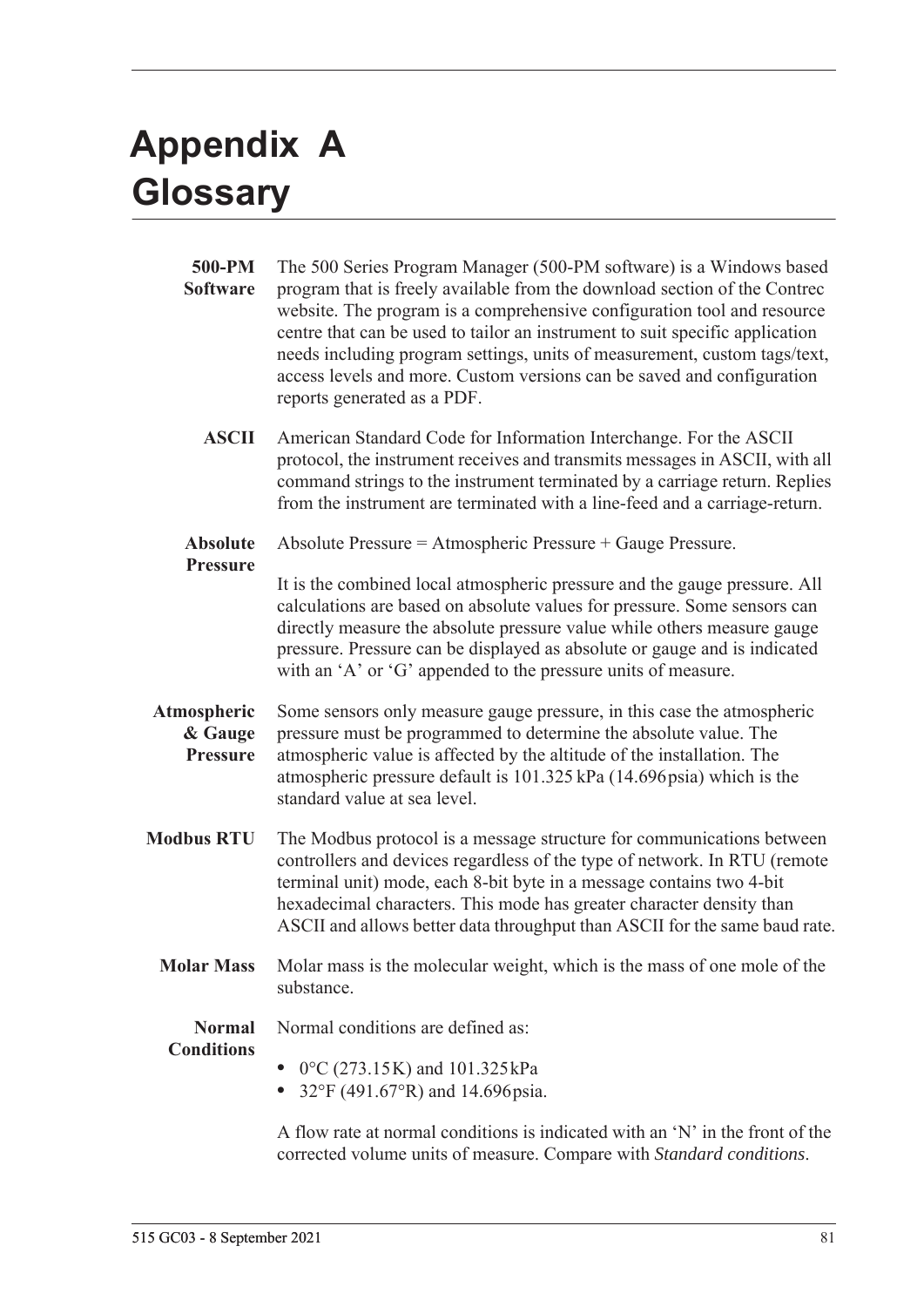| <b>Normalised</b><br>Input                  | A normalised input ranges from 0 to 1.000. For 4-20 mA input, the signal is<br>set to 0 at 4mA and the signal is set to 1.000 at 20mA.                                                                                                |
|---------------------------------------------|---------------------------------------------------------------------------------------------------------------------------------------------------------------------------------------------------------------------------------------|
| <b>Passive Output</b><br><b>Signal</b>      | Requires an external power supply.                                                                                                                                                                                                    |
| <b>RTD</b>                                  | Resistance Temperature Device                                                                                                                                                                                                         |
| <b>Specific</b><br>Gravity                  | Specific Gravity is the ratio of the molar mass of a gas to the molar mass of<br>air.                                                                                                                                                 |
| <b>Square Root</b><br>Correction            | This allows the unit to correct for non-linearities when connected to<br>differential pressure flow devices due to the square-root relationship of the<br>flow rate, density and differential pressure of the fluid or gas in motion. |
| <b>Standard</b>                             | Standard conditions are defined as:                                                                                                                                                                                                   |
| <b>Conditions</b>                           | • 15°C (288.15K) and 101.325kPa, or<br>• 59°F (518.67°R) and 14.696 psia.                                                                                                                                                             |
|                                             | A flow rate at standard conditions is indicated with an 'S' in the front of the<br>corrected volume units of measure. Compare with Normal conditions.                                                                                 |
| <b>Universal Gas</b><br><b>Constant (R)</b> | The Universal Gas Constant is used in the calculation of density at flowing<br>conditions. $(8.314510 \text{ J/(mol*K)})$                                                                                                             |
| Watchdog<br>Timer (WTD)                     | The WDT is used to monitor the activity of the micro processor and will<br>force a reboot if the micro processor stops, while power is applied, due to<br>any internal or external influences.                                        |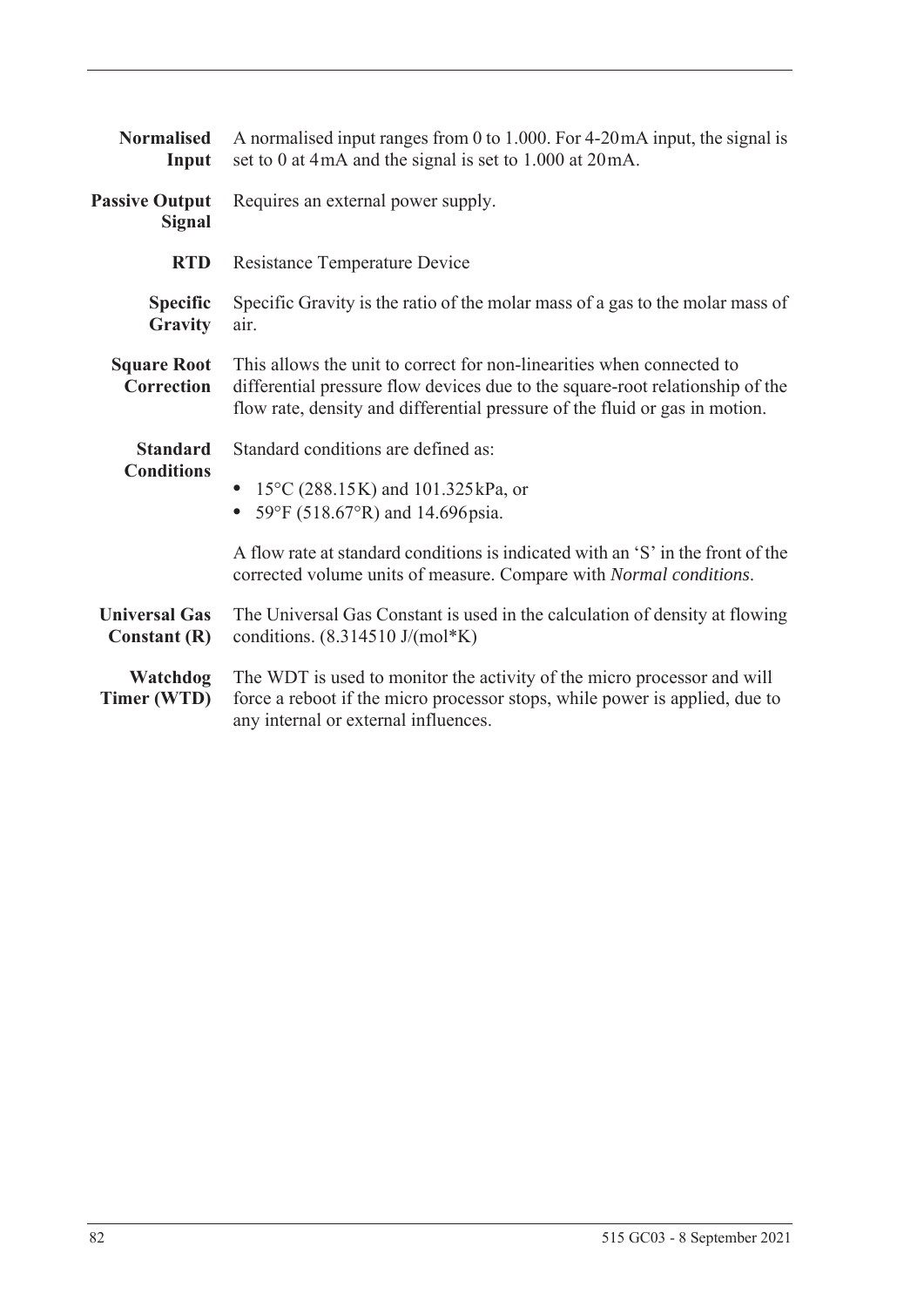## <span id="page-92-1"></span>**Appendix B Model Numbers**

## <span id="page-92-0"></span>**Product Codes**

| <b>Model</b>                                                                                                                                                                          | <b>Supplementary Code</b> |                |   |   |                                                                                                                        |  |                                              | <b>Description</b>                                                                                                                     |  |
|---------------------------------------------------------------------------------------------------------------------------------------------------------------------------------------|---------------------------|----------------|---|---|------------------------------------------------------------------------------------------------------------------------|--|----------------------------------------------|----------------------------------------------------------------------------------------------------------------------------------------|--|
| 515                                                                                                                                                                                   |                           |                |   |   |                                                                                                                        |  | $-$ GC03                                     |                                                                                                                                        |  |
|                                                                                                                                                                                       | $\mathbf{1}$              |                |   |   |                                                                                                                        |  |                                              | Panel mount enclosure                                                                                                                  |  |
|                                                                                                                                                                                       | $\overline{2}$            |                |   |   |                                                                                                                        |  |                                              | Field mount enclosure (NEMA 4X / IP66)<br>(7 specifies heater included)                                                                |  |
| <b>Enclosure</b>                                                                                                                                                                      | 3/5                       |                |   |   |                                                                                                                        |  |                                              | Explosion proof Ex d (IECEx/ATEX), metric glands<br>(5 specifies heater included)                                                      |  |
|                                                                                                                                                                                       | 4/6                       |                |   |   |                                                                                                                        |  |                                              | Explosion proof Ex d (CSA), NPT glands<br>(6 specifies heater included)                                                                |  |
|                                                                                                                                                                                       |                           | 0              |   |   |                                                                                                                        |  |                                              | 4 logic inputs, 1 isolated output, 2 relays (only relay type 1 is<br>available), RS232 (DB9) communication port                        |  |
| <b>Output Options</b>                                                                                                                                                                 |                           | $\mathbf{1}$   |   |   |                                                                                                                        |  |                                              | 4 logic inputs, 2 isolated outputs, 4 relays, real-time clock data<br>logging, RS232 (DB9) and RS485 communication ports               |  |
|                                                                                                                                                                                       |                           | 2/3            |   |   |                                                                                                                        |  |                                              | 4 logic inputs, 2 isolated outputs, 4 relays, real-time clock data<br>logging, RS232 (DB9) and Ethernet communication ports            |  |
| 1                                                                                                                                                                                     |                           |                |   |   | Electromechanical relays only                                                                                          |  |                                              |                                                                                                                                        |  |
| <b>Relay Type</b>                                                                                                                                                                     |                           | $\overline{2}$ |   |   |                                                                                                                        |  | 2 electromechanical and 2 solid state relays |                                                                                                                                        |  |
|                                                                                                                                                                                       |                           |                | 3 |   |                                                                                                                        |  |                                              | Solid state relays only                                                                                                                |  |
| <b>Power Supply</b>                                                                                                                                                                   |                           |                |   | U |                                                                                                                        |  |                                              | Inputs for 12-28VDC and 100-240 VAC, 50-60Hz<br>(Previous Models: $A = 110/120$ VAC, $E = 220/240$ VAC)                                |  |
|                                                                                                                                                                                       |                           |                |   | D |                                                                                                                        |  |                                              | Input for 12-28VDC power only                                                                                                          |  |
| <b>Display Panel Options</b>                                                                                                                                                          |                           |                |   |   | S                                                                                                                      |  |                                              | Standard option (now with backlight & LCD backup)<br>(original Full option: F, with Infra-Red comms, no longer available)              |  |
| C<br><b>PCB Protection</b>                                                                                                                                                            |                           |                |   |   |                                                                                                                        |  |                                              | Conformal coating - required for maximum environmental<br>operating range. Recommended to avoid damage from<br>moisture and corrosion. |  |
| N                                                                                                                                                                                     |                           |                |   |   | None - suitable for IEC standard 654-1 Climatic Conditions up<br>to Class B2 (Heated and/or cooled enclosed locations) |  |                                              |                                                                                                                                        |  |
| <b>GC03</b><br><b>Application Pack Number</b>                                                                                                                                         |                           |                |   |   | Defines the application software to be loaded into the<br>instrument                                                   |  |                                              |                                                                                                                                        |  |
| For example: Model No. 515.111USC<br>Displayed on the 500 Series as:<br>Note: The first character represents the CPU installed<br>(factory use only). The remaining 6 characters only |                           |                |   |   |                                                                                                                        |  | $2 - 1 - 5 -$<br>515 MODEL                   |                                                                                                                                        |  |
| represent hardware that affects the operation.                                                                                                                                        |                           |                |   |   |                                                                                                                        |  |                                              |                                                                                                                                        |  |

**Note:** Example full product part number is 515.111USC-GC03 (This is the number used for placing orders).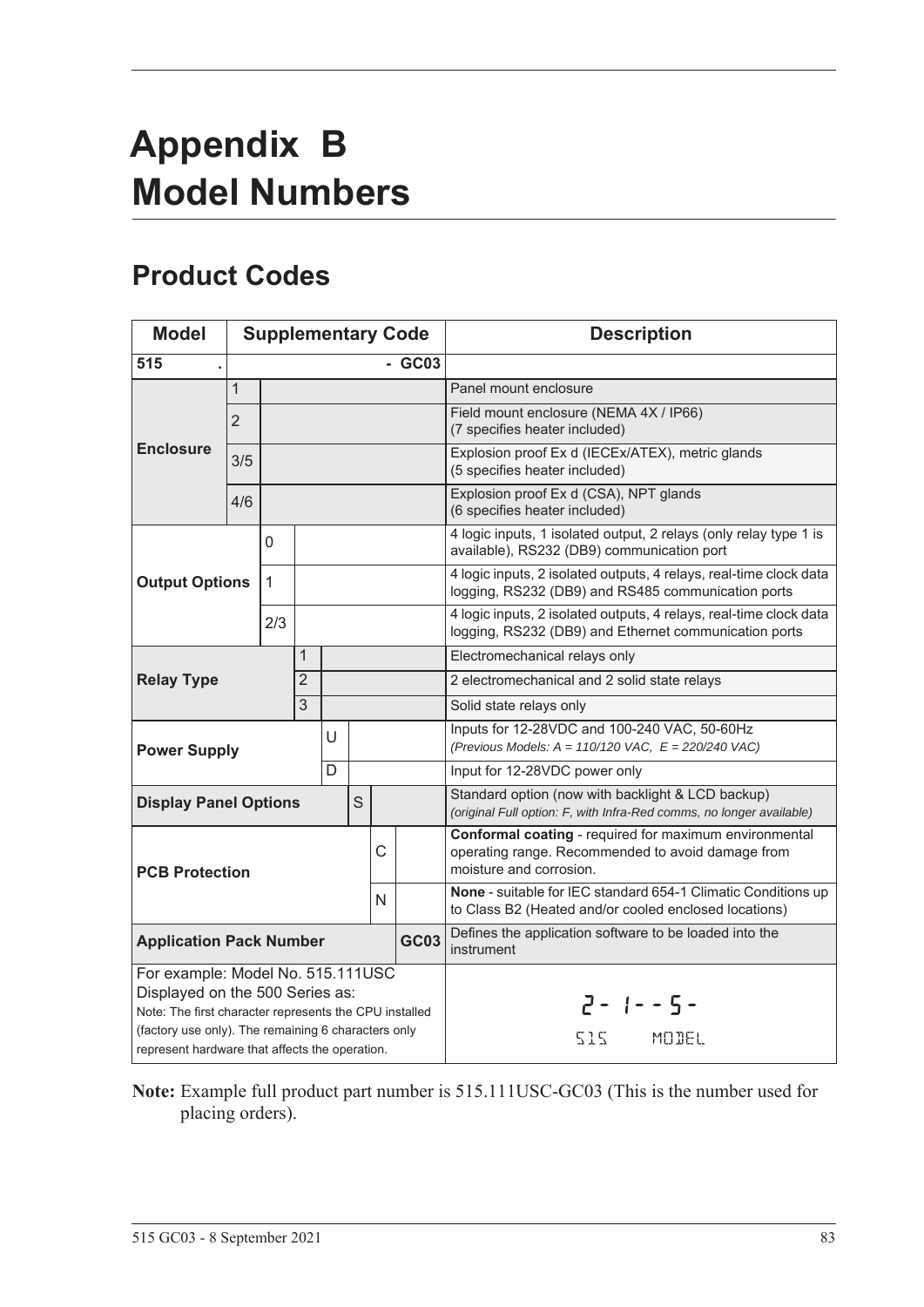## <span id="page-93-1"></span>**Custom Version Codes**

|                                         | Code                  |                |  | <b>Description</b>                                                                             |
|-----------------------------------------|-----------------------|----------------|--|------------------------------------------------------------------------------------------------|
|                                         | 00                    |                |  | <b>Factory Default Application</b>                                                             |
|                                         | 01                    |                |  | Contrec Systems Pty. Ltd. Melbourne Australia                                                  |
|                                         | 02                    |                |  | Contrec Limited, West Yorkshire UK                                                             |
| <b>Origin Code</b>                      | 03                    |                |  |                                                                                                |
| <b>Identifies</b><br><b>Distributor</b> | 04                    |                |  | Contrec - USA, LLC. Pelham AL 35124 USA                                                        |
|                                         | 05                    |                |  | Flowquip Ltd. Halifax UK                                                                       |
|                                         | 06                    |                |  |                                                                                                |
|                                         | etc.                  |                |  |                                                                                                |
|                                         |                       | $\Omega$       |  | English (Default)                                                                              |
|                                         |                       | $\mathbf{1}$   |  | German                                                                                         |
|                                         |                       | $\overline{2}$ |  | Dutch                                                                                          |
| <b>User Language</b>                    |                       | 3              |  | French                                                                                         |
|                                         |                       | $\overline{4}$ |  | Spanish                                                                                        |
|                                         |                       | 5              |  |                                                                                                |
|                                         |                       | etc.           |  |                                                                                                |
|                                         | 000                   |                |  |                                                                                                |
| <b>Distributor's Code</b><br>$\cdots$   |                       |                |  | Distributor's own choice. Possibly a code that identifies the<br>customer and the application. |
| 999                                     |                       |                |  |                                                                                                |
|                                         | For example: 02 3 157 |                |  | 023157                                                                                         |
| Displayed on the 500 Series as:         |                       |                |  | CUSTOM VERS                                                                                    |

## **Application Information Code**

The Application Information code is an aid for users and service personnel to determine the type of inputs that are used in a particular application. The Application Information code is displayed on the instrument as shown below.

<span id="page-93-0"></span>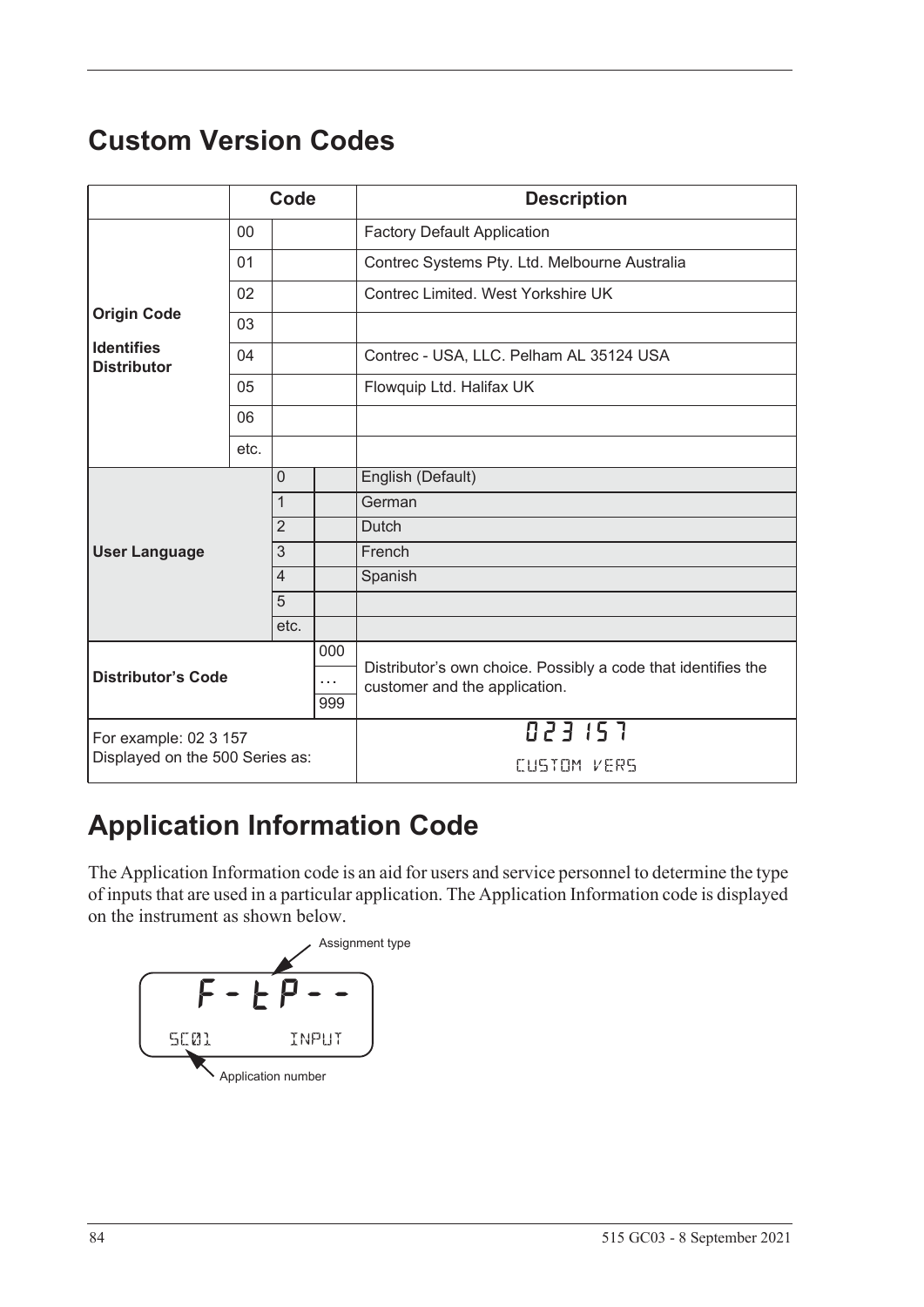The Application number identifies the application as in the following examples:

- **•** SC01 steam flow computer for frequency flow meter
- **•** GN02 natural gas flow computer for analog flow meter

The Input Assignment type indicates the physical input that is assigned to each input on the instrument. The code is made up from six characters as follows:

| FINP1   FINP2   AINP1   AINP2   AINP3   AINP4 |  |  |  |
|-----------------------------------------------|--|--|--|
|                                               |  |  |  |

The codes are as follows:

- - not used in this application
- **A** indicates a generic analog input such as for density or level etc.
- **•** C indicates a user code input
- d indicates a density input
- **•** F indicates a generic flow input such as for volume or mass etc.
- H indicates a high flow input for stacked inputs
- **•** L indicates a low flow input for stacked inputs
- **•** P indicates a pressure input
- **q** indicates a quadrature input
- *k* indicates a temperature input.

For example,  $F - tP - -$  is an instrument with FINP1 (frequency input 1) assigned to a flow input, AINP1 assigned to a temperature input and AINP2 assigned as a pressure input. The other inputs are not used.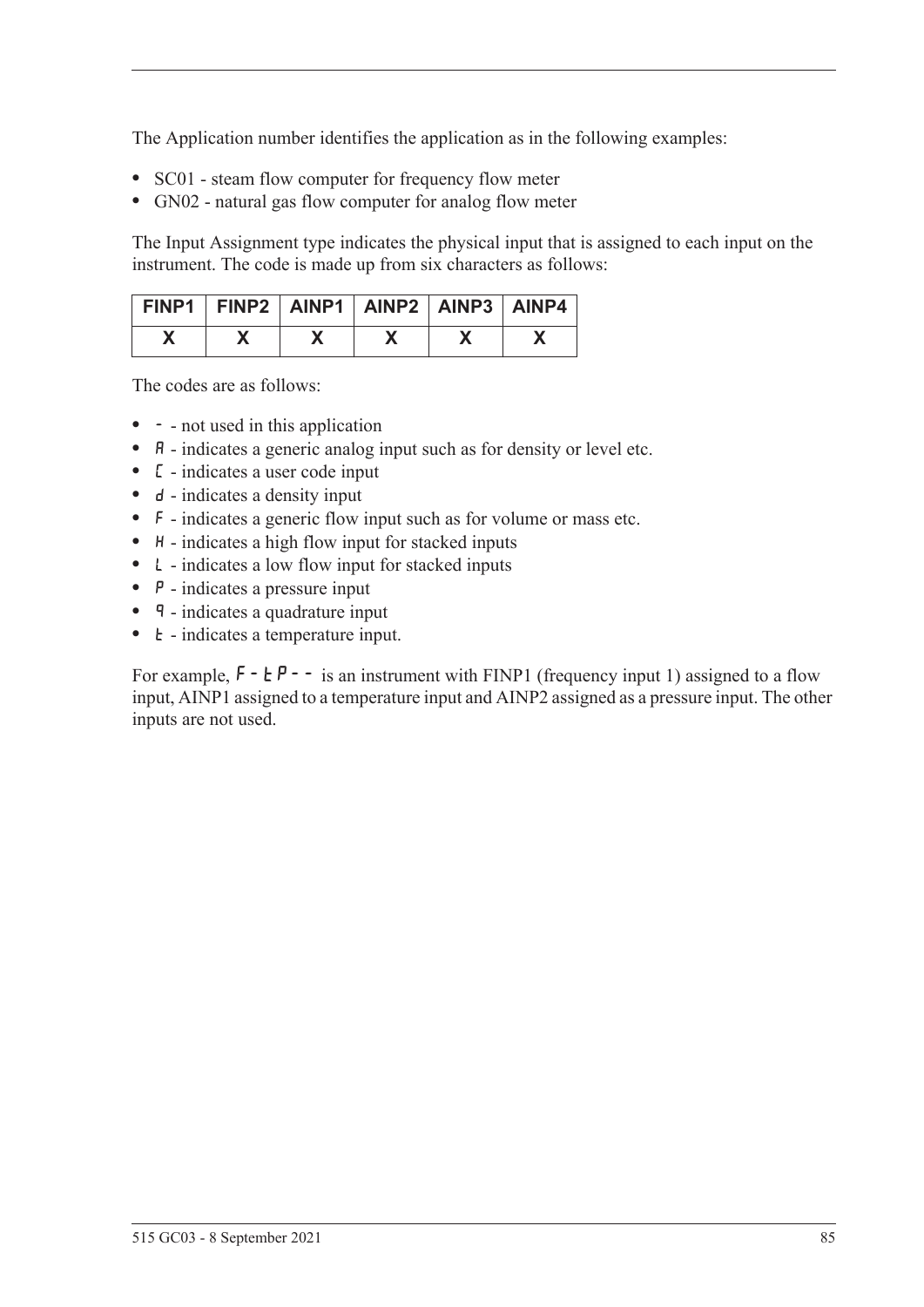# **Appendix C Ethernet Port & Setup**

## **Ethernet Port**

The optional Ethernet port simplifies the communication network and avoids the need for an external 3rd party Serial to Ethernet converter. It allows communications via an existing Ethernet network. In some installations you will need to speak with your network (IT) administrator in order to correctly set up your network. Applications, such as DataMod (available via Contrec), can communicate over the Ethernet network to perform remote monitoring and Data Logging operations.

Within the instrument's calibration menus the Ethernet port uses the settings for the RS-485 port that need to match a supplied Ethernet unit as follows:

- **•** Protocol: RTU
- **•** Baud Rate: 19200
- **•** Data Bits: 8
- **•** Parity: Even
- **•** Stop Bits: 1

Data mapping follows the same convention applied to Modbus registers.

## **Connecting 515 Ethernet to Networks/Routers**

Ethernet 515s are set as default to DHCP (Dynamic Host Configuration Protocol), which should allow your network/router to automatically find and assign an IP address to the instrument (providing there are addresses available). If your network cannot locate the instrument you may need to run the 'Digi Discovery' tool (Contrec guide available on request) or enter the Ethernet module's MAC address within your router settings. If required, the instrument can also be set to a static IP address, however it is strongly advised that only IT competent persons access and edit site network and 515 Ethernet settings. All Ethernet instruments are supplied with the Ethernet module MAC address printed on the outside of the enclosure and also printed directly onto the Ethernet Module itself (the Option card would need to be removed to view the physical Digi Ethernet module).

Contrec Limited will not be held responsible for any changes made to customer router and network settings. Further guides on how to access the module settings and discovering IP address' can be supplied upon request.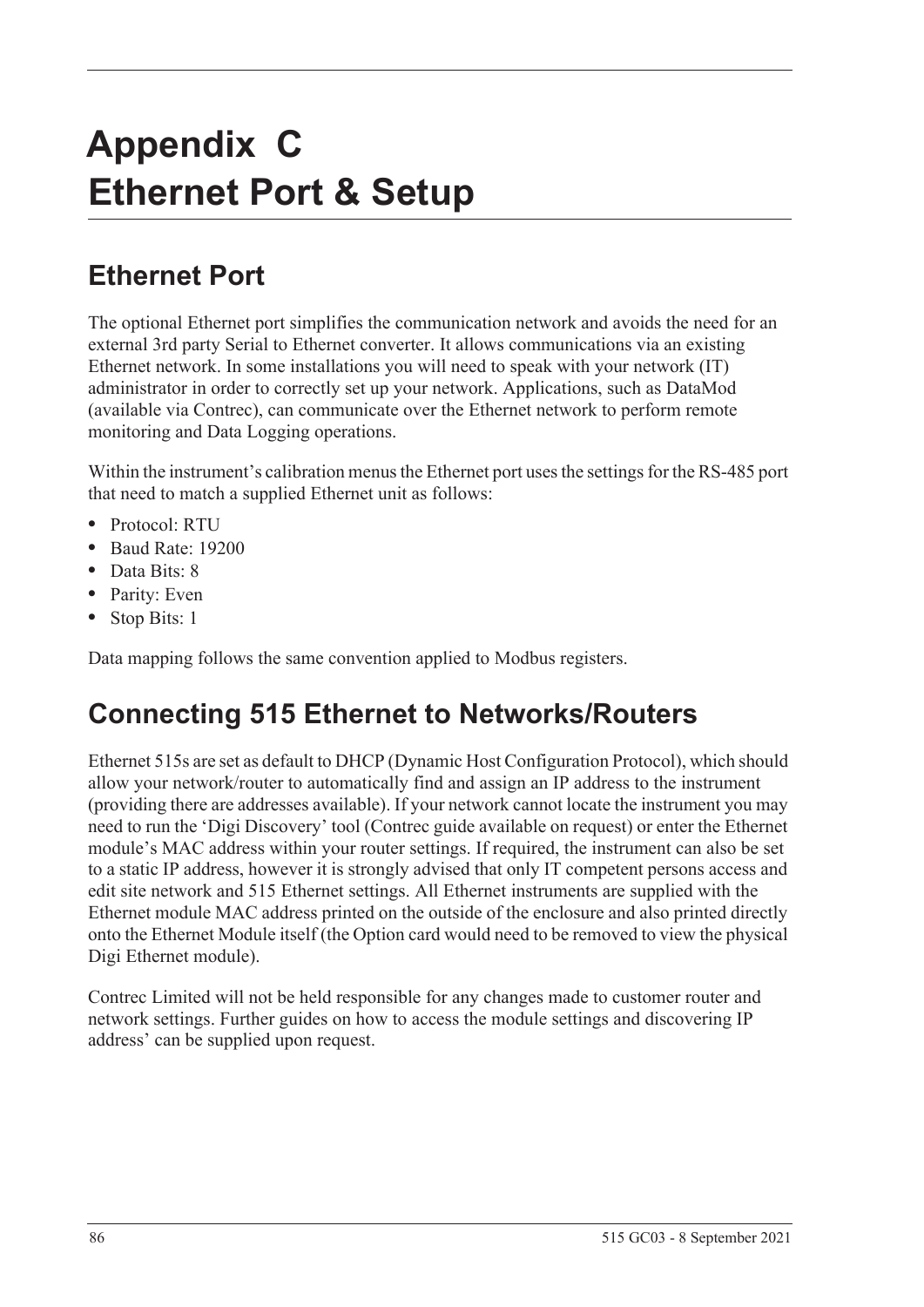## **Connecting DataMod via Ethernet**

Using the IP address that you or the network/router has assigned to the 515 instrument, enter this into the **Host Name / IPv4 Address** tab within DataMod's Modbus Connection Settings as per [Figure 21.](#page-96-0)

Ensure all other settings are correct as per the **Datamod User Guide** and the **515 Ethernet Guide - Establishing a Connection to Datamod**. Both of these documents are available from Contrec on request.

| Transmission Mode-                                   |                 |                     |                      |
|------------------------------------------------------|-----------------|---------------------|----------------------|
| C RTU Serial                                         | <b>C</b> TCP/IP | C RTU over TCP/IP   |                      |
| -RTU Serial Settings-                                |                 |                     |                      |
| Serial Port:                                         |                 | Baud Rate (bps):    |                      |
| COM1                                                 |                 | 19200               | $\blacktriangledown$ |
| -Data Bits-                                          |                 | -Parity-            |                      |
| C 7 bits C 8 bits                                    |                 | C None              |                      |
|                                                      |                 | $C$ Odd             |                      |
| -Stop Bits-                                          |                 | $G$ Even            |                      |
| $C$ 1 bit $C$ 2 bits                                 |                 |                     |                      |
| TCP/IP Settings                                      |                 |                     |                      |
| Host Name / IPv4 Address:                            |                 |                     | Port:                |
| 192.168.0.7                                          |                 |                     | 502                  |
| Receive Timeout (sec): $\vert^2$<br>Maximum Retries: | 2               | Slave Unit Address: | 11                   |
|                                                      |                 | ,                   | Cancel               |

<span id="page-96-0"></span>*Figure 21 DataMod - Modbus Connection Settings*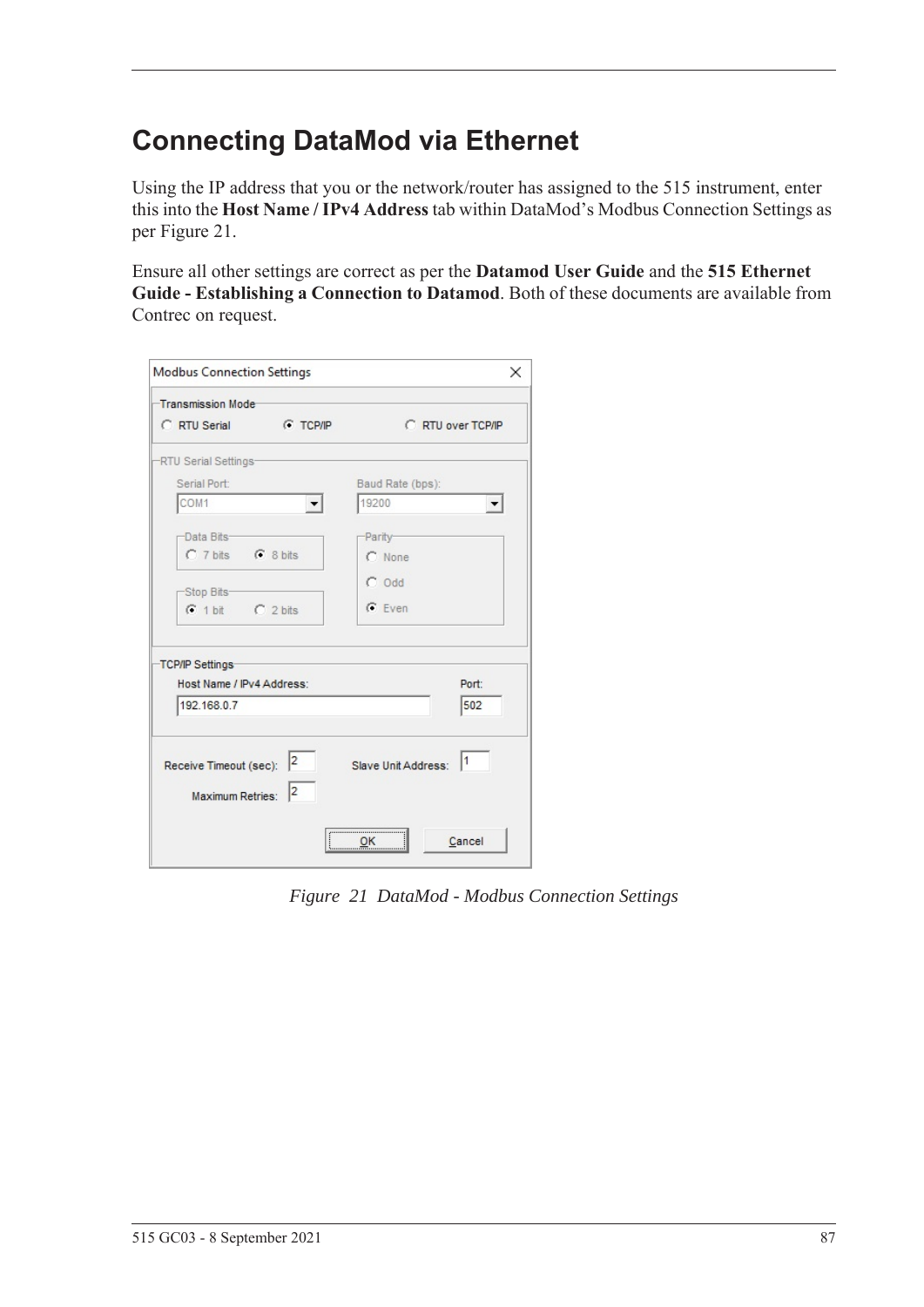## **Appendix D Reference Tables**

## <span id="page-97-0"></span>**Properties of Selected Gases**

| Gas                   | <b>Specific</b><br><b>Gravity</b> | <b>Critical Temperature</b> |              | <b>Critical Pressure</b> |         | <b>Acentric</b><br><b>Factor</b> |
|-----------------------|-----------------------------------|-----------------------------|--------------|--------------------------|---------|----------------------------------|
|                       | <b>SG</b>                         | $\rm ^{\circ}C$             | $\mathsf{P}$ | kPa                      | psia    | $\omega$                         |
| Acetylene             | 0.8990                            | 35.15                       | 95.27        | 6114                     | 886.76  | 0.189                            |
| Air                   | 1.0000                            | $-140.90$                   | $-221.62$    | 3747                     | 543.46  | 0.035                            |
| Ammonia               | 0.5880                            | 132.25                      | 270.05       | 11353                    | 1646.61 | 0.257                            |
| Argon                 | 1.3793                            | $-122.29$                   | $-188.12$    | 4898                     | 710.39  | $-0.002$                         |
| <b>Butane</b>         | 2.0054                            | 151.97                      | 305.55       | 3796                     | 550.56  | 0.200                            |
| <b>Carbon Dioxide</b> | 1.5196                            | 30.97                       | 87.75        | 7374                     | 1069.51 | 0.225                            |
| Carbon Monoxide       | 0.9671                            | $-140.30$                   | $-220.54$    | 3494                     | 506.76  | 0.045                            |
| Chlorine              | 2.4482                            | 143.85                      | 290.93       | 7700                     | 1116.79 | 0.069                            |
| Ethane                | 1.0382                            | 32.17                       | 89.91        | 4872                     | 706.62  | 0.099                            |
| Ethylene              | 0.9686                            | 9.19                        | 48.55        | 5041                     | 731.14  | 0.087                            |
| Helium                | 0.1381                            | $-267.96$                   | $-450.32$    | 227                      | 32.92   | $-0.390$                         |
| Hydrogen              | 0.0696                            | $-240.17$                   | $-400.30$    | 1293                     | 187.53  | $-0.217$                         |
| Hydrogen Chloride     | 1.1898                            | 51.54                       | 124.78       | 8310                     | 1205.26 | 0.132                            |
| Hydrogen Sulphide     | 1.1767                            | 100.25                      | 212.45       | 8963                     | 1299.97 | 0.090                            |
| Methane               | 0.5559                            | $-82.59$                    | $-116.66$    | 4599                     | 667.03  | 0.011                            |
| Neon                  | 0.6969                            | $-228.75$                   | $-379.75$    | 2760                     | 400.30  | $-0.016$                         |
| Nitrogen              | 0.9672                            | $-146.95$                   | $-232.51$    | 3398                     | 492.84  | 0.037                            |
| Nitrous Oxide         | 1.5199                            | 36.45                       | 97.61        | 7255                     | 1052.25 | 0.142                            |
| Oxygen                | 1.1048                            | $-118.57$                   | $-181.42$    | 5043                     | 731.43  | 0.022                            |
| Propane               | 1.5226                            | 96.68                       | 206.02       | 4248                     | 616.12  | 0.152                            |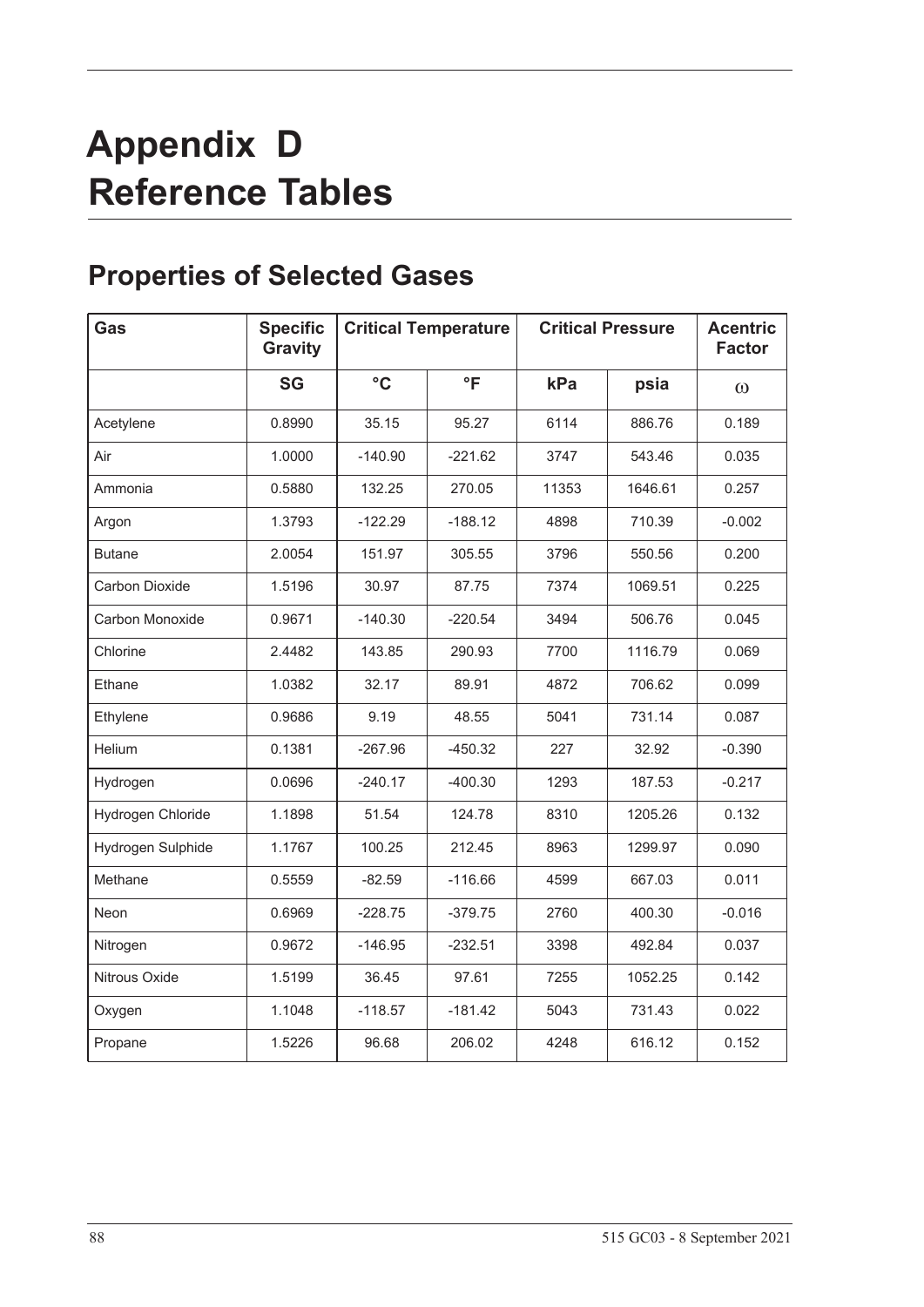## **Index**

**Numerics** 0-5V inpu[t 15](#page-24-0) 4-20mA input [16](#page-25-0) output [18](#page-27-0) 500 Series Program Manage[r 6](#page-15-0) 500-PM software [6,](#page-15-0) [81](#page-90-0)

### **A**

ACCUM ke[y 26](#page-35-0) address, instrumen[t 64](#page-73-0) alarm connection [20](#page-29-0) equipment failur[e 47](#page-56-0) hysteresi[s 49](#page-58-0) relays [47](#page-56-1) setpoin[t 48](#page-57-0) alarms menu [47](#page-56-2) analog input connection[s 15](#page-24-1) failur[e 57](#page-66-0) scalin[g 4](#page-13-0) application cod[e 84](#page-93-0) approvals [7](#page-16-0) FCC Declaration [7](#page-16-1) ASCII protoco[l 63](#page-72-0)

### **B**

back panel [12](#page-21-0) backup program [35](#page-44-0) Program Manage[r 35](#page-44-1) basic men[u 27](#page-36-0) battery faile[d 58](#page-67-0) lif[e 51](#page-60-1) ne[w 58](#page-67-0) battery replacemen[t 24](#page-33-0) battery typ[e 24](#page-33-1) baud rat[e 50](#page-59-1)

### **C**

CAL switch-protected parameter [31](#page-40-0)

calibration backup, reports [35](#page-44-0) menu [36](#page-45-0) set mode [32](#page-41-0) view mode [32](#page-41-1) cleaning [11](#page-20-0) clock batter[y 51](#page-60-1) date format [52](#page-61-0) real-tim[e 51](#page-60-2) codes application information [84](#page-93-0) customer versio[n 84](#page-93-1) exception [73](#page-82-1) product numbe[r 83](#page-92-0) comm port COM-1 RS-232 [61](#page-70-0) COM-2 RS-485 [62](#page-71-0) communication connection[s 22](#page-31-0) protocols [63](#page-72-1) communication[s 5,](#page-14-1) [61](#page-70-1) menu [50](#page-59-2) connections alar[m 20](#page-29-0) communication [61](#page-70-2) communication[s 22](#page-31-0) electrical [12](#page-21-1) input [15](#page-24-2) mains [23](#page-32-0) output [18](#page-27-1) customer version codes [84](#page-93-1) customizing a printout [75](#page-84-1)

### **D**

daily logging [53](#page-62-0) data log viewing [28](#page-37-0)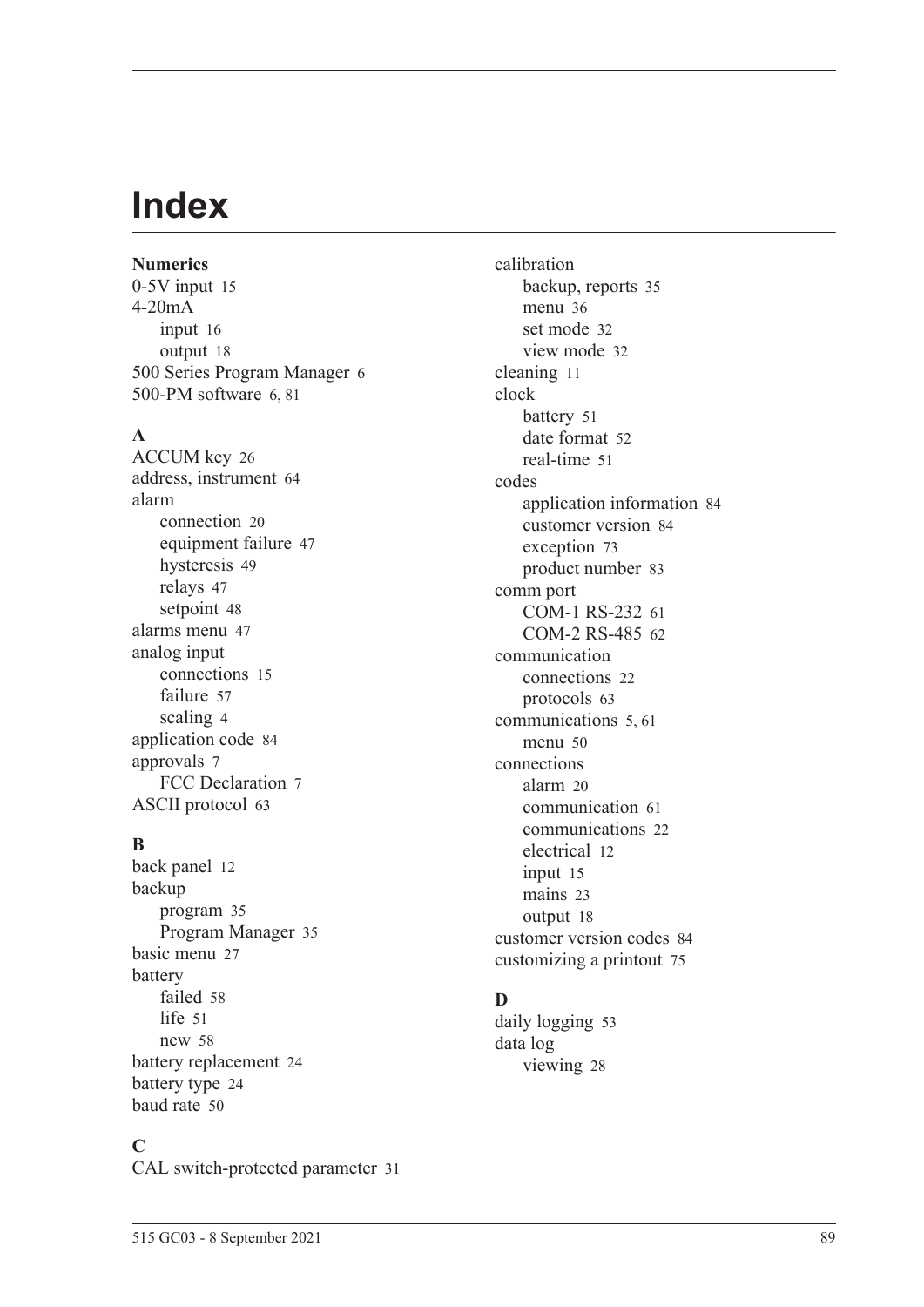data logging daily [53](#page-62-0) hourl[y 52](#page-61-1) monthly [53](#page-62-1) weekl[y 53](#page-62-2) yearly [53](#page-62-3) date format [52](#page-61-0) declaration FCC [7](#page-16-1) decontamination [11](#page-20-0) default on exception [57](#page-66-1) default tota[l 25](#page-34-0) detail men[u 27](#page-36-0) disconnection device [23](#page-32-1) display timeout mod[e 54](#page-63-0) timeout time [55](#page-64-0) DISPLAY key [26](#page-35-1) display-only parameter [31](#page-40-1)

### **E**

earthin[g 23](#page-32-2) electrical connections [12](#page-21-1) equations of state [2](#page-11-0) equipment failure alarm [47](#page-56-0) error condition, overrid[e 57](#page-66-2) error message[s 57](#page-66-3) Ethernet COM-2 por[t 23,](#page-32-3) [62](#page-71-1) exception codes [73](#page-82-1) Exception Status [65](#page-74-0) exception, default [57](#page-66-1)

### **F**

failure of input [57](#page-66-0) features [1](#page-10-0) flash driver port assignmen[t 51](#page-60-3) format, date [52](#page-61-0) front panel keys [26](#page-35-2) LEDs [25](#page-34-1)

### **G**

gas equation Ideal Ga[s 2](#page-11-1) Peng-Robinson [3](#page-12-0) Redlich-Kwon[g 2](#page-11-2) Soave-Redlich-Kwong [3](#page-12-1) gas equations [2](#page-11-0) gas properties [88](#page-97-0) glossary [81](#page-90-1)

### **H**

hardware connections [61](#page-70-2) hourly logging [52](#page-61-1) hysteresis, alar[m 49](#page-58-0)

### **I**

input 0-5[V 15](#page-24-0) 4-20mA [16](#page-25-0) connections [15](#page-24-2) analog [15](#page-24-1) failure [57](#page-66-0) RTD [16](#page-25-1) sensor failure [57](#page-66-0) types [6](#page-15-1) inputs menu [40](#page-49-0) installation [11](#page-20-1) instrument address [64](#page-73-0) request forma[t 63](#page-72-2) response[s 65](#page-74-1) setting[s 38](#page-47-1) interconnections, communication [61](#page-70-2) interference suppression [21](#page-30-0) isolated output[s 5](#page-14-2)

### **K**

key ACCUM [26](#page-35-0) DISPLA[Y 26](#page-35-1) RATE [26](#page-35-3) RESE[T 26](#page-35-4) TOTAL [26](#page-35-5) keys, front panel [26](#page-35-2)

### **L**

LEDs, status [25](#page-34-1) logged dat[a 28](#page-37-0) viewin[g 28](#page-37-1) logging daily [53](#page-62-0) hourly [52](#page-61-1) monthly [53](#page-62-1) weekl[y 53](#page-62-2) yearly [53](#page-62-3) logic input connection [17](#page-26-0)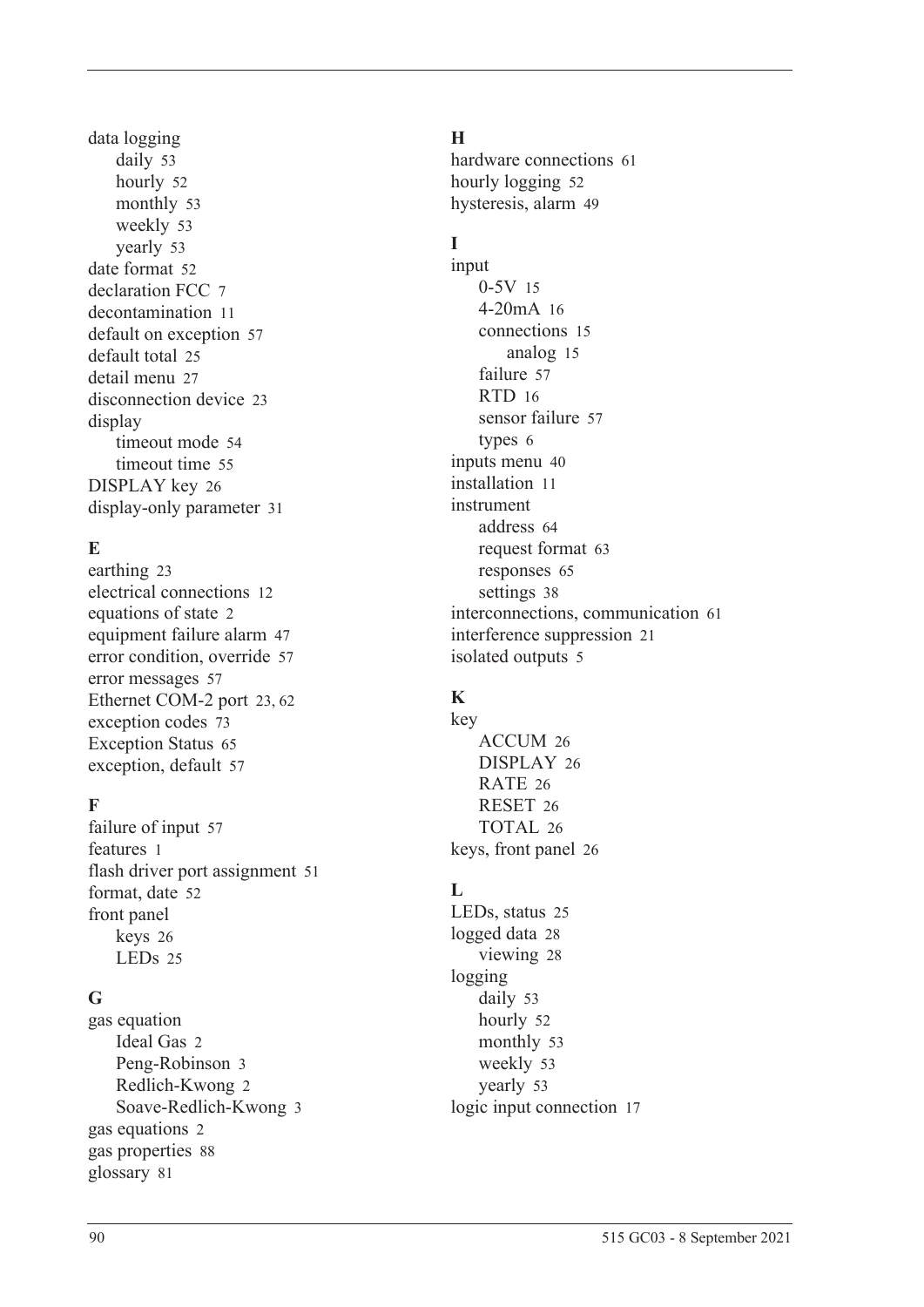main menu basic and detaile[d 27](#page-36-0) main menu items [27](#page-36-1) mains connection[s 23](#page-32-0) maintenance [11,](#page-20-1) [23](#page-32-4) menu alarm[s 47](#page-56-2) calibratio[n 36](#page-45-0) comms [50](#page-59-2) input[s 40](#page-49-0) output[s 45](#page-54-0) params [38](#page-47-2) setu[p 54](#page-63-1) test [56](#page-65-0) tm/lo[g 51](#page-60-4) unit[s 38](#page-47-3) messages erro[r 57](#page-66-3) syste[m 57](#page-66-4) warnin[g 59](#page-68-0) Modbus accessible parameters [39](#page-48-0) Modbus data forma[t 51](#page-60-5) Modbus RTU protoco[l 69](#page-78-0) mode display timeou[t 54](#page-63-0) normal operatio[n 25](#page-34-2) set calibration [32](#page-41-0) view calibration [32](#page-41-1) model number[s 83](#page-92-1) monthly logging [53](#page-62-1) mountin[g 11](#page-20-2)

### **N**

normal operatio[n 25](#page-34-2) number mode[l 83](#page-92-1) seria[l 30](#page-39-1)

### **O**

operation, norma[l 25](#page-34-2) output connection[s 18](#page-27-1) 4-20m[A 18](#page-27-0) puls[e 19](#page-28-0) pulse facto[r 47](#page-56-3) outputs men[u 45](#page-54-0) override error condition [57](#page-66-2)

### **P**

M<br>
main mean identical 21<br>
main mean identical 21<br>
main mean identical 21<br>
main control distribution 21<br>
main control distribution 35<br>
main september 2021<br>
control distribution 36<br>
control distribution 36<br>
proposers of th panel LEDs [25](#page-34-1) mounting [11](#page-20-2) rear [12](#page-21-0) parameter CAL switch-protected [31](#page-40-0) display-only [31](#page-40-1) not visibl[e 31](#page-40-2) password-protected [31](#page-40-3) programmable [31](#page-40-4) parameters men[u 38](#page-47-2) parity bit [50](#page-59-3) password-protected parameter [31](#page-40-3) peak flowrate[s 28](#page-37-2) port assignment, flash driver [51](#page-60-3) COM-1 RS-232 [22,](#page-31-1) [50](#page-59-4) COM-2 Ethernet [23,](#page-32-3) [62](#page-71-1) COM-2 RS-485 [22,](#page-31-2) [50](#page-59-5) COM-[3 50](#page-59-6) flash driver assignment [51](#page-60-3) power supply interruption [51](#page-60-1) printer data control [79](#page-88-0) error messages [79](#page-88-1) protocol [75](#page-84-2) report types [75](#page-84-3) printer type[s 75](#page-84-4) printout configuration repor[t 35](#page-44-2) printouts individual logs [77](#page-86-0) live data [76](#page-85-0) log report [77](#page-86-1) type[s 76](#page-85-1) product number codes [83](#page-92-0) Program Manager [35](#page-44-1) programmable parameter [31](#page-40-4) properties of gases [88](#page-97-0) protocol ASCI[I 63](#page-72-0) communication [63](#page-72-1) Modbus RT[U 69](#page-78-0) printer [75](#page-84-2) pulse factor, output [47](#page-56-3) pulse output [19](#page-28-0)